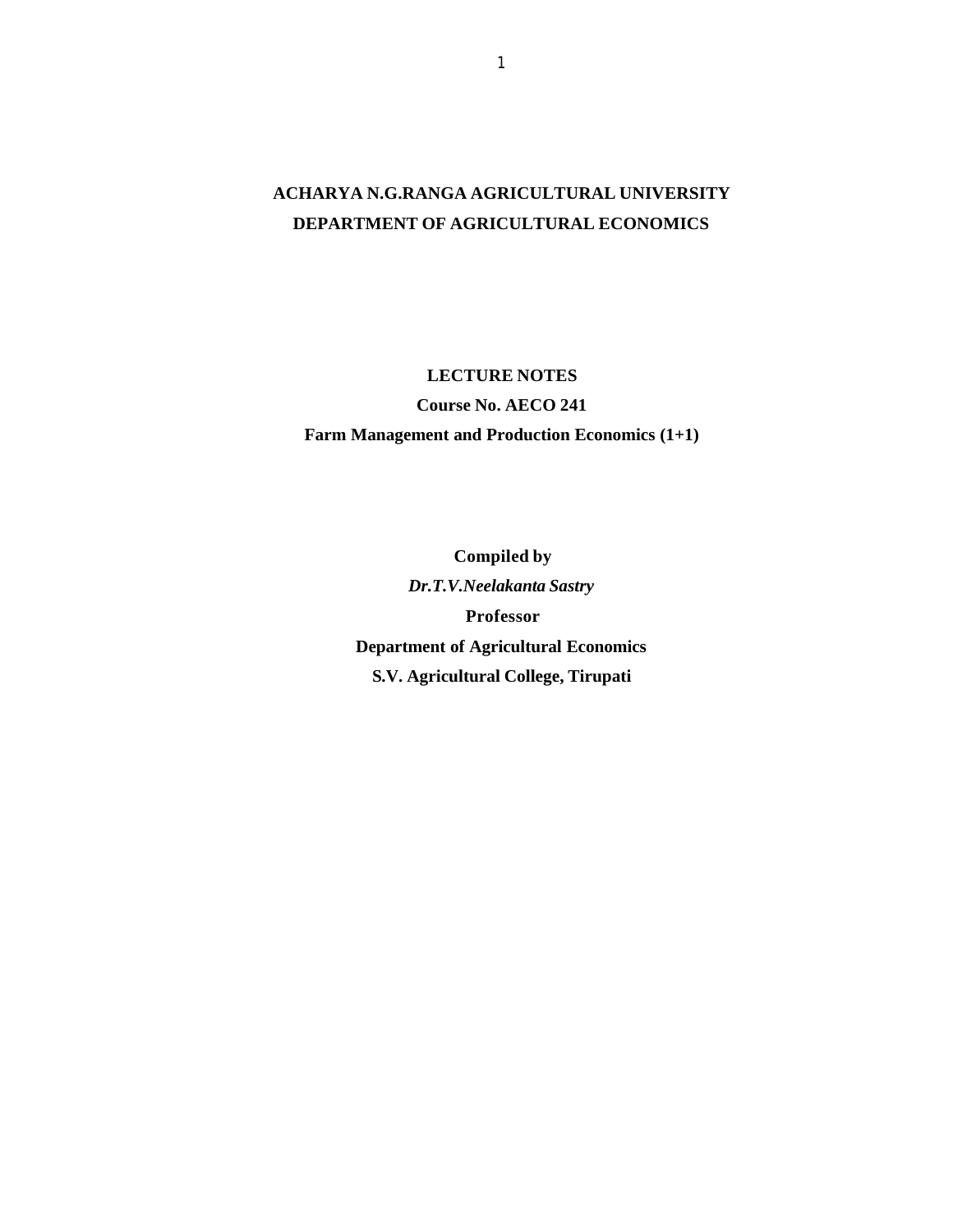Sl No. Topic

- 1 Farm management Meaning Definitions of Farm Management Scope of Farm Management – Relationship with other science
- 2 Economic principles applied to the organization of farm business principles of variable proportions – Determination of optimum input and optimum output
- 3 Minimum loss principle ( cost Principle) Principle of Factor substitution principle of product substitution
- 3 Law of Equi-marginal returns Opportunity cost principle Principle of Comparative advantage – Time comparison principle
- 4 Type of farming Specialization, Diversification, Mixed farming, Dry farming and Ranching – Systems of farming -co-operative farming, Capitalistic farming, collective farming, State farming and Peasant farming
- 6 Farm planning Meaning Need for farm planning Types of Farm plans simple farm plan and whole farm plan – characteristics of a good farm plan – basic steps in farm planning
- 7 Farm budgeting meaning types of farm budgets Enterprise budgeting Partial budgeting and whole farm budgeting. Linear programming – Meaning- Assumptions – Advantages and limitations
- 8 Distinction between risk and uncertainty sources of risk and uncertainty production and technical risks – Price or marketing risk – Financial risk – methods of reducing risk
- 9 Agricultural Production Economics Definitions Nature Scope and subject matter of Agricultural Production Economics – Objectives of Production Economics – Basic Production Problems
- 10 Law of Returns Law of constant returns law of increasing returns law of decreasing returns.
- 11 Factor product relationship Law of Diminishing returns Three stages of production function – Characteristics – Elasticity of Production
- 12 Factor Factor relationship Isoquants and their characteristics MRTS Types of factor substitution
- 13 Iso –cost lines Characteristics Methods of Determining Least-cost combination of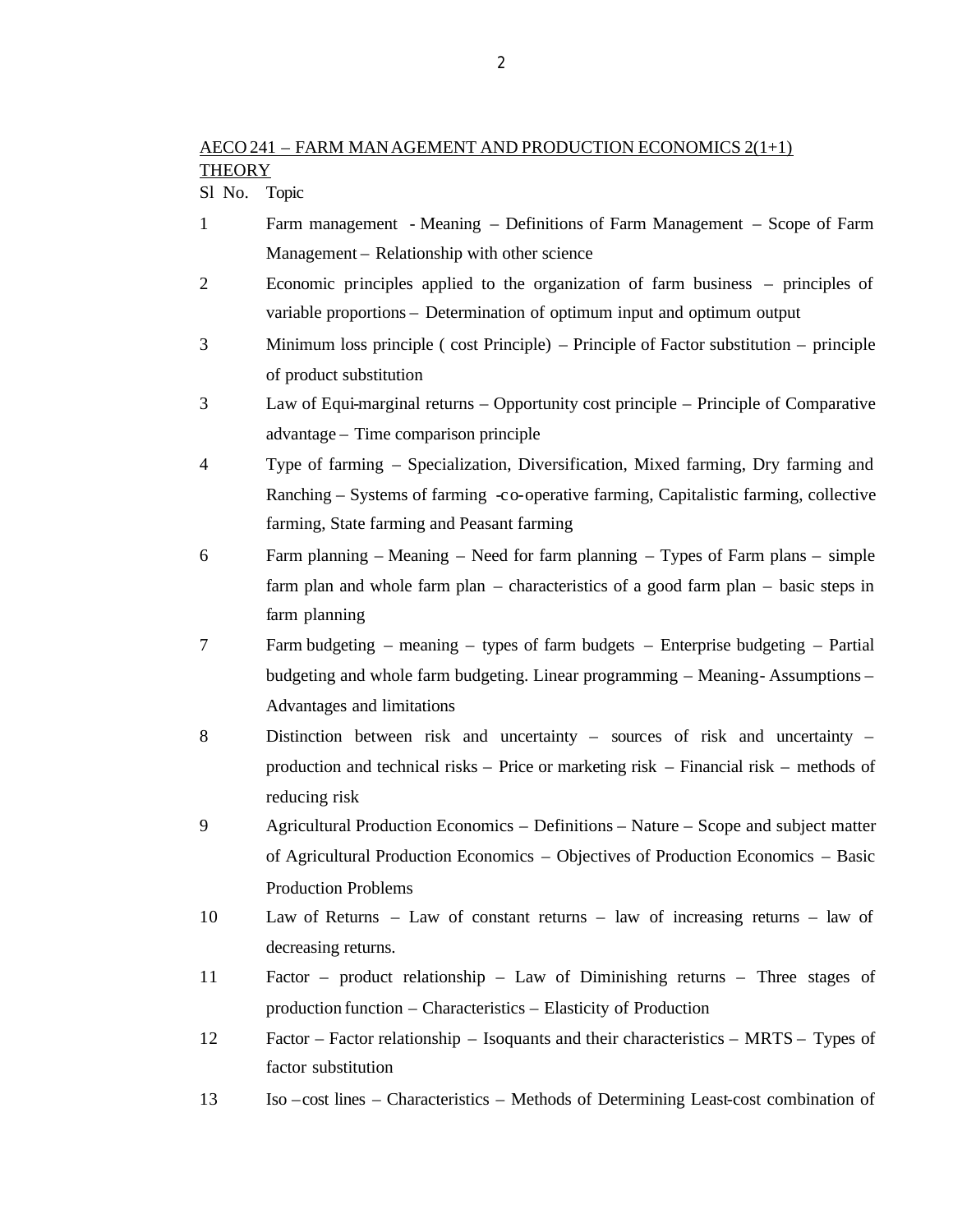resources – Expansion path – Isoclines – Ridge lines

- 14 Product product relationship product possibility curves Marginal rate of product substitution – Types of enterprise relationships – Joint products -Complementary - Supplementary – Competitive and Antagonistic products
- 15 Iso revenue line and characteristics Methods of determining optimum combination of products – Expansion path – Ridge lines
- 16 Resource productivity Returns to scale

# PRACTICALS

S No Topic

- 1-4 Visit to farm households collection of data on cost of cultivation of crops and livestock enterprises
- 5 Determination of optimum input and optimum output
- 6 Determination of optimum combination of products
- 7 Computation of seven types of costs
- 8 Computation of cost concepts related to farm management
- 9 Farm inventory
- 10 Methods of computing depreciation
- 11– 12 Farm financial analysis preparation of Net worth statement and its analysis
- 13– 14 Preparation of farm plans and budgets Enterprise and partial budget
- 15 Visit to college farm
- 16 Final Practical Exam

#### REFEERENCES

- 1. Heady, Earl O, 1964, Economics of Agricultural Production and Resource Use:, Prentice Hall of India, Private Limited, New Delhi
- 2. C.E.BISHOP, W.D TOUSSAINT,., NEWYORK,1958, Introduction to Agricultural Economic Analysis: John Wiley and Sons, Inc., London
- 3. S.S. Johl, J.R. Kapur ,2006, Fundamentals of Farm Business Management:, Kalyani Publishers, New Delhi
- 4. Subba Reddy, S., Raghu ram, P. , Neelakanta Sastry T.V., Bhavani Devi I.,2010, Agricultural Economics, Oxford & IBH Publishing Co. Private Limited, New Delhi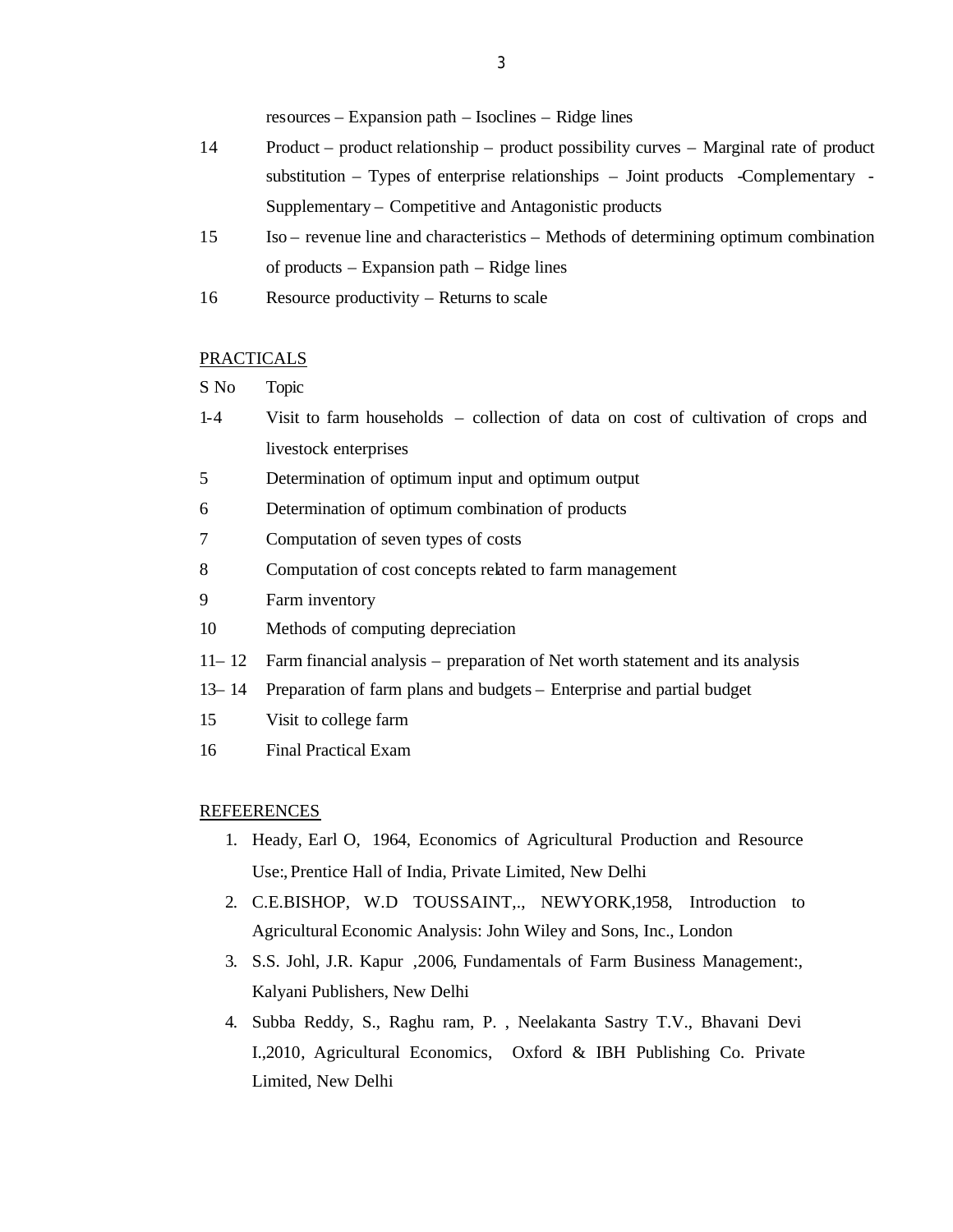- 5. Heady Earl O and Herald R. Jenson,1954, Farm Management Economics:, Prentice Hall, New Delhi,
- 6. I.J. Singh,1976, Elements of Farm Management Economics: Affiliated East-West press, Private Limited, New Delhi
- 7. Sankhayan, P.L.,1983, Introduction to Farm Management: Tata Mc Graw Hill Publishing Company Limited, New Delhi,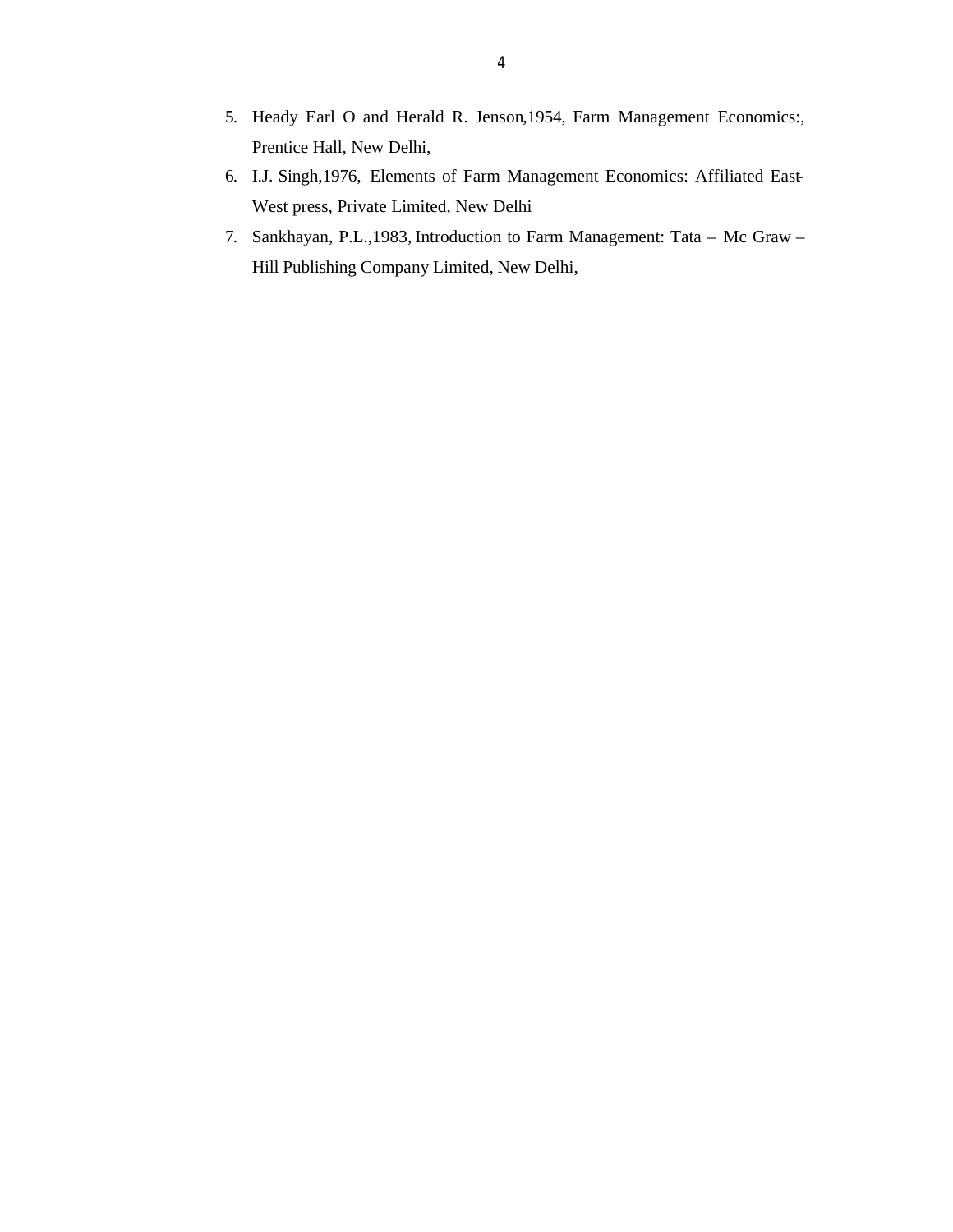#### **FARM MANAGEMENT**

## **Meaning**

Farm Management comprises of two words i.e. Farm and Management.

Farm means a piece of land where crops and livestock enterprises are taken up under common management and has specific boundaries.

Farm is a socio economic unit which not only provides income to a farmer but also a source of happiness to him and his family. It is also a decision making unit where the farmer has many alternatives for his resources in the production of crops and livestock enterprises and their disposal. Hence, the farms are the micro units of vital importance which represents centre of dynamic decision making in regard to guiding the farm resources in the production process.

The welfare of a nation depends upon happenings in the organisation in each farm unit. It is clear that agricultural production of a country is the sum of the contributions of the individual farm units and the development of agriculture means the development of millions of individual farms.

Management is the art of getting work done out of others working in a group.

Management is the process of designing and maintaining an environment in which individuals working together in groups accomplish selected aims.

Management is the key ingredient. The manager makes or breaks a business. Management takes on a new dimension and importance in agriculture which is mechanised, uses many technological innovations, and operates with large amounts of borrowed capital.

The prosperity of any country depends upon the prosperity of farmers, which in turn depends upon the rational allocation of resources among various uses and adoption improved technology. Human race depends more on farm products for their existence than anything else since food, clothing – the prime necessaries are products of farming industry. Even for industrial prosperity, farming industry forms the basic infrastructure. Thus the study farm management has got prime importance in any economy particularly on agrarian economy.

# DEFINITIONS OF FARM MANAGEMENT.

- 1. The art of managing a Farm successfully, as measured by the test of profitableness is called farm management. (L.C. Gray)
- 2. Farm management is defined as the science of organisation and management of farm enterprises for the purpose of securing the maximum continuous profits. (G.F. Warren)
- 3. Farm management may be defined as the science that deals with the organisation and operation of the farm in the context of efficiency and continuous profits. (Efferson)
- 4. Farm management is defined as the study of business phase of farming.
- 5. Farm management is a branch of agricultural economics which deals with wealth earning and wealth spending activities of a farmer, in relation to the organisation and operation of the individual farm unit for securing the maximum possible net income. (Bradford and Johnson)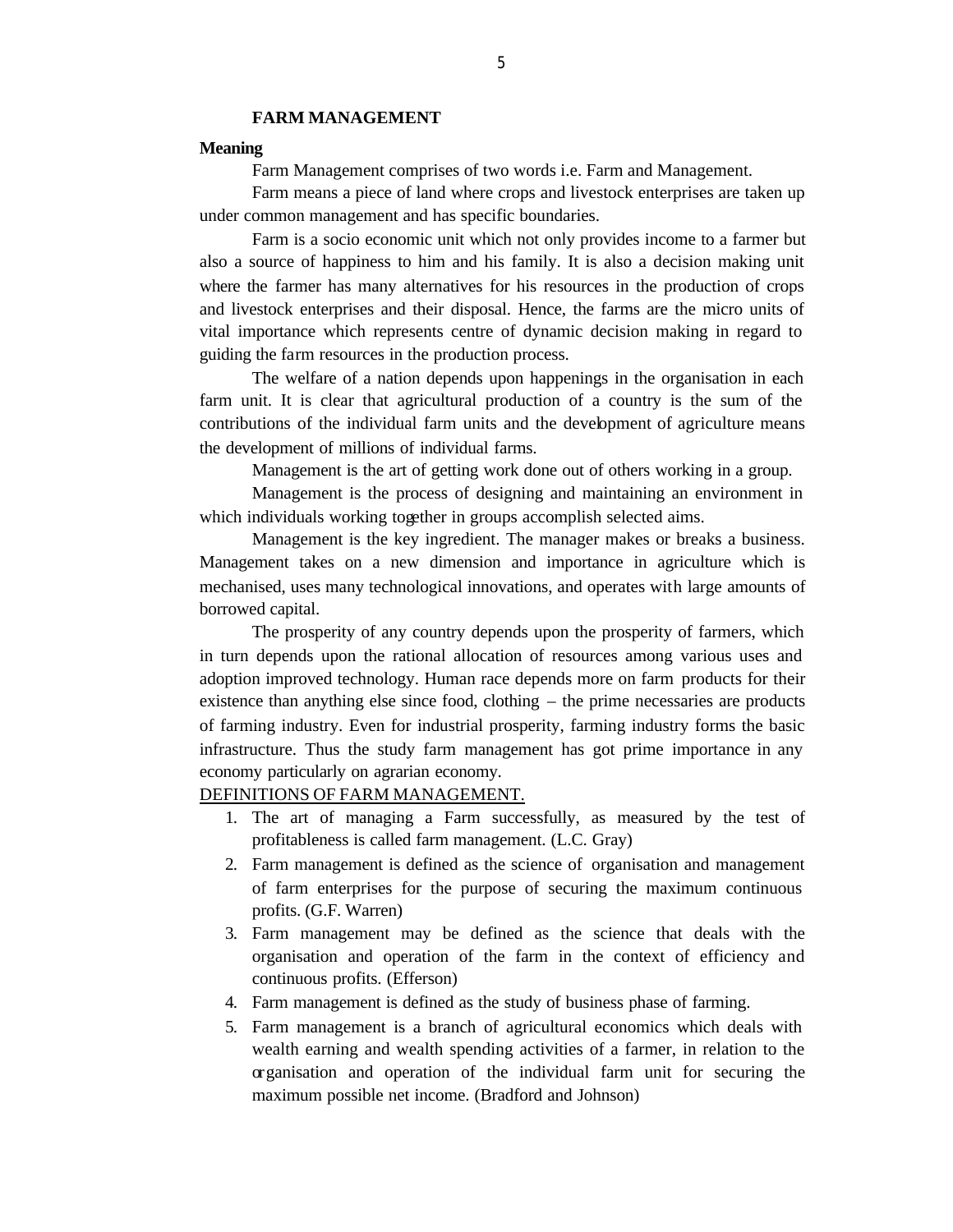# **NATURE OF FARM MANAGEMENT.**

Farm management deals with the business principles of farming from the point of view of an individual farm. Its field of study is limited to the individual farm as a unit and it is interested in maximum possible returns to the individual farmer. It applies the local knowledge as well as scientific finding to the individual farm business.

Farm management in short be called as a science of choice or decision making.

# **SCOPE OF FARM MANAGEMENT.**

Farm Management is generally considered to be MICROECONOMIC in its scope. It deals with the allocation of resources at the level of individual farm. The primary concern of the farm management is the farm as a unit.

Farm Management deals with decisions that affect the profitability of farm business. Farm Management seeks to help the farmer in deciding the problems like what to produce, buy or sell, how to produce, buy or sell and how much to produce etc. It covers all aspects of farming which have bearing on the economic efficiency of farm.

#### **RELATIONSHIP OF FARM MANAGEMENT WITH OTHER SCIENCES.**

The Farm Management integrates and synthesises diverse piece of information from physical and biological sciences of agriculture.

The physical and biological sciences like Agronomy, animal husbandry, soil science, horticulture, plant breeding, agricultural engineering provide input-output relationships in their respective areas in physical terms i.e. they define production possibilities within which various choices can be made. Such information is helpful to the farm management in dealing with the problems of production efficiency.

Farm Management as a subject matter is the application of business principles n farming from the point view of an individual farmer. It is a specialised branch of wider field of economics. The tools and techniques for farm management are supplied by general economic theory. The law of variable proportion, principle of factor substitution, principle of product substitution are all instances of tools of economic theory used in farm management analysis.

Statistics is another science that has been used extensively by the agricultural economist. This science is helpful in providing methods and procedures by which data regarding specific farm problems can be collected, analysed and evaluated.

Psychology provides information of human motivations and attitudes, attitude towards risks depends on the psychological aspects of decision maker.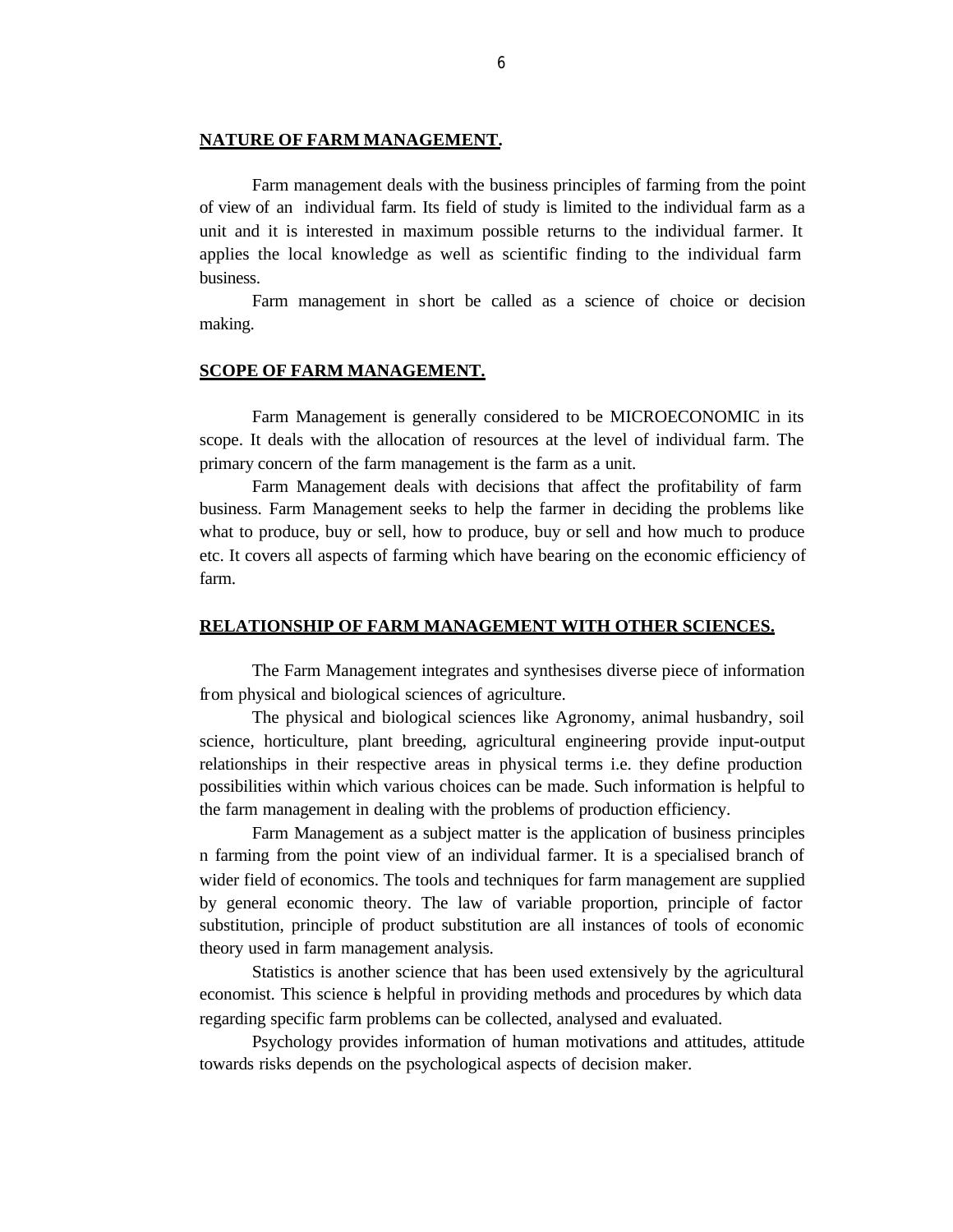Sometimes philosophy and religion forbid the farmers to grow certain enterprises, though they are highly profitable. For example, islam prohibits muslim farmer to take up piggery while Hinduism prohibits beef production.

The various pieces of legislation and actions of government affect the production decisions of the farmer such as ceiling on land, support prices, food zones etc.

The physical sciences specify what can be produced; economics specify how resources should be used, while sociology, psychology, political sciences etc. specify the limitations which are placed on choice, through laws, customs etc.

# ECONOMIC PRINCIPLES APPLIED TO FARM MANAGEMENT.

The outpouring of new technological information is making the farm problems increasingly challenging and providing attractive opportunities for maximising profits. Hence, the application of economic principles to farming is essential for the successful management of the farm business.

Some of the economic principles that help in rational farm management decisions are:

- 1. Law of variable proportions or Law of diminishing returns: It solves the problems of how much to produce ? It guides in the determination of optimum input to use and optimum output to produce.. It explains the one of the basic production relationships viz., factor-product relationship
- 2. Cost Principle: It explains how losses can be minimized during the periods of price adversity.
- 3. Principle of factor substitution: It solves the problem of 'how to produce?. It guides in the determination of least cost combinations of resources. It explains facot-factor relationship.
- 4. Principle of product substitution: It solves the problem of 'what to produce?'. It guides in the determination of optimum combination of enterprises (products). It explains Product-product relationship.
- 5. Principle of equi-marginal returns: It guides in the allocation of resources under conditions of scarcity.
- 6. Time comparison principle: It guides in making investment decisions.
- 7. Principle of comparative advantage: It explains regional specialisation in the production of commodities.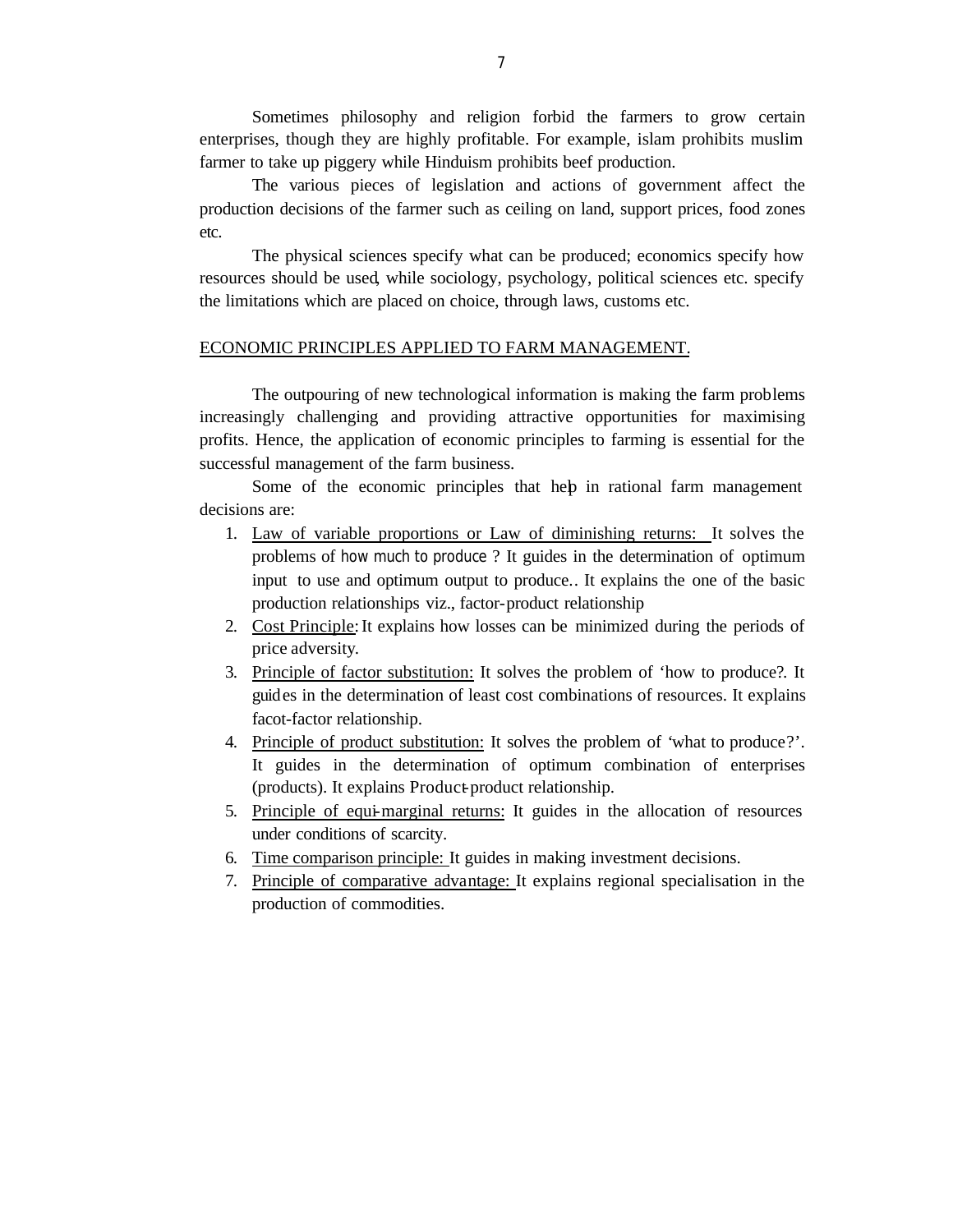# **LAW OF VARIABLE PROPORTIONSOR LAW OF DIMINISHING RETURNS**

# **OR**

# **PRINCIPLE OF ADDED COSTS AND ADDED RETURNS**

The law of diminishing returns is a basic natural law affecting many phases of management of a farm business. The factor product relationship or the amount of resources that should be used (optimum input) and consequently the amount of product that should be produced (optimum output) is directly related to the operation of law of diminishing returns.

This law derives its name from the fact that as successive units of variable resource are used in combination with a collection of fixed resources, the resulting addition to the total product will become successively smaller.

#### **Most Profitable level of production**

# **(a) How much input to use (Optimum input to use).The determination of optimum input to use.**

An important use of information derived from a production function is in determining how much of the variable input to use. Given a goal of maximizing profit, the farmer must select from all possible input levels, the one which will result in the greatest profit.

To determine the optimum input to use, we apply two marginal concepts viz: Marginal Value Product and Marginal Factor Cost.

*Marginal Value Product (MVP):* It is the additional income received from using an additional unit of input. It is calculated by using the following equation.

Marginal Value Product  $= ?$  Total Value Product $/ ?$  input level

 $MVP = ? Y. P_v$ ? X

? Change

Y =Output

 $P_v = Price/unit$ 

*Marginal Input Cost (MIC) or Marginal Factor Cost (MFC):* It is defined as the additional cost associated with the use of an additional unit of input. Marginal Factor  $Cost = ?$  Total Input Cost $\frac{?}{?}$  Input level

MFC or MIC = ? X  $P_x$ /? X = ? X . $P_x$  / ?  $x = P_x$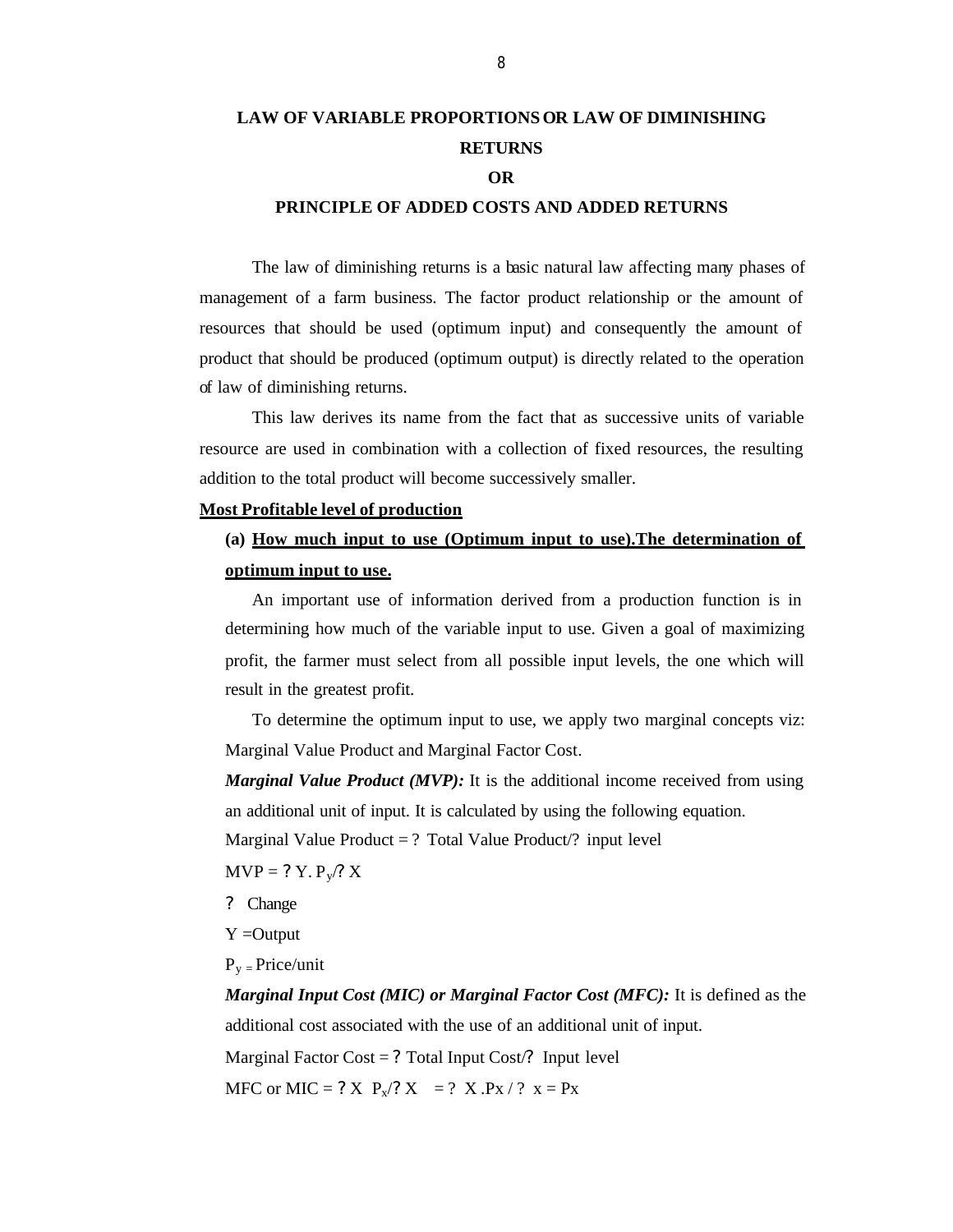X input Quantity

 $P_{x}$  Price per unit of input

 MFC is constant and equal to the price per unit of input. This conclusion holds provided the input price does not change with the quantity of input purchased.

#### *Decision Rules:*

1. If MVP is greater than MIC, additional profit can be made by using more input.

2. If MVP is less than MIC, more profit can be made by using less input.

3. Profit maximizing or optimum input level is at the point where MVP=MFC

 $(? Y \, ? \, X)$ .  $P_y = P_x ? \, Y \, ? \, X = P_x / P_y$ 

#### *Determination of optimum input level – Example*

|                | Input price: Rs.12 per unit, Output price: Rs.2 per unit |            |                |         |         |         |  |
|----------------|----------------------------------------------------------|------------|----------------|---------|---------|---------|--|
| Input          | level                                                    | <b>TPP</b> | <b>MPP</b>     | TVP(Rs) | MVP(Rs) | MIC(Rs) |  |
| X              |                                                          |            |                |         |         |         |  |
| $\mathbf 0$    |                                                          | 0          |                |         |         |         |  |
| 1              |                                                          | 12         | 12             | 24      | 24      | 12      |  |
| $\overline{2}$ |                                                          | 30         | 18             | 60      | 36      | 12      |  |
| 3              |                                                          | 44         | 14             | 88      | 28      | 12      |  |
| 4              |                                                          | 54         | 10             | 108     | 20      | 12      |  |
| 5              |                                                          | 62         | 8              | 124     | 16      | 12      |  |
| 6              |                                                          | 68         | 6              | 136     | 12      | 12      |  |
| 7              |                                                          | 72         | 4              | 144     | 8       | 12      |  |
| 8              |                                                          | 74         | $\overline{2}$ | 148     | 4       | 12      |  |
| 9              |                                                          | 72         | $-2$           | 144     | -4      | 12      |  |
| 10             |                                                          | 68         | -4             | 136     | -8      | 12      |  |

The first few lines in the above table show that MVP to be greater than MIC. In other words, the additional income received from using additional unit of input exceeds the additional cost of that input. Therefore additional profit is being made. These relationships exist until the input level reaches 6 units. At this input level MVP=MFC. Using more than 6 units of input causes MVP to be less than MFC which causes profit to decline as more input is used. The profit maximizing input level is therefore, at the point where MVP=MIC. Note that the profit maximizing point is not at the input level which maximizes TVP. Profit is maximized at a lower input level.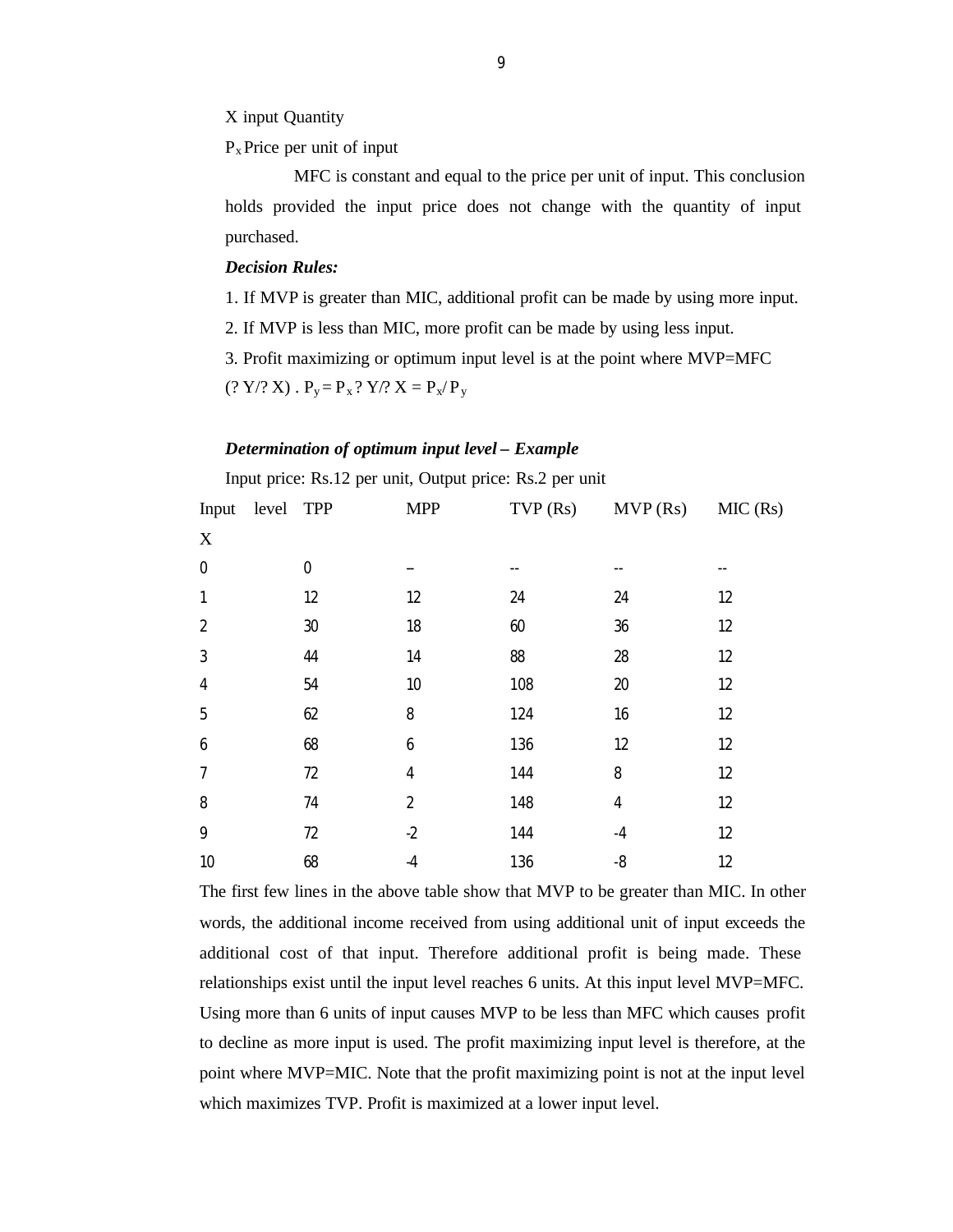**(b) How much output to produce (Optimum output):** The determination of optimum output to produce.

To answer this question, requires the introduction of two new marginal concepts.

*Marginal Revenue (MR):* It is defined as the additional income from selling additional unit of output. It is calculated from the following equation

Marginal Revenue = Change in total revenue / Change in Total Physical Product

 $MR = ? TR / ? Y$ 

$$
MR=? Y_y / ?Y
$$

 $= P_y$ 

 $Y =$  output

 $P_y$  = price per unit of output

Total Revenue is same as Total Value Product. MR is constant and equal to the price per unit of output.

*Marginal Cost (MC):* It is defined as the additional cost incurred from producing an additional unit of output. It is computed from the following equation.

Marginal Cost=Change in Total Cost / Change in Total Physical Product

 $MC=? X.P_x? Y$ 

 $X =$  Quantity of input

 $P_x$ = Price per unit of input.

*Decision Rules:*

1. If Marginal Revenue is greater than Marginal Cost, additional profit can be made by producing more output.

2. If Marginal Revenue is less than Marginal Cost, more profits can be made by producing less output.

3. The profit maximizing output level is at the point where MR=MC

? Y.  $P_v$ /? Y=? X.  $P_x$ /? Y  $P_y = ? X. P_x / ? Y$ ? Y.  $P_y = ? X$ .  $P_x$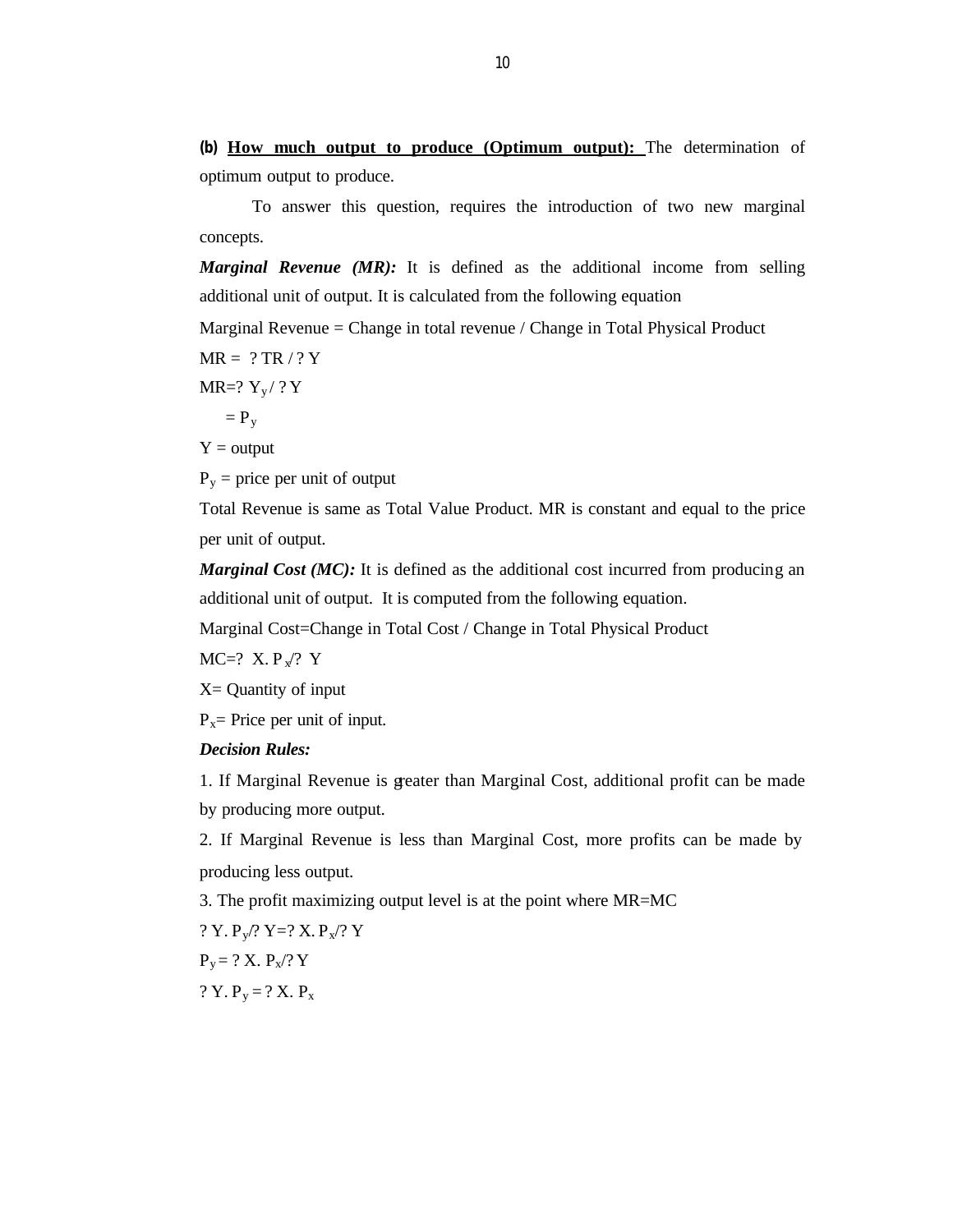|                  |           |                  | Input Price Rs.2 per unit output price Rs.2 per unit |        |        |         |
|------------------|-----------|------------------|------------------------------------------------------|--------|--------|---------|
| Input            | level TPP |                  | <b>MPP</b>                                           | TR(Rs) | MR(Rs) | MC (Rs) |
| X                |           |                  |                                                      |        |        |         |
| $\boldsymbol{0}$ |           | $\boldsymbol{0}$ |                                                      | -      |        |         |
| $\mathbf{1}$     |           | 12               | 12                                                   | 24     | 2.00   | 1.00    |
| $\overline{2}$   |           | 30               | 18                                                   | 60     | 2.00   | 0.67    |
| 3                |           | 44               | 14                                                   | 88     | 2.00   | 0.86    |
| $\overline{4}$   |           | 54               | 10                                                   | 108    | 2.00   | 1.20    |
| 5                |           | 62               | 8                                                    | 124    | 2.00   | 1.50    |
| 6                |           | 68               | 6                                                    | 136    | 2.00   | 2.00    |
| 7                |           | 72               | $\overline{4}$                                       | 144    | 2.00   | 3.00    |
| 8                |           | 74               | $\overline{2}$                                       | 148    | 2.00   | 6.00    |
| 9                |           | 72               | $-2$                                                 | 144    | 2.00   |         |
| 10               |           | 68               | -4                                                   | 136    | 2.00   |         |

# *Determination of Optimum output to produce:* **(An example)**

In the above table, it is clear that MR is greater than MC up to the output level 62 units. At the output level of 68 units, the MR=MC. This is the optimum output to be produced. If we produce 72 units of output, additional revenue from additional output is less than the additional cost of producing output. Therefore profit decline.

# **COST PRINCIPLE OR MINIMUM LOSS PRINCIPLE:**

This principle guides the producers in the minimization of losses.

Costs are divided into fixed and variable costs. Variable costs are important in determining whether to produce or not . Fixed costs are important in making decisions on different practices and different amounts of production.

In the short run, the gross returns or total revenue must cover the total variable costs (TVC). To state in a different way that selling price must cover the average variable cost (AVC) to continue production in the short run.

In the long run, gross returns or total revenue must cover the total cost (TC). Alternatively stated, that the selling price must cover cost of production (ATC).

In the short run  $MR = MC$  point may be at a level of output which may involve loss instead of profit. The situation of operating the farms when the price of product (MR) is less than average total cost (ATC) but greater than average variable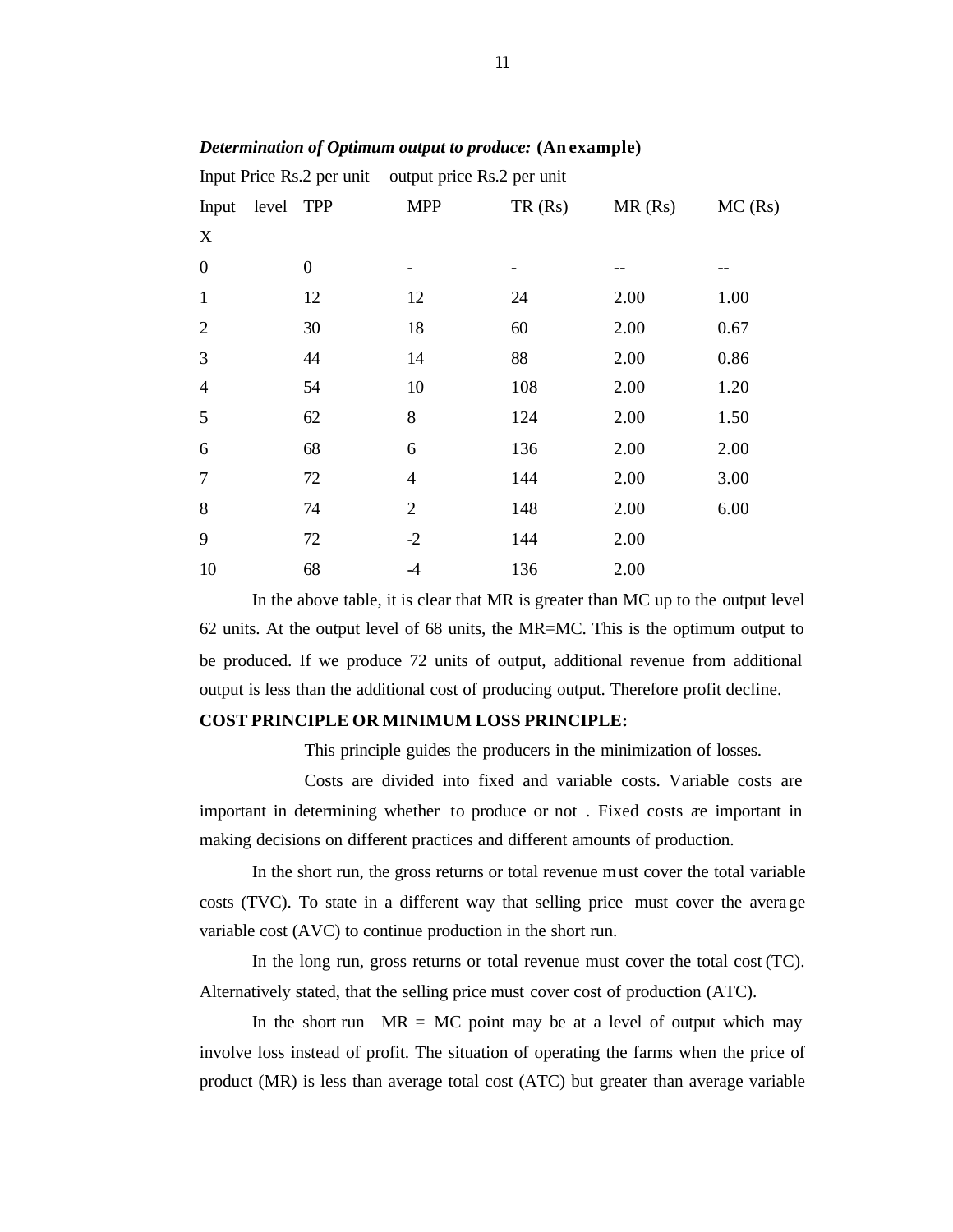#### PROFIT OR DECISION RULES

# SHORT RUN:

- 1. If expected selling price is greater than minimum average total cost (ATC), profit is expected and is maximized by producing where  $MR = MC$ .
- 2. If expected selling price is less than minimum average total cost (ATC) but greater than minimum average variable cost (AVC), a loss is expected but the loss is less than TFC and is minimized by producing where  $MR = MC$ .
- 3. If expected selling price is less than minimum average variable cost (AVC), a loss is expected but can be minimized by not producing anything. The loss will be equal to TFC.

# **LONG RUN**

- 1. Production should continue in the long run when the expected selling price is greater than minimum average total cost (ATC).
- 2. Expected selling price which is less than minimum ATC result in continuous losses. In this case, the fixed assets should be sold and money invested in more profitable alternative.

The following example illustrates the operation of cost principle.

| Cost of cultivation of groundnut | (Rs, ha) |
|----------------------------------|----------|
| Total variable costs             | 2621.00  |
| Total fixed costs                | 707.00   |
| Total costs                      | 3328.00  |
| Yield (quintals)                 | 9        |
| Average variable cost            | 291      |
| Average total cost               | 369.77   |
| Selling price                    | 18430    |
| Gross returns                    | 3870     |
| Net returns                      | 542      |
| Suppose the price declines to    | 350      |
| Gross returns                    | 3150     |
| Net income                       | -178     |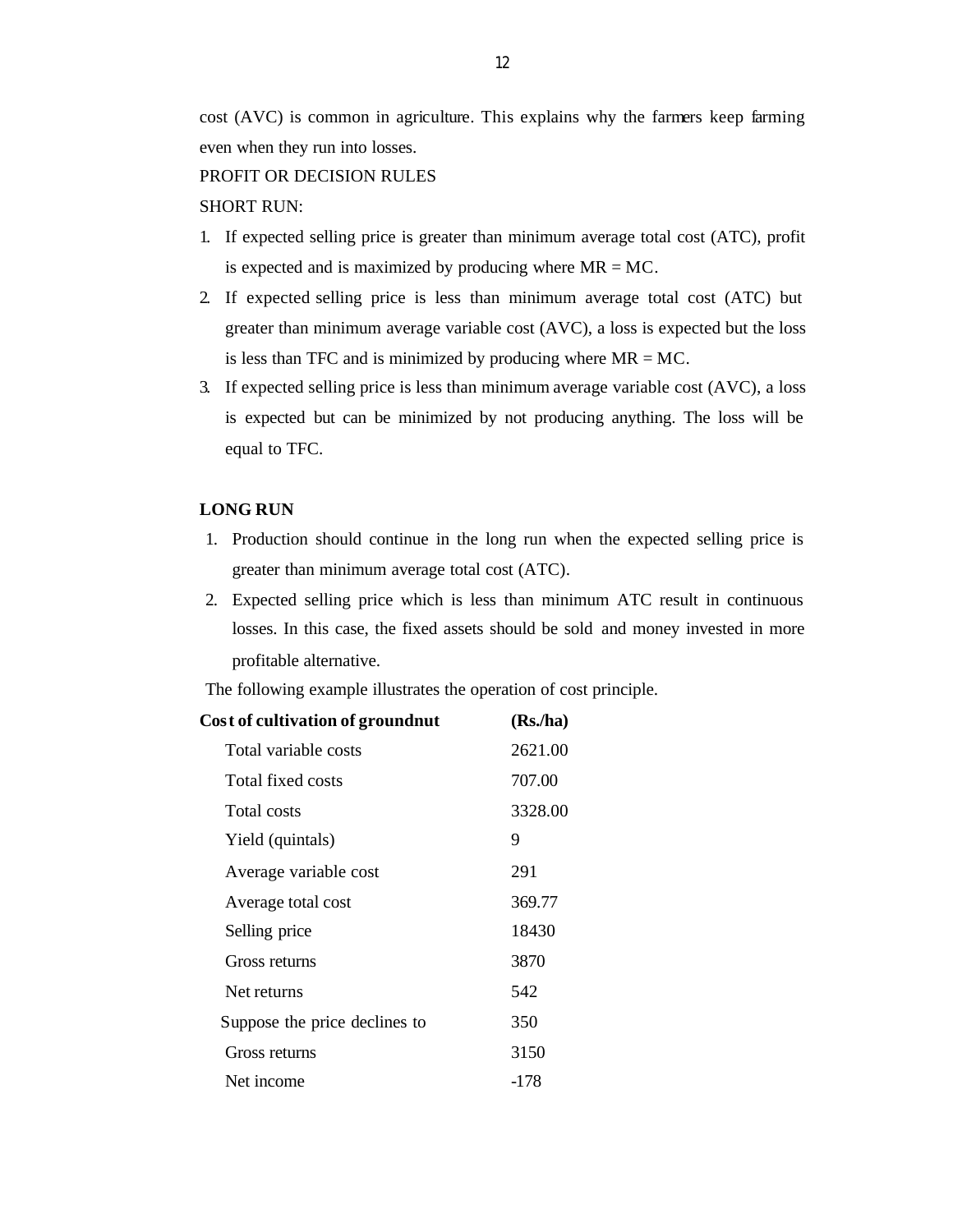If the price of groundnut per quintal is Rs. 430, for 9 quintals, farmer gets Rs. 3870 as gross income. The net income is Rs. 542 (Rs. 3870 – Rs. 3328). Suppose the price decline to Rs. 350 per quintal the net income would be Rs. 178 (Rs 3150 – Rs. 3870). Now the question is whether the farmer should continue the production or not at the price of Rs. 350.

If the farmer does not operate the farm the loss would be Rs. 707 in the form of fixed costs. If farm is operated, gross income of Rs. 3150 exceeds the variable costs (Rs. 2621) by Rs. 529. By this amount the loss of Rs. 707 on account of fixed cots gets reduced i.e., (Rs.  $707-529 =$  Rs. 178). The loss would be reduced to Rs. 178 by operating the farm.

#### **PRINCIPLE OF FACTOR SUBSTITUTION**

This economic principle explains one of the basic production relationships viz., factor factor relationship. It guides in the determination of least cost combination of resources. It helps in making a management decision of how to produce.

Substitution of one input for another input occurs frequently in agricultural production. For example, one grain can be substituted for another or forage for grain in livestock ration, chemical fertilizers can be substituted for organic manure, machinery for labour, herbicides for mechanical cultivation etc. the farmer must select that combination of inputs or practices which will produce a given amount of output for the least cost. In other words, the problem is to find the least cost combination of resources, as this will maximize profit from producing a given amount of output.

The principle of factor substitution says that go on adding a resource so long as the cost of resource being added is less than the saving in cost from the resource being replaced. Thus if input  $X_1$  is being increased, and input  $X_2$  is being replaced, increase the use of  $X_1$  so long as.

| Decrease in cost                                                                            |          | Increase in cost                                                         |
|---------------------------------------------------------------------------------------------|----------|--------------------------------------------------------------------------|
| Quantity saved of the replaced input?<br>price per unit of replaced input                   |          | Quantity increased of the added input<br>? Price per unit of added input |
| Quantity saved of<br>the replaced input<br>1.e.,<br>Quantity increasedof<br>the added input | $\rm{>}$ | Price per unit of added input<br>Price per unit of replaced input        |
| <b>MRS</b><br>1.e.                                                                          |          | PR                                                                       |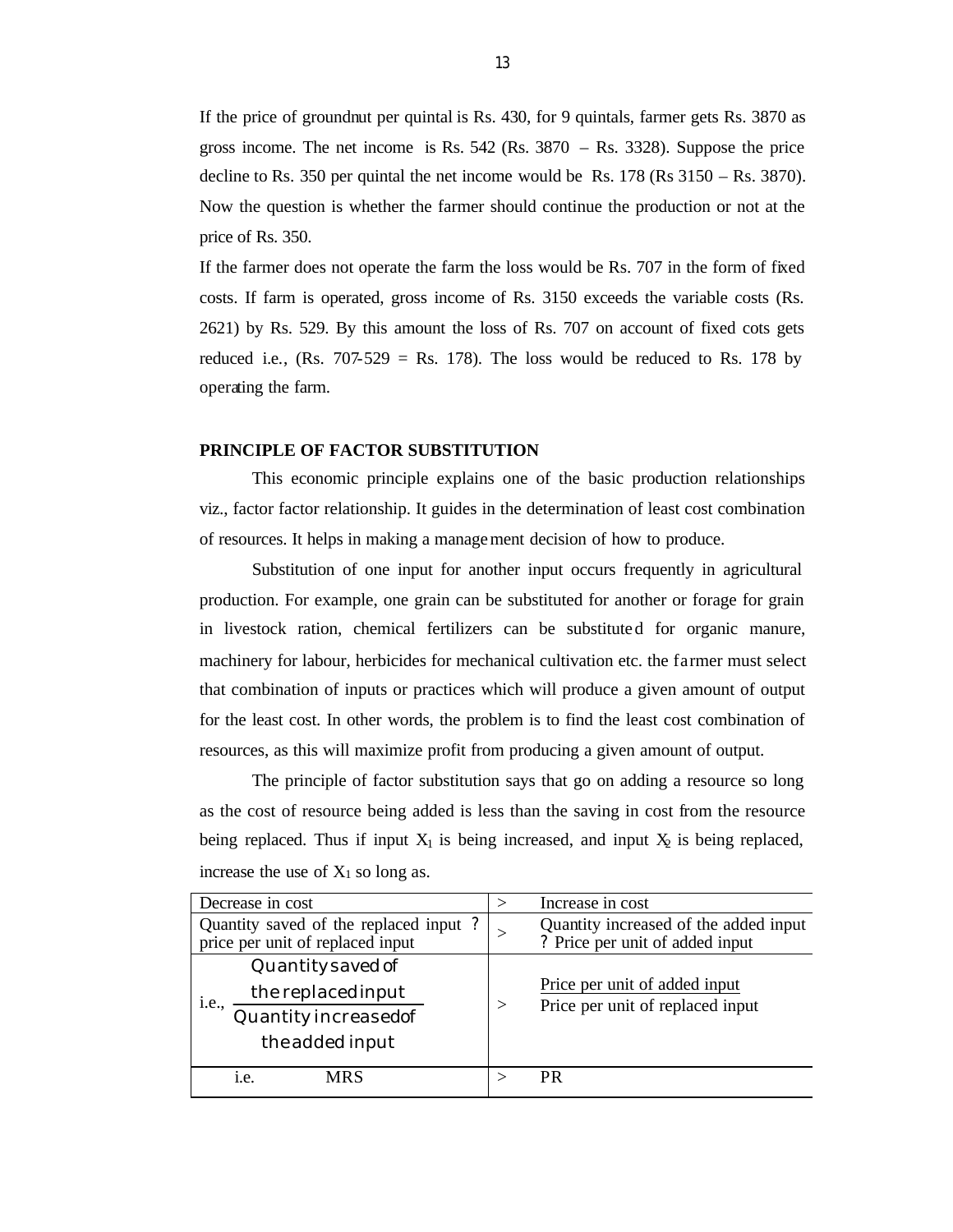# **Profit or Decision rules:**

1. If Marginal rate of substitution (MRS) is greater than price ratio (PR) costs can be reduced by using more of added resource.

$$
\frac{? X_2}{? X_1} > \frac{P X_1}{P X_2}
$$
 increase the use of X<sub>1</sub>  
or  

$$
\frac{? X_1}{? X_2} > \frac{PX_2}{PX_1}
$$
 increase the use of X<sub>2</sub>

2. If Marginal rate of substitution (MRS ) is less than price ratio (PR), costs can be reduced by using more replaced resource.

$$
\frac{? X_2}{? X_1} < \frac{P X_1}{P X_2}
$$
 increase the use of X<sub>2</sub>

or

$$
\frac{?X_1}{?X_2} < \frac{Px_2}{Px_1}
$$
 increase the use of X<sub>1</sub>

3. Least cots combination of resources is at the point where MRS=PR

$$
\frac{? X_2}{? X_1} = \frac{P X_1}{P X_2}
$$
\n
$$
\frac{? X_1}{? X_2} = \frac{PX_2}{PX_1}
$$

# **Example : Selecting a Least-cost feed ratio :**

 **(Price of grain: Rs.4.40 per kg , price of hay : Rs.3/- per kg)**

| in<br>Grains<br>$kgs(X_1)$ | Hay in kgs<br>$(X_2)$ | $\Delta X_1$   | $\Delta X_2$ | <b>MRS</b> | <b>PR</b> |
|----------------------------|-----------------------|----------------|--------------|------------|-----------|
| 825                        | 1350                  | $\overline{ }$ |              |            |           |
| 900                        | 1130                  | 75             | 220          | 2.93       | 1.47      |
| 975                        | 935                   | 75             | 195          | 2.60       | 1.47      |
| 1050                       | 770                   | 75             | 165          | 2.20       | 1.47      |
| 1125                       | 630                   | 75             | 140          | 1.87       | 1.47      |
| 1200                       | 520                   | 75             | 110          | 1.47       | 1.47      |
| 1275                       | 440                   | 75             | 80           | 1.07       | 1.47      |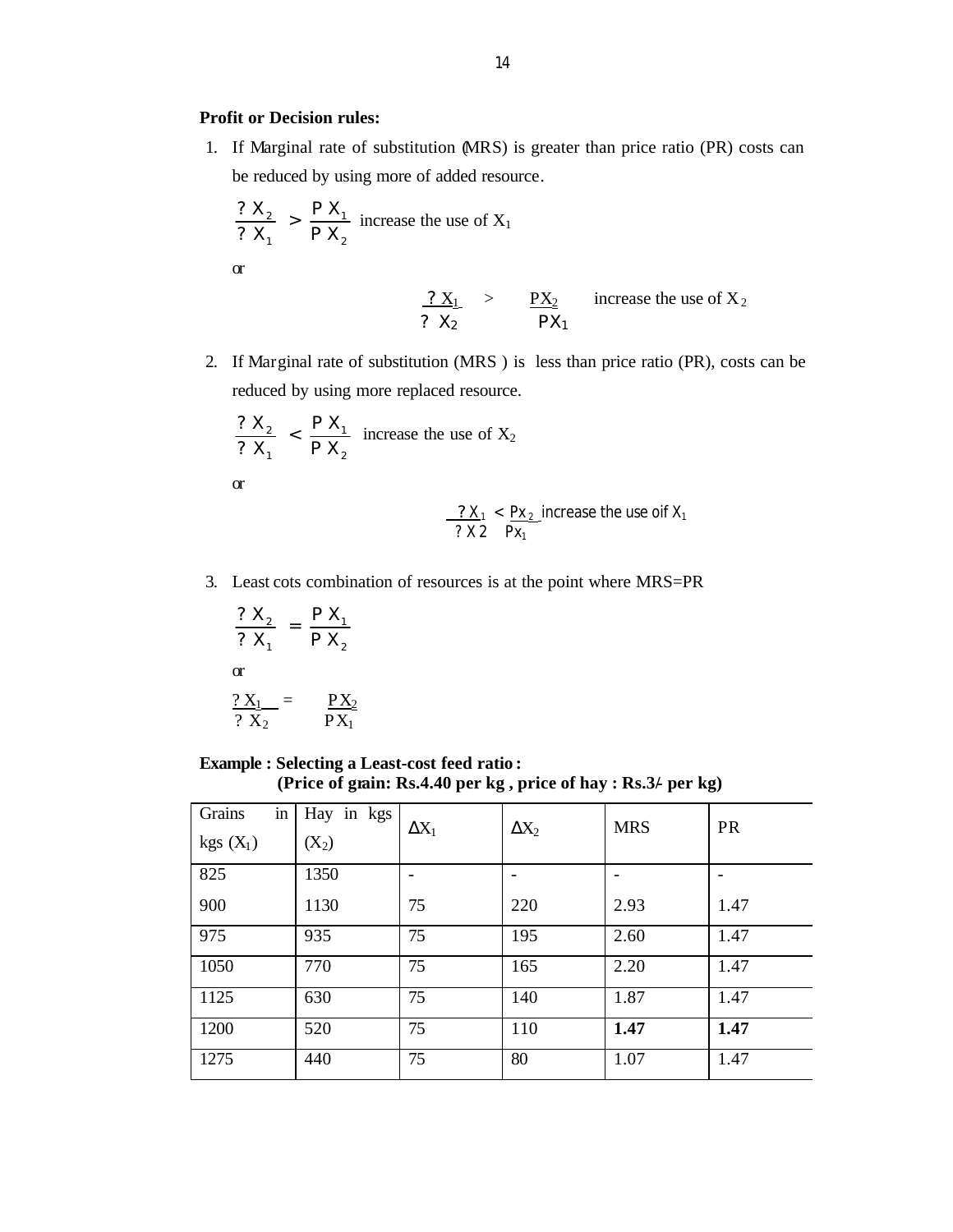The least cost combination of grain and hay is a combination of 1200 kgs of grain and 520 kgs of hay, as the substitution ratio equals price ratio.

#### **LAW OF EQUI-MARGINAL RETURNS**

Most of the farmers have limited resources. They have limited land, limited capital, limited irrigation facilities. Even the labour which is considered to be surplus becomes scarce during peak sowing, weeding and harvesting periods. Under such resource limitations, farmers must decide how a limited amount  $\delta$  input should be allocated or divided among many possible uses or alternatives. For example farmer has to decide on the best allocation of fertilizer between different crops and feed between different types of livestock. In addition, limited capital must be allocated to the purchase of fertilizers, seeds, feed etc.

The equi-marginal principle provides guidelines for the rational allocation of scare resources.The principle says that returns from the limited resources will be maximum if each unit of the resource should be used where it brings greatest marginal returns.

# **Statement of the law**

A limited input should be allocated among alternative uses in such a way that the marginal value products of the last unit are equal in all its uses.

#### **Example**

A farmer has Rs. 3000/- and wants to grow sugarcane, wheat and cotton. What amount of money be spent on each enterprise to get maximum profits.

| Amount (Rs.) | <b>Marginal value products from</b> |             |              |  |  |  |
|--------------|-------------------------------------|-------------|--------------|--|--|--|
|              | Sugarcane $(Rs.)$                   | Wheat (Rs.) | Cotton (Rs.) |  |  |  |
| 500          | 800(1)                              | 750(2)      | 650(6)       |  |  |  |
| 1000         | 700(3)                              | 650(5)      | 560          |  |  |  |
| 1500         | 650(4)                              | 580         | 550          |  |  |  |
| 2000         | 640                                 | 540         | 510          |  |  |  |
| 2500         | 630                                 | 520         | 505          |  |  |  |
| 3000         | 605                                 | 510         | 500          |  |  |  |

The first Rs. 500 would be allocated to sugarcane as it has the highest MVP. The second dose of Rs. 500 would be allocated to wheat as its MVP is higher than that of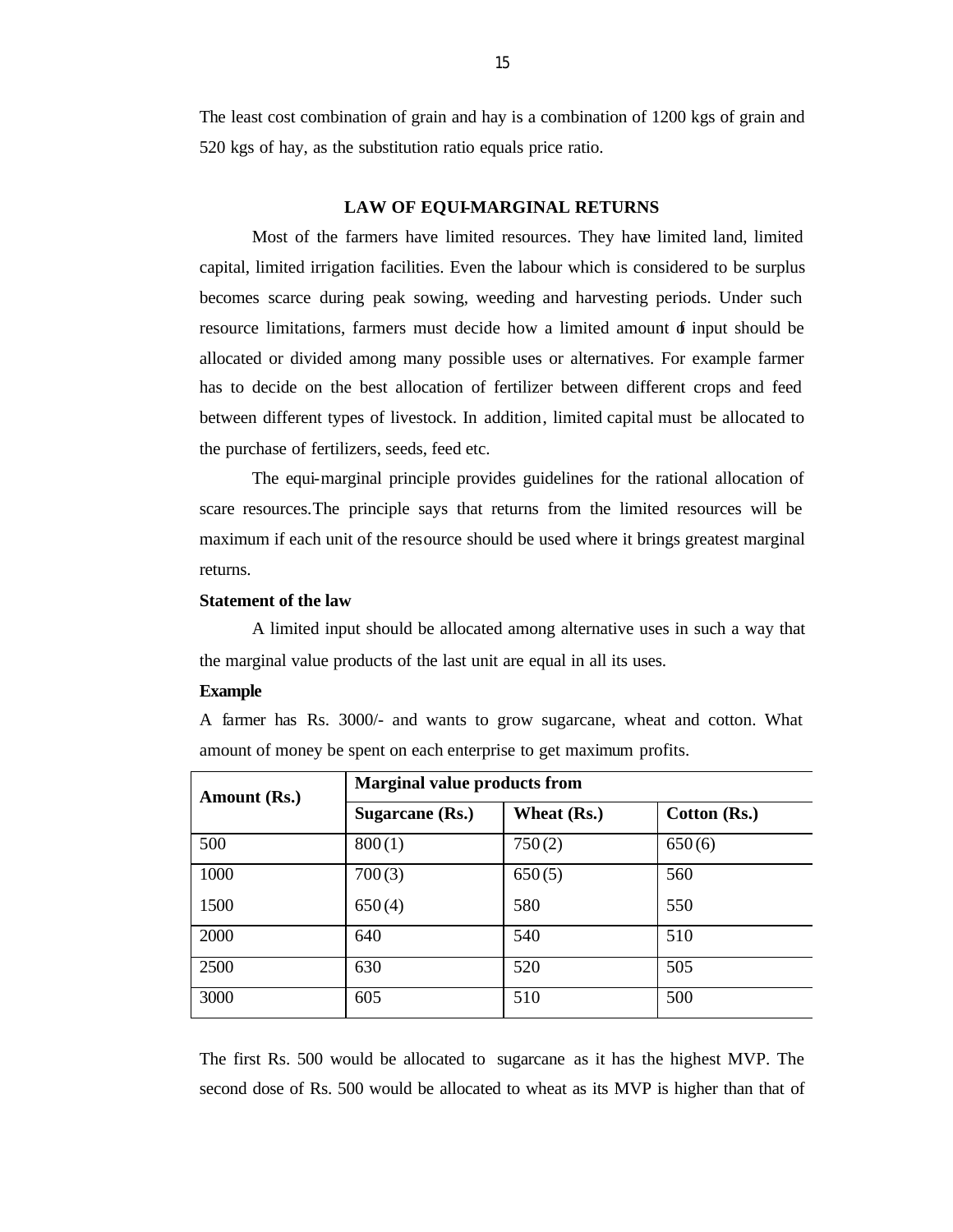cotton and sugarcane. In the same way, third would be used on sugarcane, the fourth, fifth and the sixth on sugarcane, wheat and cotton respectively. Each successive Rs of 500 is allocated to the crop which has highest marginal value product remaining after previous allocation.

The final allocation is Rs. 1500 on sugarcane, Rs 1000 on wheat and Rs. 500 on cotton.

#### **OPPORTUNITY COST**

It is an economic concept closely related to the equi-marginal principle. Opportunity cost recognizes the fact that every input has an alternative use. Once an input is committed to a particular use, it is no longer available for any other alternative use and the income from the alternative must be foregone.

**Definition :** Opportunity cost is defined as the returns that are sacrificed from the next best alternative.

Opportunity cost is also known as **real cost or alternate cost**.

# **PRINCIPLE OF PRODUCT SUBSTITUTION**

This principle explains the product-product relationship and helps in deciding the optimum combination of products. Also, this economic principle guides in making a decision of what to produce.

It is economical to substitute one product for another product, if the decrease in returns from the product being replaced is less than the increase in returns from the product being added.

The principle of product substitution says that we should go on increasing the output of a product so long as decrease in the returns from the product being replaced is less than the increase in the returns from the product being added.

Decrease in returns and the set of  $\sim$  Increase in returns Quantity of output reduced of replaced product ? price per unit of replaced < product Quantity of output increased of added product ? Price per unit of added product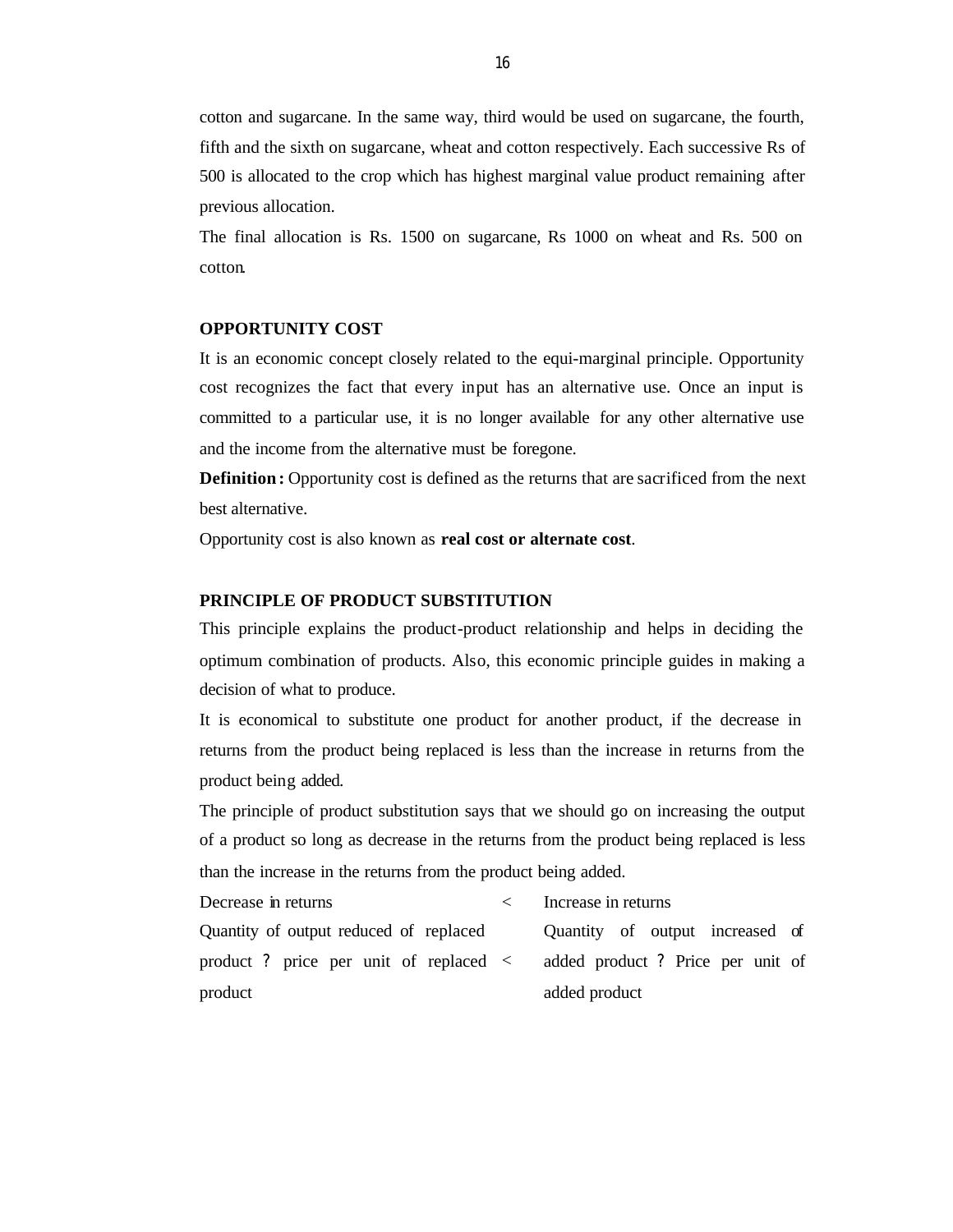|      | Quantity of output reduced   |  | Price per unit of |
|------|------------------------------|--|-------------------|
| i.e. | of replaced product          |  | added product     |
|      | Quantity of output increased |  | Price per unit of |
|      | of added product             |  | replaced product  |
| 1.e. | <b>MRS</b>                   |  |                   |

## **Profit rules or Decision rules:**

1. If MRS < PR, profits can be increased by producing more of added product.

$$
MRS_{Y1, Y2} = \frac{? Y_2}{? Y_1} < \frac{P Y_1}{P Y_2} \text{ increase } Y_1
$$

$$
MRS \ Y_{2, Y_{1=}} \ \frac{? Y_{1}}{? Y_{2}} \ < \ \frac{P Y_{2}}{P Y_{1}} \ \ \text{increase } Y_{2}
$$

2. MRS > PR, profits can be increased by producing more of replaced product.

$$
MRSY_1, Y_2 = \frac{? Y_2}{? Y_1} > \frac{P Y_1}{P Y_2}
$$
 increase Y<sub>2</sub>

 $MRSY_2, Y_1 =$ 1 2 2 1 P Y P Y ? Y  $\frac{?Y_1}{?Y_2}$  >  $\frac{PY_2}{PY_1}$  increase Y<sub>1</sub>

3. Optimum combination of products is when MRS= PR

$$
\frac{? Y_2}{? Y_1} = \frac{P Y_1}{P Y_2}
$$
  
or  

$$
\frac{? Y_1}{? Y_2} = \frac{P Y_2}{P Y_1}
$$

**Example :** Selecting an optimum combination of enterprises

|  | $(P_{Y1} = Rs. 280$ per quintal; $P_{Y2} = Rs. 400$ per quintal) |
|--|------------------------------------------------------------------|
|--|------------------------------------------------------------------|

| $Y_1$<br>(Quintals) | $\mathbf{Y}_2$<br>(Quintals) | $DY_1$ | $DY_2$         | <b>MRS</b><br>Y1, Y2 | <b>PR</b>                | <b>Decrease</b><br>in returns | <b>Increase</b><br>in<br>returns |
|---------------------|------------------------------|--------|----------------|----------------------|--------------------------|-------------------------------|----------------------------------|
| $\boldsymbol{0}$    | 60                           |        |                |                      | $\overline{\phantom{0}}$ |                               |                                  |
| 20                  | 56                           | 20     | $\overline{4}$ | 0.20                 | 0.70                     | 1600                          | 5600                             |
| 40                  | 50                           | 20     | 6              | 0.30                 | 0.70                     | 2400                          | 5600                             |
| 60                  | 41                           | 20     | 9              | 0.45                 | 0.70                     | 3600                          | 5600                             |
| 80                  | 30                           | 20     | 11             | 0.55                 | 0.70                     | 4400                          | 5600                             |
| 100                 | 16                           | 20     | 14             | 0.70                 | 0.70                     | 5600                          | 5600                             |
| 120                 | $\Omega$                     | 20     | 16             | 0.80                 | 0.70                     | 6400                          | 5600                             |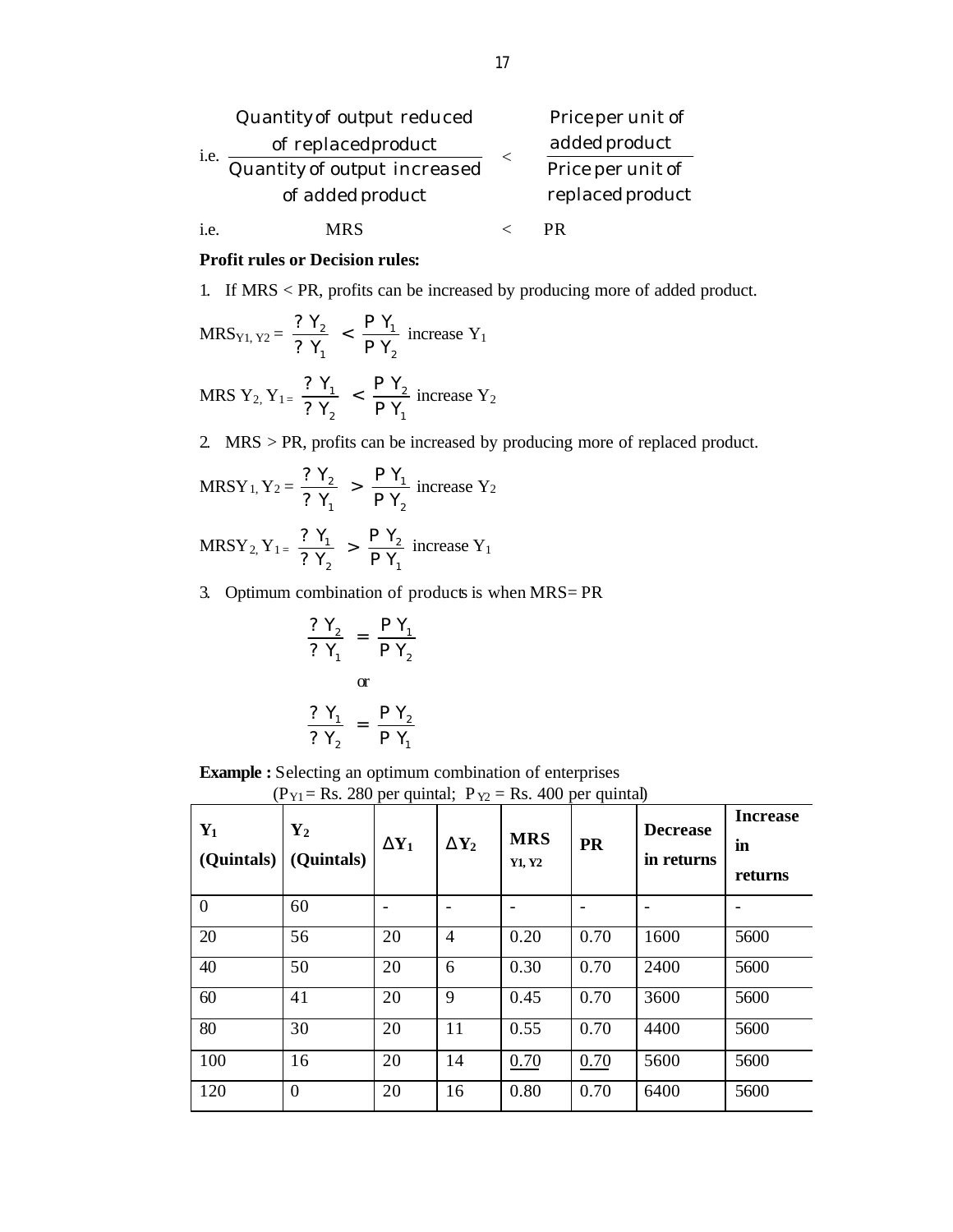It can be seen from the above table that upto fifth combination MRS is less than PR. But at the sixth combination MRS is equal to PR. Therefore, the sixth combination which produces 100 qunitals of corn  $Y_1$  and 16 qunitals of wheat  $Y_2$  is the optimum or profit maximizing combination.

#### **PRINCIPLE OF COMPARATIVE ADVANTAGE**

Certain crops can be grown in only limited areas because of specific soil and climatic requirements. However, even those crops and livestock enterprises which can be raised over a broad geographical area often have production concentrated in one region. Farmers in Punjab specialize in wheat production while farmers in Andhra Pradesh specialize in paddy production. These crops can be grown in each state. Regional speciation in the production of agricultural commodities and other products can be explained by the principle of comparative advantage.

While crops and livestock products can be raised over a broad geographical area, the yields, produc tion costs, profits may be different in each area. It is relative yields, costs, and profits which are important for the application of this principle.

# **Statement of the principle**

Individuals or regions will tend to specialize in the production of those commodities for which their resources give them a relative or comparative advantage.

| Crop account per acre | <b>Region A</b> |           | <b>Region B</b> |           |  |
|-----------------------|-----------------|-----------|-----------------|-----------|--|
|                       | Wheat           | Groundnut | Wheat           | Groundnut |  |
| Total Revenue (Rs.)   | 500             | 225       | 225             | 220       |  |
| Total Cost (Rs.)      | 425             | 200       | 210             | 200       |  |
| Net Returns (Rs.)     | 75              | 25        | 15              | 20        |  |
| Returns per rupee     | 1.18            | 1.13      | 1.07            | 1.10      |  |

The following example illustrates the principle of comparative advantages.

Region A has greater absolute advantage in growing both wheat and groundnut than Region B because the net incomes per acre are Rs. 75 and Rs. 25 respectively which are higher than the net incomes from wheat and groundnut in Region B. Farmers of Region A can make more profits by growing both the crops. But they want to make the greatest profits and this can be done by having the largest possible acreage under wheat alone as it is the question of relative advantage. Similarly farmers of Region B have relative advantage in growing groundnut.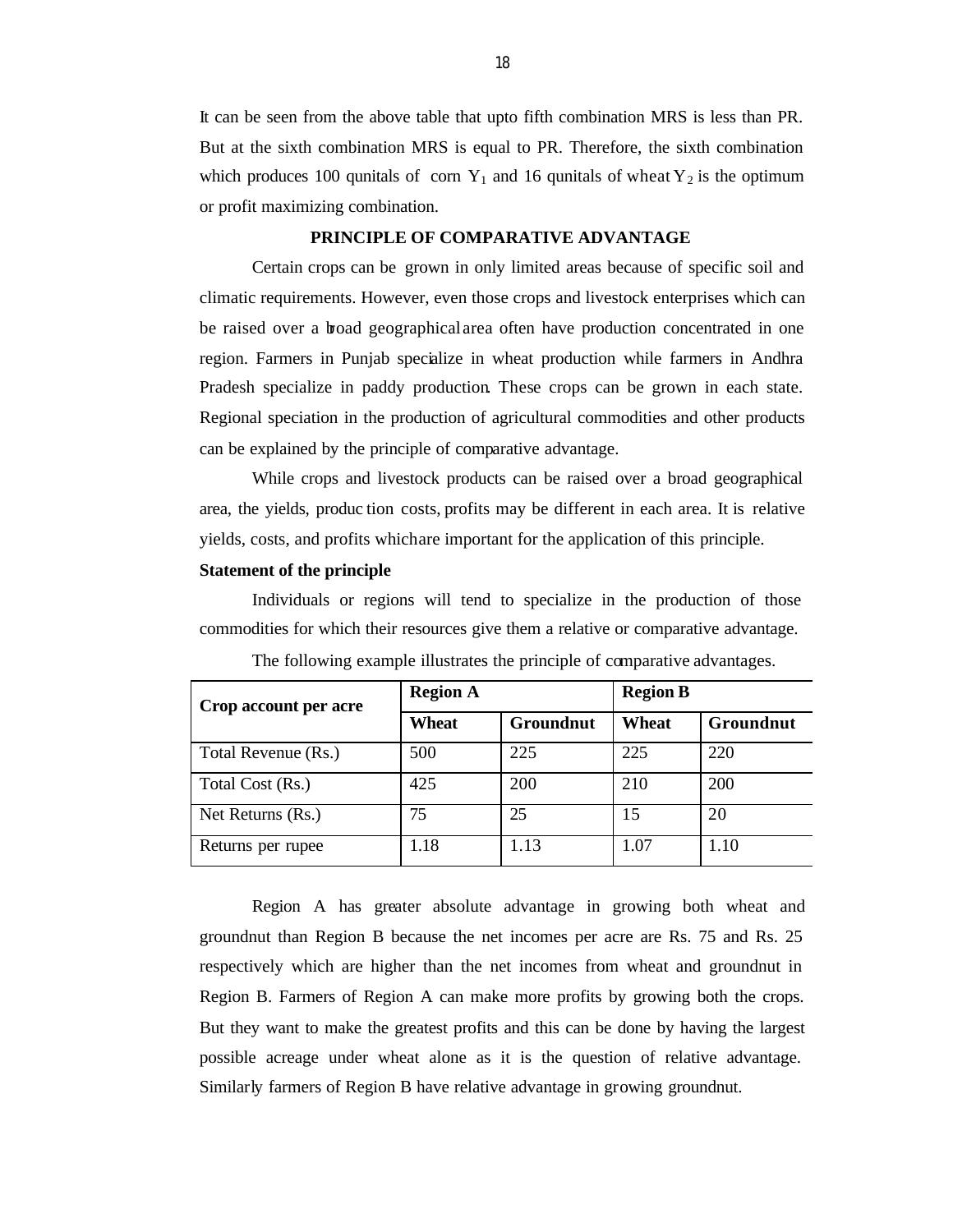#### **TIME COMPARISON PRINCIPLE**

Many farm decisions involve time. For example, a farmer has to decide between a cereal crop which would be harvested after about four months or an orchard which would start giving returns after three years. Further, a farmer has to decide whether to purchase new farm machinery with 10 years of life or a second hand one which may have only five years of life. Several other decisions involving time and initial capital investment could be judiciously taken by compounding or discounting.

### **Future value of a present sum:**

The future value of money refers to the value of an investment at a specified date in the future.

This concept assumes that investment will earn interest which is reinvested at the end of each time period to also earn interest. The procedure for determining the future value of present sum is called **compounding** .

The formula to find the future value of present sum in given below

 $FV = P (1 + i)^n$ 

where,

 $FV =$  Future value:

 $P =$  the present sum,

 $i =$  the interest rate,

 $n =$  the number of years.

#### **Example:**

Assume you have invested Rs. 100 in a savings account which earns 8% interest compounded annually and would like to know the future value of this investment after 3 years.

| Year | <b>Value</b><br>at<br><sub>of</sub><br>beginning<br>year(Rs.) | Rate<br>of<br>interest | <b>Interest</b><br>earned (Rs.) | Value at the<br>of<br>the<br>end<br>year (Rs.) |
|------|---------------------------------------------------------------|------------------------|---------------------------------|------------------------------------------------|
|      | 100                                                           | 8%                     | 8.00                            | 108.00                                         |
| ◠    | 108                                                           | 8%                     | 8.64                            | 116.64                                         |
| 3    | 116.64                                                        | 8%                     | 9.33                            | 125.97                                         |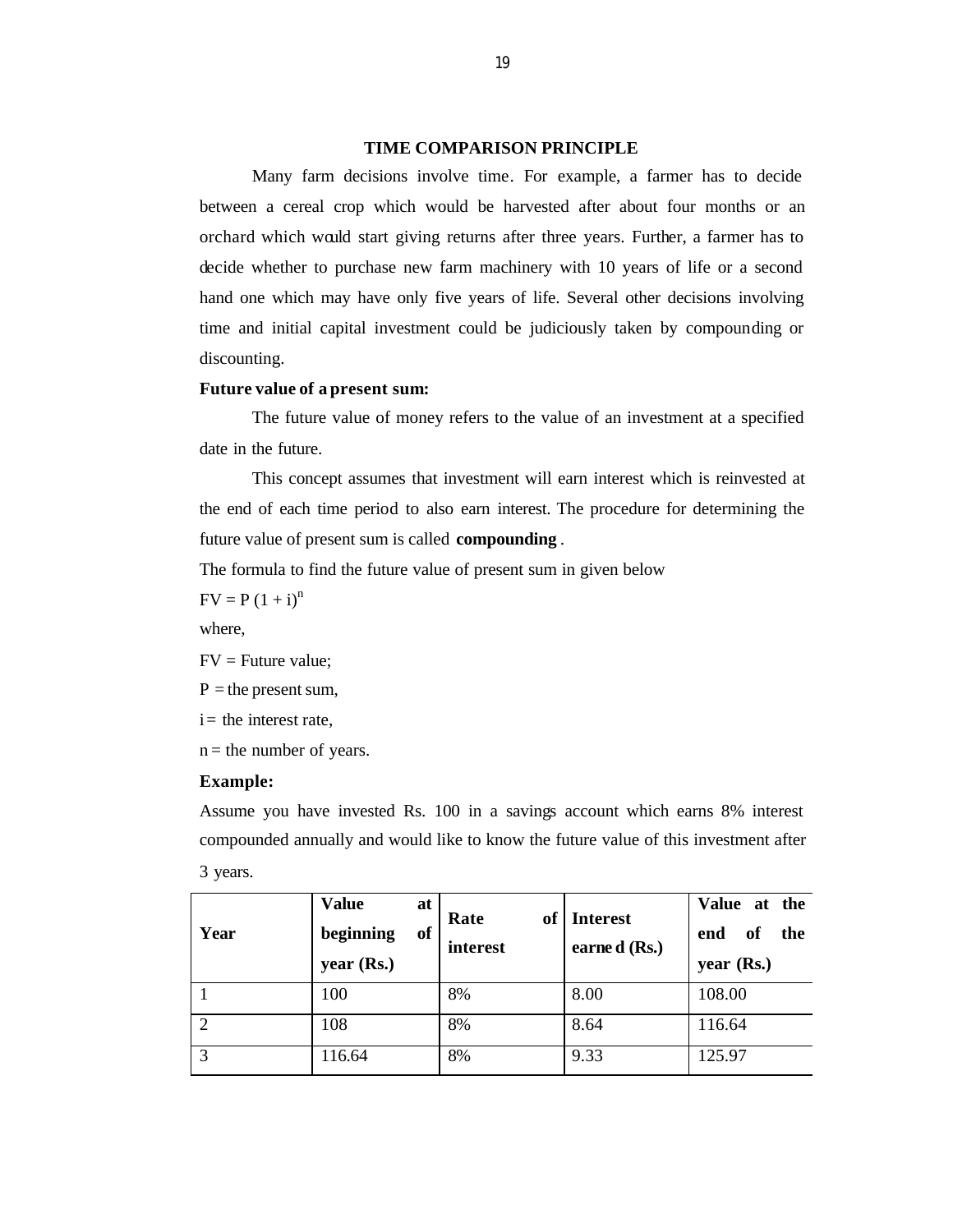In the example, a present sum of Rs. 100 has a future value of Rs. 125.97 when invested at 8 per cent interest for 3 years. Interest is compounded when accumulated interest also earns future interest.

#### **Present value of future sum:**

Present value of future sum refers to the current value of sum of money to be received in the future. The procedure to find the present value of future sum is called **discounting** .

The discounting is done because sum to be received in the future is worth somewhat less now because of the time difference assuming positive interest rate. The equation for finding the present value of future sum is

$$
PV = \frac{P}{(1+i)^n}
$$

where,

PV = Present value

 $P =$  Future sum

 $i =$ rate of interest

 $n =$  number of years.

### **Example:**

Find the present value of Rs. 1000/- to be received in 5 years using an interest rate of 8%.

$$
PV = \frac{1000}{(1+0.08)^5} = 681
$$

A payment of Rs. 1000 to be received in 5 years has a present value of Rs. 681 at 8% interest.

# **TYPES OF FARMING**

On the basis of similarity in crop production and livestock rearing we have TYPES OF FARMING.

The type of farming refers to the nature and degree of product or combination of products being produced and the methods and practices used for them

# **I. SPECIALIZED FARMING:**

When a farm is organized for the production of a single commodity and this commodity is the only source of income, the farm is said to be specialized.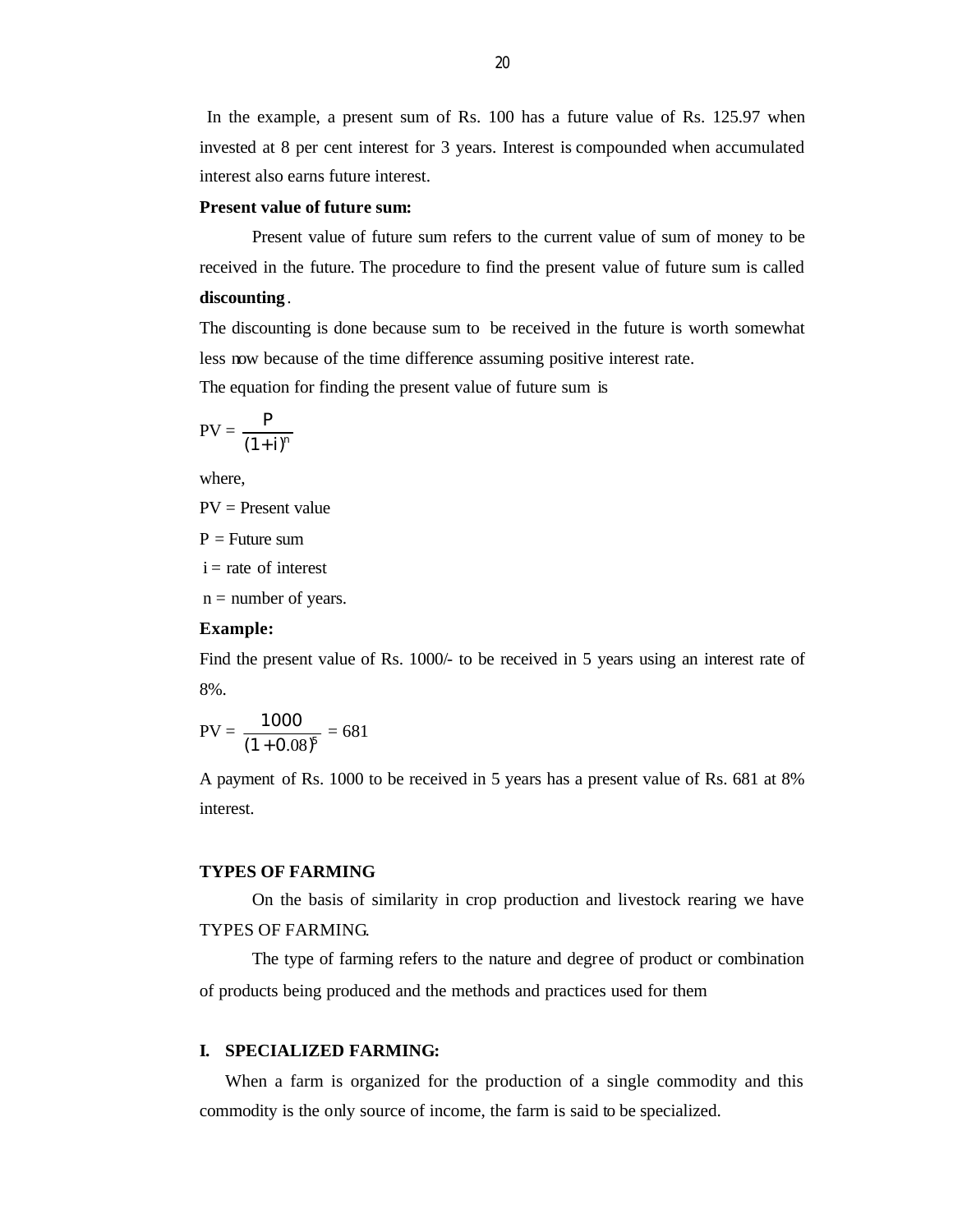The major enterprise contributes more than 50% of the total farm income.

Examples are sugarcane farm, cotton farm, poultry farm, dairy farm, wheat farm etc.

# **Advantages:**

- 1. Better use of land
- 2. Better marketing
- 3. Better management
- 4. Improved skill and efficiency
- 5. Economical to maintain costly machinery
- 6. Less requirement of labour

# **Disadvantages:**

- 1. Greater risk
- 2. Soil fertility cannot be maintained
- 3. By products cannot be fully utilized
- 4. Income is received once or twice in a year
- 5. Knowledge about enterprises becomes limited.

# **II. DIVERSIFIED FARMING:**

When a farm is organized to produce several products (commodities), each of which is itself a direct source of income, the farm business is said to be diversified. In diversified farming, no single enterprise contributes 50% of the total farms income.

# **Advantages:**

- 1. Better utilization of productive resources.
- 2. Reduction of risks.
- 3. Regular and quicker returns.
- 4. Proper utilization of by products.

# **Disadvantages:**

- 1. Supervision will become difficult.
- 2. Marketing problems.
- 3. Not economical to maintain costly machinery.

# **III. MIXED FARMING:**

It is the type of farming under which crop production is combined with livestock raising. At least 10 per cent of gross income must be contributed by the livestock. This contribution in any case should not exceed 49%.

# **Advantages:**

- 1. Maintenance of soil fertility
- 2. Proper use of by products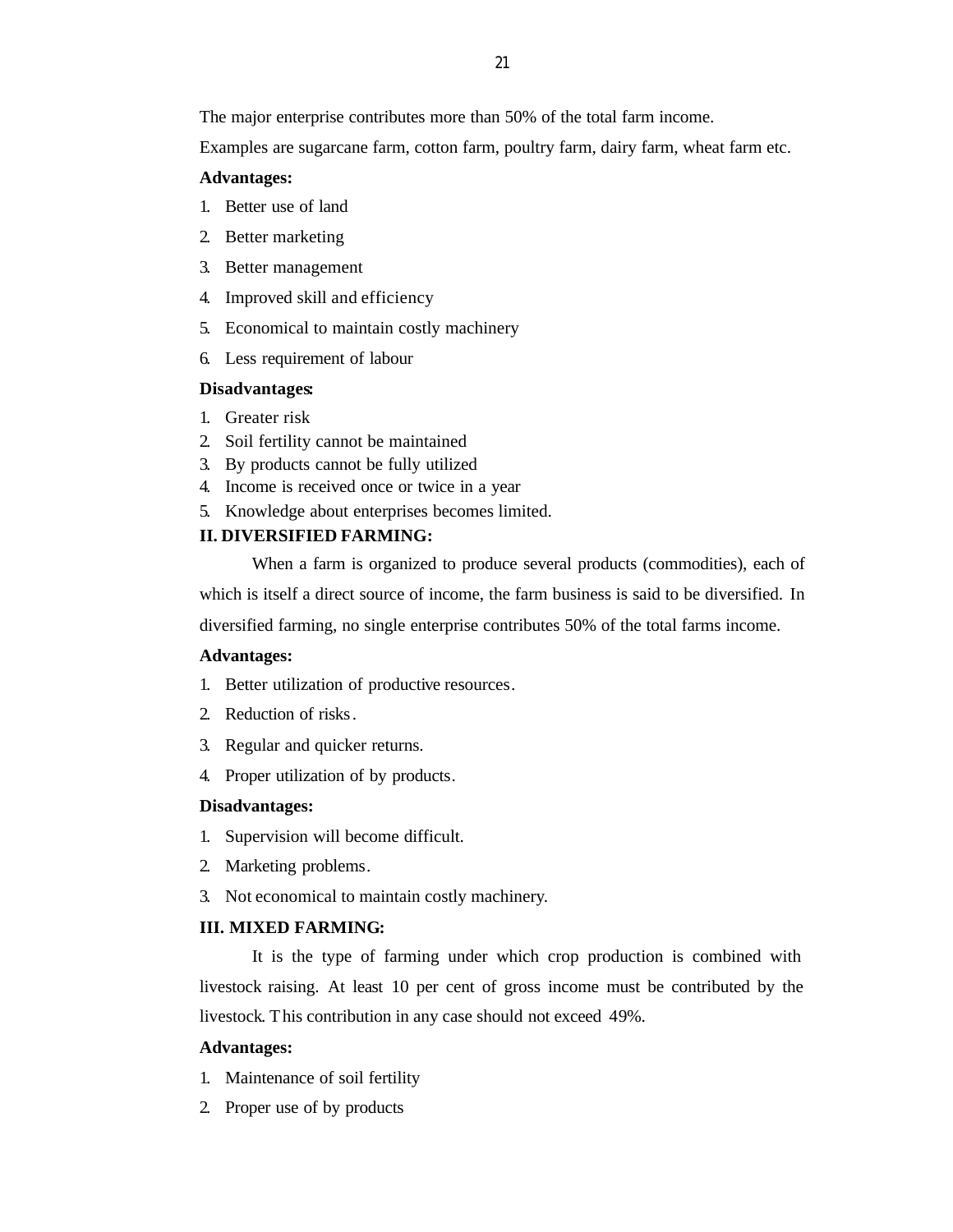- 3. Facilitates intensive cultivation
- 4. Higher income
- 5. Milch cattle provide drought animals.
- 6. Employment of labour.

#### **IV. RANCHING:**

The practice of grazing animals on public lands is called **ranching.** Ranch land is not used for raising of crops. Ranching is followed in Australia, America and Tibet

**V. A. Dry farming:** Cultivation of crops in regions with annual rainfall of less than 750 mm. Crop failure is most common due to prolonged dry spells during crop period.

**B. Dry land farming :** Cultivation of crops in regions with annual rainfall of more than 750mm. Moisture conservation practices are necessary for crop production.

 **C. Rain fed farming** : Cultivation of crops in regions with an annual rain fall of more than 1150 mm.

# **FACTORS AFFECTING TYPES OF FARMING:**

**Physical factors:** Climate, soils, topography.

#### **Economic factors:**

- 1. Marketing cost
- 2. Relative profitability of enterprises
- 3. Availability of capital
- 4. Availability of labour
- 5. Land values
- 6. Cycles over and under production
- 7. Compe tetion between enterprises
- 8. Personal likes and dislikes of farmer

## **SYSTEMS OF FARMING**.

The system of farming refers to the organizational set up under which farm is being run. It involves questions like who is the owner of land, whether resources are used jointly or individually and who makes managerial decisions.

Systems of farming, which are based on different organisational set up, may be classified into five broad categories:

- a) Capitalistic farming
- b) State farming
- c) Collective farming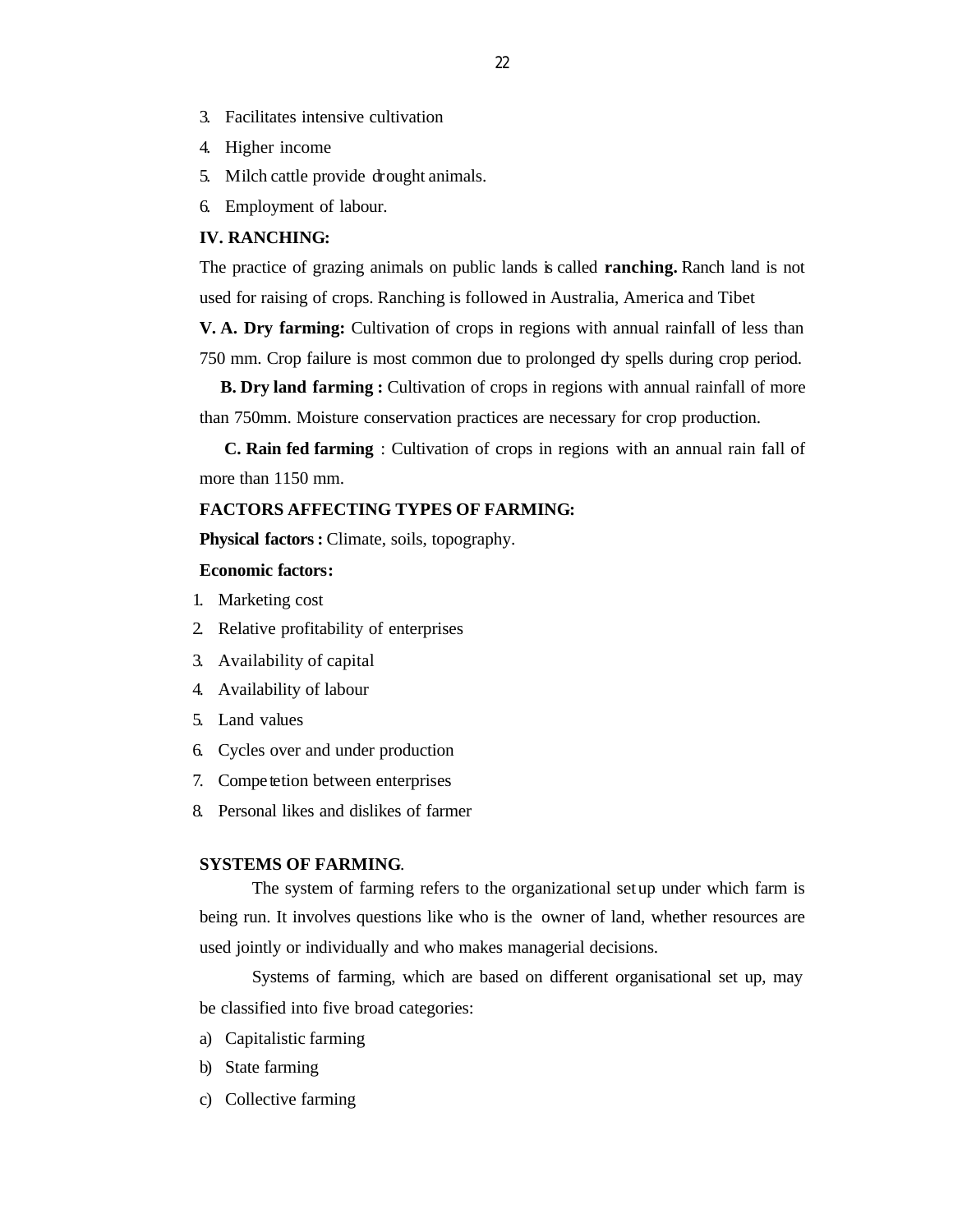- d) Peasant farming
- e) Co-operative farming

**1. Capitalist or Estate farming:** In what is known as capitalistic or estate or corporate farming, land is held in large areas by private capitalists, corporations or syndicates. Capital is supplied by one or a few persons or by many, in which case it runs like a joint stock company. In such farms, the unit of organization is large and the work is carried on with hired labour; latest technical know how is used and extensive use of machines are made and hence they are efficient. Examples of this type of farming are frequently found in USA, Australia, Canada and few in India too. Such types of farms have been organized in the states of Bombay, Madras and Mysore for the plantation of coffee, tea and rubber and sugarcane.

The advantages of such farming are good supervision, strong organizational set up, sufficient resources etc. Their weaknesses are that it creates socio-economic imbalances and the actual cultivator is not the owner of the farm.

**2.State farming:** State farming as the name indicates is managed by the government. Here land is owned by the state. The operation and management is done by government officials. The state performs the function of risk bearing and decision making, which cultivation is carried on with help of hired labour. All the labourers are hired on daily or monthly basis and they have no right in deciding the farm policy. Such farms are not very paying because of lack of incentive. There is no dearth of resources at such farms but s ometimes it so happens that they are not available in time and utilized fully.

**3.Collective farming:** The name, collective farming implies the collective management of land where in large number of families or villagers residing in the same village pool the ir resources eg: land, livestock, and machinery. A general body having the highest power is formed which manages the farms. The resources do not belong to any family or farmer but to the society or collective.

Collective farming has come into much prominence and has been adopted by some countries notably by the Russia and China. The worst thing with this system is that the individual has no voice. Farming is done generally on large scale and thereby is mostly mechanized. This system is not prevalent in our country.

**4.Peasant farming:** This system of farming refers to the type of organization in which an individual cultivator is the owner, manager and organizer of the farm. He makes decision and plans for his farm depending upon his resources which are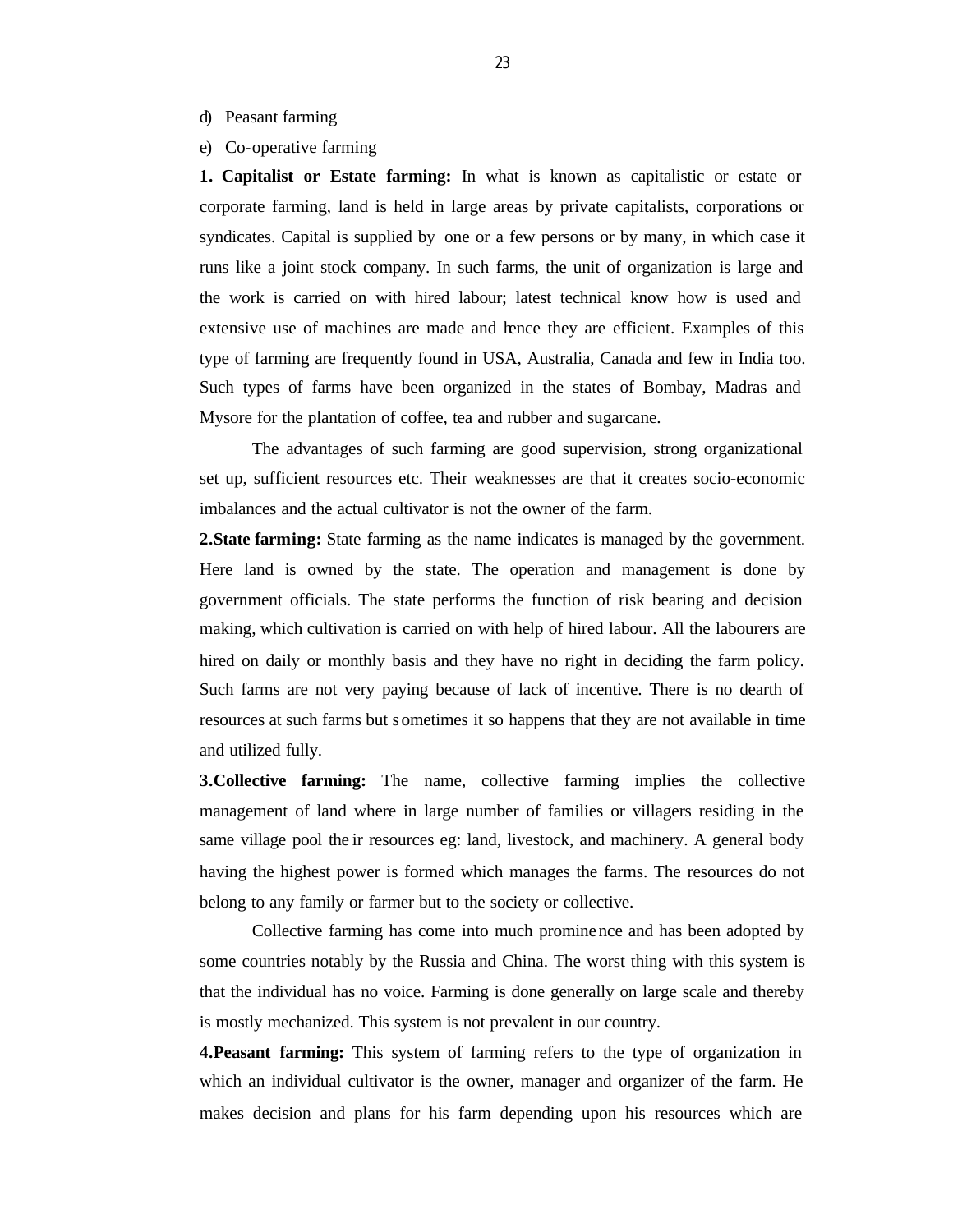genera lly meager in comparison to other systems of farming. The biggest advantage of this system is that the farmers himself is the owner and therefore free to take all types of decisions. A general weakness of this system is that the resources with the individual are less. Another difficulty is because of the law of inheritance. An individual holding goes on reducing as all the members in the family have equal rights in that land.

**5.Cooporative farming:** Co-operative farming is a voluntary organization in which small farmers and landless labourers increase their income by pooling land resources. According to planning commission, Co-operative farming necessarily implies pooling of land and joint management. The working group on co-operative farming defines a co-operative farming society as "a voluntary association of cultivators for better utilization of resources including manpower and pooled land and in which majority of the members participate in farm operation with a view to increasing agricultural production, employment and income."

A co-operative farming society makes one of the following four forms

- I. Co-operative better farming
- II. C-operative Joint farming
- III. Co-operative tenant farming
- IV. Co-operative collective farming

**Co-operative better farming**: These societies are based on individual ownership and individual operation. Farmers who have small holdings and limited resources join to form a society for some specific purpose eg: use of machinery, sale of product. They are organized with a view to introduce improved methods of agriculture. Each farmer pays for the services which he receives from the society. The earnings of the member from piece of land, after deducting the expenses, his profit.

**Co-operative Joint farming:** Under this type, the right of individual ownership is recognized and respected but the small owners pool their land for the purpose of joint cultivation. The ownership is individual but the operations are collective. The management is democratic and is elected by the members of the society. Each member working on the farm receives daily wages for his daily work and profit is distributed according to his share in land.

**Co-operative tenant farming:** Such societies are usually organized by landless farmers. In this system usually land belongs to the society. The land is divided into plots which are leased out for cultivation to individual members. The society arranges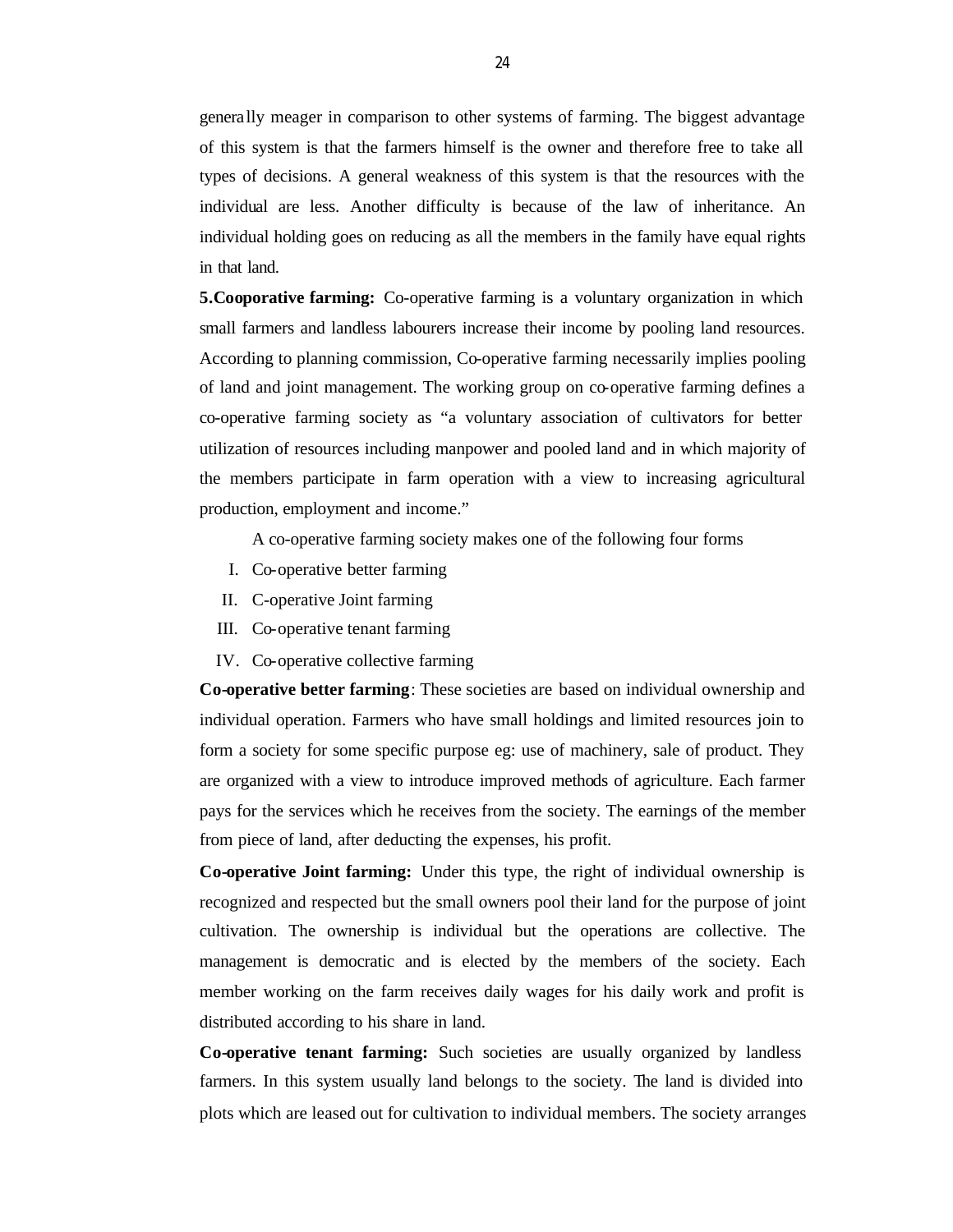for agricultural requirements eg: credit, seeds, manures, marketing of the produce etc. Each member is responsible to the society for the payments of rent on his plot. He is at liberty to dispose of his produce in such a manner as he likes.

**Co-operative collective farming:** Both ownership and operations under this system are collective. Members do not have any right on land and they can not take farming decisions independently but are guided by a supreme general body. It undertakes joint cultivation for which all members pool their resources. Profit is distributed according to the labour and capitals invested by the members.

| <b>System of farming</b> |                          | <b>Type of ownership</b> | <b>Operation</b><br><b>Types</b><br>of<br>ship |
|--------------------------|--------------------------|--------------------------|------------------------------------------------|
| $\mathbf I$              | Co-operative farming     |                          |                                                |
| a                        | Coop. better farming     | Individual               | Individual                                     |
| $\mathbf b$              | Coop. joint farming      | Individual               | Collective                                     |
| $\mathbf{C}$             | Coop. tenant farming     | Collective               | Individual                                     |
| d                        | Coop. collective farming | Collective               | Collective                                     |
| $\mathbb{I}$             | Collective farming       | Society/state            | Society/State                                  |
| Ш                        | Capitalistic farming     | Individual               | Individual                                     |
| IV                       | State farming            | State                    | Paid Management                                |
| V                        | Peasant farming          | Individual               | Individual                                     |

# **FARM PLANNING**

A successful farm business is not a result of chance factor. Good weather and good prices help but a profitable and growing business is the product of good planning. With recent technological developments in agriculture, farming has become more complex business and requires careful planning for successful organisation.

A **farm plan** is a programme of total farm activity of a farmer drawn up in advance. A farm plan should show the enterprises to be taken up on the farm; the practices to be followed in their production ,use of labour, investments to be made and similar other details

Farm planning enables the farmer to achieve his objectives (Profit maximization or cost minimization) in a more organized manner. It also helps in the analysis of existing resources and their allocation for achieving higher resource use efficiency, farm income and farm family welfare. Farm planning is an approach which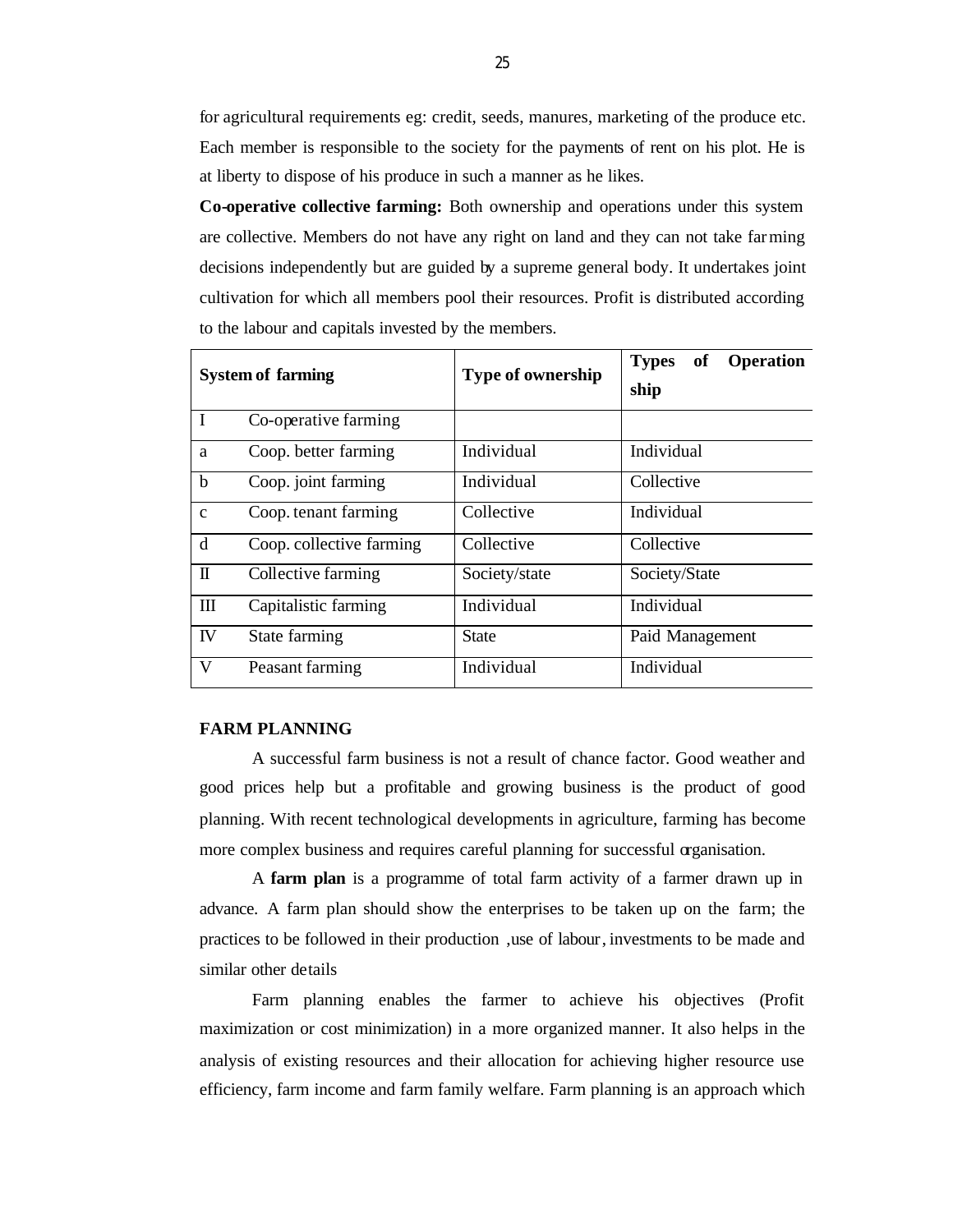introduces desirable changes in farm organization and operation and makes a farm viable unit.

#### **TYPE OF FARM PLANS**

**1. Simple farm planning:** It is adopted either for a part of the land or for one enterprise or to substitute one resource to another. This is very simple and easy to implement. The process of change should always begin with these simple plans.

**2. Complete or whole farm planning:** This is the planning for the whole farm. This planning is adopted when major changes are contemplated in the existing organization of farm business.

#### **Characteristics of Good farm plan**

- 1. It is should be written.
- 2. It should be flexible..
- 3. It should provide for efficient use of resources.
- 4. Farm plan should have balanced combination of enterprises. Such combination in turn ensures,
	- a. Production of food, cash and fodder crops.
	- b. Maintain soil fertility.
	- c. Increase in income.
	- d. Improve distribution of and use of labour, power and water requirement throughout the year.
- 5. Avoid excessive risks.
- 6. Utilize farmer's knowledge and experience and take account of his likes and dislikes.
- 7. Provide for efficient marketing.
- 8. Provision for borrowing, using and repayment of credit.
- 9. Provide for the use of latest technology.

## **FARM BUDGETING**

Budgeting can be used to select the most profitable plan from among a number of alternatives and to test the profitability of any proposed change in plan. It involves testing a new plan before implementing it, to be sure that it will improve profit.

Farm budgeting is a method of estimating expected income, expenses and profit for a farm business.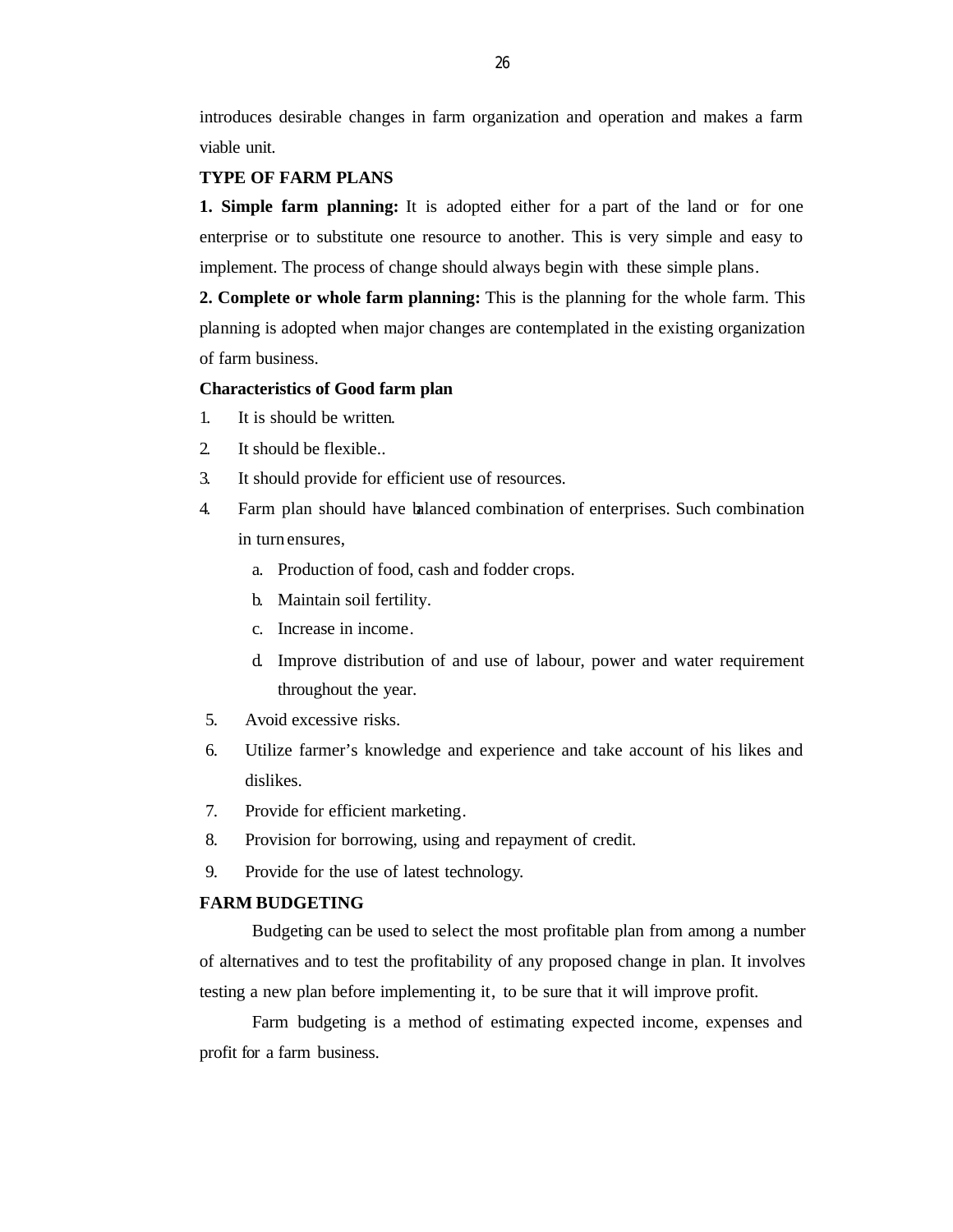#### **Types of farm budgets**

# **1. Enterprise budget**

 An enterprise is defined as a single crop or livestock commodity being produced on the farm. An enterprise budget is an estimate of all income and expenses associated with a specific enterprise and estimate of its profitability.

 Enterprise budget can be developed for each actual and potential enterprise in a farm plan such as paddy enterprise, wheat enterprise or a cow enterprise. Each is developed on the basis of small common unit such as one acre or one hectare for crops or one head for livestock. This permits easier comparison of the profit for alternative and competing enterprises.

 Enterprise budget can be organized and presented in three sections income, variable costs and fixed costs.

 The first step in developing an enterprise is to estimate the total production and expected output price. The estimated yield should be an average yield expected under normal weather conditions given the soil type and input levels to be used. The output price should be the manager's best estimate of the average price expected during the next year or next several years.

 Variable costs are estimated by knowing the quantities of inputs to be used (such as seed, fertilizer, labour, manures) and their prices.

 The fixed costs in a crop enterprise budget are depreciation on machinery, equipment, implements, livestock, farm building etc., rental value of land, land revenue, interest on fixed capital.

Example: Enterprise budget for paddy production (one hectare)

#### **I) INCOME**

|    | 48 quintals @ Rs. 600 per quintal | 28,800 |
|----|-----------------------------------|--------|
|    | <b>II) VARIABLE COSTS</b>         |        |
| 1. | Human labour                      | 9,000  |
|    | Owned<br>a)                       | 3,000  |
|    | Hired<br>b)                       | 6,000  |
| 2. | <b>Bullock labour</b>             | 300    |
|    | Owned<br>a)                       | 100    |
|    | Hired<br>b)                       | 200    |
| 3. | Tractor power                     | 4,000  |
|    | Owned<br>a)                       | 1,000  |
|    | Hired<br>b)                       | 3,000  |
| 4. | Seeds                             | 1,200  |
| 5. | F.Y.M.                            | 1,800  |
| 6. | Green leaf manures                | 700    |
| 7. | Fertilizers                       | 3,000  |
| 8. | Plant protection chemicals        | 500    |
| 9. | Irrigation charges                | 500    |
|    | 10. Interest on working capital   | 1,700  |
|    | <b>Total variable costs</b>       | 22,700 |
|    |                                   |        |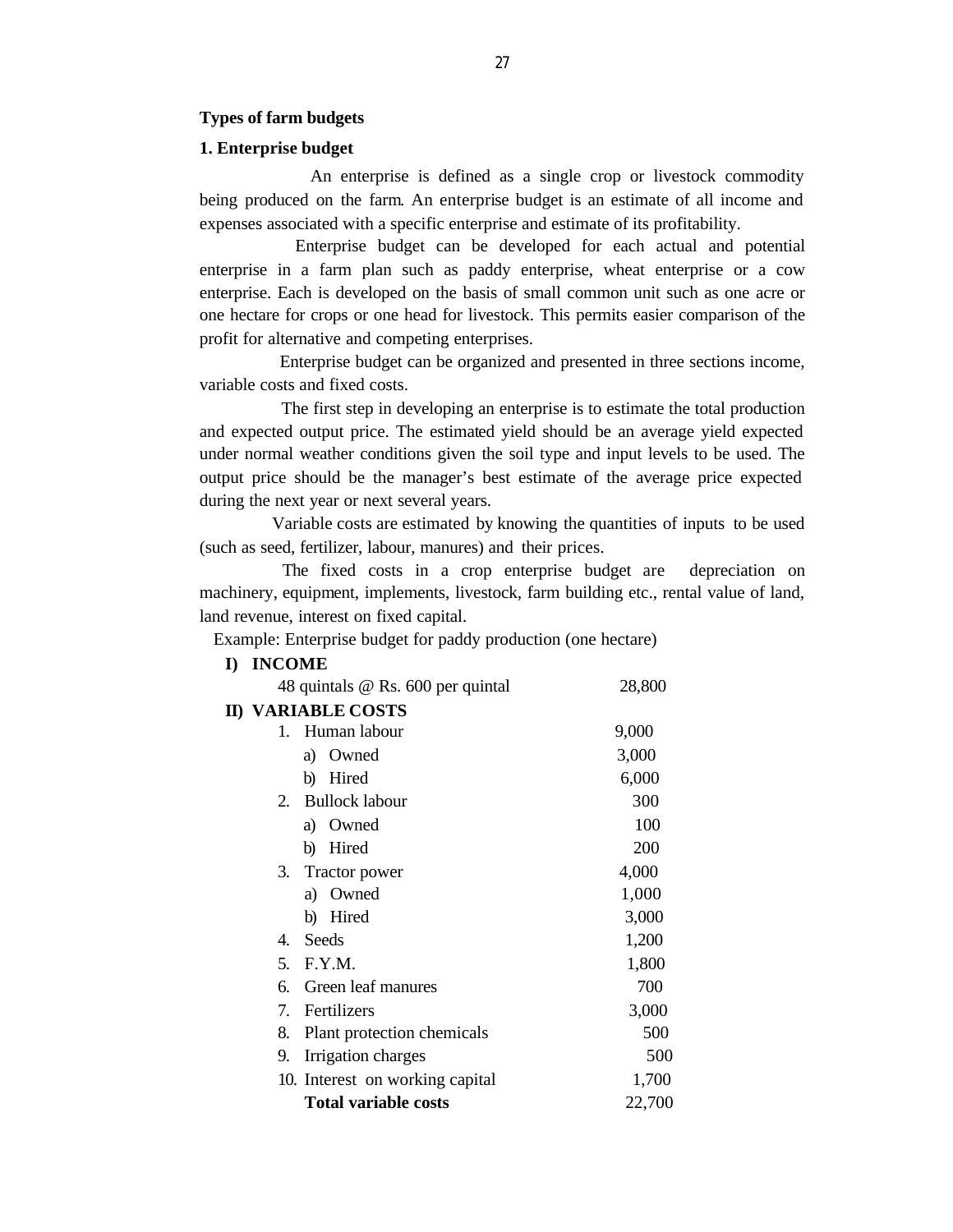# III) **FIXED COSTS**

|    | 1. Land revenue              | 12     |
|----|------------------------------|--------|
|    | 2. Depreciation              | 900    |
|    | 3. Rent on owned land        | 3,500  |
| 4. | Interest on fixed capital    | 450    |
|    | <b>Total fixed costs</b>     | 4,862  |
|    | <b>Total costs</b>           | 27,562 |
|    | Gross margin (T.R. - T.V.C.) | 6,100  |
|    | Profit (T.R.-T.C.)           | 1,238  |

# **2. Partial budget**

It is used to calculate the expected change in profit for a proposed change in the the farm business. Partial budget is best adopted to anlysing relatively small change in the whole farm plan.

Changes in the farm plan or organization adopted to analysis by use of partial budget are of three types.

- 1. Enterprise substitution: This includes a complete or partial substitution of one enterprise for another. For example, substitution of sunflower for groundnut.
- 2. Input substitution : Example : Machinery for labour, changing livestock rations, owning a machine instead of hiring, increasing or decreasing fertilizers or chemicals.
- **3.** Size or scale of operation: This includes changing in total size of the farm business or in the size of the single enterprise, buying or renting of additional land , expanding or decreasing an enterprise.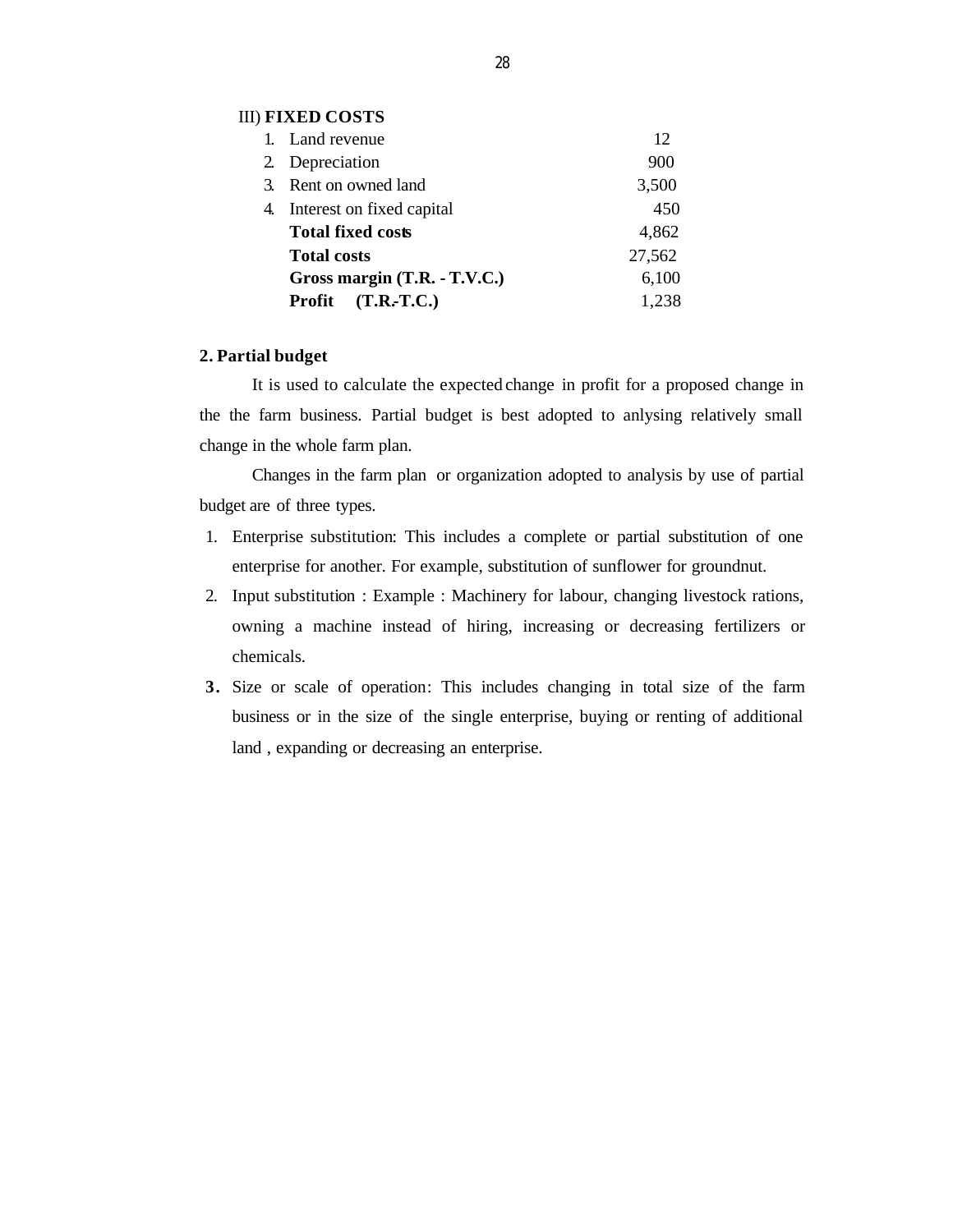#### **Partial budget format**

Proposed change

……………………………………………………………………………

Reduced income (Rs.) Reduced costs (Rs.)

Additional cost (Rs.) Additional income (Rs.)

A. Total of additional costs B. Total of additional and reduced income example income and reduced Costs

Net cha nge in profit (B-A)

# **1. Additional costs**

A proposed change may cause additional costs because of a new or expanded enterprise requiring the purchase of additional inputs.

# **2. Reduced income**

Income may be reduced if the proposed cha nge would eliminate an enterprise, reduce the size of an enterprise or cause a reduction in yield.

# **3. Additional income**

A proposed change may cause an increase in total farm income if a new enterprise is being added, if an enterprise is being expanded or if the change will cause yield levels to increase.

# **4. Reduced costs**

Costs may be reduced if the change results in elimination of an enterprise, or reduction in size of an enterprise  $\sigma$  some change in technology which decreases the need for variable resources.

Partial budgeting is intermediate in scope between enterprise budgeting and whole farm planning. A partial budget contains only those income and expense items which will cha nge if the proposed modification in the farm plan is implemented Only the changes in income are included and not total values. The final result is an estimate of the increase or decrease in profit.

#### **3**. **Complete Budget or Whole farm budget**

It is statement of expected income, expenses, and profit of the firm as a whole.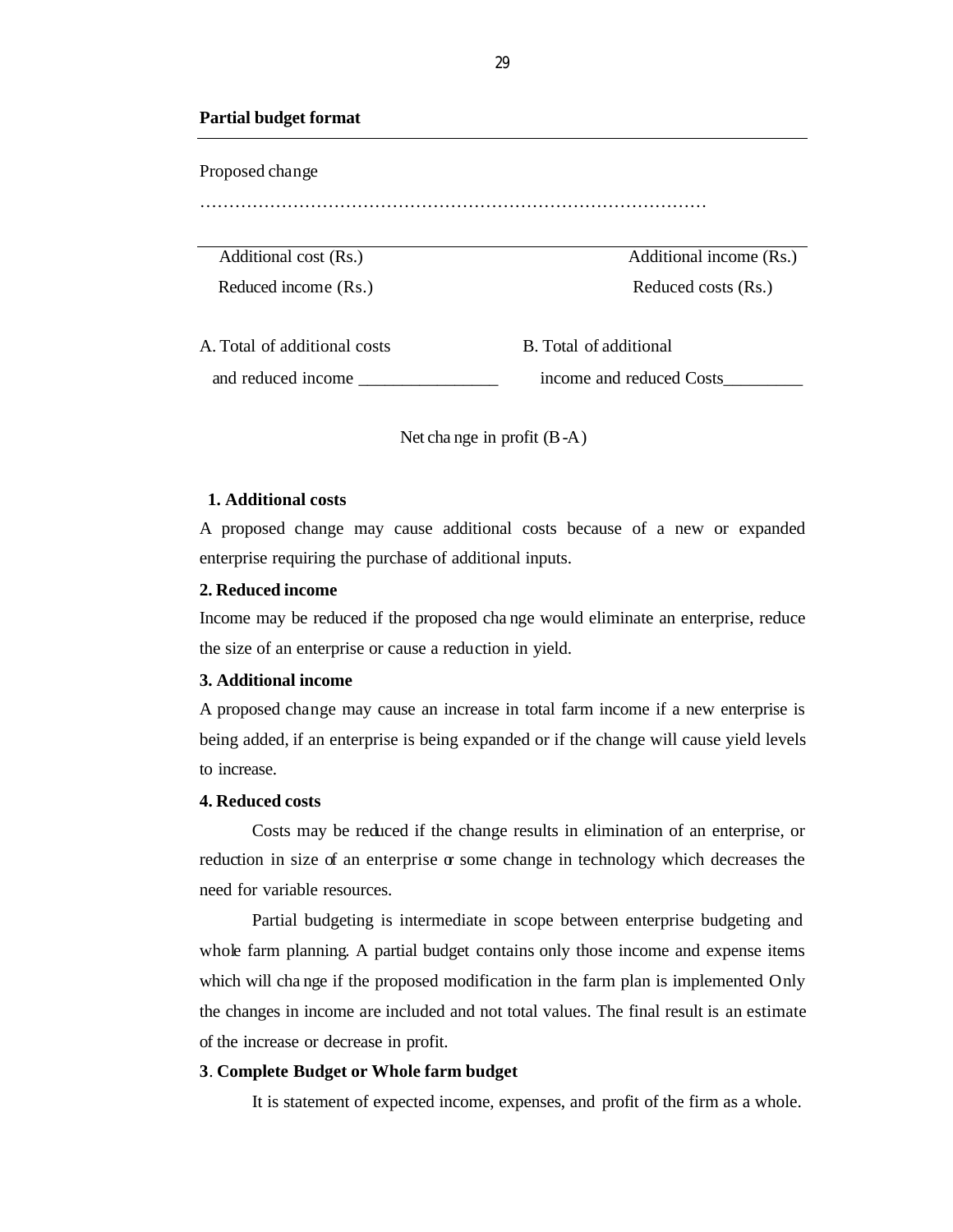#### **4**. **Cash flow budget**

It is summary of cash inflows and outflows for a business over a given time period. Its primary purpose is to estimate the future borrowing needs and loan repayment capacity of the farm business.

#### **BASIC STEPS IN FARM PLANNING AND BUDGETING**

# **I. RESOURCE INVENTORY:**

The development of whole plan is directly dependent upon an accurate inventory of available resources. The resources provide the means for production and profit. The type and quality of resources available determine the inclusion of enterprise in whole farm plan.

- 1) **Land:** Land resource should receive top priority when completing the resource inventory. It is one of the fixed resources. The following are some of the important items to be included in land inventory
	- a) Total number of acres available
	- b) Soil types ( slope, texture, depth)
	- c) Soil fertility levels.
	- d) Water supply or potential for developing an irrigation system.
	- e) Drainage problems and possible corrective measures.
	- f) Existing soil conservation practices
	- g) Existing and potential pest and weed problems which might affect enterprise selection and crop yields.
	- h) Climatic factors including annual rainfall, growing seasons etc.
- 2) **Buildings:** Listing of all farm buildings along with their size, capacity and potential uses. Livestock enterprises and crop storage may be severely limited in both number and size of the build ings available.
- 3) **Labour**: Labour should be analyzed for both quantity and quality. Quantity can be measured in man days of labour available from the farm operator (farmer), family members and hired labour. Labour quality is more difficult to measure, but any special s kills, training and experience should be noted.
- 4) **Machinery**: it is also a fixed resource. The number, size and capacity of the available machinery should be included in the inventory.
- 5) **Capital**: The farmer's own capital and estimate of amount which can be borrowed represent the capital available for developing whole farm plan.
- 6) **Management:** The assessment of the management resources should include not only overall management ability but also special skills, training, strengths, weaknesses of mana ger. Good management is reflected in higher yields and more efficient use of resources.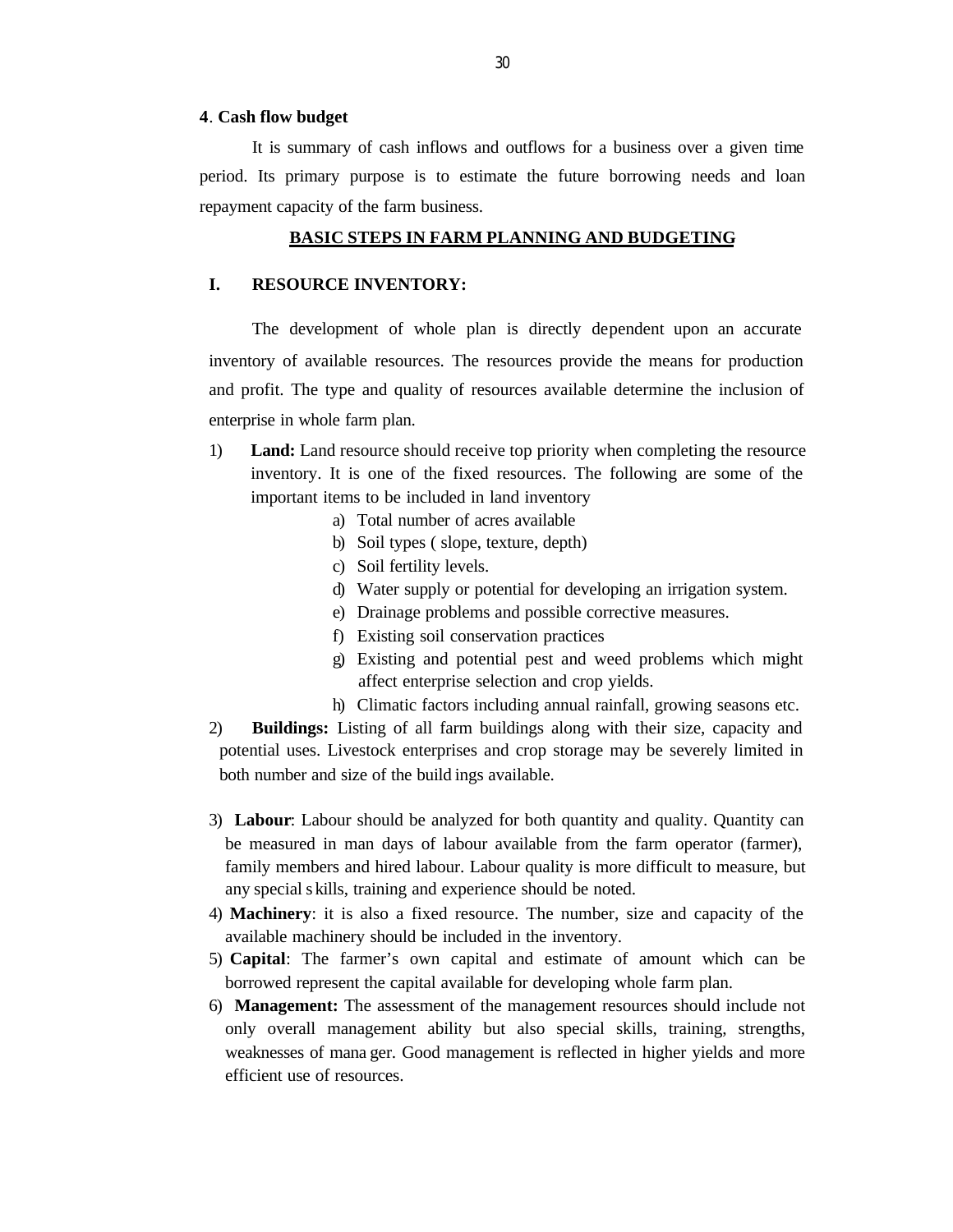- II. **Identifying enterprises**: Based on resource inventory, certain crop and livestock enterprises will be feasible alternatives. Care should be taken to include all possible enterprises to avoid missing enterprise with profit potential. Custom and tradition should not be allowed to restrict the list of potential enterprises.
- III. **Estimation of co-e fficients** : Each enterprise should be defined on small unit such one acre or hectare for crops and one head for livestock. The resource requirements per unit of each enterprise or the technical coefficients must be estimated. The technical coefficients become very important in determining the maximum size of enterprise and the final enterprise combination.

# IV. **Estimating gross margins**:

 A gross margin is estimated for a single unit of each enterprise. Gross margin is the difference between total income and total variable costs. Calculation of gross margin requires the farmer's best estimate of yields for each enterprise and expected prices for the output. The calculation of total variable cost requires a list of each variable input needed, the amount required and the price of each input.

#### **V. Developing the whole farm plan**:

**A**ll information necessa ry to organize a whole farm plan is now ready for use. The systematic procedure to whole farm planning is identifying the most limiting resource and selecting those enterprises with greatest gross margin per unit of resource.

|                                  | <b>Gross Margin</b>         |
|----------------------------------|-----------------------------|
| Returns per unit of resource $=$ | Units of resources required |

Land will generally be a limiting resource and it provides a good starting point. At some point in the planning procedure, a resource other than land may become more limiting and emphasis shifts to identifying enterprises with greatest return or gross margin per unit of this resource.

#### **LINEAR PROGRAMMING**

Linear programming was developed by George B Dantzing (1947) during second world war. It has been widely used to find the optimum resource allocation and enterprise combination.

The word linear is used to describe the relationship among two or more variables which are directly proportional. For example , doubling (or tripling) the production of a product will exactly double (or triple) the profit and the required resources, then it is linear relationship.

Programming implies planning of activities in a manner that achieves some optimal result with restricted resources.

#### **Definition of L.P.**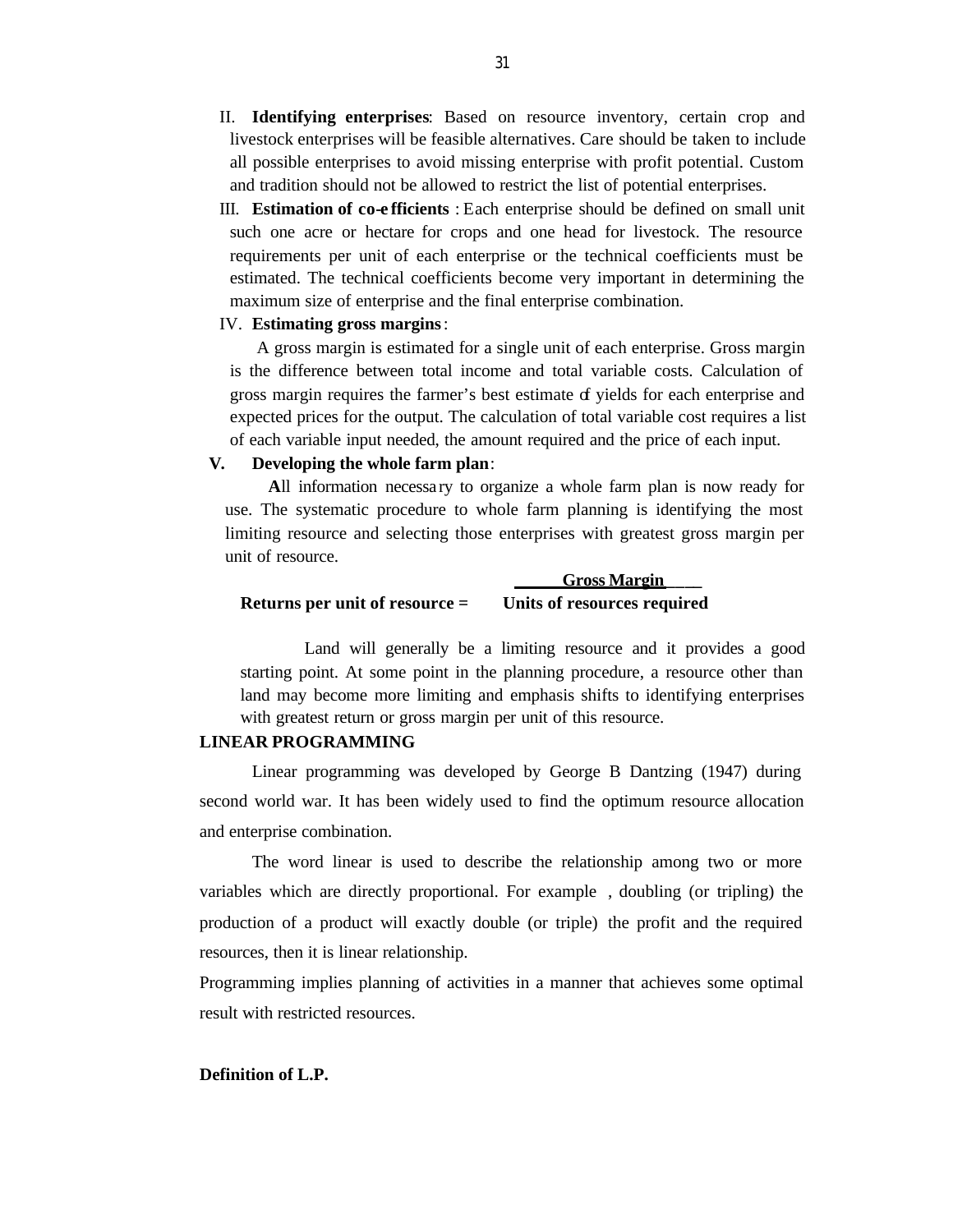Linear programming is defined as the optimization (Minimization or maximization) of a linear function subject to specific linear inequalities or equalities.



# **Assumptions of Linear Programming**

**1. Linearity:** It describes the relationship among two or more variables which are directly proportional.

**2. Additivity:** Total input required is the sum of the resources used by each activity. Total product is sum of the production from each activity.

**3. Divisibility:** Resources can be used in fractional amounts. Similarly, the output can be produced in fractions.

**4. Finiteness of activities and resource restrictions:** There is limit to the number of activities and resource constraints.

**5. Non negativity:** Resources and activities cannot take negative values. That means the level of activities or resources cannot be less than zero.

**6. Single value expectations:** Resource supplies, input-output coefficients and prices are known with certainty.

#### **Advantages of L.P**

- 1. Allocation problems are solved.
- 2. Provides possible and practical solutions..
- 3. Improves the quality of decisions.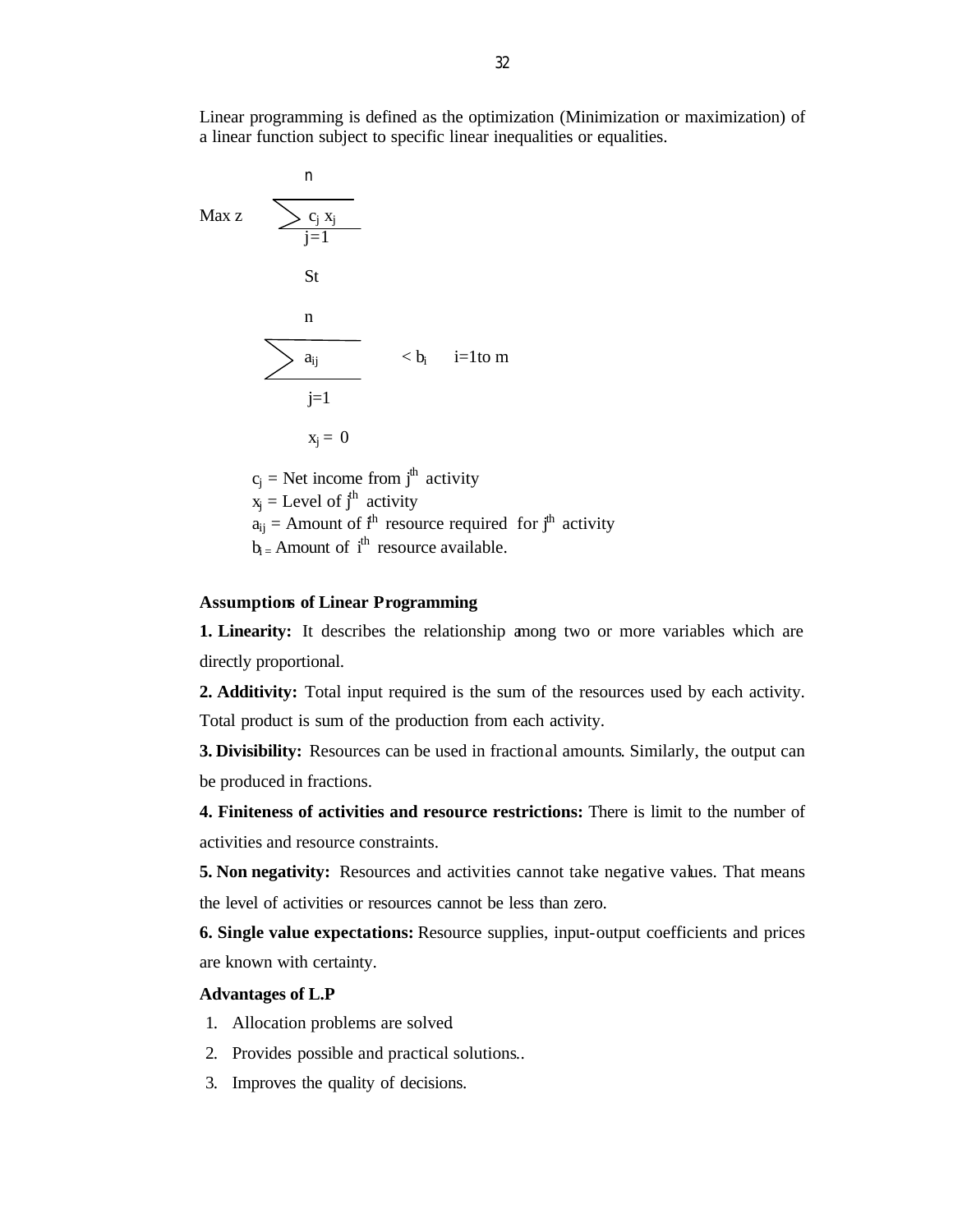- 4. Highlights the constraints in the production.
- 5. Helps in optimum use of resources.
- 6. Provides information on marginal value products (shadow prices).

# **Limitations**

- 1. Linearity
- 2. Considers only one objective for optimization.
- 3. Does not consider the effect of time and uncertainty
- 4. No guarantee of integer solutions
- 5. Single valued expectations.

|               | <b>Complete budgeting</b>                                                                                           | <b>Partial budgeting</b>                                                                  |
|---------------|---------------------------------------------------------------------------------------------------------------------|-------------------------------------------------------------------------------------------|
|               | It is adopted when drastic changes<br>in the existing organization are<br>contemplated                              | Adopted when minor changes are<br>introduced on the farm.                                 |
| $\mathcal{D}$ | All the available alternatives are 2.<br>considered                                                                 | Considers few<br>only<br>two<br><sub>or</sub><br>alternatives                             |
|               | It is a method of estimating $\left  \right $ 3.<br>expected income, expenses and<br>profit for the farm as a whole | It is used to calculate expected<br>change in profit for a proposed<br>minor modification |

| <b>Farm budgeting</b> |                                                                                       | Linear programming                                                                      |  |
|-----------------------|---------------------------------------------------------------------------------------|-----------------------------------------------------------------------------------------|--|
| 1.                    | Method of estimating expected<br>income, expenses and profit for the<br>farm business | Optimization of linear function<br>subject to linear inequalities or<br>equalities.     |  |
| $\mathcal{D}$         | Non mathematical tool                                                                 | Mathematical programming mode <b>k</b><br>2                                             |  |
| 3                     | It is a trial and error method                                                        | 3.<br>It offers a mechanical process of<br>calculations in the selection of<br>products |  |
| 4.                    | Computation become tedious and<br>cumbersome.                                         | Computations are easy<br>4.                                                             |  |

# **RISK AND UNCERTAINTY**

Farmers must make decisions on crops to be planted, seeding rates, fertilizer levels and other input levels early in the cropping season. The crop yield obtained as a result of these decisions will not be known with certainty for several months or even several years in the case of perennial crops. Changes in weather, prices and other factors between the time the decision is made and the final outcome is known can make previously good decision very bad.

Because of time lag in agricultural production and our inability to predict the future accurately, there are varying amounts of risk and uncertainty in all farm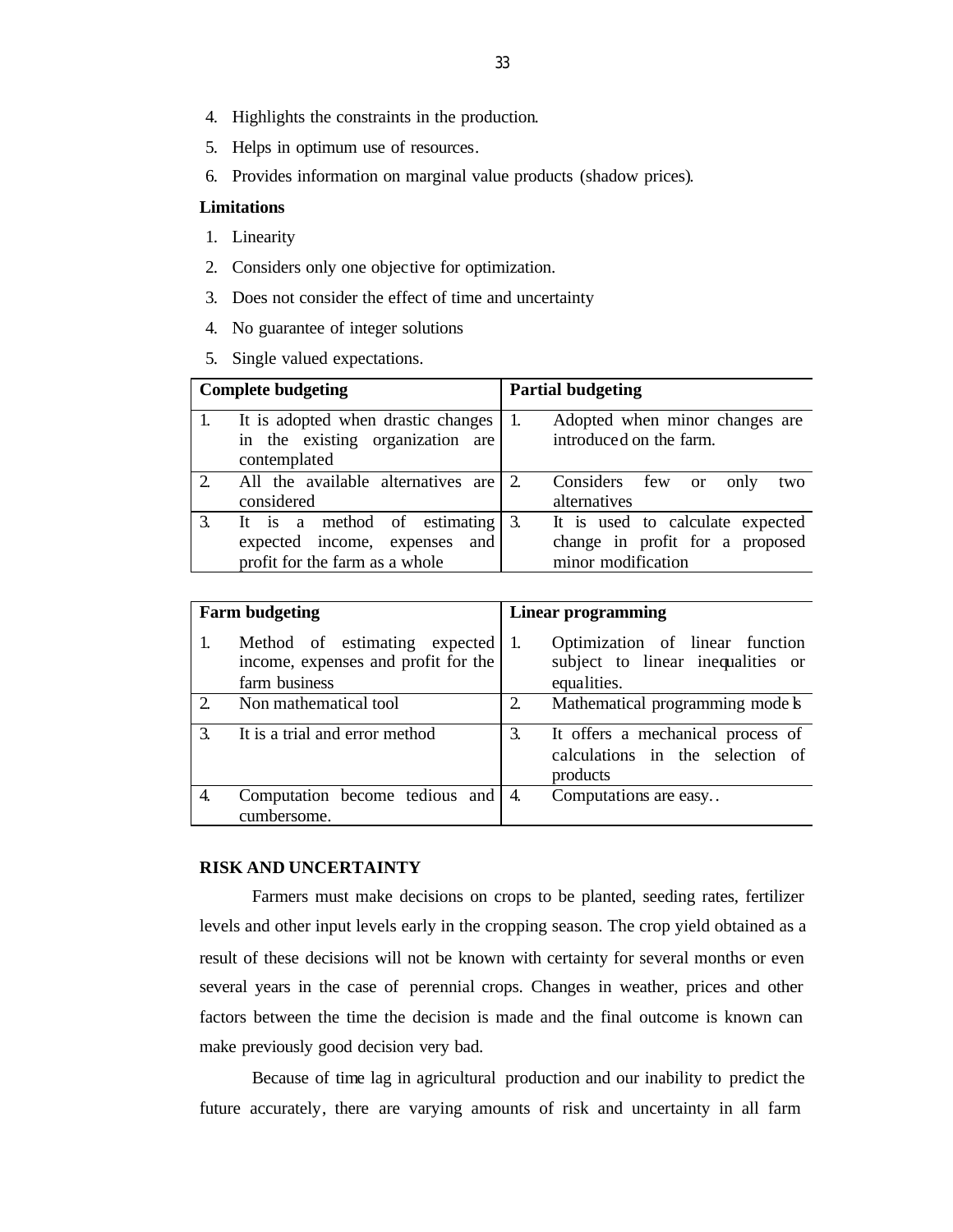management decisions. If everything was known with certainty, decision would be relatively easy. However, in the real world more successful manager are the ones with the ability to make the best possible decisions, and courage to make them when surrounded by risk and uncertainty.

#### **Definition of risk and uncertainty**

**Risk** is a situation where all possible outcomes are known for a given management decision and the probability associated with each possible outcome is also known. Risk refers to variability or outcomes which are measurable in an empirical or quantitative manner. Risk is insurable.

**Uncertainty** exists when one or both of two situations exist for a management decision. Either all possible outcomes are unknown, the probability of the outcomes is unknown or nether the outcomes nor the probabilities are known. Uncertainty refers to future events where the pa rameters of probability distribution (mean yield or price, the variance, range or dispersion and the skew and kurtosis) cannot be determined empirically. Uncertainty is not insurable.

#### **Sources of risk and uncertainty**

The most common sources of risk are.

**1. Production risk:** Crop and livestock yields are not with certainty before harvest or final sale weather, diseases, insects, weeds are examples of factors which can not be accurately predicted and cause yield variability.

Even if the same quantity and quality of inputs are used every year, these and other factors will cause yield variations which cannot be predicted at the time most input decision must be made. The yield variations are examples of production risk.

Input prices have tended to be less variable than output prices but still represent another source of production risk. The cost of production per unit of output depends on both costs and yield. Therefore , cost of production is highly variable as both input prices and yield vary.

**2. Technological risk:** Another source of production risk is new technology. Will the new technology perform as expected? Will it actually reduce costs and increase yields? These questions must be answered before adopting new technology.

**3. Price or marketing risk:** Variability of output prices is another source of risk. Commodity prices vary from year to year and may have substantial seasonal variation within a year. Commodity prices change for number of reasons which are beyond the control of individual farmer.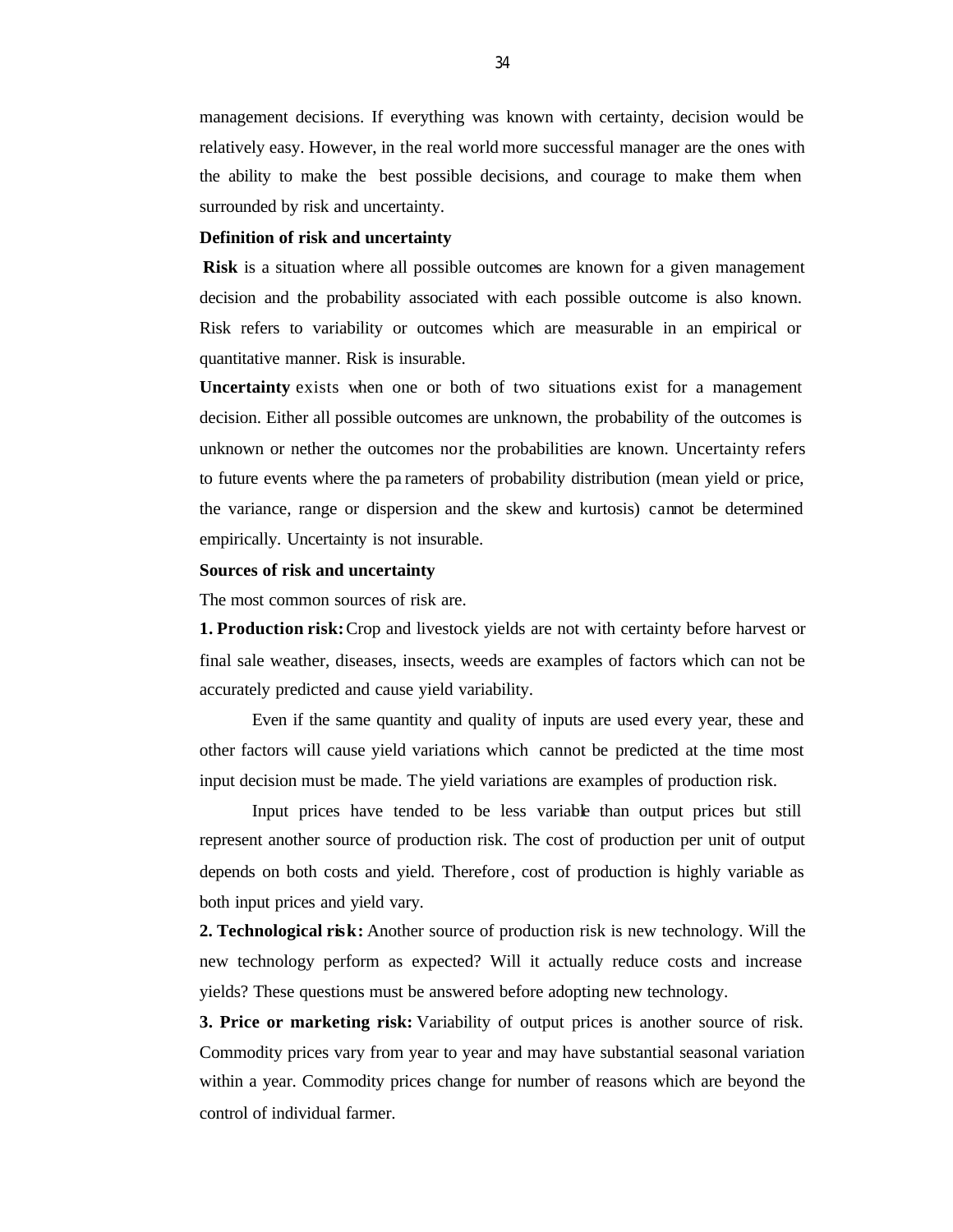**4. Financial risk:** Financial risk is incurred when money is borrowed to finance the operation of farm business. There is some chance that future income will not be sufficient to repay the debt. Changes may take place in the interest rates, scale of finance, and ability of the business to generate income.

#### **METHODS OF REDUCING RISK AND UNCERTAINTY**

The various methods which can be used to reduce risk are discussed hereunder.

**1. Diversification:** Production of two or more commodities on the farm may reduce income variability if all prices and yields are not low or high at the same time.

**2. Stable enterprises:** Irrigation will provide more stable crop yields than dry land farming. Production risk can be reduced by careful selection of the enterprises with low yield variability. This is particularly important in areas of low rainfall and unstable climate.

**3. Crop and livestock insurance:** For phenomena, which can be insured, possible magnitude of loss is lessened through converting the chance of large loss into certain cost.

**4. Fle xibility:** Diversification is mainly a method of preventing large losses. Flexibility is a method of preventing the sacrifice of large gains. Flexibility allows for changing plans as time passes, additional information is obtained and ability to predict the future improves.

**5. Spreading sales:** Instead of selling the entire crop output at one time, farmers prefer to sell part of the output at several times during the year. Spreading sales avoids selling all the crop output at the lowest price of the year but also prevents selling at the highest price.

**6. Hedging:** It is a technical procedure that involves trading in a commodity futures contracts through a commodity broker.

**7. Contract sales:** Producers of some specialty crops like gherkins, vegetables often sign a contract with a buyer or processor before planting season. A contract of this type removes the price risk at planting time.

**8. Minimum support price:** The government purchases the farm commodity from the farmers if the market price falls below the support price.

**9. Net worth:** It is the net worth of the business that provides the solvency, liquidity and much of the available credit.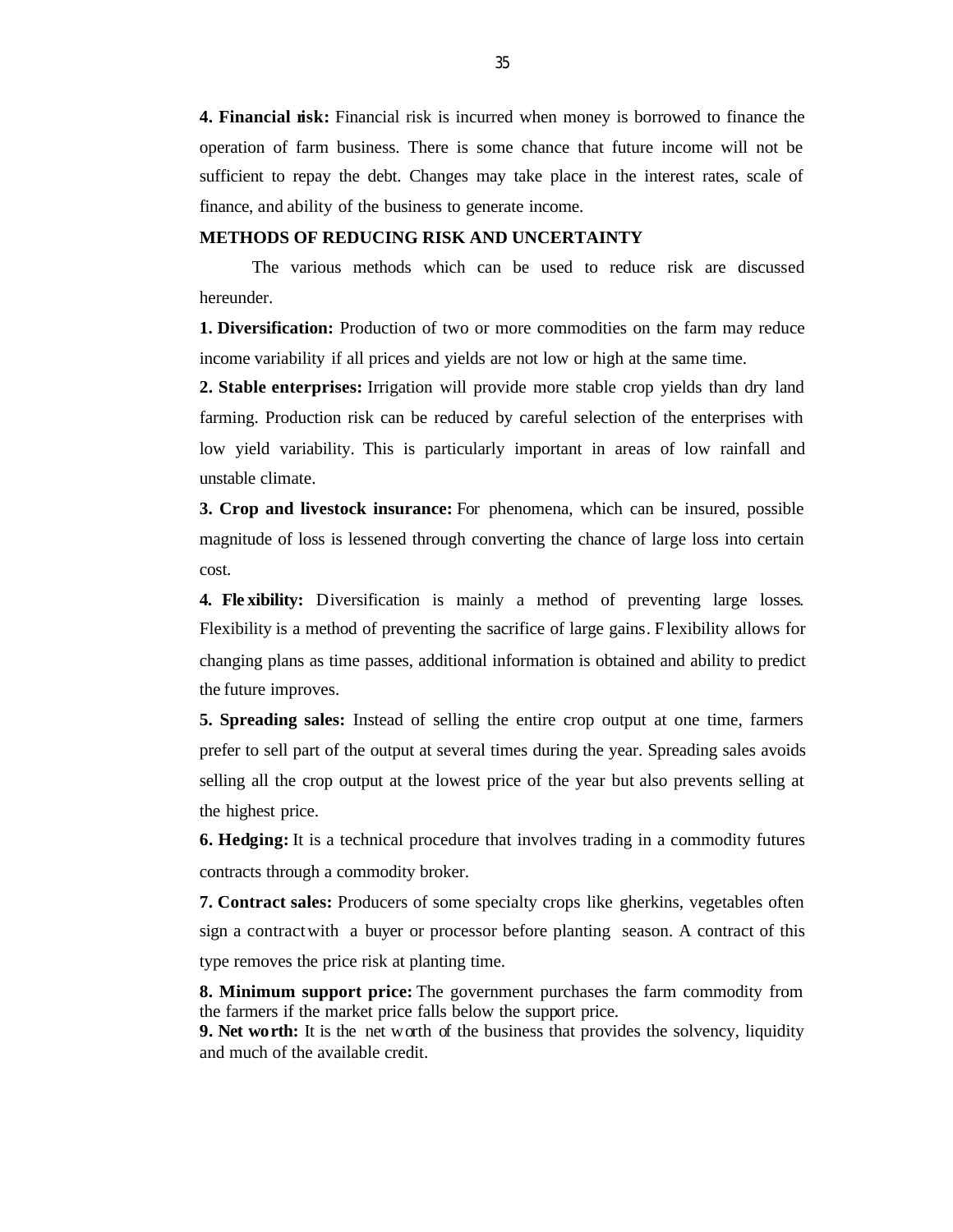# AGRICULTURAL PRODUCTION ECONOMICS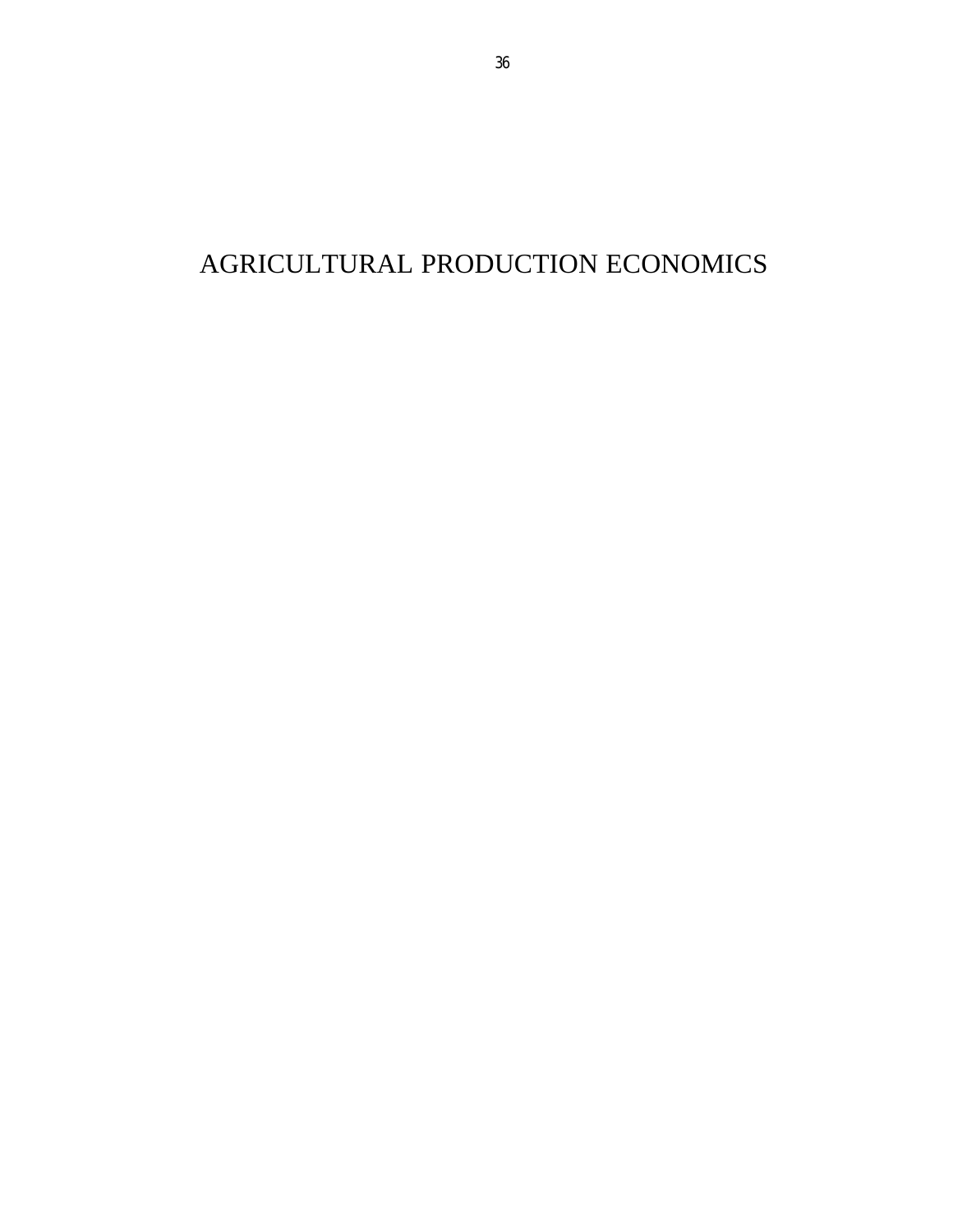# **BASIC TERMS AND CONCEPTS USED IN AGRICULTURAL PRODUCTION ECONOMICS AND FARM MANAGEMENT**

**1. FARM**: It means a piece of land where crops and livestock enterprises are taken up under a common management and has specific boundaries.

**2. AGRICULTURAL HOLDING**: The area of the land for cultivation as a single unit held by an individual or joint family or more than one farmer on joint basis. The land may be owned, taken on lease or may be partly owned and partly rented.

**3. OPERATIONAL HOLDING:** It refers to the total land area held under single management for the purpose of cultivation. It excludes any land leased to another person.

**4. UNITS OF ACCOUNTING**: Application of inputs or measurement of output relate to technical unit, plant or an economic unit.

**a) TECHNICAL UNIT**: Single, convenient unit in production for which technical coefficients (input-output coefficients) are calculated. Examples are an acre, a hectare, a cow etc.

**b) PLANT**: Generally refers to a group of technical units such as dairy enterprise or say 15 acre farm.

**c) FARM FIRM**: Aggregation of resources for which costs and returns are worked out as a whole. Farm-firm is also known as economic unit. Example: a farm holding.

#### **5. RESOURCES AND RESOURCE SERVICES**:

| Resources |                                     | Resource services                               |
|-----------|-------------------------------------|-------------------------------------------------|
|           | 1. Any commodity or goods used by   | 1. A services is<br>any<br>act<br><sub>or</sub> |
|           | the firms in production             | performance that one party can                  |
|           |                                     | offer to another                                |
|           | 2. Physical products (material) and | 2. Neither material nor tangible.               |
|           | tangible                            |                                                 |
|           | 3. Resources get<br>consumed or     | 3. Only services are available which            |
|           | physically enter the production     | are transformed into products.                  |
|           | process so as to be transformed     |                                                 |
|           | into products.                      |                                                 |
|           | physical<br>being<br>4. Resources   | 4. Services<br>be<br>cannot                     |
|           | products can be stored.             | stored(Perishable).                             |
|           |                                     |                                                 |

5. Ex: Seeds, manures, fertilizers, 5.Ex: Services of land, labour,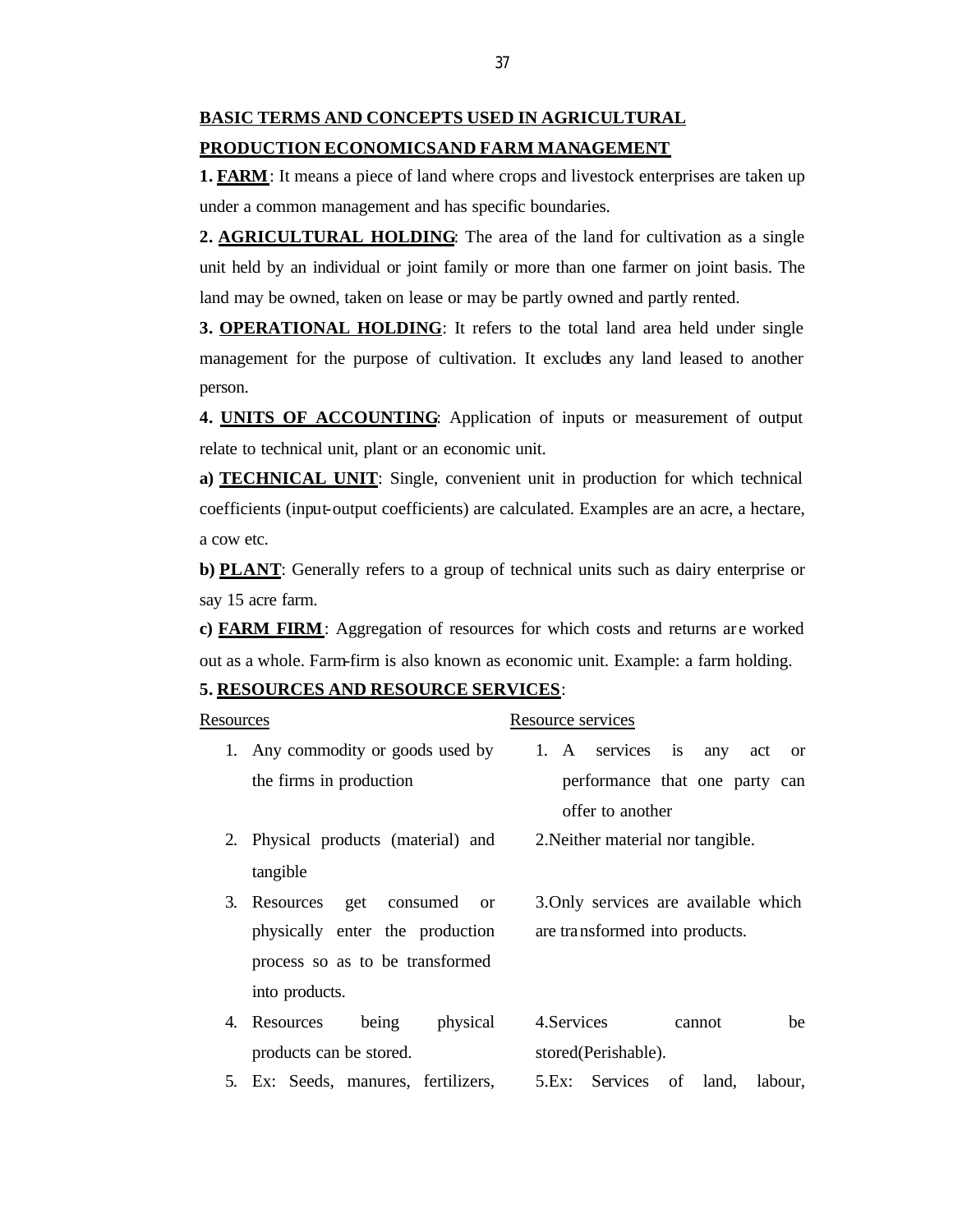plant protection chemicals, herbicides, irrigation water, feeds, veterinary medicines, fuel etc., machinery, equipment, implements, livestock, farm buildings etc.,

Resources and resource services are called factors of production. They are needed to produce any commodity.

#### **6. FIXED RESOURCES**:

- **a)** The resources whose use remains the same regardless of the level of production are called fixed resources.
- **b)** Volume of output does not directly depend up on these resources.
- **c)** Costs corresponding to these resources are known as fixed costs.
- **d)** Fixed resources exist only in the short run and in the long run they are zero

Example: land, machinery, farm buildings, equipment, implement, livestock etc.,

#### **7. VARIABLE RESOURCES**:

- **a)** The resources whose use vary with the level of production are known as variable resources.
- **b)** Volume of output directly depends on these resources.
- **c)** Costs corresponding to these resources are known as variable costs.
- **d)** Variable resources exist both in the short run and in the long run.

 Seeds, Fertilizers, Plant protection chemicals, FYM, feeds, medicines etc., are examples of variable resources.

## **8.FLOW AND STOCK RESOURCES**:

**Flow Resources:** There are some resources which should be used as and when they are available. They cannot be stored or stocked for a future use. Services are forthcoming like a flow. Examples are labour, Sunshine, land, farm buildings, machinery, equipment etc.

**Stock Resources:** The resources which are not used in one period of production can be stored for a later period. Examples are seeds, fertilizers, feeds, manures, plant protection chemicals etc.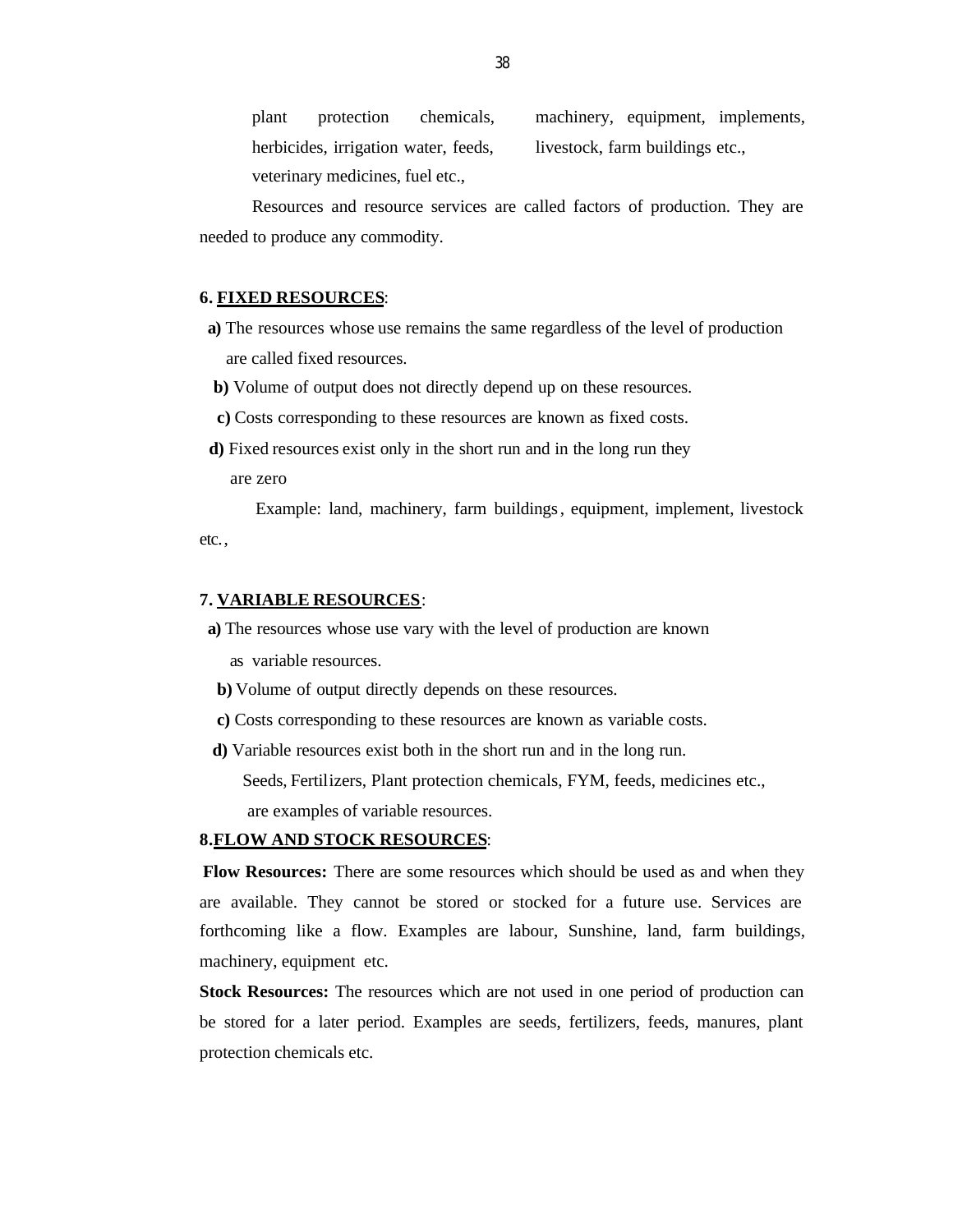Some factors of production are both flow and stock services. Whether a service should be defined as flow or stock depends on the length of the time period under consideration.

Examples are land, machinery, buildings etc.

 A building lasts for 50 years provides a flow of services in each of the individual years, still it provides a stock of services for 50 years period. Similarly a tractor gives flow of services for each year, but a stock service over 10 years.

**9. PRODUCTION**: It is a process whereby some goods and services called inputs are transformed into other goods called output is known as production.

(**Or)**

Production is a process of transformation of certain resources (inputs) into products.

**10. PRODUCT**: It is the result of the use of resources. Product is any good or service that comes out of the production process.

#### **11. TRANSFORMATION PERIOD (OR) PRODUCTION PERIOD**:

 *The time required for a resource to be completely transformed into a product is referred to as transformation period***.**

 The production period varies with the type of resource. Some resources are transformed into products in short time period (seeds, feed, fuel, fertilizers, manures, plant protection chemicals etc.,). Others over a long period of time (machines, buildings etc) and still others are never completely transformed (land). The variations in production period give rise to complexities in decision making.

#### **12. CHOICE INDICATOR**:

 *It is a yardstick, or an index or a criterion indicating which of two or more alternatives is optimum or will maximize a given end*.

 The choice indicator as a yardstick by which selection between alternatives is made, indicates the relative value which is attached to one as compared to another alternative.

 Choice indicators can be applied to problems in physical production as well as to those of profit maximization and consumer welfare. Choice indicators in economics are almost always given as ratios: examples are substitution ratios and price ratios.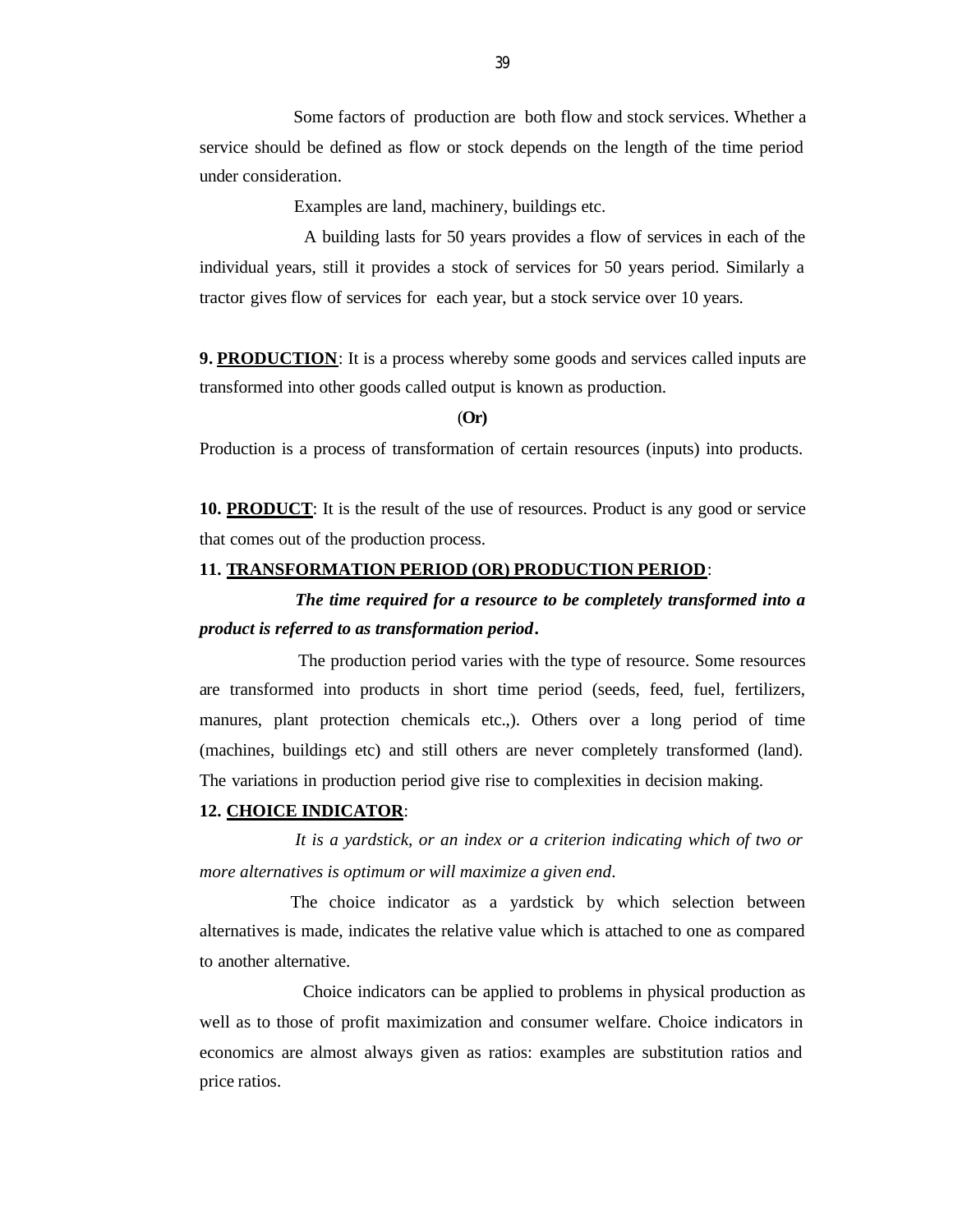**13. SHORT RUN AND LONG RUN**: These are time concepts but they are not defined as fixed periods of calendar time.

 *The short run is that period of time during which one or more of the production inputs is fixed in amount and cannot be changed*.

 The level of production can be varied to a little extent by intensive use of fixed resources or by using more amounts of variable resources. During the short period, demand and supply change a little but not much.

For example, at the beginning of the planting season, it may be too late to increase or decrease the amount of crop land owned or rented. The current crop production cycle would be a short run period as land is fixed in amount.

 *The long run is defined as that period of time during which the quantity of all necessary productive inputs can be changed*.

 The level of production can be varied to a greater extent by varying all the factors of production. Demand and supply conditions have plenty of time to adjust themselves.

 In the long run, a business can expand by acquiring additional inputs or go out of existence by selling all inputs.

 Depending on which input(s) are fixed, the short run may be anywhere from several days to several years. One year or one crop or livestock production cycle are common short run periods in agriculture.

 *The distinction between fixed and variable resources holds true only in the short run. In the long run, all resources are variable* .

**14. COST OF CULTIVATION**: It refers to the cost of various inputs and input services used for raising a particular crop. It includes all the operations from land preparation to threshing, cleaning and taking the product from the field to home. Cost of cultivation always refers to unit area (acre or hectare).

**15. COST OF PRODUCTION:** It refers to the cost of various inputs and input services used to produce a unit quantity of output of a commodity.

**16. ECONOMY**: It is a system which provides people with means to work and earn a living. Economy consists of all sources of employment and production such as firms, factories, workshops, mines etc.

**17. ECONOMIC SYSTEM**: It is an institutional framework within which society carries the economic activities.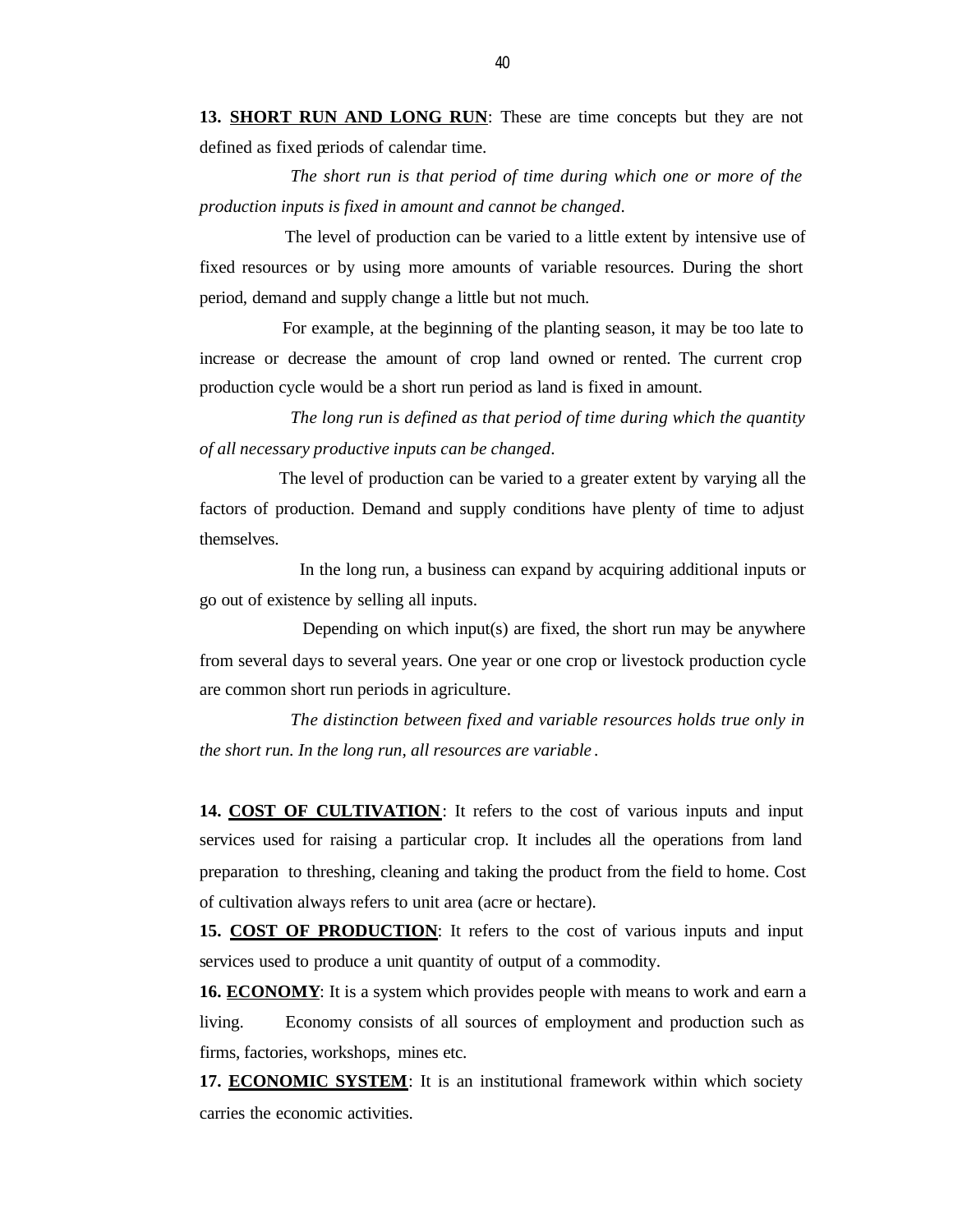**18. EFFICIENCY**: it means absence of waste or using the economy's resources as effectively as possible to satisfy people's needs and desir es.

**19. TECHNIOCAL EFFICIENCY**: It refers to the amount of output with given amounts of factors of production. In other words, technical efficiency is the ratio of output to input (Average physical product).

Technical efficiency =  $Y/X$ , Where Y = Total output and X = Quantity of input **20. ECONOMIC EFFICIENCY**: It is a ratio of value of output to value of input.

Economic efficiency =  $Y.Py / X.Px$ 

**21. OPTIMUM**: It is the ideal condition in which the costs are minimum and profits are maximum.

**22. MONOPERIOD RESOURCES**: The resources which can be used in a single production period are called mono period resources. Seeds, feeds, fuel, fertilizers, manures, plant protection chemicals are some of the examples of mono period resources.

**23. POLYPERIOD RESOURCES**: The resources which provide their services for several years in production are known as poly period resources. Examples are land, livestock, machinery, equipment, buildings etc.

**24. ENTERPRISE**: It is defined as a single crop or livestock commodity being produced on a farm.

**25. FARM ENTERPRENEUR**: He is the person who thinks of, organizes and operates the business and is responsible for the losses and gains from the business. He is a pioneer in organizing and developing the farm firm.

**26. FARM MANAGER**: He is a person who manages or supervises the business according to instructions of the entrepreneur. He is hired to manage the business. He is not generally responsible for any gain or loss to the business.

## **27. PRODUCTION FUNCTION (PF):**

 It is the systematic way of showing the relationship between different amounts of inputs that can be used to produce a product and the corresponding output of that product.

Definition : Production function is a technical and mathematical relationship describing the manner and the extent to which a particular product depends upon the quantities of inputs or input services, used at a given level of technology and in a given period of time.

In short, the relationship between input and output is termed as production function.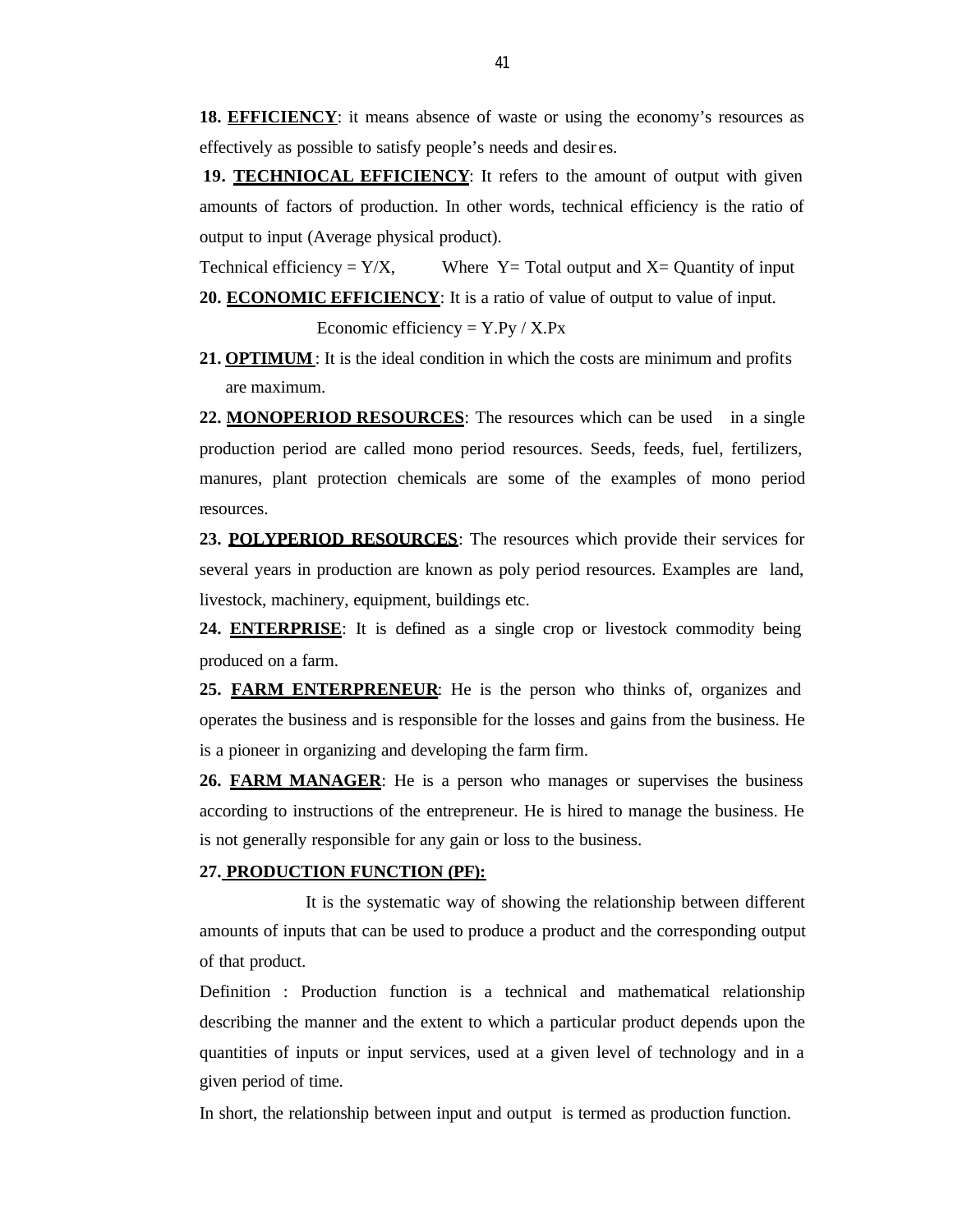#### **Types of Production Functions:**

**1. Continuous Production Function:** This is obtained for those inputs which can be split up in to smaller units. All those inputs which are measurable give raise to continuous production function.

**Example:** Fertilizers, Seeds, Plant protection chemicals, Manures, Feeds etc

**2. Discontinuous or discrete Production Function:** Such a function is obtained for resources or work units which are used or done in whole numbers. In other words, production function is discrete, where inputs cannot be broken in to smaller units. Alternately stated, discrete production is obtained for those inputs which are counted. **Example:** Ploughing, Weeding, Irrigation etc.,

**3. Short Run Production Function (SRPF):** Production Function in which some inputs or resources are fixed.

 $Y = f(X_1 / X_2, X_2, \ldots, X_n)$ 

Eg: Law of Diminishing returns or Law of variable proportions

**4. Long Run Production Function (LRPF):** Production function which permits variation in all factors of production.

 $Y = f((X_1, X_2, X_3, \ldots, X_n))$ 

Eg: Returns to scale.

#### **The production function can be expressed in three ways:**

1. **Tabular form**: Production function can be expressed in the form of a table, where one column represents input, while another indicates the corresponding total output of the product. The two columns constitute production function.

| Input $(x)$ | Output (y) |
|-------------|------------|
| $\Omega$    | ി          |
| 10          | 5          |
| 20          | 11         |
| 30          | 18         |
| 40          | 25         |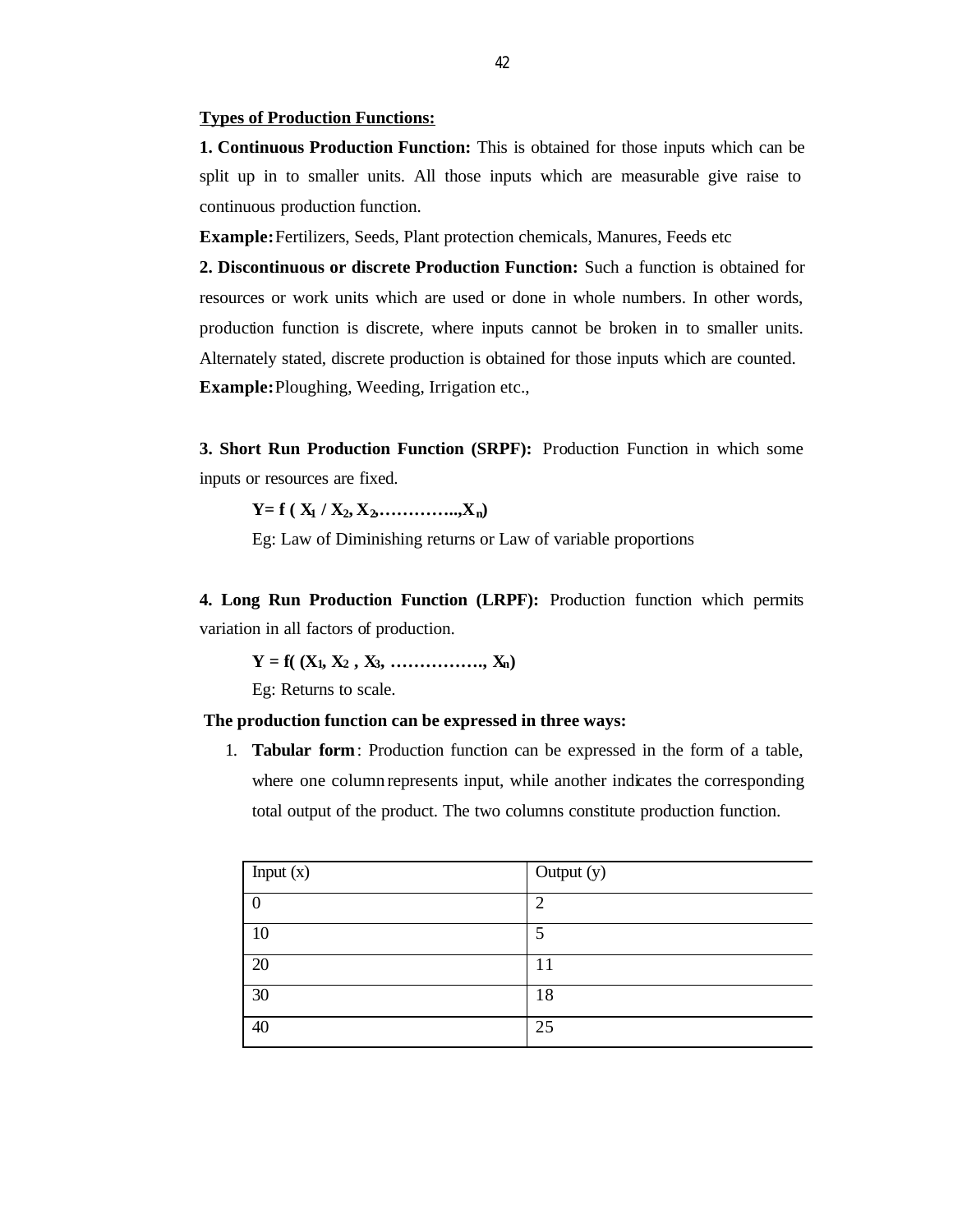2. **Graphical Form**: The production function can also be illustrated in the form of a graph; where horizontal axis  $(X \text{ axis})$  represents input and the vertical axis  $(Y \text{ axis})$ represents the output.



3. **Algebraic Form**: Algebraically production function can be expressed as  $Y = f(X)$ 

Where , Y represents dependent variable, output (yield of crop, livestock enterprise) and X represents independent variable, input (seeds, fertilizers, manure etc),

 $f =$  denotes function of

 When more number of inputs is involved in the production of a product, the equation is represented as

 $Y = f(X_1, X_2, X_3, X_4, \ldots, X_n)$ 

 In case of single variable production function, only one variable is allowed to vary, keeping others constant, can be expressed as

 $Y = f(X_1 | X_2, X_3 \dots | X_n)$ 

 The vertical bar is used for separating the variable input from the fixed input. The equation denotes that the output Y depends upon the variable input  $x_1$ , with all other inputs held constant.

 If more than one variable input is varied and few others are held constant, the relationship can be expressed as

 $Y = f(X_1, X_2 | X_3, X_4 \dots | X_n)$ 

Production function can also be expressed as

Y=a+bX \_\_\_\_\_\_\_\_\_\_\_\_\_ Linear production function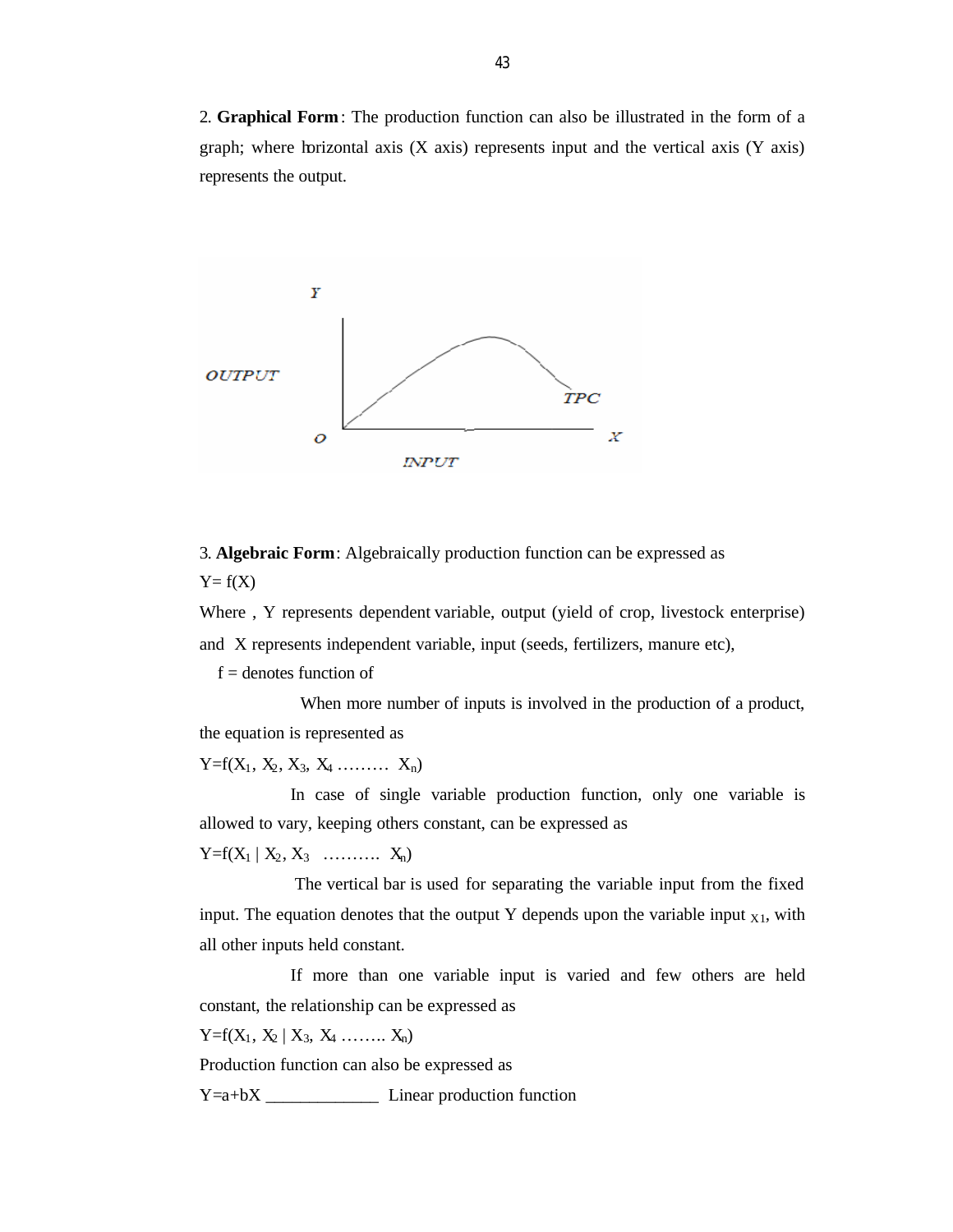Where Y is dependent variable,

a is constant,

b is coefficient,

X is independent variable

The constant a represents the amount of product obtained from the fixed factor if none of the variable input is applied, while b is the amount of output produced for each unit of X (input) applied.

 $Y = aX^b$ 

Is an exponential equation and is known as Cobb-Douglas production function.

 $Y = a+bX \pm cX^2$  is quadratic equation

Production function depends on the following factors:

- 1. Quantities of inputs used
- 2. Technical knowledge of the producer.
- 3. Possible processes in production
- 4. Size of the firm
- 5. Nature of firm's organization
- 6. Relative prices of factors of production.

## **AGRICULTURAL PRODUCTION ECONOMICS**

#### **Meaning, Nature and Scope**

 Agricultural production economics is a field of specialization within the subject of agric ultural economics. It is concerned with the choice of production patterns and resource use in order to maximize the objective function of farmers, their families, the society or the nation within a framework of limited resources.

 Production economics is concerned with two broad categories of decisions in the production process.

 1. How to organize resources in order to maximize the production of a single commodity? i.e, Choice making among various alternative ways of using resources.

2. What combination of different commodities to produce?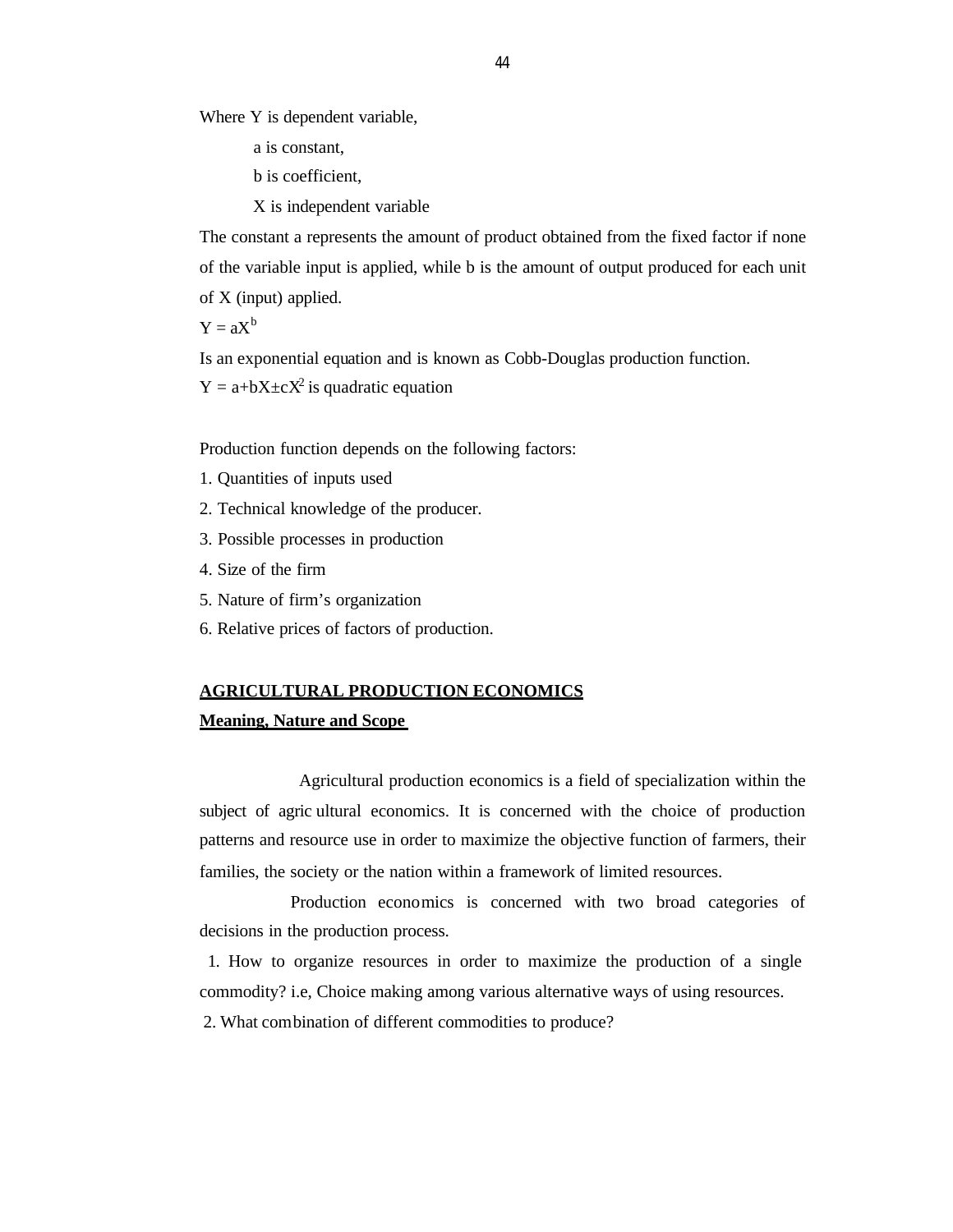#### **Goals of Production Economics**

- 1. To provide guidance to individual farmers in using their resources most efficiently.
- 2. To facilitate the most efficient use of resources from the stand point of economy

 **Definition:** *Agricultural Production Economics is an applied field of science wherein the principles of choice are applied to the use of capital, labour, land and management resources in the farming industry***.**

## **Subject matter of Agricultural Production Economics**

With a view to optimizing the use of farm resources on an individual farm level and to rationalize the use of resources from a national angle, production economics involves analysis of relationships and principles of rational decisions.

 Production Economics is concerned with productivity i.e use and incomes from productive inputs (land, labour, capital and management). As a study of resource productivity, it deals with

- a) Resource use efficiency
- b) Resource combination
- c) Resource allocation
- d) Resource management
- e) Resource administration

 The subject matter of Production Economics includes such topics as methods or techniques of production, combination of enterprises, size of the farm, return to scale, leasing, production possibilities, farming efficiency, soil conservation, use of credit and capital, risks and uncertainty which effect decision making.

 Any agricultural problem that falls under the scope of resource allocation and marginal productivity analysis is the subject matter of the production economics. The production economist is therefore, concerned with any phenomena which have a bearing on economic efficiency in the use of agricultural resources.

## **Objectives**

The main objectives of Agricultural production economics are:

- 1. To determine and define the conditions which provide for optimum use of resources.
- 2. To determine the extent to which the existing use of resources deviates from the optimum use.
- 3. To analyze the factors or forces which are responsible for the existing production pattern and resource use and

45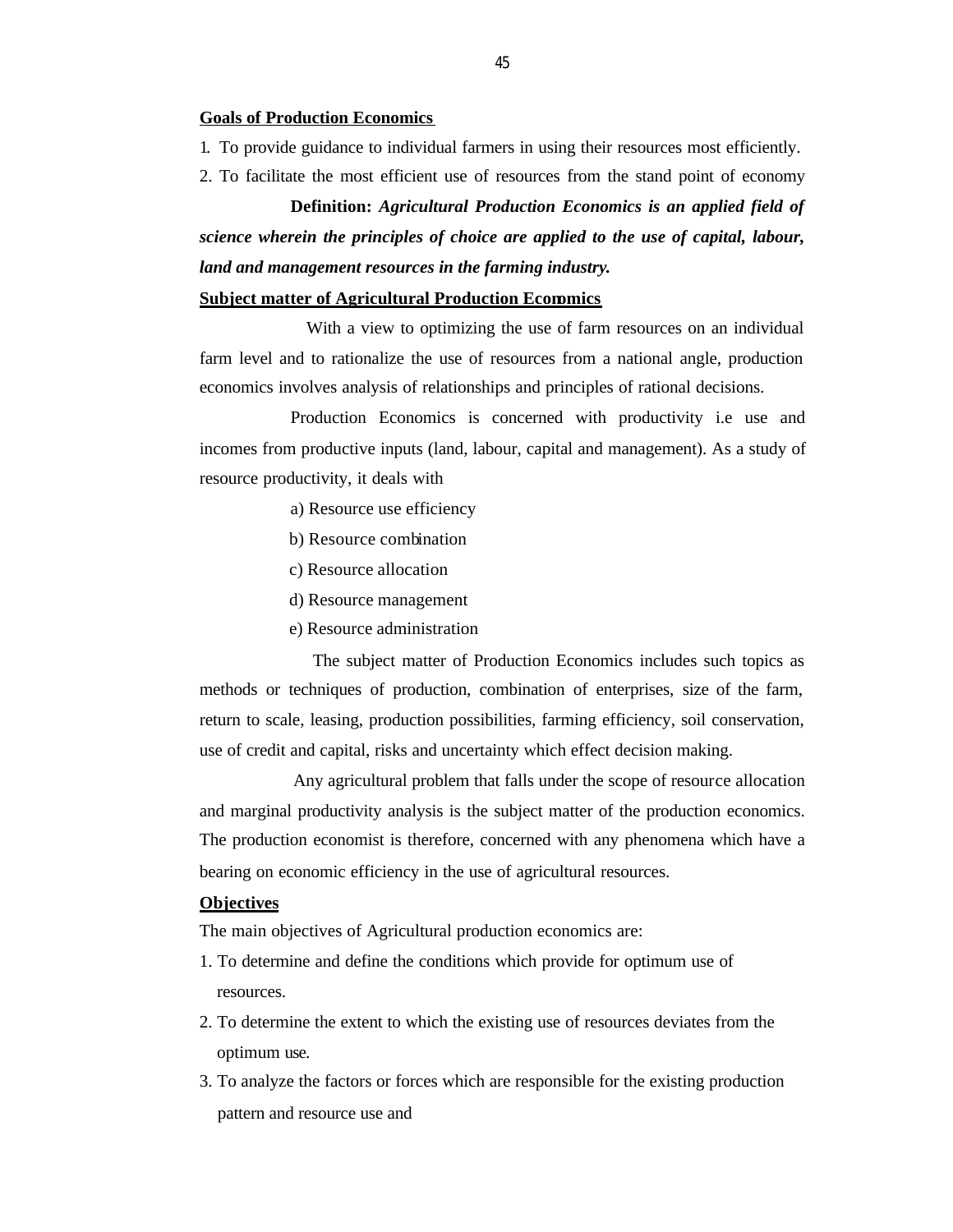4. To explain means and methods for changing existing use of resources to the optimum level.

#### **Basic production problems**

 The producer or manager is faced with five basic production problems on which they have to make decisions.

#### 1. WHAT TO PRODUCE?

This problem involves selecting the combination of crops and livestock enterprises to be produced. Should the business produce only crops, only livestock or some combination? Which crop or rotations? Which livestock? The farmer must select from among many alternatives that combination which will maximize profits.

## 2. HOW TO PRODUCE?

Many agricultural products can be produced in a number of ways. Crops can be produced with more capital and less labour (capital intensive technology) or more labour and less capital (labour intensive technology). A manager must select the appropriate combination of inputs which will minimize the cost of producing a given quantity of some commodity.

#### 3. HOW MUCH TO PRODUCE?

The level of production and profit will be determined by the input levels selected. A manager is faced with the problems of how much fertilizer and irrigation water to use, seed rates, feeding levels, labour and machinery use etc.

#### 4. WHEN TO BUY AND SELL?

The seasonality of supply conditions in factor and product market results in variations in the prices. The manager must consider these things in determining when to sell or buy.

## 5. WHERE TO BUY AND SELL?

Farmers generally purchase a number of inputs for a production. Attempt is always to purchase at the least cost. The producer must decide whether to sell in the village market or in the regulated market or other alternative market.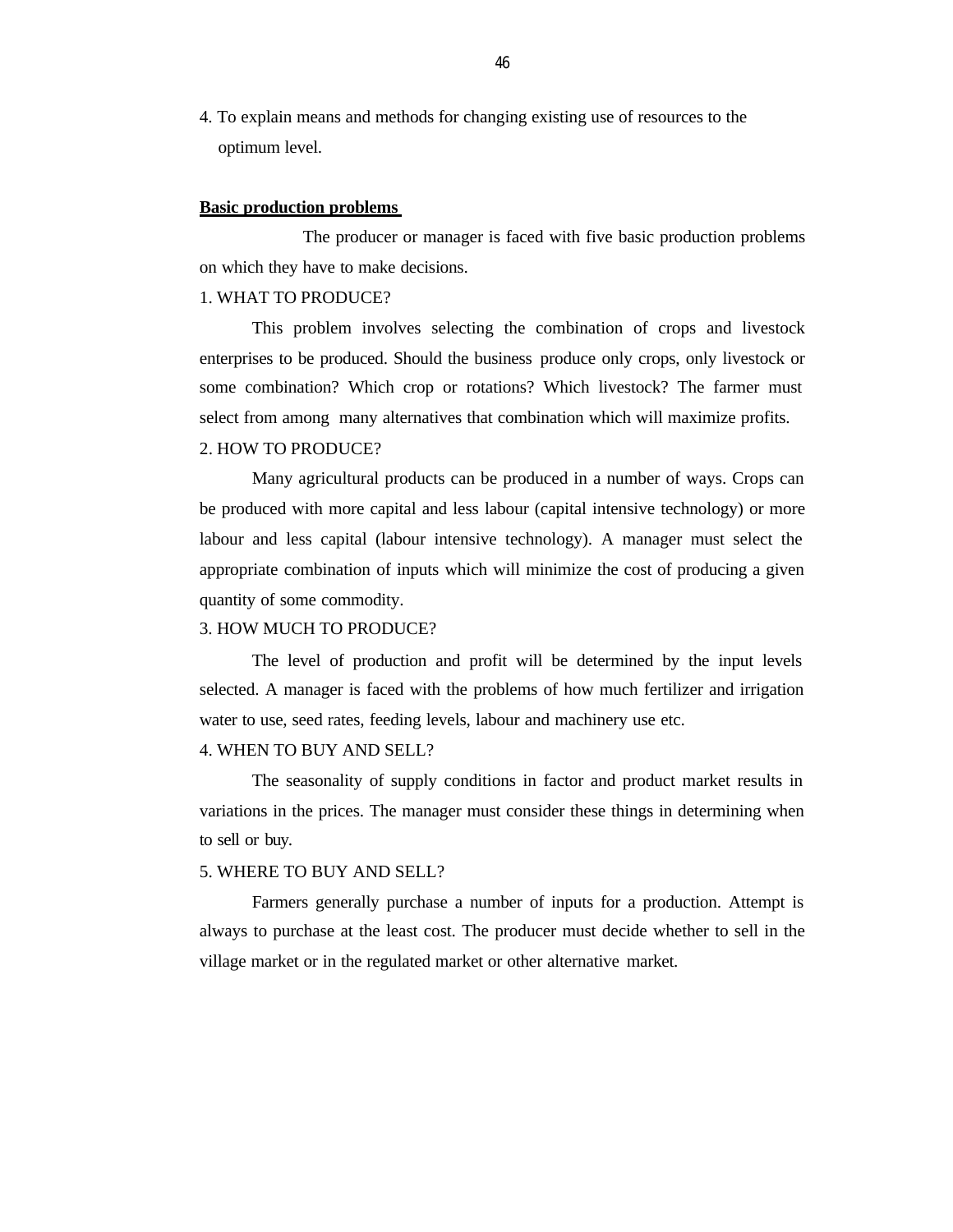#### **Laws of Returns**

 Production is the result of cooperative working of various factors of production viz ., land , labour, capital and management. The laws of returns operate on account of variability in the proportion in which the various factors can be combined for the purpose of production.

 In the production of a commodity where one input is varied, keeping all inputs fixed, the nature of relationship between single variable input and output can be either of the one or a combination of the following:

1. Law of increasing returns

2. Law of constant returns

3. Law of decreasing returns

## **Law of increasing returns (Increasing marginal productivity)**

 Each successive unit of variable input when applied to the fixed factor adds more and more to the total product than the previous unit .

 The marginal physical product is increasing and hence known as law of increasing returns.

 Increasing returns means lower costs per unit of output. Thus the law of increasing returns signifies that cost per unit of additional product falls as more and more output is produced. Hence law of increasing returns also called law of decreasing costs.

| Input(X)       | Output(Y) | ? X | ?Y | ? $Y$ ? $X=MPP$ |
|----------------|-----------|-----|----|-----------------|
| $\mathbf{1}$   | 2         |     | 2  | $2/1=2$         |
| 2              | 6         |     | 4  | $4/1=4$         |
| 3              | 12        |     | 6  | $6/1=6$         |
| $\overline{4}$ | 20        |     | 8  | $8/1=8$         |
| 5              | 30        |     | 10 | $10/1=10$       |

As shown in the above table, the first unit of variable input adds 2 units,

while the second add 4 units to the total output, the third add 6 units and so on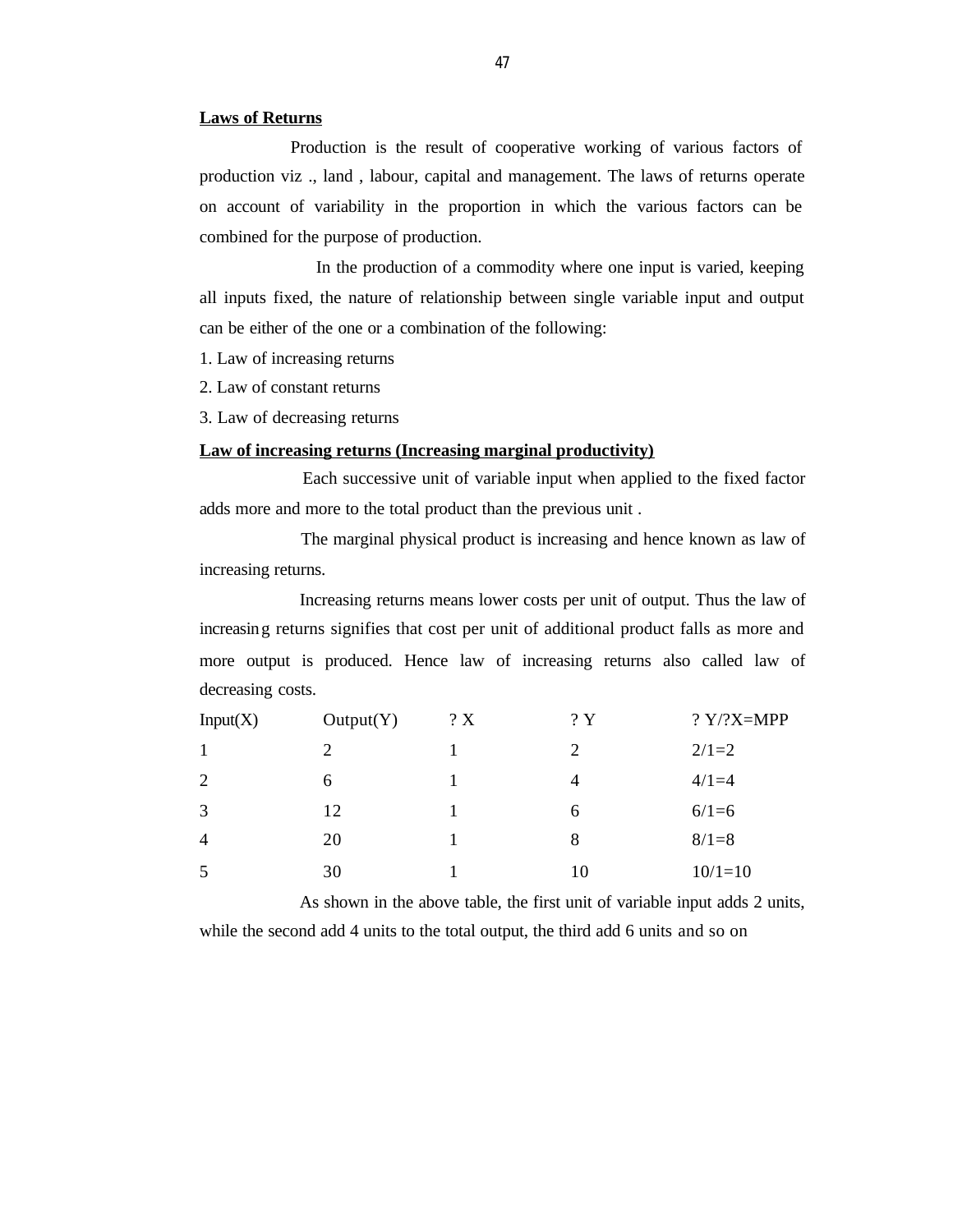

When production function is graphed with output on vertical axis and input on horizontal axis, the resulting curve is convex to the origin.

Algebraically increasing returns is expressed as

?  $1Y$ /?  $1X < ?$   $2Y$ /?  $2X < ...$   $2Y$   $3Y$ /?  $2X$ 

#### **Law of constant returns (constant marginal productivity)**

 Each additional unit of variable input when applied to the fixed factors produces an equal amount of additional product. The amount of product (TPP) increases by the same magnitude for each additional unit of input.

The marginal physical product remains the same for each additional unit of input and hence it is called law of constant marginal productivity.

 Regardless of the scale of production, the cost of additional unit of product remains the same and hence it is also called law of constant costs.

Linear production function or constant returns is not a common relationship in agriculture.

| Input(X)       | Output(Y) | $2 \times$ | 2Y | $? Y$ /?X=MPP |
|----------------|-----------|------------|----|---------------|
|                | 10        |            | 10 | $10/1=10$     |
| 2              | 20        |            | 10 | $10/1=10$     |
| 3              | 30        |            | 10 | $10/1=10$     |
| $\overline{4}$ | 40        |            | 10 | $10/1=10$     |
| 5              | 50        |            | 10 | $10/1=10$     |

As shown in the table, each unit of input adds 10 units. The shape of the total product curve is linear. Linear production indicates constant returns.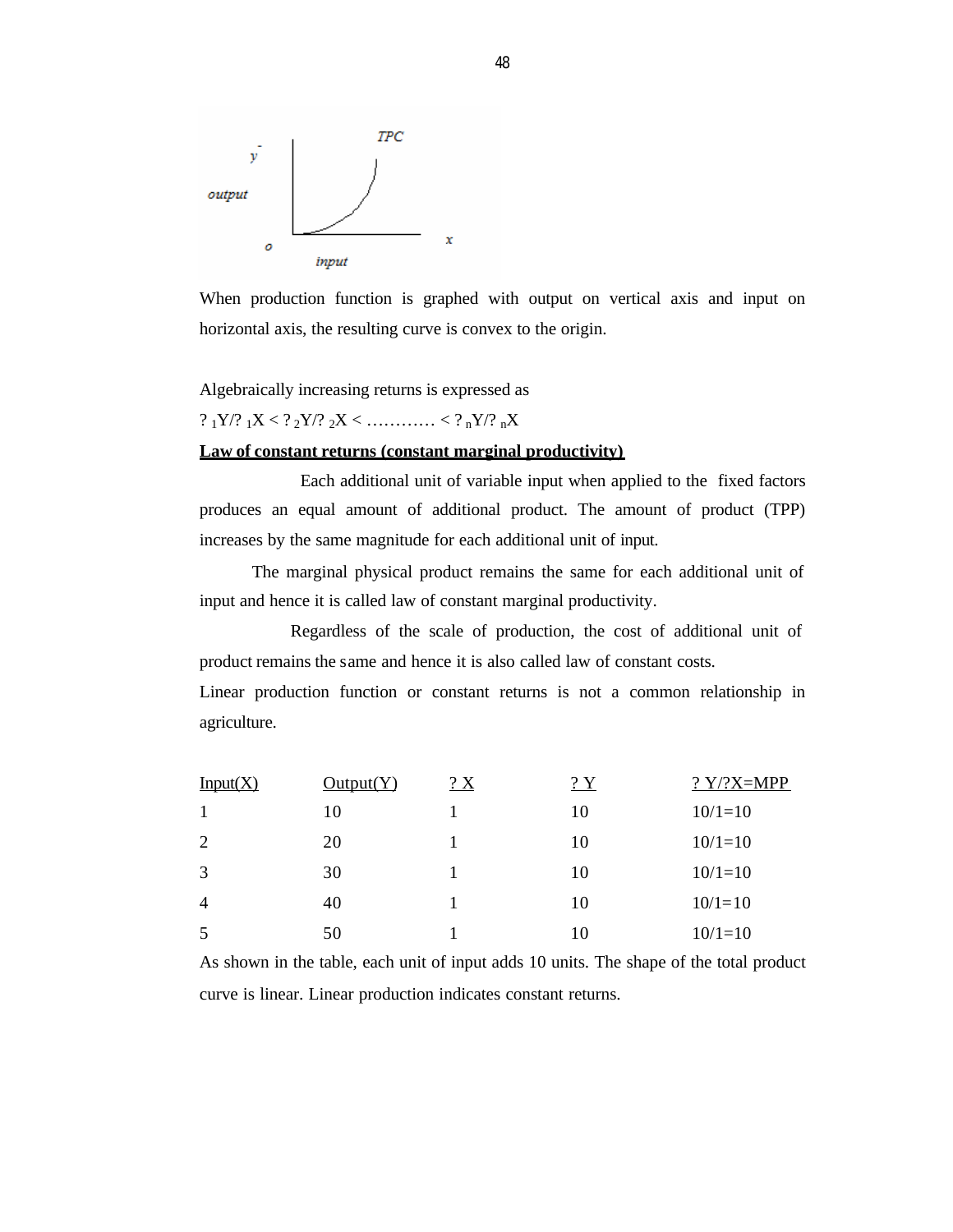

Algebraically constant returns is expressed as ?  $_1Y$  ?  $_1X = ?_2Y$  ?  $_2X =$  ............ = ?  $_nY$  ?  $_nX$ 

## **Law of Decreasing returns (Decreasing marginal productivity)**

 Each additional unit of variable input when applied to the fixed factors adds less and less to the total product than the previous unit.

The marginal physical product is declining , hence the name law of decreasing returns.

| Input $X$      | Input Y | $2 \times$ | ?Y | ? $Y$ ? $X=MPP$ |
|----------------|---------|------------|----|-----------------|
|                | 25      |            | 25 | $25/1=25$       |
| 2              | 45      |            | 20 | $20/1=20$       |
| 3              | 60      |            | 15 | $15/1=15$       |
| $\overline{4}$ | 70      |            | 10 | $10/1=10$       |
| 5              | 75      |            | 5  | $5/1=5$         |

As shown in the table, the first unit of input adds 25 units, the second adds 20 units and the third adds 15 units and so on.

The production function which exhibits diminishing returns is concave to the origin. Law of diminishing returns is very common in agriculture.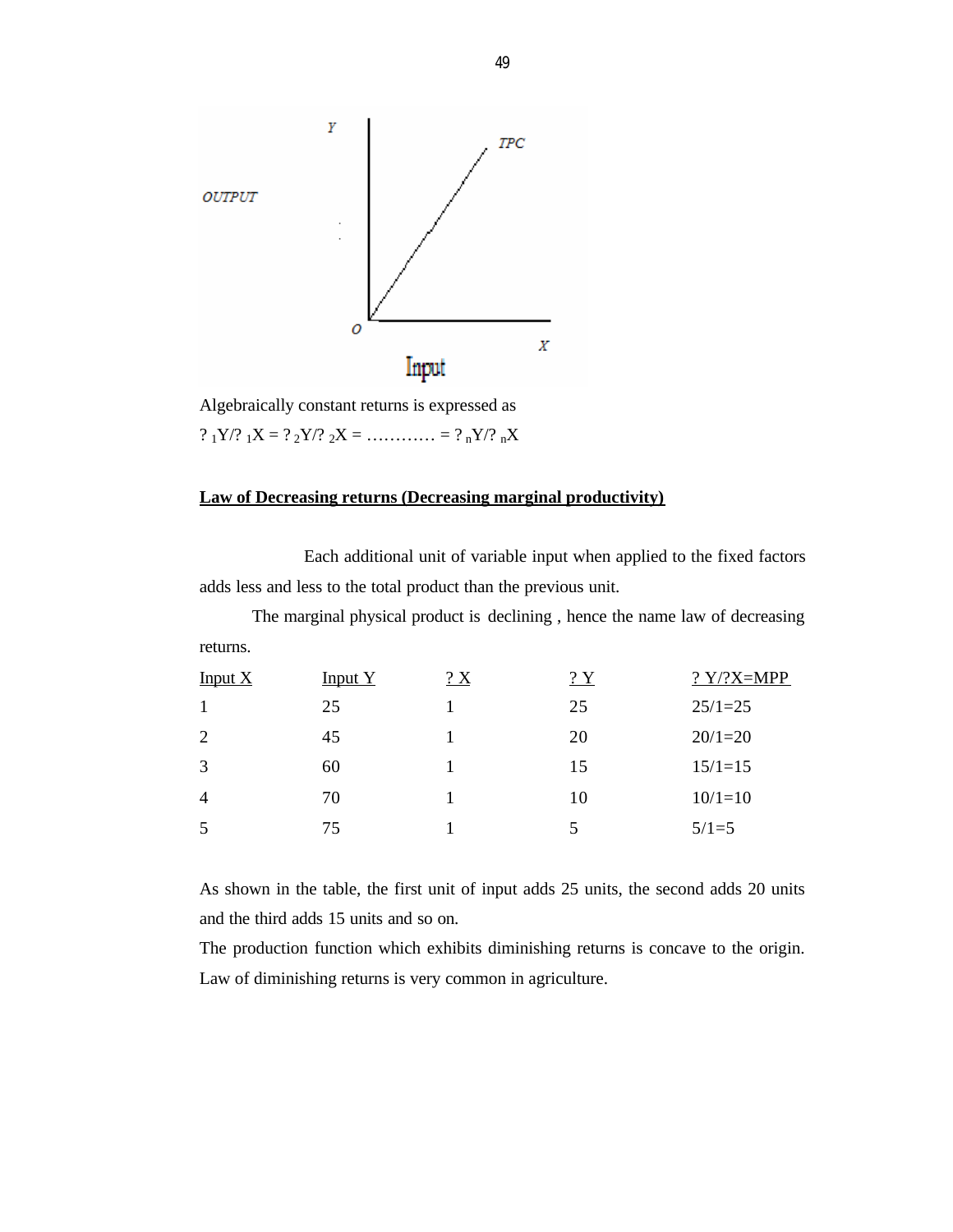

The cost of each additional unit of output increases as we produce more and more output and hence it is called Law of increasing costs.

Algebraically , it can be expressed as

? <sup>1</sup>Y/? <sup>1</sup>X > ? <sup>2</sup>Y/? <sup>2</sup>X > ………… > ? <sup>n</sup>Y/? <sup>n</sup>X

## **BASIC PRODUCTION RELATIONSHIPS**

 Production of farm commodities involves numerous relationships between resources and products. Some of these relationships are simple, others are complex. Knowledge of these relationships is essential as they provide the tools by means of which the problems of production or resource use can be analyzed.

Major production relationships are:

- 1. Factor-Product relationship
- 2. Factor-Factor relationship
- 3. Product-Product relationship

### **Factor-Product Relationship**

- 1. It deals with the production efficiency of resources.
- 2. The rate at which the factors are transformed in to products is the study of this relationship.
- 3. Optimization of production is the goal of this relationship.
- 4. This relationship is known as input-output relationship by farm management specialists and fertilizer responsive curve by agronomists.
- 5. Factor-Product relationship guides the producer in making the decision 'how much to produce?'.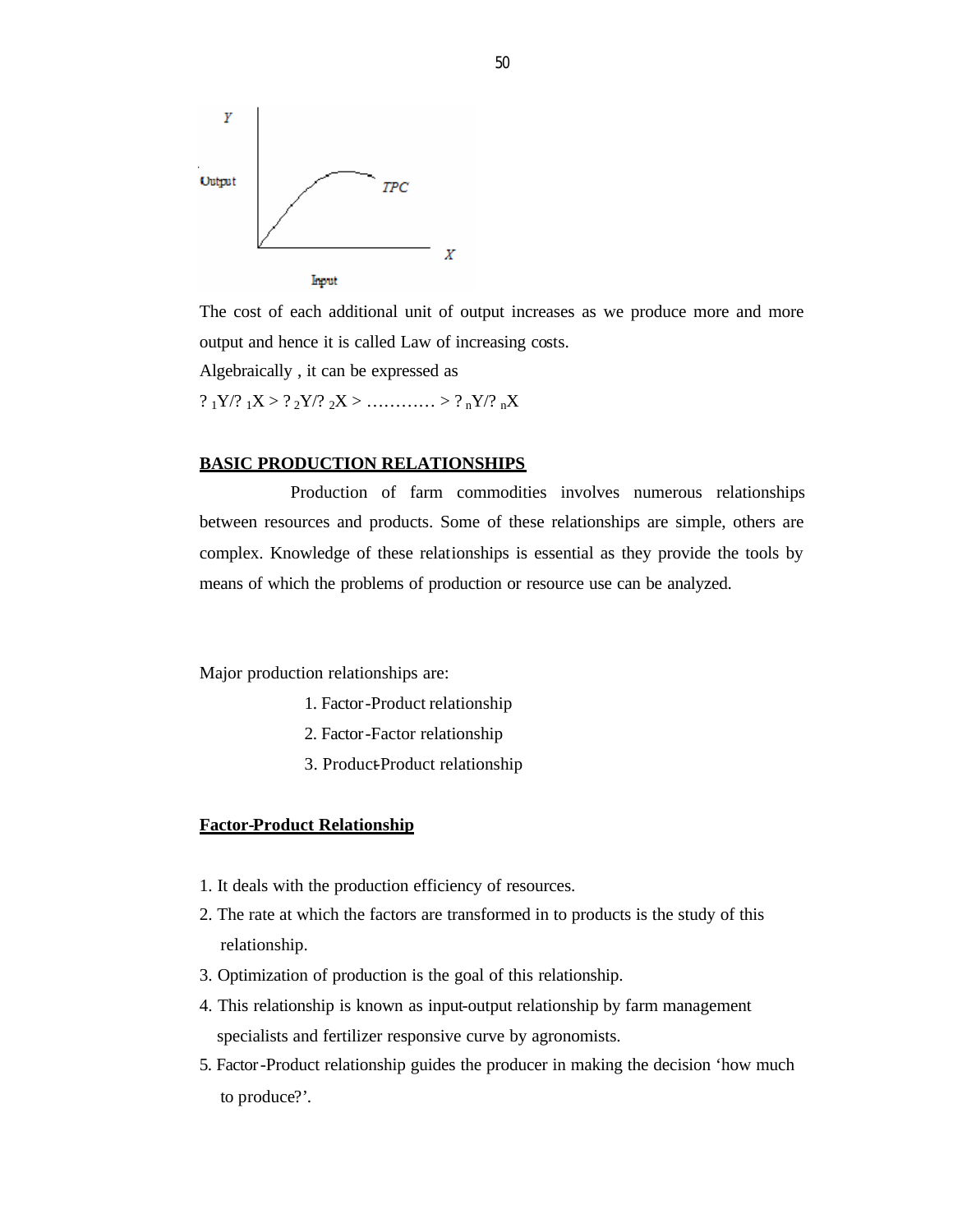6. This relationship helps the producer in the determination of optimum input to use and optimum output to produce.

- 7. Price ratio is the choice indicator.
- 8. This relationship is explained by the law of diminishing returns.
- 9. Algebraically, this relationship can be expressed as

 $Y = f(X_1 / X_2, X_3, \dots, X_n)$ 

## **Law of Diminishing Returns**

 The factor - product relationship or the amount of a resource that should be used and consequently the amount of output that should be produced is directly related to the operation of law of diminishing returns.

 This law explains how the amount of product obtained changes as the amount of one of the resources is varied while the amount of other resources is fixed.

 It is also known as law of variable proportions or principle of added costs and added returns.

## **Definitions:**

- v An increase in capital and labour applied in the cultivation of land causes in general less than proportionate increase in the amount of produce raised, unless it happens to coincide with the improvements in the arts of agriculture (Marshall)
- $\cdot \cdot$  If the quantity of one of productive service is increased by equal increments, with the quantity of other resource services held constant, the increments to total product may increase at first but will decrease after certain point (Heady)

## **Limitations:**

 The law of diminishing returns fails to operate under certain situations. They are called limitations of the law.

- 1. Improved methods of cultivation
- 2. New soils and
- 3. Insufficient capital.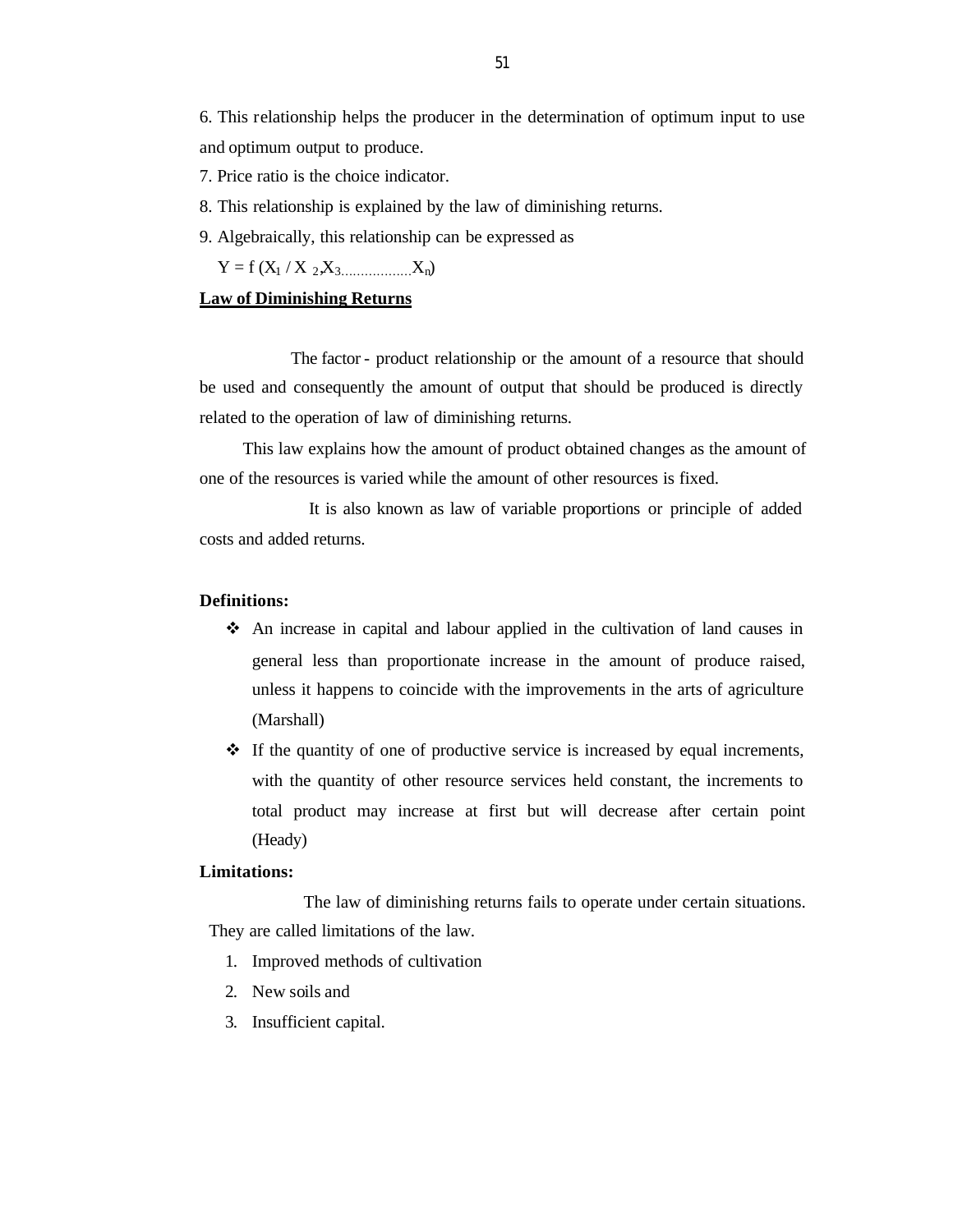#### **Why the law of diminishing returns operates in agriculture:**

 The law of diminishing returns is applicable not only to agriculture but also manufacturing industries. This law is as universal as the law of life itself. If the industry is expanded too muc h and becomes unwidely, supervision will become difficult and the costs will go up. The law of diminishing returns, therefore set in. The only difference is that in agriculture it sets in earlier and in industry much later. There are several reasons for the operation of law of diminishing returns in agriculture. The reasons are:

- 1. Excessive dependence on weather.
- 2. Limited scope for mechanization.
- 3. Limited scope for division of labour.
- 4. Agriculture uses larger proportion of land resource.
- 5. Soil gets exhausted due to continuous cultivation.
- 6. Cultivation is extended to inferior lands.

### **Concepts of production:**

1. *Total product (TP)*: Amount of product which results from different quantities of variable input. Total product indicates the technical efficiency of fixed resources.

2. *Average Product (AP):* It is the ratio of total product to the quantity of input used in producing that quantity of product.

 $AP = Y/X$  where Y is total product and X is total input.

Average product indicates the technical efficiency of variable input.

3. *Marginal product (MP):* Additional quantity of output resulting from an additional unit of

input.

 $MP = Change$  in total product / Change in input level (?Y/? X)

4. *Total Physical Product (TPP):* Total product expressed in terms of physical units like kgs, quintals, tonnes is termed as total physical product.

 Similarly if AP and MP are expressed in terms of physical units, they are called Average Physical Product (APP) and Marginal Physical Product (MPP).

5. *Total Value Product (TVP):* Expression of TPP in terms of monetary value, it is called Total Value Product.

 $TVP = TPP$  ?  $P_v$  or  $Y$ ?  $P_v$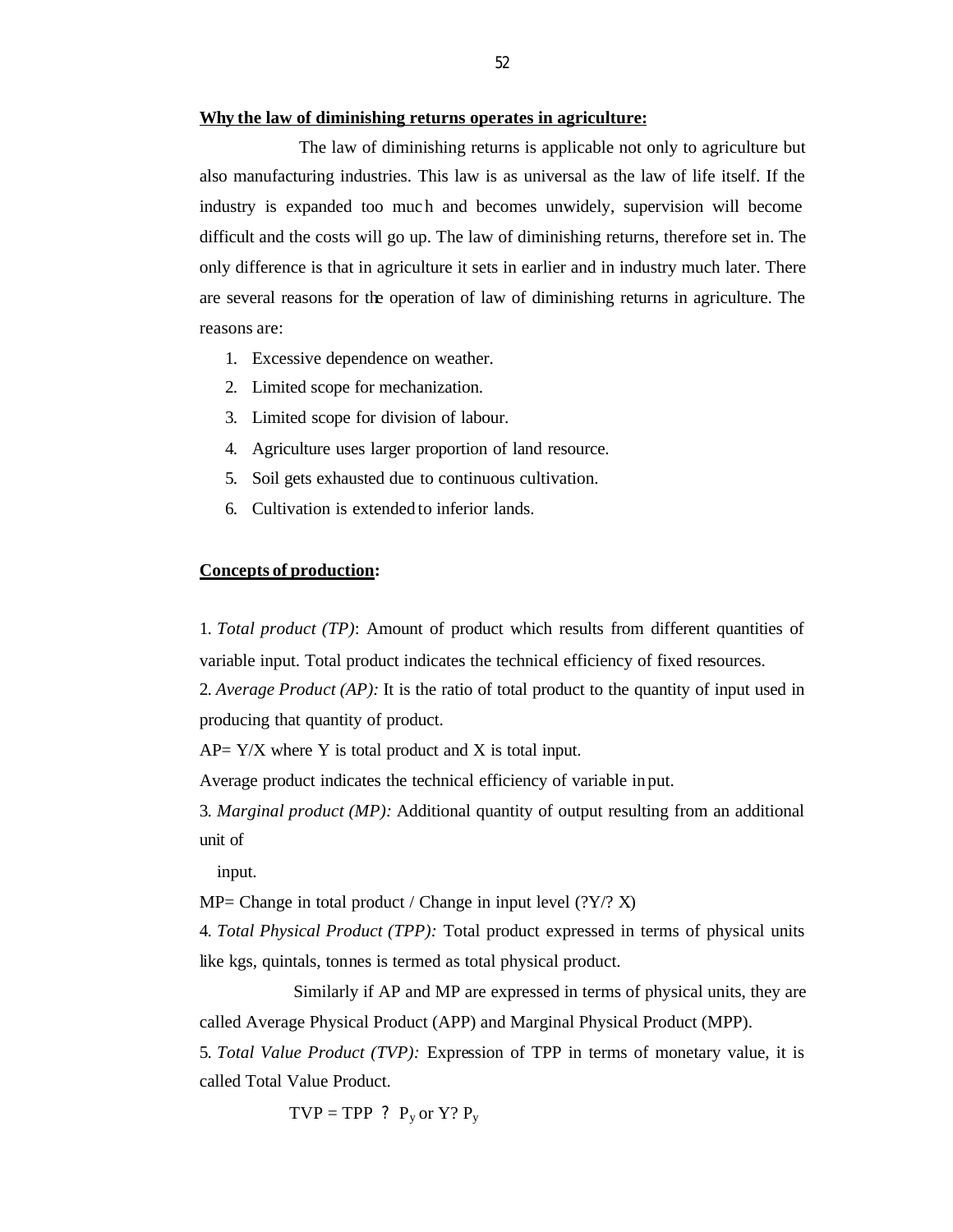6. *Average Value Product (AVP):* The expression of Average Physical Product in money value.

$$
AVP = APP ? P_y
$$

7. *Marginal Value Product (MVP):* When MPP is expressed in terms of money value,

it is called Marginal Value Product.

 $MVP = MPP$ ?  $P_y$  or (?Y/?X) ?  $P_y$  ?  $Y \cdot P_{y/}$ ? X

## **Relationship between Total Product (TP) and Marginal Product (MP):**

- $\div$  When Total Product is increasing, the Marginal Product is positive.
- When Total Product remains constant, the Marginal Product is zero.
- When Total Product decreases, Marginal Product is negative.
- v As long as Marginal Product increases, the Total Product increases at increases at increasing rate.
- When the Marginal Product remains constant, the Total Product increases at constant rate.
- When the Marginal Product declines, the Total Product increases at decreasing rate.
- $\cdot \cdot$  When Marginal Product is zero, the Total Product is maximum.
- $\mathbf{\hat{v}}$  When marginal product is less than zero (negative), total physical product declines at increasing rate.

## **Relationship between Marginal and Average Product**

- When Marginal Product is more than Average Product, Average Product increases.
- When Marginal Product is equal with the Average Product, Average Product is Maximum.
- $\div$  When Marginal Product is less than Average Product, Average Product decreases.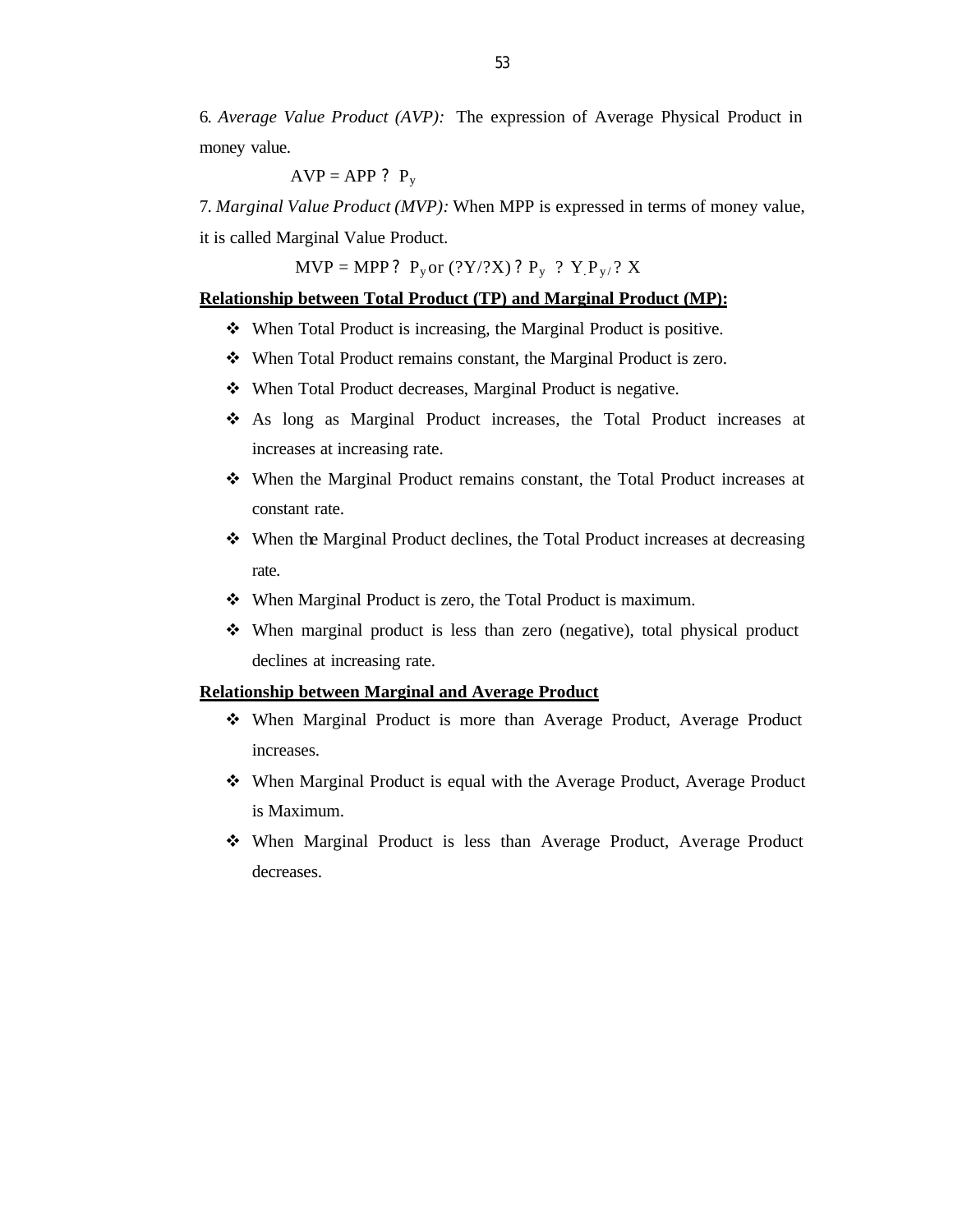| Input            | <b>Total Product</b> | Average        | Marginal       | Remarks    |
|------------------|----------------------|----------------|----------------|------------|
| (X)              | (Y)                  | Product        | Product        |            |
|                  |                      | $AP = Y/X$     | (? Y / ? X)    |            |
| $\boldsymbol{0}$ | $\boldsymbol{0}$     |                |                |            |
| $\mathbf{1}$     | $\overline{2}$       | $\overline{2}$ | $\overline{2}$ | Increasing |
| $\overline{2}$   | 5                    | 2.5            | 3              | returns    |
| 3                | 9                    | 3.0            | $\overline{4}$ |            |
| $\overline{4}$   | 14                   | 3.5            | 5              | Constant   |
| 5                | 19                   | 3.8            | 5              | returns    |
| 6                | 23                   | 3.83           | $\overline{4}$ |            |
| 7                | 26                   | 3.71           | 3              |            |
| 8                | 28                   | 3.5            | $\overline{2}$ | Decreasing |
| 9                | 29                   | 3.22           | $\mathbf{1}$   | returns    |
| 10               | 29                   | 2.9            | $\mathbf{0}$   |            |
| 11               | 28                   | 2.54           | $-1$           |            |
| 12               | 26                   | 2.16           | $-2$           | Negative   |
|                  |                      |                |                | returns    |

Relationship between TP, AP and MP

## **Elasticity of Production (Ep):**

 It is a measure of responsiveness of output to changes in input. The elasticity of production refers to the proportionate change in output as compared to proportionate change in input.

 $E_p$  = Percentage change in output/Percentage change in input.

 $E_p =$  ((change in output / initial output)\*100) / ((change in input / initial input)\*100)

i.e., 
$$
((? Y/Y)*100)/((? X/X)*100)
$$

$$
= (? Y/Y) / (? X/X) = (? Y/Y)* (X)? X) = (? Y)? X) * (X/Y)
$$

By rearranging we have,

 $(? Y?X) * (X/Y) = (?Y? X)/(Y/X) = MPP/APP$ 

The elasticity of production is the ratio of Marginal Physical Product to Average Physical Product.

 $E_p = 1$ , Constant Returns.  $E_p$  is one at MPP = APP (At the end of I stage)

 $E_p > 1$ , Increasing Returns (I Stage of Production)

 $E_p < 1$ , Diminishing returns (II Stage of Production)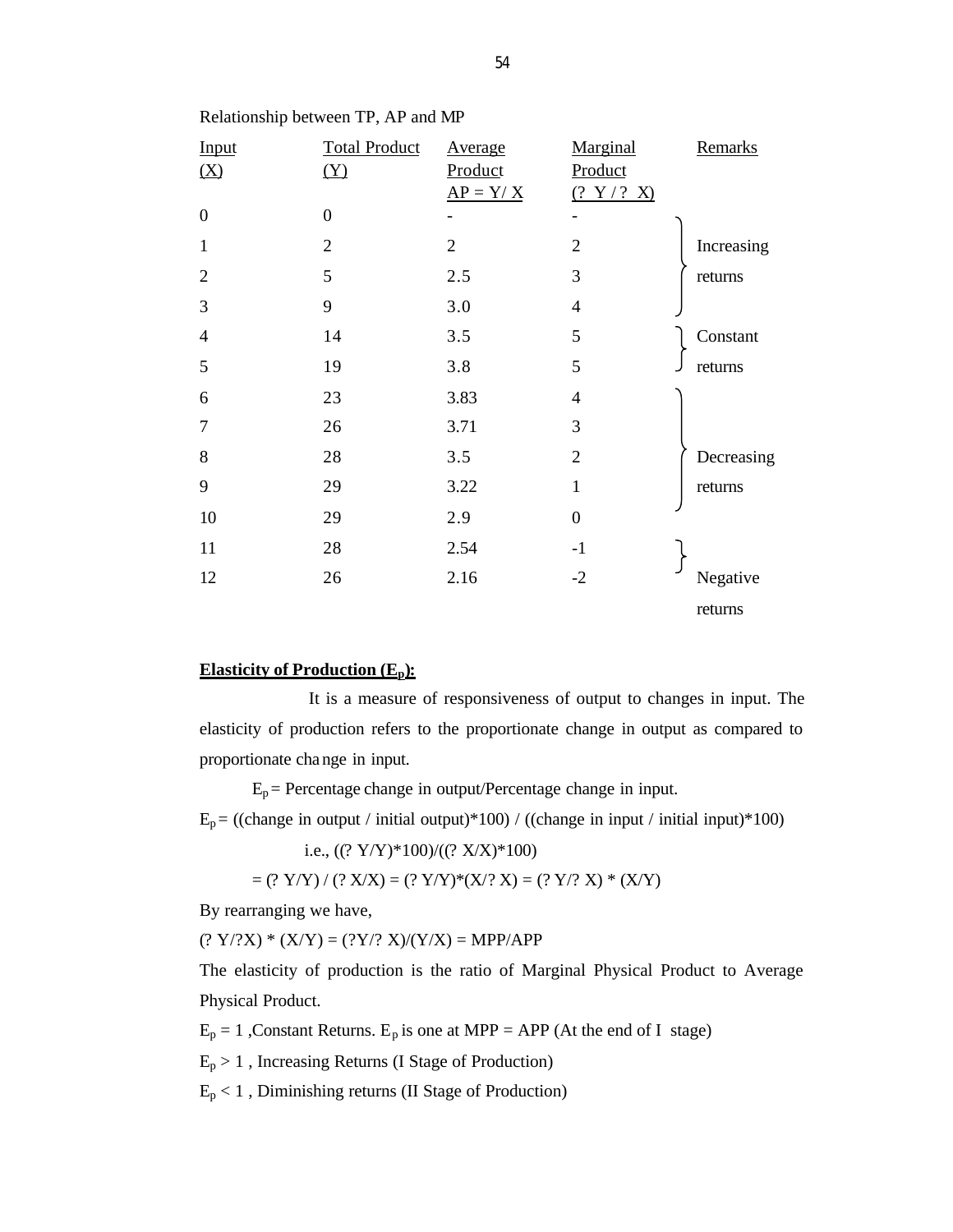$E_p = 0$ , When MPP is zero or TPP is Maximum (At the end of II stage)

 $E_p < 0$ , Negative Returns (III Stage of Production)

## **Three Regions of Production Function**

The production function showing total, average and marginal product can be divided into three regions, stages or zones in such a manner that one can locate the zone of production function in which the production decisions are rational.

The three sages are shown in the figure.

## **First Stage or I Region or Zone 1:**

- $\cdot \cdot$  The first stage of production starts from the origin i.e., zero input level.
- \* In this zone, Marginal Physical Product is more than Average Physical Product and hence Average Physical Product increases through out this zone.
- Marginal Physical Product (MPP) is increasing up to the point of inflection and then declines.
- v Since the marginal Physical Product increases up to the point of inflection, the Total Physical Product (TPP) increases at increasing rate.
- $\triangle$  After the point of inflection, the Total Physical Product increases at decreasing rate.
- $\triangle$  Elasticity of production is greater than unity up to maximum Average Physical Product (APP).
- $\div$  Elasticity of production is one at the end of the zone (MPP = APP).
- $\cdot \cdot$  In this zone fixed resources are in abundant quantity relative to variable resources.
- $\cdot \cdot$  The technical efficiency of variable resource is increasing throughout this zone as indicated by A verage Physical Product.
- $\triangleleft$  The technical efficiency of fixed resource is also increasing as reflected by the increasing Total Physical Product.
- $\triangleleft$  Marginal Value Product is more than Marginal Factor Cost (MVP >MFC)
- Marginal revenue is more than marginal cost ( $MR > MC$ )
- $\cdot \cdot$  This is irrational or sub-optimal zone of production.
- $\cdot \cdot$  This zone ends at the point where MPP=APP or where APP is Maximum.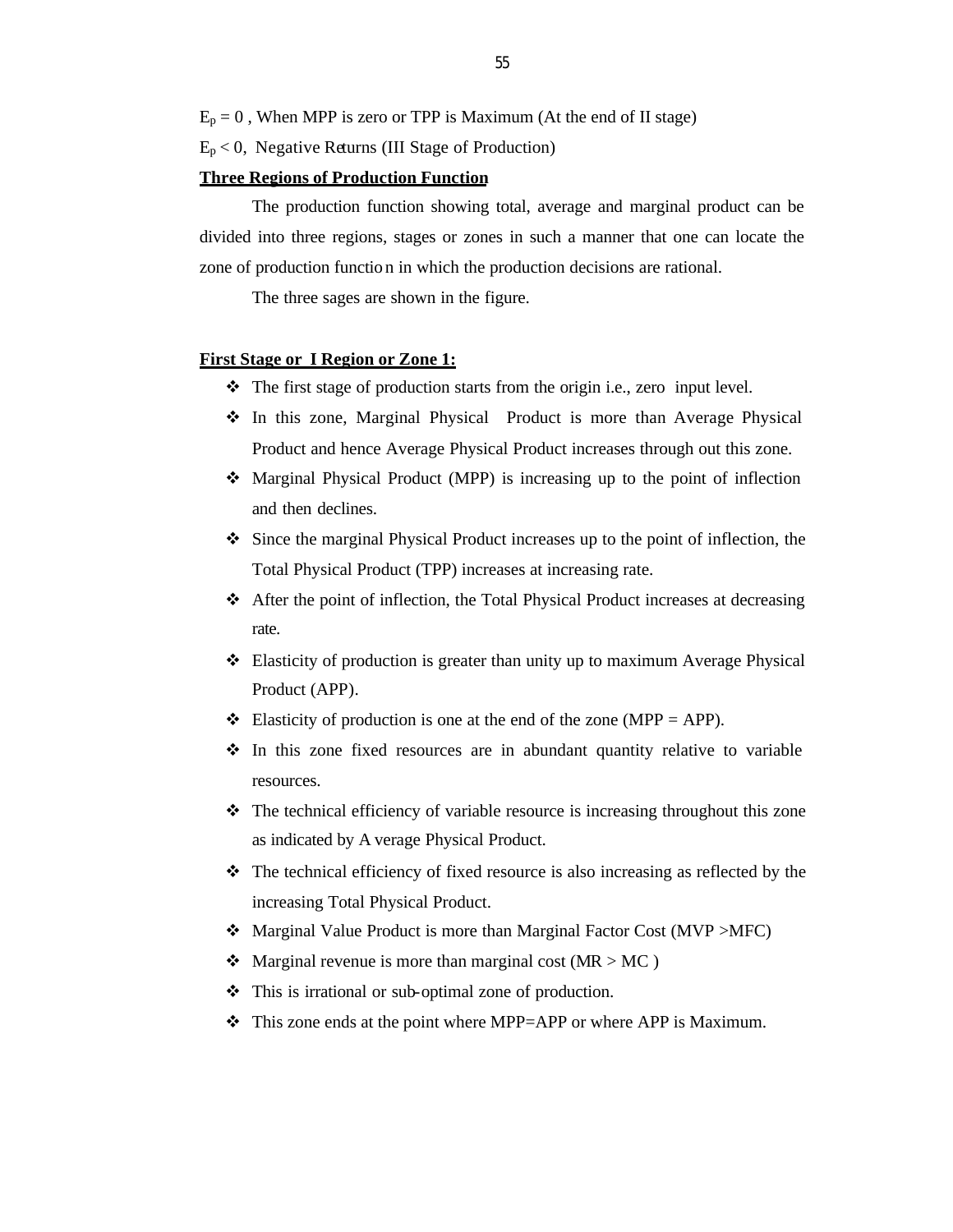#### **Second Stage or II Region or Zone II:**

- 1. The second zone starts from where the technical efficiency of variable resource is maximum i.e., APP is Maximum (MPP=APP)
- 2. In this zone Marginal Physical Product is less than Average Physical Product. Therefore, the APP decreases throughout this zone.
- 3. Marginal Physical Product is decreasing throughout this zone.
- 4. As the MPP declines, the Total Physical Product increases but at decreasing rate.
- 5. Elasticity of production is less than one between maximum APP and maximum TPP.
- 6. Elasticity of production is zero at the end of this zone.
- 7. In this zone variable resource is more relative to fixed factors.
- 8. The technical efficiency of variable resource is declining as indicated by declining APP.
- 9. The technical efficiency of fixed resource is increasing as reflected by increasing TPP.
- 10. Marginal Value Product is equal to Marginal Factor Cost (MVP=MFC).
- 11. Marginal Revenue is equal to Marginal Cost (MR= MC)
- 12. This is rational zone of production in which the producer should operate to attain his objective of profit maximization.
- 13. This zone ends at the point where Total Physical Product is maximum or Marginal Physical Product is zero.

#### **Third Stage or III Region or Zone III:**

- $\hat{v}$  This zone starts from where the technical efficiency of fixed resource is maximum (TPP is Max).
- \* Average Physical Product is declining but remains positive.
- Marginal Physical Product becomes negative.
- The Total Physical Product declines at faster rate since MPP is negative.
- ◆ Elasticity of production is less than zero ( $E_p < 0$ )
- $\cdot \cdot$  In this zone variable resource is in excess capacity.
- v The technical efficiency of variable resource is decreasing as reflected by declining APP.
- $\hat{\mathbf{v}}$  The technical efficiency of fixed resource is also decreasing as indicated by declining TPP.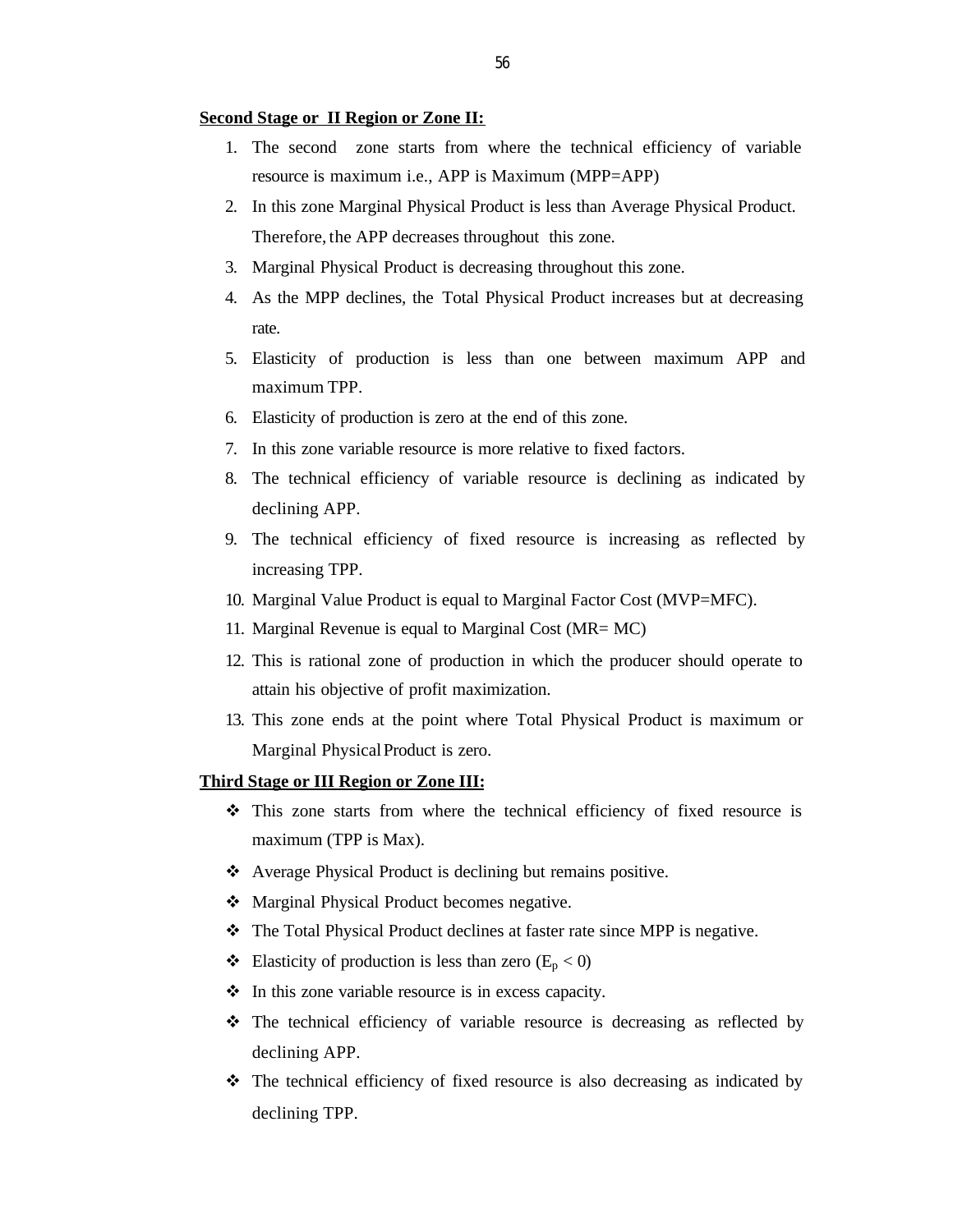- $\triangleleft$  Marginal Value Product is less than Marginal Factor Cost (MVP < MFC)
- Marginal Revenue is less than Marginal Cost ( $MR < MC$ )
- $\cdot \cdot$  This zone is irrational or supra-optimal zone.
- Producer should never operate in this zone even if the resources are available at free of cost.

### **Three Regions of Production-Economic decisions**

**Stage I:** It is called irrational zone of production. Any level of resource use falling in this region is uneconomical. The technical efficiency of variable resource is increasing throughout the zone (APP is increasing). Therefore, it is not reasonable to stop using an input when its efficiency is increasing.

 In this zone, more products can be obtained from the same resource by reorganizing the combination of fixed and variable inputs. For this reason, it is called irrational zone of production.

**Stage II:** It is rational zone of production. Within the boundaries of this region is the area of economic relevance. Optimum point must be somewhere in this rational zone. It can, however, be located only when input and output prices are known.

**Stage III:** It is also an area of irrational production. TPP is decreasing at increasing rate and MPP is negative. Since the additional quantities of resource reduces the total output, it is not profitable zone even if the additional quantities of resources are available at free of cost. In case if a farmer operates in this zone, he will incur double loss. i.e.,

- 1. Reduced Production
- 2. Unnecessary additional Cost of inputs.

## **Factor-Factor Relationship**

- 1. This relationship deals with the resource combination and resource substitution.
- 2. Cost minimization is the goal of factor -factor relationship.
- 3. Under factor-factor relationship, output is kept constant, input is varied in quantity.
- 4. This relationship guides the producer in deciding 'How to produce'.
- 5. This relationship is explained by the principle of factor substitution or principle of substitution between inputs.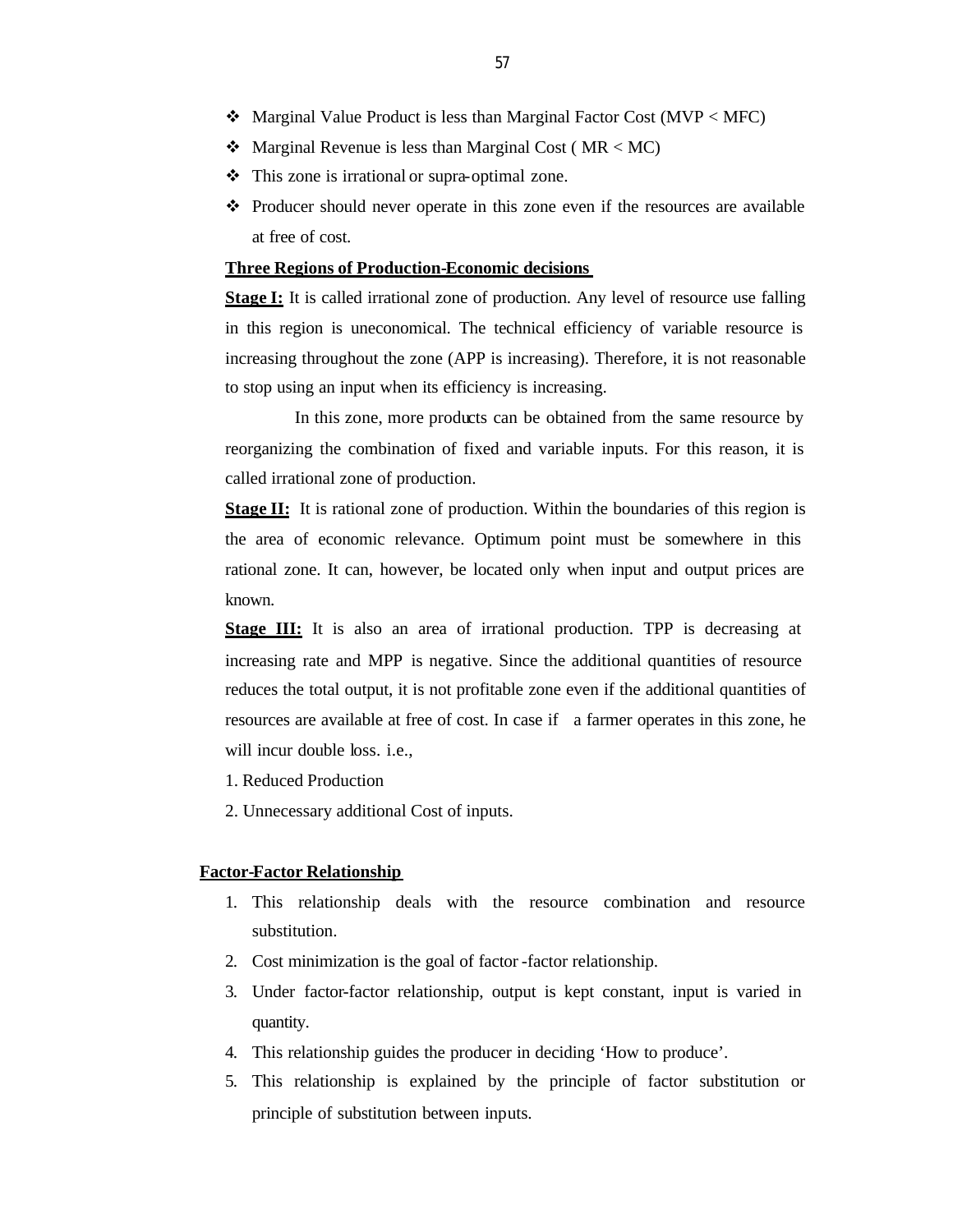- 6. Factor-Factor relationship is concerned with the determination of least cost combination of resources.
- 7. The choice indicators are substitution ratio and price ratio.
- 8. Algebraically, it is expressed as

 $Y = f(X_1 \ X_2 \ / \ X_3 \ X_4 \ ... \ X_n)$ 

In the production, inputs are substitutable. Capital can be substituted for labour and vice versa, grain can be substituted for fodder and vice versa. The producer has to choose that input or inputs, practice or practices which produce a given output with minimum cost. The producer aims at cost minimization i.e., choice of inputs and their combinations.

#### **Isoquants:**

 The relationship between two factors and output can not be presented with two dimensional graph. This involves three variables and can be presented in three dimensional diagram giving a production surface.

 An isoquant is a convenient method for compressing three dimensional picture of production into two dimensions.

#### *Definition:*

 **An isoquant represents all possible combinations of two resources (X1 and X2) physically capable of producing the same quantity of output.**

 Isoquants are also known as isoproduct curves or equal product curves or product indifference curves.



## **Isoquant Map or Iso product Contour**

If number of isoquants are drawn on one graph, it is known as isoquant map. Isoquant map indicates the shape of production surface which in turn indicates the output response to the inputs.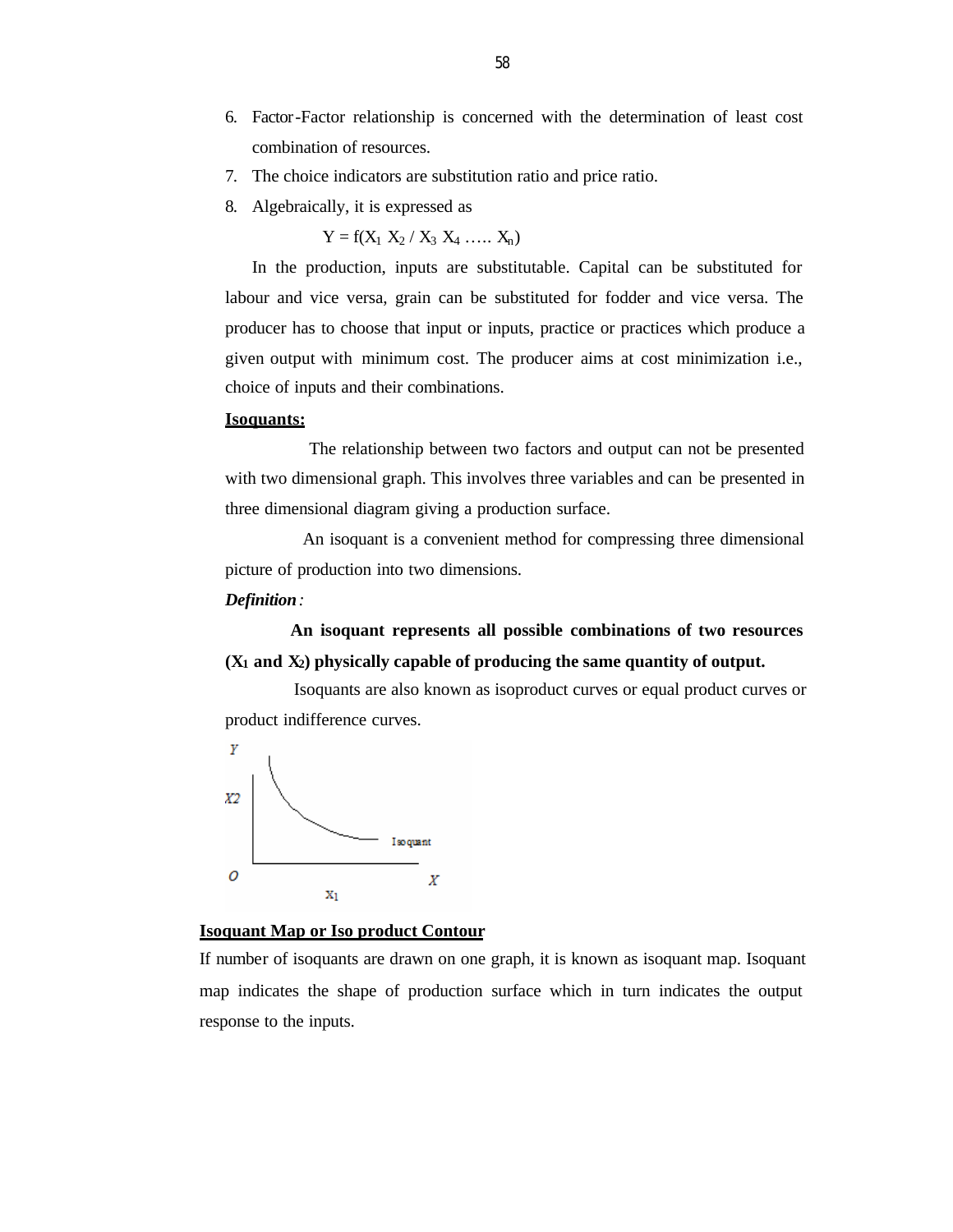

#### **Characteristics of Isoquants**

1. Slope downwards from left to right or negatively sloped.

- 2. Convex to the origin.
- 3. Nonintersecting
- 4. Isoquants lying above and to the right of another represents higher level of output.
- 5. The slope of isoquant denotes the marginal rate of technical substitution (MRTS).

## **Marginal Rate of Technical Substitution (MRTS)**

It refers to the amount by which one resource is reduced as another resource is increased by one unit.

**Or** 

The rate of exchange between some units of  $X_1$  and  $X_2$  which are equally preferred.

$$
MRTS_{X1X2} = ? X_2? X_1
$$
  

$$
MRTS_{X2X1} = ? X_1/ ? X_2
$$

Marginal Rate of Technical Substitution= Number of units of replaced resource Number of units of added resource

The slope of Isoquant indicates MRTS.

**Substitutes:** A range of input combinations which will produce a given level of output. When one factor is reduced in quantity, a second factor must always be increased MRTS is always less than zero.

**Perfect Substitutes:** When two resources are completely interchangeable, they are called perfect substitutes.

The isoquants for perfect substitutes is negatively sloped straight lines.

The MRTS is constant.

Ex: Family labour and hired labour, Farm produced and purchased seed etc,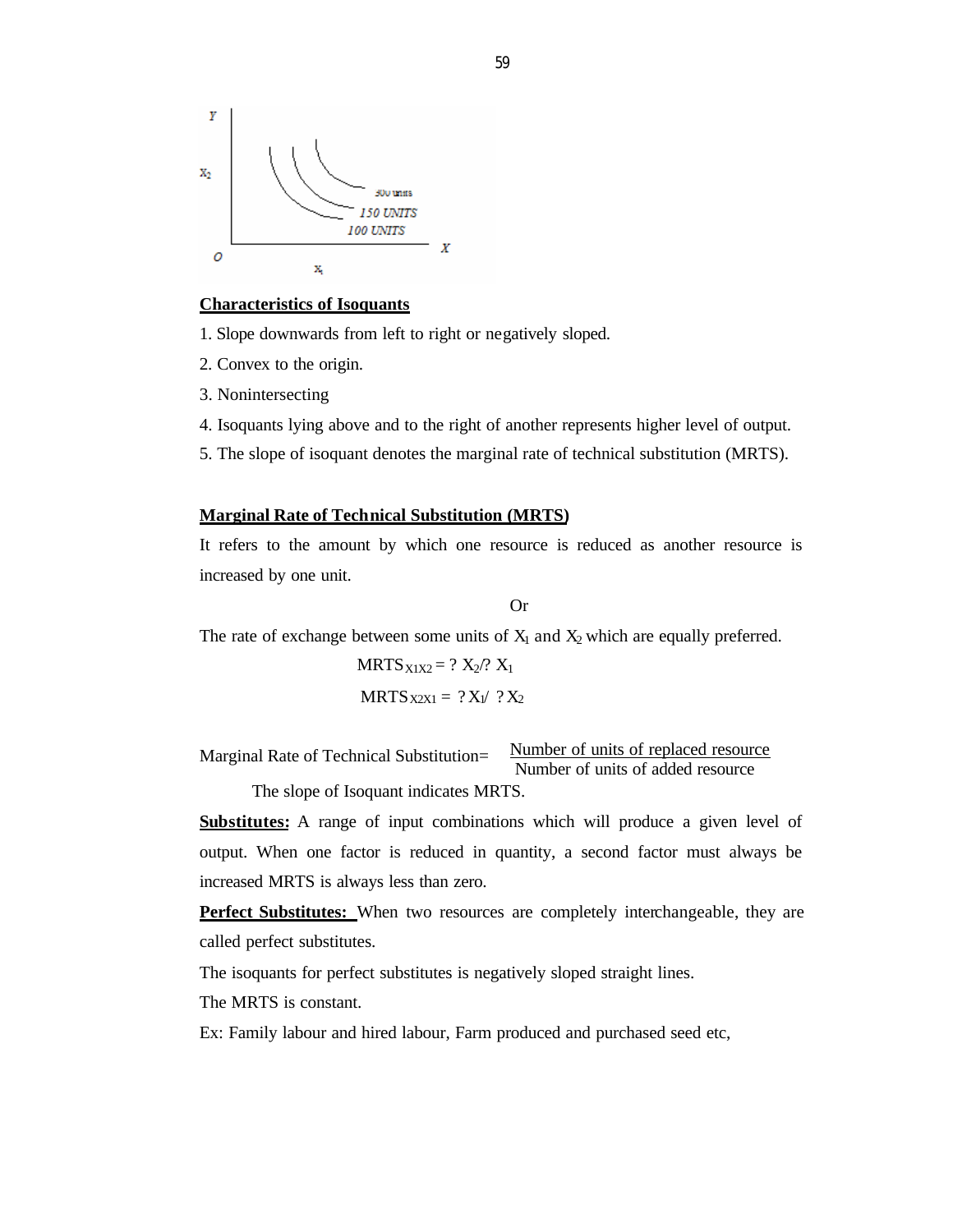**Complements:** Two resources which are used together are called complements.

In the case of complements reduction in one factor can not be replaced by an increase in another factor.

MRTS is zero .

**Perfect Complements:** Two resources which are used together in fixed proportion are called perfect complements. It means that only one exact combination of inputs will produce a particular level of output.

The isoquant in this case is of a right angle.

Ex: Tractor and driver, Pair of bullocks and labourer

## **Types of factor substitution**

The shape of isoquant and production surface will depend up on the manner in which the variable inputs are combined to produce a particular level of output. There can be three such categories of input combinations. They are:

## 1. *Fixed Proportion combination of inputs*

To produce a given level of output, inputs are combined together in fixed proportion. Isoquants are 'L' shaped.

It is difficult to find examples of inputs which combine only in fixed proportions in agriculture. An approximation to this situation is provided by tractor and driver combination. To operate another tractor, normally we need another driver.

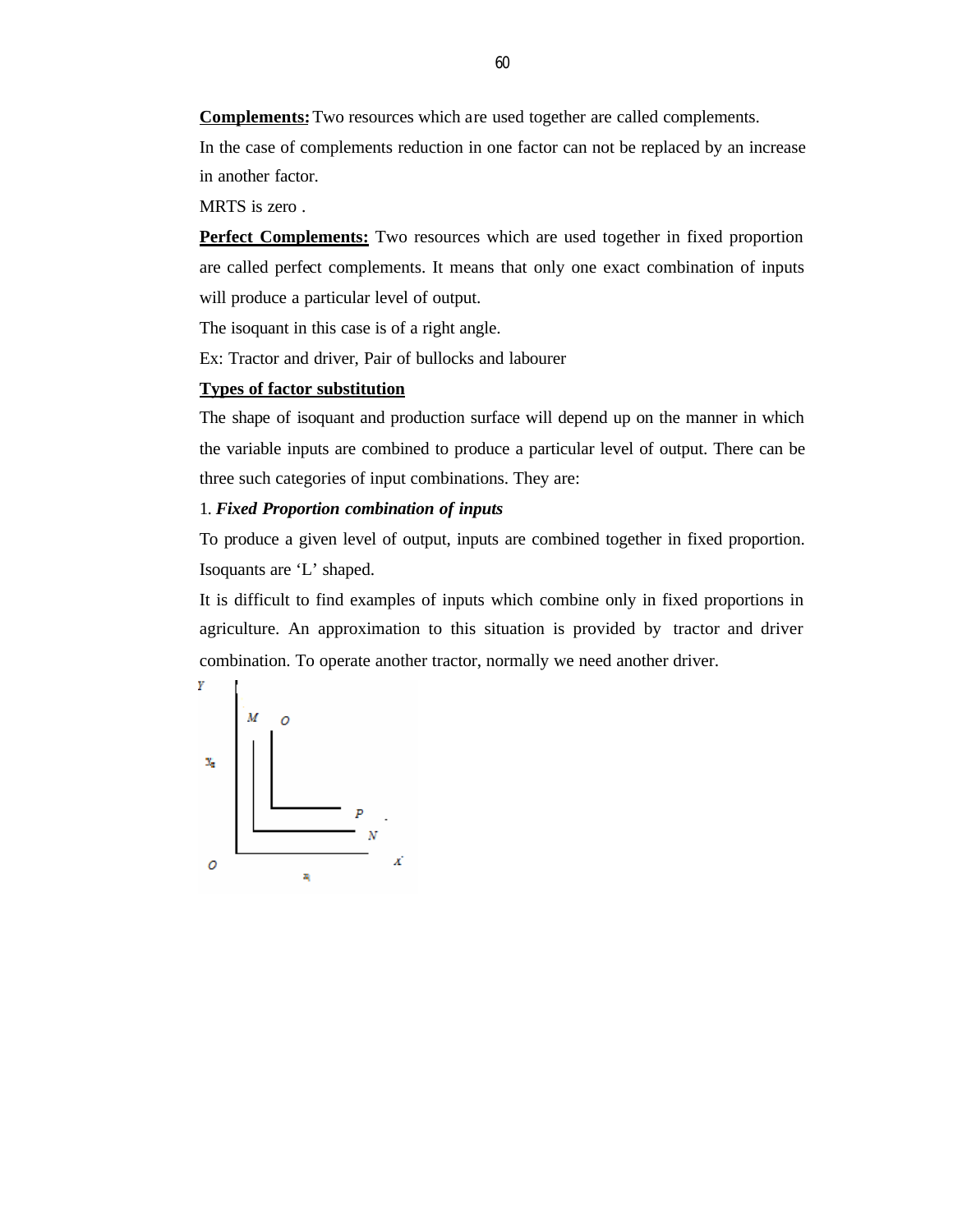#### 2. *Constant rate of Substitution:*

For each one unit gain in one factor, a constant quantity of another factor must be sacrificed.

When factors substitute at constant rate, isoquants are linear, negatively sloped.

| X1               | X <sub>2</sub> | $?X_1$ | $? X_2$ | MRTS <sub>X1X2</sub><br>$=$ |
|------------------|----------------|--------|---------|-----------------------------|
|                  |                |        |         | $? X_2? X_1$                |
| $\boldsymbol{0}$ | 50             | --     | --      |                             |
| 5                | 40             | 5      | 10      | $10/5=2$                    |
| 10               | 30             | 5      | 10      | $10/5=2$                    |
| 15               | 20             | 5      | 10      | $10/5=2$                    |
| 20               | 10             | 5      | 10      | $10/5=2$                    |
| 25               | $\theta$       | 5      | 10      | $10/5=2$                    |

The above table shows that the six combinations of resources  $X_2$  and  $X_2$  can be used in producing a given level of output. As  $X_1$  input is increased from 0 to 5 units ,10 units of  $X2$  are replaced. Similarly addition of another 5 units of  $X_1$  replaces another 10 units. The MRS of  $X_1$  for  $X_2$  is 2. That means if we want to obtain one unit of  $X_1$ , we have to forego 2 units of  $X_2$ .

Ex:, family labour and hired labour,

When inputs substitute at constant rate, it is economical to use only one resource, and which one to use depends up on relative prices.



Algebraically, constant rate of factor substitution is expressed as

?  $1X_2$ ?  $1X_1 = ? 2X_2$ ?  $2X_1 = \ldots = ? 2X_2$ ?  $2X_1$ 

## 3. *Decreasing Rate of substitution:*

Every subsequent increase in the use of one factor replaces less and less of other factor. In other words, each one unit increase in one factor requires smaller and smaller sacrifice in another factor.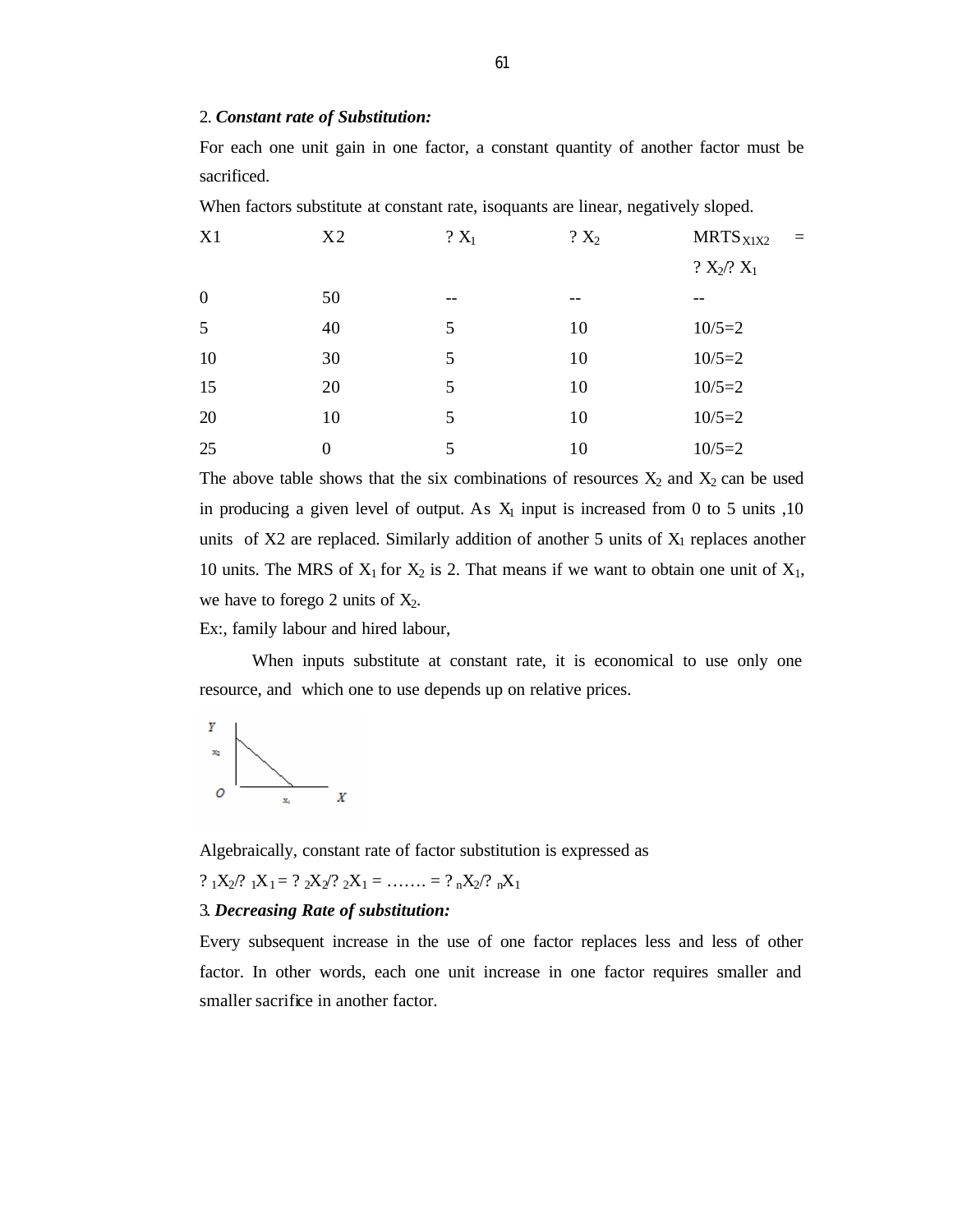| X1             | X <sub>2</sub> | $? X_1$ | $? X_2$        | $MRTS_{X1X2}$<br>$=$ |
|----------------|----------------|---------|----------------|----------------------|
|                |                |         |                | $? X_2? X_1$         |
| $\mathbf{1}$   | 18             | --      | --             |                      |
| 2              | 13             |         | 5              | $5/1=5$              |
| 3              | 9              |         | $\overline{4}$ | $4/1=4$              |
| $\overline{4}$ | 6              |         | 3              | $3/1=3$              |
| 5              | 4              |         | 2              | $2/1=2$              |

Ex: Capital and labour, concentrates and green fodder, organic and inorganic fertilizers etc.

 The MRS of X1 for X2 becomes smaller and smaller as X1 replaces X2. Isoquants are convex to the origin when inputs substitute at decreasing rate.



Algebraically, decreasing rate of substitution is expressed as

? 
$$
{}_1X_2
$$
?  ${}_1X_1$  > ?  ${}_2X_2$ ?  ${}_2X_1$  > …… > ?  ${}_nX_2$ ?  ${}_nX_1$ 

Decreasing rate of factor substitution is more common in agricultural production.

## **Isocost Line (price line, budget line, iso outlay line, factor cost line)**

Isocost line defines all possible combinations of two resources  $(X_1 \text{ and } X_2)$  which can be purchased with a given outlay of funds.



#### *Characteristics of Isocost line:*

1. As the total outlay increases, the isocost line moves farther away from the origin.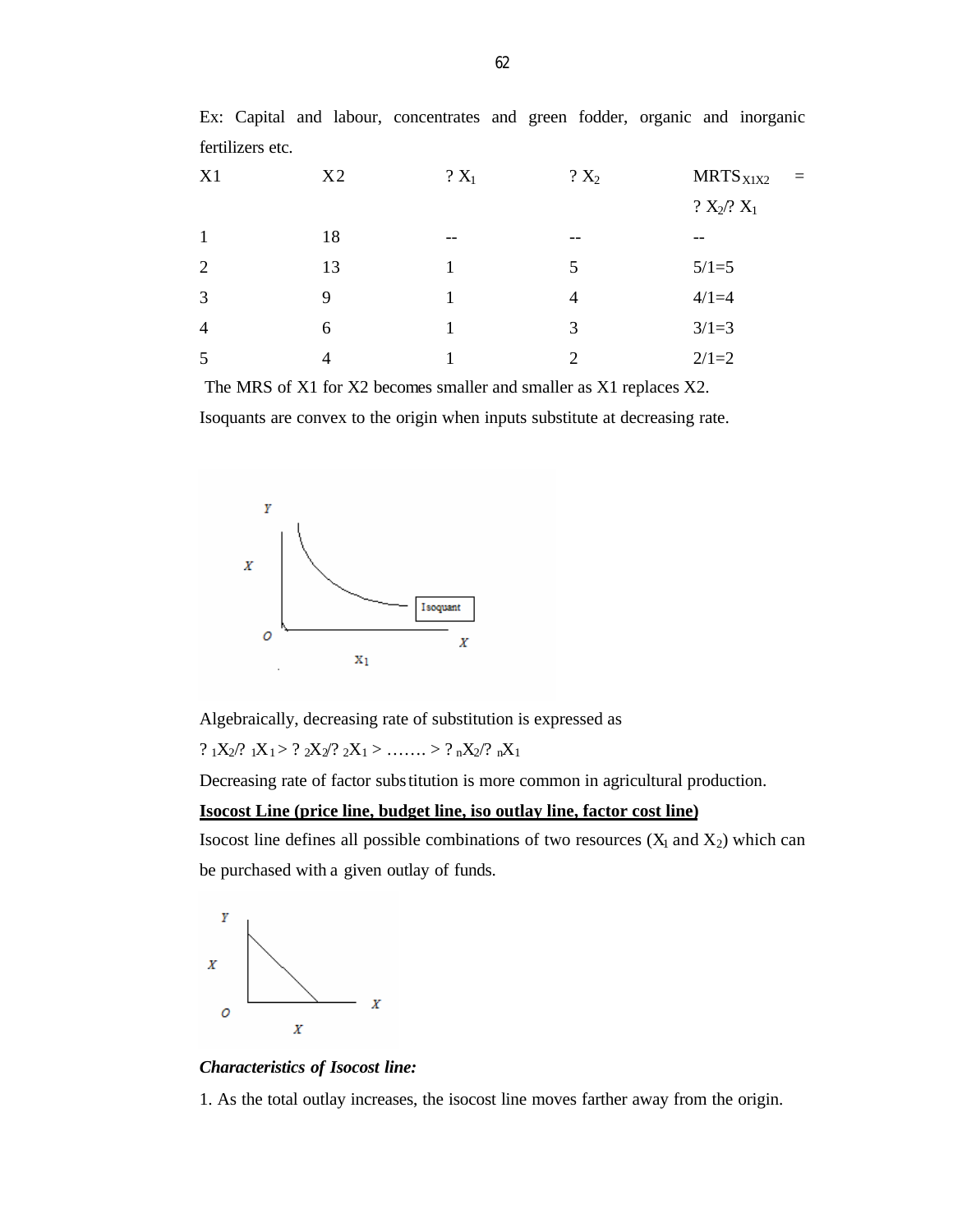- 2. Isocost line is a straight line because input prices do not change with the quantity purchased.
- 3. The slope of isocost line indicates the ratio of factor prices.

### *Least Cost Combination of inputs*

There are innumerable possible combinations of factors which can be used to produce a particular level of output. The problem is to find out a combination of inputs which should cost the least, a cost minimization problem. There are three methods to find out the least cost combination of inputs. They are:

## 1. *Simple Arithmetical calculations:*

One possible way to determine the least cost combination is to compute the cost of all possible combinations of inputs and then select one combination with minimum cost. This method is suitable where only a few combinations produce a particular level of output.

| X1             | X <sub>2</sub> | X1@Rs.3 | X2@Rs.2 | Total cost |
|----------------|----------------|---------|---------|------------|
| 10             | 3              | 30      | 6       | 36         |
|                | Δ              | 21      | 8       | 29         |
| 5              | 6              | 15      | 12      | 27         |
| $\overline{3}$ | 8              | 9       | 16      | 25         |
| $\overline{2}$ | 12             | 6       | 24      | 30         |

The above table shows five combinations of inputs which can produce a given level of output. The price per unit of  $X_1$  is Rs.3/- and of  $X_2$  is Rs.2/-. The total cost of each combination of inputs is computed. Out of five combination, 3 units of  $X_1$  and 8 units of  $X_2$  is the least cost combination of inputs i.e., Rs.25/-

#### 2. *Algebraic method:*

a) Compute Marginal Rate of technical substitution

MRS = Number of units of replaced resource / Number of units of added resource

MRS  $x_1x_2 = ? X_2/? X_1$ 

 $MRS_{X2X1} = ?X_1$ /? $X_2$ 

b) Compute Price Ratio (PR)

PR=Price per unit of added resource/Price per unit of replaced resource

 $PR = PX_1/PX_2$  if  $MRSX_1X_2$ 

Or

 $PR = PX_2/ PX_1$  if  $MRSX_2X_1$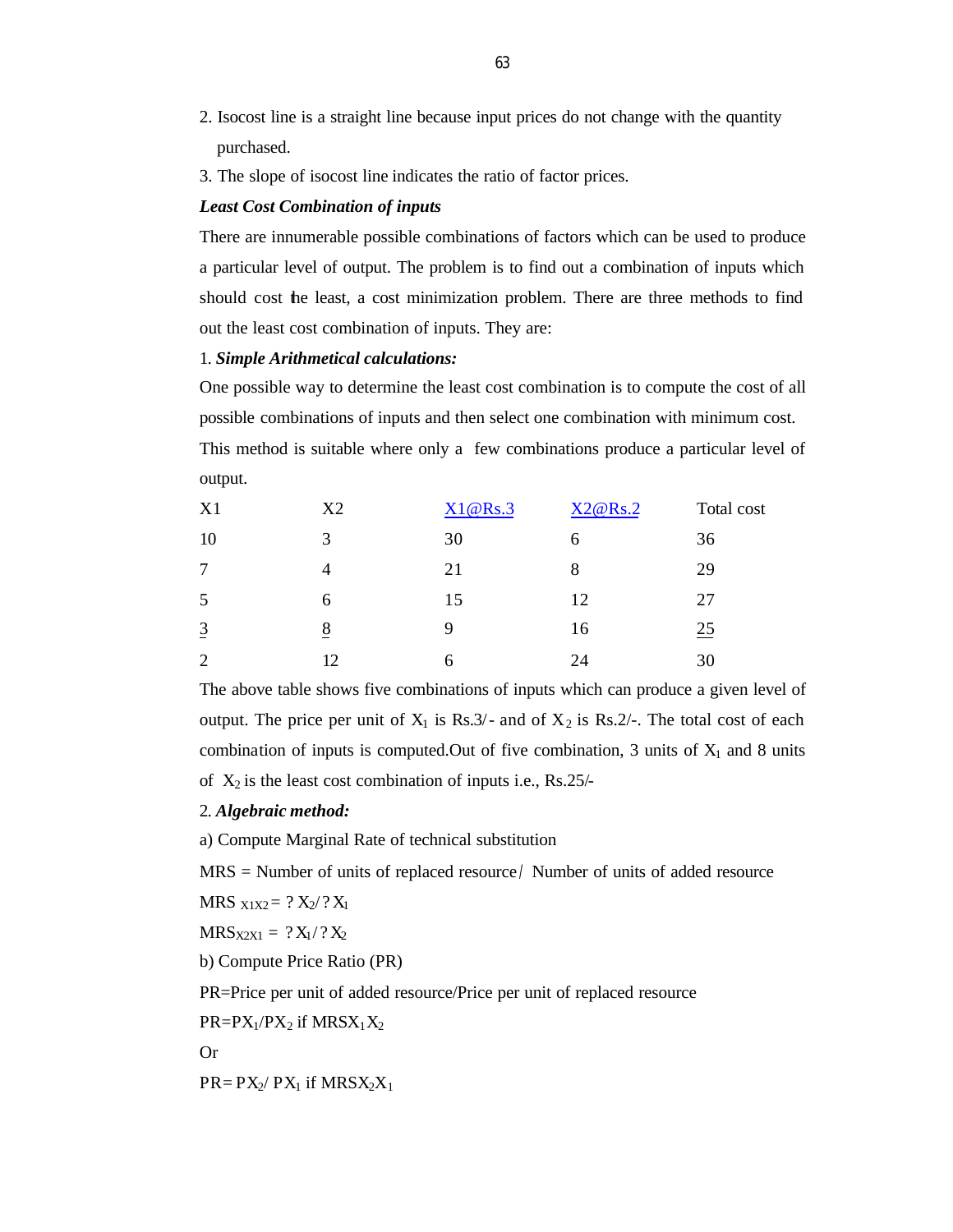c) Workout least cost combination by equating MRS and PR

i.e.,  $?X_2$ /? $X_1 = P_{X1}/P_{X2}$  MRS<sub>X1X2</sub>  $? X_1/? X_2 = PX_2/ PX_1$  MRS $X_2X_1$ 

The same can be expressed as

?  $X_2$ .  $PX_2 = PX_1$ . ?  $X_1$ 

Or

?  $X_1$   $PX_1$  =?  $X_2$ .  $PX_2$ 

The least cost combination is obtained when Marginal Rate of substitution is equal to Price Ratio.

#### 3. *Graphical Method:*

Since the slope of isoquant indicates MRTS and the slope of isocost line indicates factor price ratio, minimum cost for given output will be indicated by the tangency of these isoclines. For this purpose, isocost line and isoquant are drawn on the same graph for different levels of production. The least cost combination will be at the point where isocost line is tangent to the isoquant i.e., slope of isoquant=slope of isocost line i.e., MRS=PR



## **Iso-cline**

There can be number of possible output levels as shown in the figure and the least cost combination can be found out for these various output levels. A line or curve connecting the least cost combination of inputs for all output levels is called isocline.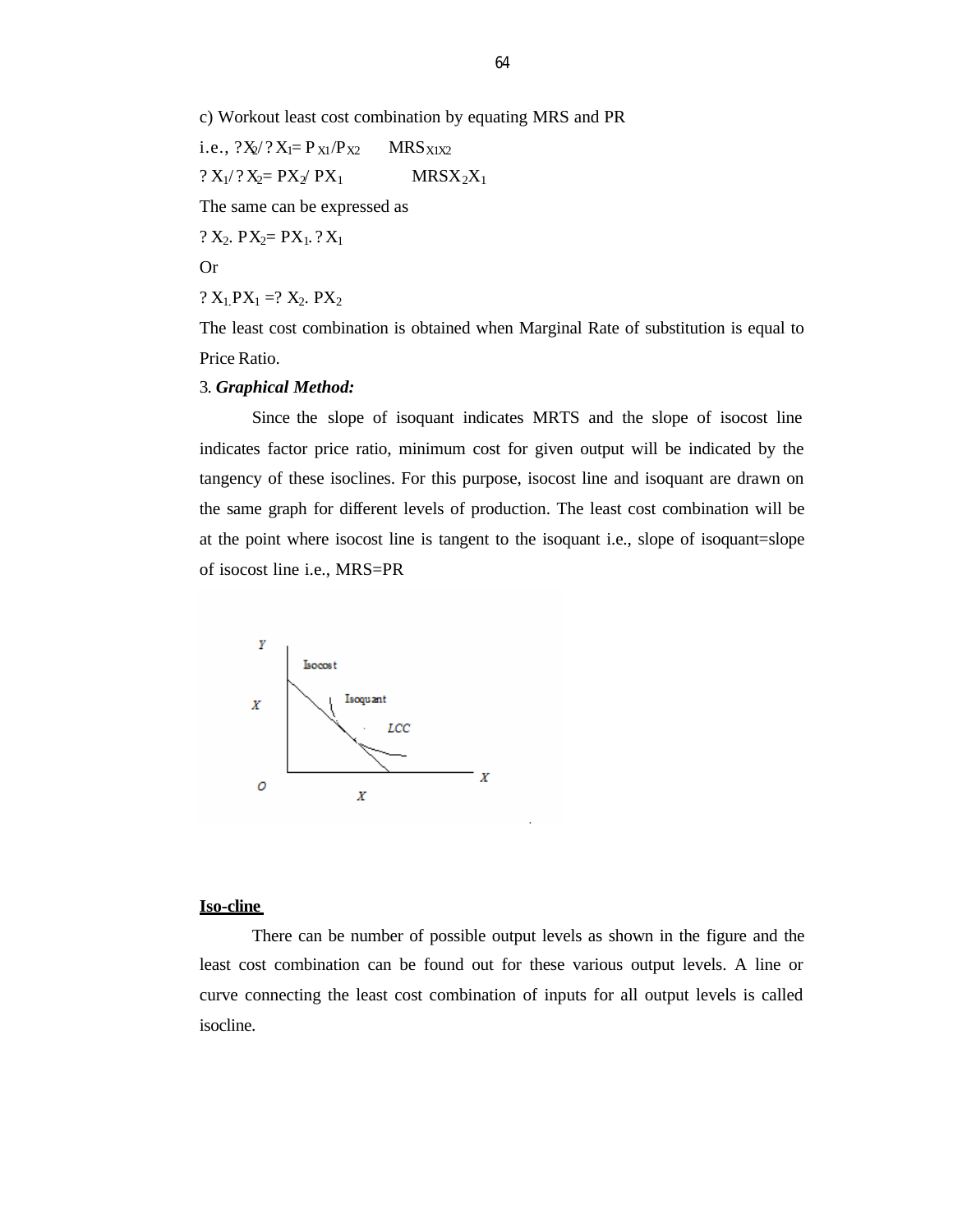

 The isocline passes through all the isoquants at points where they have the same slope. Isoclines can be drawn at different sets of price ratio. All isoclines of course converge at the point of maximum output. Though all the points on isocline represent least cost combination, only one point represents the maximum profit output.

**Expansion Path** : Of many isoclines, the isocline which is considered to be the most appropriate over a production period is known as expansion path or scale line. At any particular time, only one expansion path is possible.

## **Ridge lines or Border or Boundary lines**

Ridge lines represent the points of maximum output from each input, given a fixed amount of another input. Also they represent limits of substitution. Ridge lines reflect the limits of economic relevance, the boundaries beyond which isoquant map ceases to have economic meaning. The portions of isoquants which lie between the lines are suited for economic production (Where MPP of both inputs are positive but decreasing and isoquants are negatively sloped). Portions of is oquants outside the ridge lines are not suitable for production in economic terms (outside the ridge lines, MPP of both factors are negative and methods of production are inefficient).

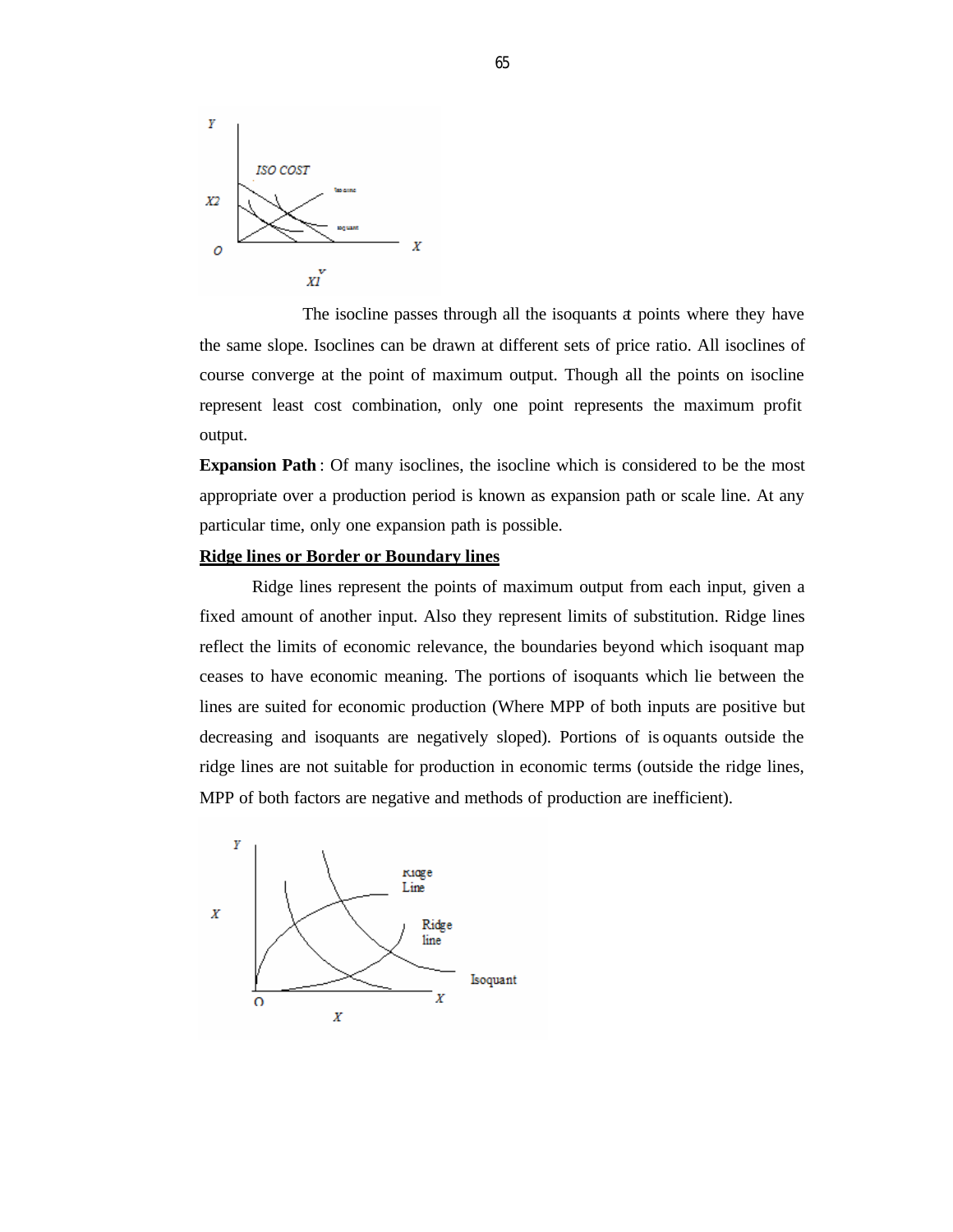#### **Product-Product Relationship**

- $\triangle$  Product-Product relationship deals with resource allocation among competing enterprises.
- $\cdot \cdot$  The goal of Product-Product relationship is profit maximization.
- v Under Product-Product relationship, inputs are kept constant while products (outputs) are varied.
- This relationship guides the producer in deciding 'What to produce'
- $\div$  This relationship is explained by the principle of product substitution and law of equi marginal returns.
- $\cdot \cdot$  This relationship is concerned with the determination of optimum combination of products (enterprises).
- $\cdot \cdot$  The choice indicators are substitution ratio and price ratio.
- $\triangleleft$  Algebraically it is expressed as

$$
Y_i = f(Y_2 Y_3, \ldots, Y_n)
$$

## **Production Possibility Curve (PPC)**

Production Possibility Curve is a convenient device for depicting two production functions on a single graph.

Def: Production Possibility Curve represents all possible combinations of two products that could be produced with given amounts of inputs.

 Production Possibility Curve is known as Opportunity Curve because it represents all production possibilities or opportunities available with limited resources.

 It is called Isoresouce Curve or Iso factor curve because each output combination on this curve has the same resource requirement.

 It is also called Transformation curve as it indicates the rate of transformation of one product into another.

### **How to draw Production Possibility Curve**

 Production Possibility Curve can be drawn either directly from production function or from total cost curve.

 The method of drawing Production Possibility Curve from Production Function is explained below:

 A farmer has five acres of land and wants to produce two products Viz cotton  $(Y_1)$  and Maize  $(Y_2)$ . Assume all other inputs are fixed. Now the farmer has to decide how much of land input to use on each product.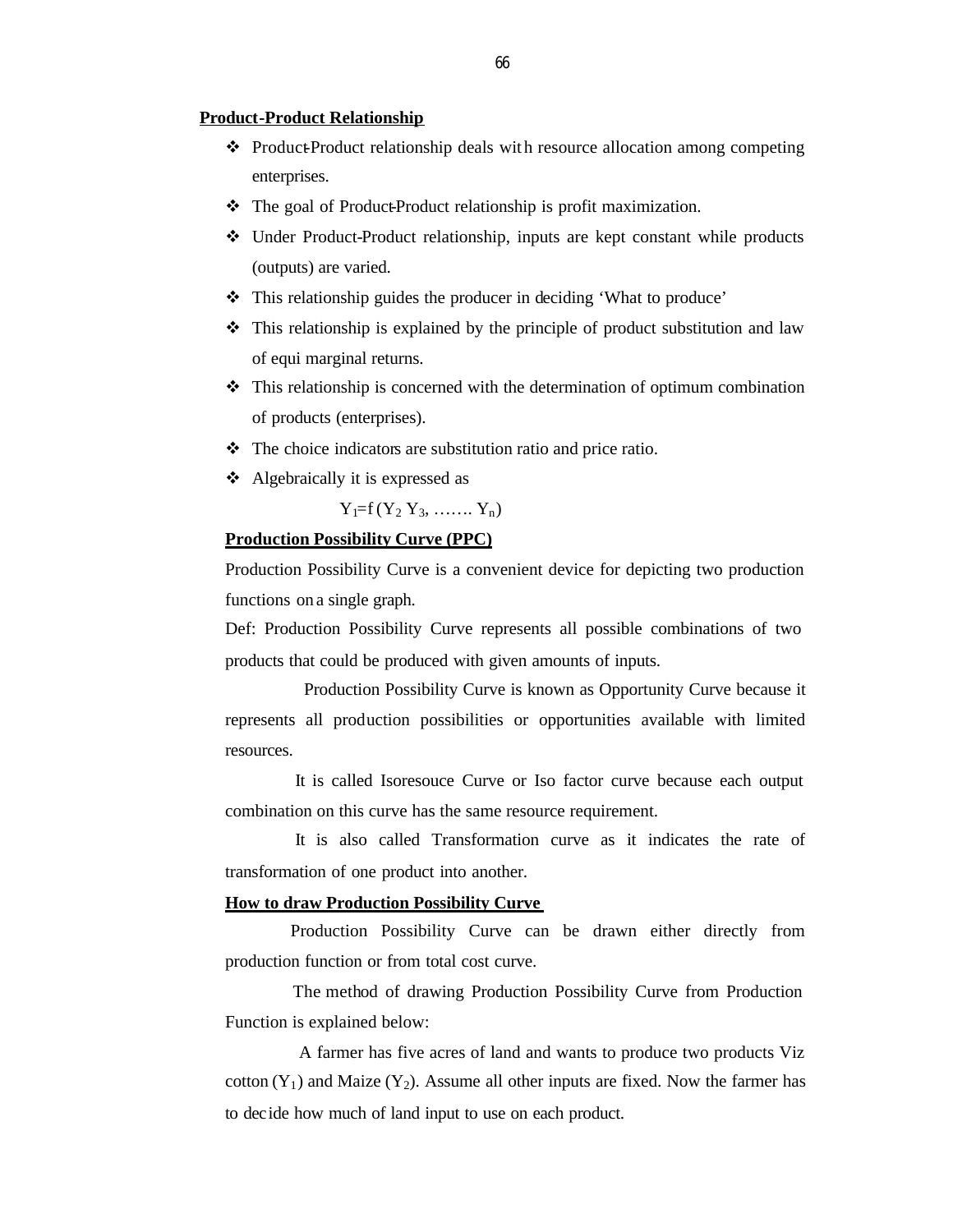The amount of land that can be used to produce Cotton  $(Y_1)$  depends upon the amount of land used to produce Maize  $(Y_2)$ 

Therefore  $Y_1 = f(Y_2)$ 

 The allocation of land resource between the two products and the output from different doses of land input are presented below

| Allocation of land in acres |       | Output in quintals |       |
|-----------------------------|-------|--------------------|-------|
| $Y_1$                       | $Y_2$ | $Y_1$              | $Y_2$ |
| $\overline{0}$              | 5     |                    | 60    |
| $\mathbf{1}$                | 4     | 8                  | 48    |
| $\overline{2}$              | 3     | 15                 | 36    |
| 3                           | 2     | 21                 | 24    |
| $\overline{4}$              |       | 26                 | 12    |
| 5                           |       | 30                 |       |

As evident from the above data, if all 5 acres of land are used in the production of  $Y_2$  we obtain 60 quintals of  $Y_2$  and do not get any  $Y_1$ . On the other hand, if all the five acres of land are used in the production of  $Y_1$  we can obtain 30 quintals of  $Y_1$ and do not get any  $Y_2$ . But these are the two extreme production possibilities. In between these two, there will be many other production possibilities. Plotting these two points on a graph, we get the Production Possibility Curve.



Production Possibility Curve

## **Types of Product-Product Relationships or Enterprise Relationship**

Farm commodities bear several physical relationships to one another. These basic product relationships can be

**1) Joint Products:** These are produced through single production process. As a rule the two are combined products. Production of one (main product) without the other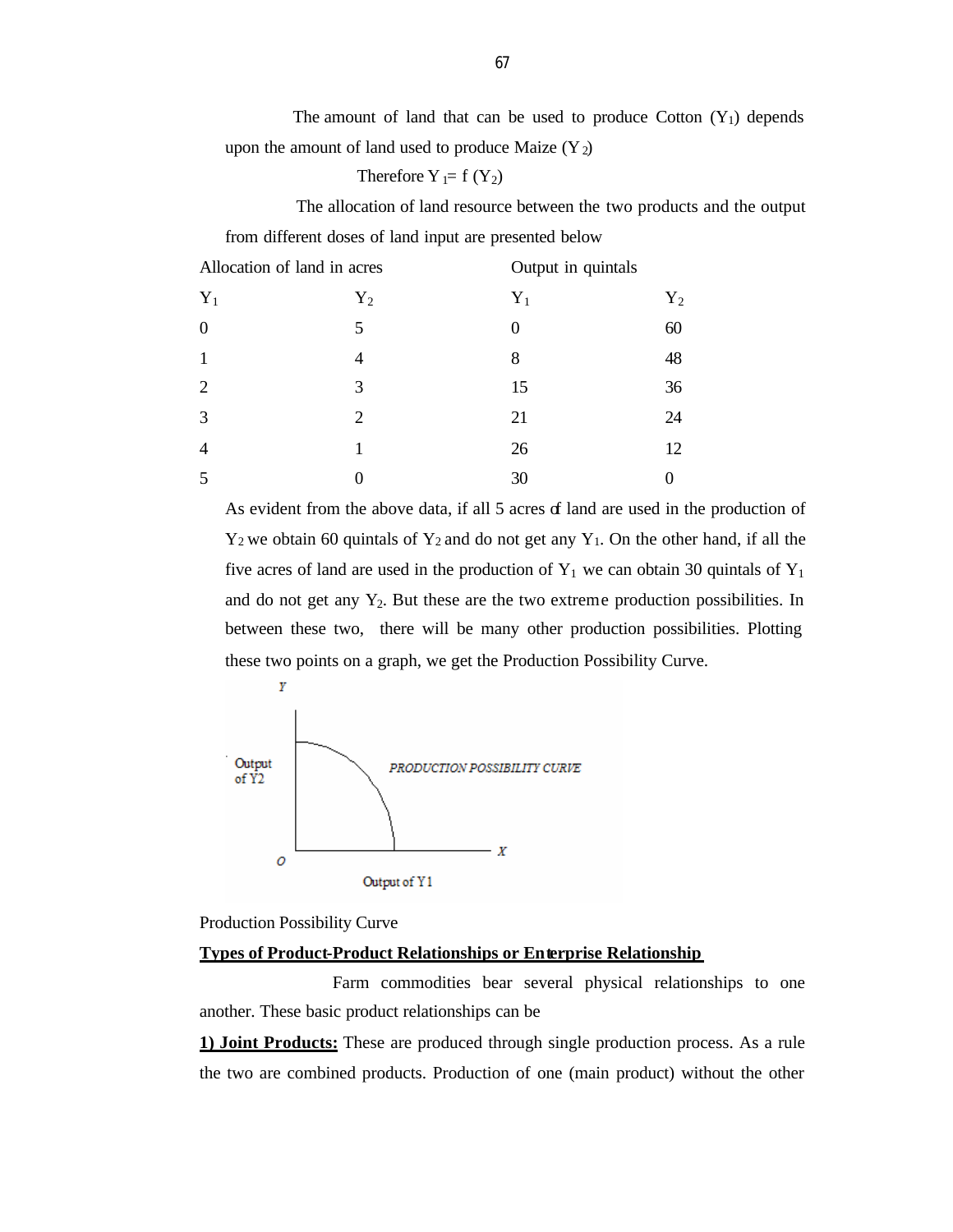(by-product) is not possible. The level of production of one decides the level of production of another. All farm commodities are mostly joint products.

**Ex:** Wheat and Straw, paddy and straw, groundnut and hulms, cotton seed and lint, cattle and manure, butter and buttermilk, beef and hides, mutton and wool etc.



Graphically the quantities of Y1 and Y2 that can be produced at different levels of resources will be shown as points AB in the figure.

**2) Complementary enterprises:** Complementarity between two enterprises exists when with a change in the level of production of one, the other also changes in the same direction. That is when increase in output of one product, with resources held constant, also results in an increase in the output of the other product. The two enterprises do not compete for resources but contribute to the mutual production by providing an element of production required by each other. The marginal rate of product substitution is positive  $( > 0)$ . Ex: Cereals and pulses, crops and livestock enterprises.



As shown in the figure, range of complementarities is from point A to point B when production of Y1 expands beyond zero level. On the other end of the curve, the products again are complementar y as production of Y2 expands beyond zero. This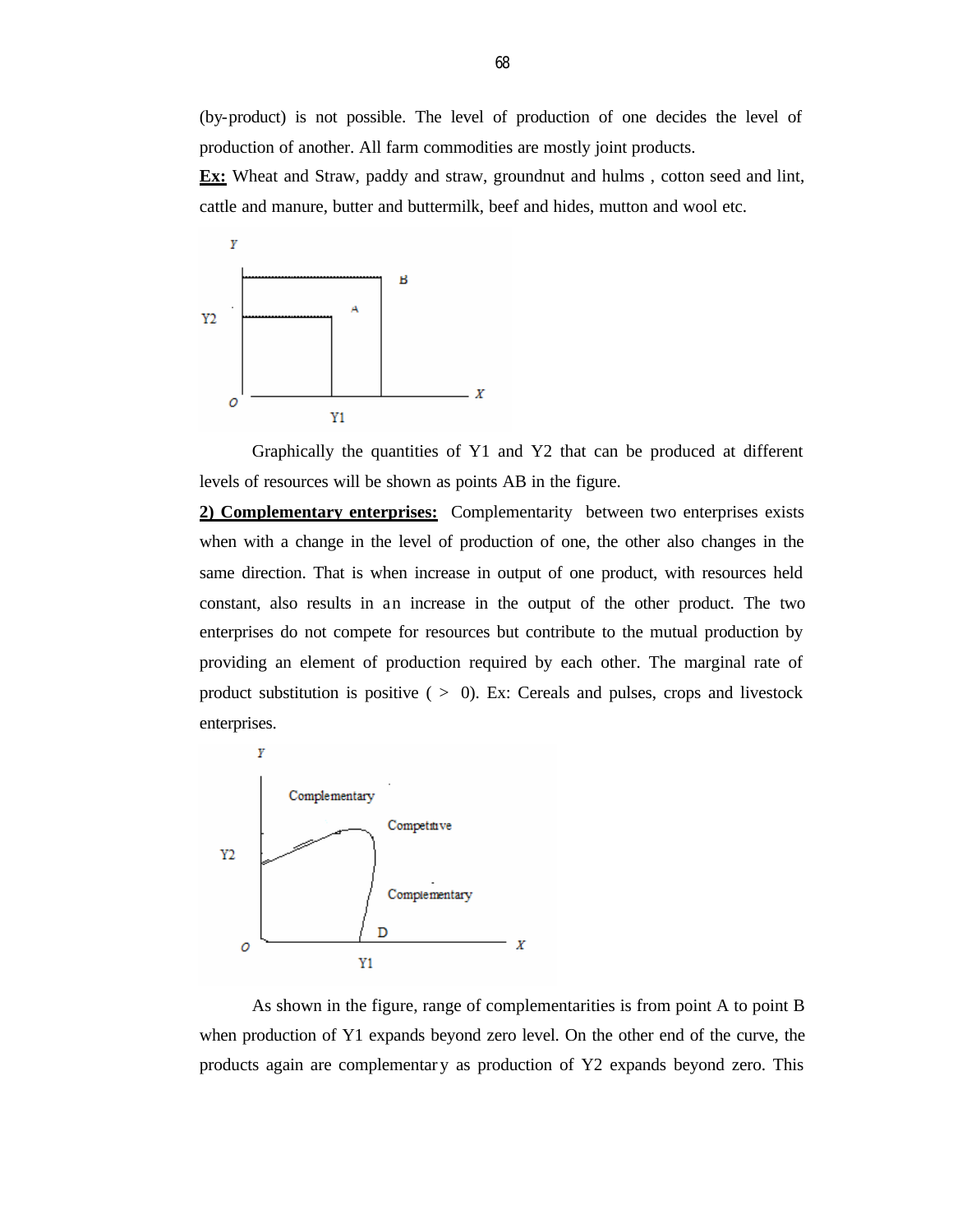means Y1 must be produced up to B and Y2 up to point  $C$ , up to these points increase in one product increases the production of other.

All complementary relationships should be taken advantage by producing both products up to the point where the products become competitive.

**3) Supplementary enterprises:** Supplementarity exists between enterprises when increase or decrease in the output of one product does not affect the production level of the other product. They do not compete for resources but make use of resources when they are not being utilized by one enterprise. The marginal rate of product substitution is zero.

For example, small poultry or dairy or piggery enterprise is supplementary on the farm.

All supplementary relationships should be taken advantage by producing both products up to the point where the products become competitive.

Production of  $Y_1$  can be increased without affecting the production of  $Y_2$  in the range AB. From C to D, production of Y2 ca n be increased without affecting the production of  $Y_1$ .

**4) Competitive enterprises:** This relationship exists when increase or decrease in the production of one product affect the production of other product inversely. That is when increase in output of one product , with resources held constant, results in the decrease of output of other product.Competitive enterprises compete for the same resources. Two enterprises are competitive in the use of given resources if output of one can be increased only through sacrifice in the production of another. The marginal rate of product substitution is negative  $(<0)$ 



**5) Antagonistic products:** Two products may be detrimental to each other because of disease or similar factors. When this is true ,only one of the products should be produced. Eg: Aqua culture and paddy cultivation.

## **Marginal rate of product substitution**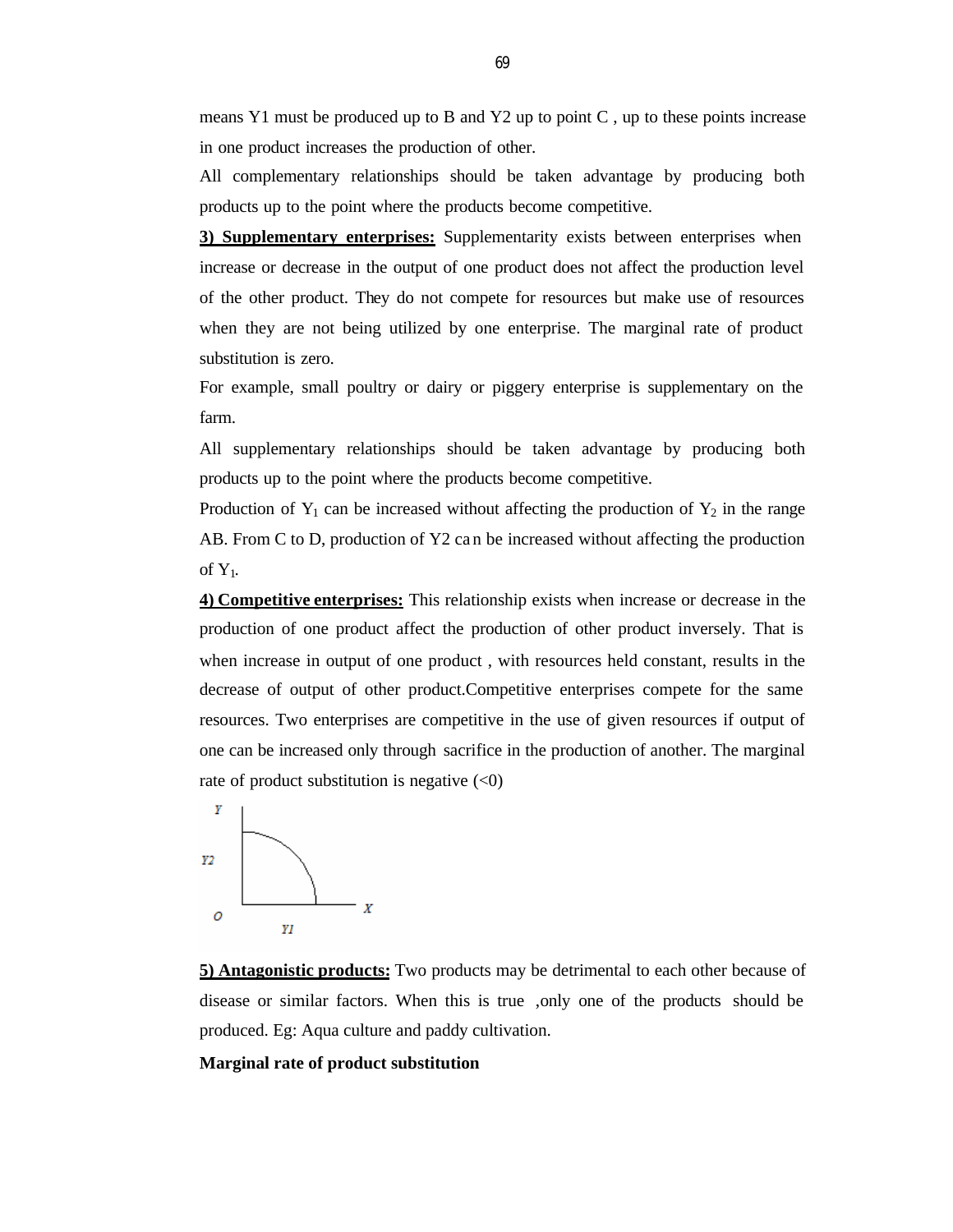The term marginal rate of product substitution has the same meaning under the product-product relationship as under the factor-factor relationship.

 Marginal rate of the product substitution refers to the absolute change in one product associated with a change of one unit in competing product.

 The quantity of one product to be sacrificed so as to gain another product by one unit is called MRPS.

MRPS = Number of units of replaced product / Number of units of added product  $MRPSY_1Y_2 = ?Y_2/?Y_1$ 

 $MRPSY_2Y_1 = ?Y_1$ /?  $Y_2$ 

## **Types of Product Substitution**

 When two products are competitive, they substitute either at constant rate, or increasing rate or at decreasing rate.

#### **1) Constant rate of Substitution:**

# *For each one unit increase or gain in one product, a constant quantity of another product must be decreased or sacrificed* .

 When products substitute at constant rate, the Production Possibility Curve is linear negatively sloped.

Constant rate of substitution occurs when

a) One of the production function has an elasticity greater than one (increasing returns), the other has an elasticity of less than one (decreasing returns)

Or

b) Both the production functions have stages of increasing and decreasing returns.



 The Production Possibility Curve is linear when products substitute at constant rate. When two products substitute at constant rate, only one of the two products will be economical to produce depending on their relative prices. This is to say that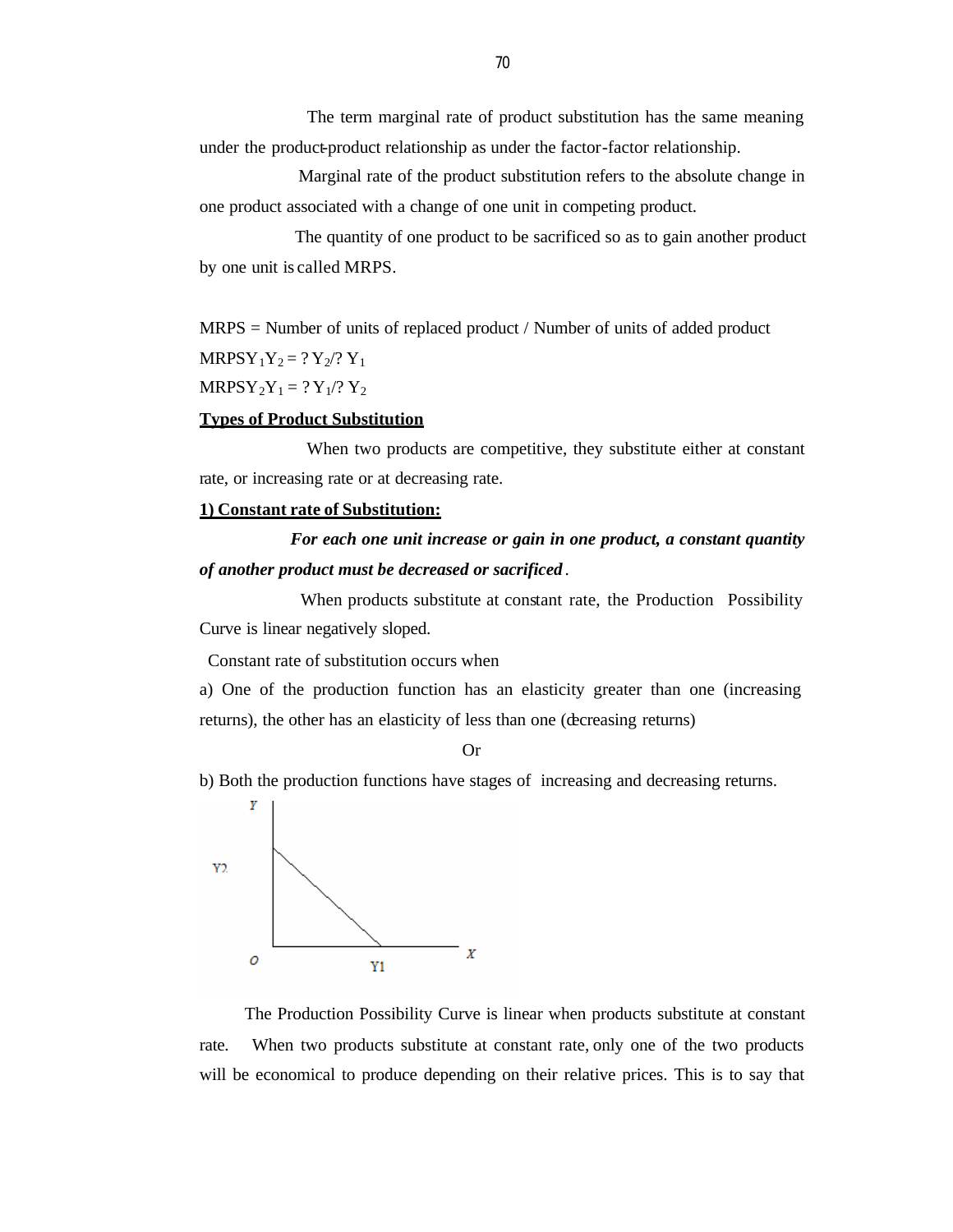| $Y_1$          | ${\rm Y}_2$ | $?Y_1$ | $?Y_2$ | <b>MRS</b> |
|----------------|-------------|--------|--------|------------|
| $\overline{0}$ | 40          | $- -$  | $- -$  | $- -$      |
| 10             | 30          | 10     | 10     | $10/10=1$  |
| 20             | 20          | 10     | 10     | $10/10=1$  |
| 30             | 10          | 10     | 10     | $10/10=1$  |
| 40             | $\theta$    | 10     | 10     | $10/10=1$  |

specialization is the general pattern of production under constant rate of product substitution.

This relationship can be expressed as

?  $_1Y_2$ ?  $_1Y_1 = ? 2Y_2$ ?  $_2Y_1 = \ldots = ? nY_2$ ?  $_nY_1$ 

## **2) Increasing rate of product substitution:**

 Each unit increase in the output of one product is accompanied by larger and larger sacrifice (decrease) in the level of production of other product.

 Increasing rates of substitution holds true when the production for each independent commodity is one of decreasing resource productivity (decreasing returns) and non-homogeneity in quality of limited resource.

 The production Possibility Curve is concave to the origin when product substitutes at the increasing rate. Increasing rate of the product substitution is common in agricultural production. The general pattern of production is diversification i.e., profits are maximized by producing both the products.

 $?_1Y_2/?_1Y_1 \leq ?_2Y_2/?_2Y_1 \leq \ldots \leq ?_nY_2/?_nY_1$ 

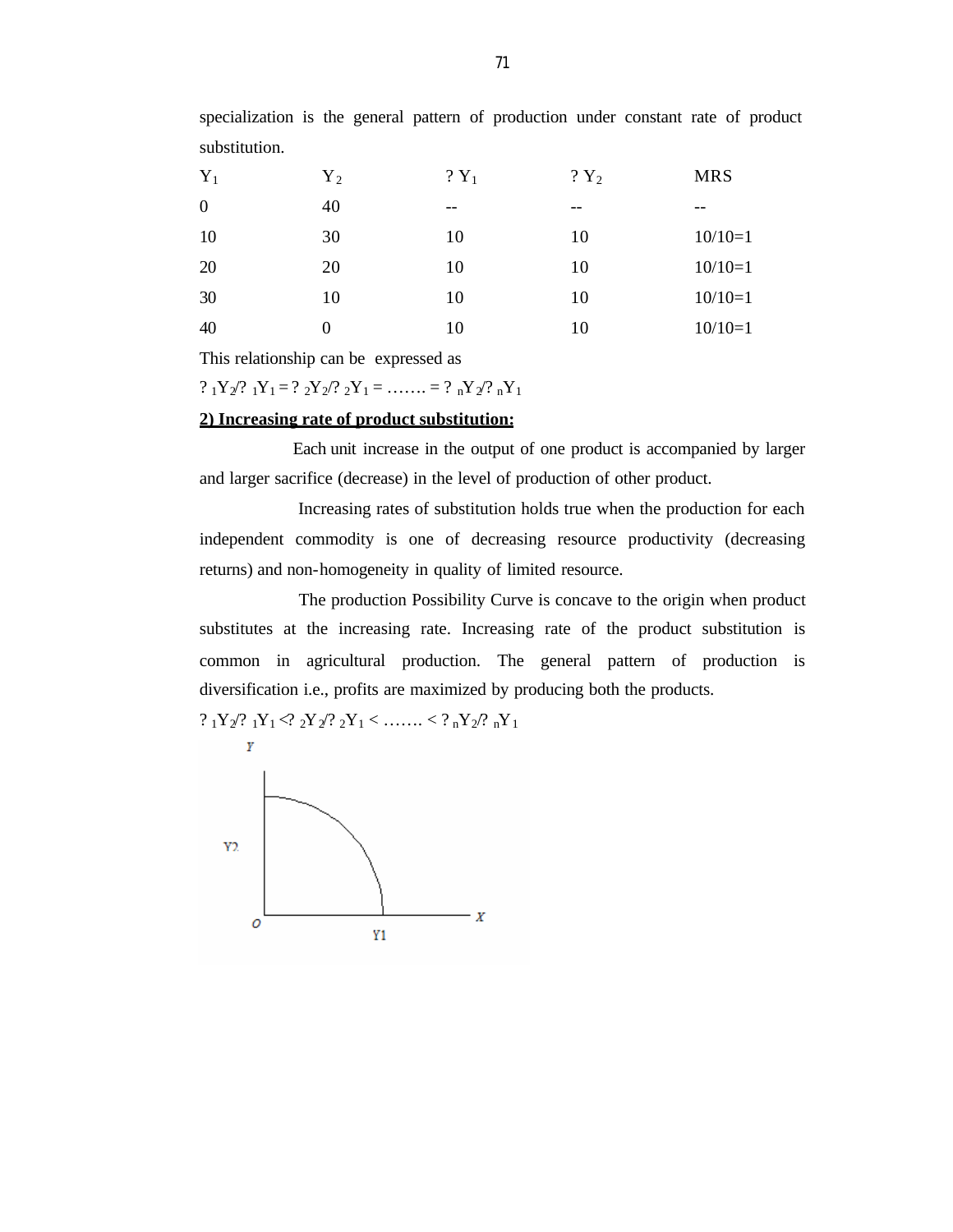| $Y_1$ | $Y_2$ | $?Y_1$ | $?Y_2$ | $MRSY_1Y_2$ |
|-------|-------|--------|--------|-------------|
|       | 60    |        | --     |             |
| 8     | 48    | 8      | 12     | 1.50        |
| 15    | 36    |        | 12     | 1.71        |
| 21    | 24    | 6      | 12     | 2.00        |
| 26    | 12    | 5      | 12     | 2.40        |
| 30    | 0     | 4      | 12     | 3.00        |

## **3) Decreasing rate of Product Substitution:**

Each unit increase in the output of one product is accompanied lesser and lesser decrease in the production of another product.

This type of product substitution holds good under conditions of increasing returns.

 Production Possibility Curve is convex to the origin when products substitute at decreasing rate. It is economical to produce only one of the products depending on the relative prices, when products substitute at constant rate i.e., specialization is the general pattern of production.

| $\mathbf{v}$ | $Y_{2}$ | $?Y_1$ | $?Y_2$ | $MRSY_1Y_2$ |
|--------------|---------|--------|--------|-------------|
|              | 8       | --     | $- -$  | --          |
|              | 13      |        |        |             |
|              |         |        |        |             |
|              | 6       |        |        |             |
|              |         |        |        |             |

This relationship is algebraically expressed as

 $?_1Y_2/?_1Y_1 > Y_2/?_2Y_1 > \ldots > ?_nY_2/?_nY_1$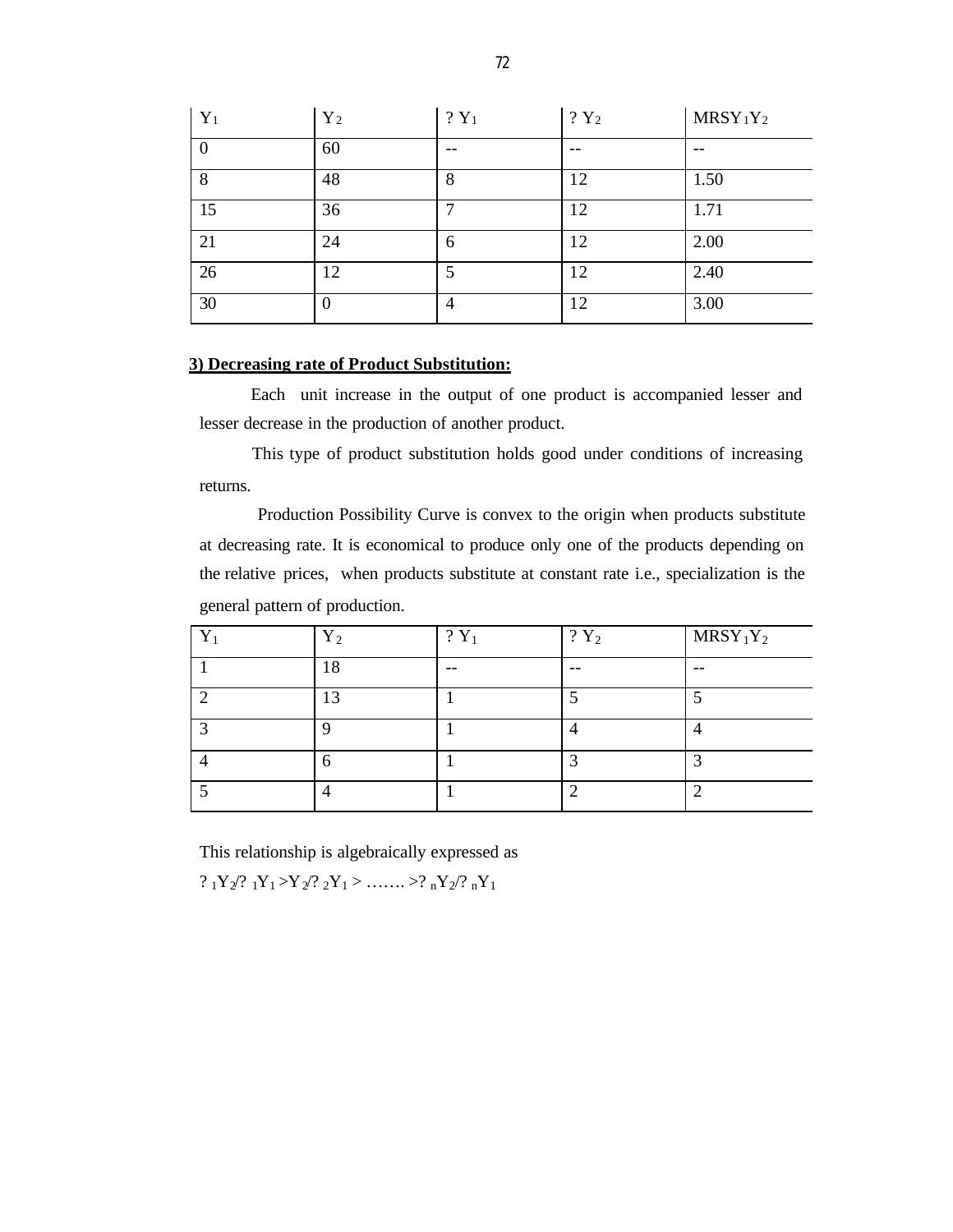

### **Summary of basic Enterprise Relationships**

### **MRPS**

### **Relationship**

| $?Y_2/Y_1$ or                               | $?Y_1/Y_2$ |  | $\theta$ | (Positive)    |
|---------------------------------------------|------------|--|----------|---------------|
| Complementary                               |            |  |          |               |
| 2 ? $Y_2/Y_1$ or ? $Y_1/Y_2 = 0$            |            |  |          | Supplementary |
| 3 ? $Y_2/Y_1$ or ? $Y_1/Y_2$ < 0 (Negative) |            |  |          | Competitive   |

### **IsoRevenue Line**

It represents all possible combination of two products which would yield an equal (same) revenue or income.

### **Characteristics:**

1) Isorevenue line is a straight line because product prices do not change with quantity sold.

2) As the total revenue increases, the isorevenue line moves away from the origin since the total revenue determines the distance of it from the origin.

3) The slope indicates ratio of product (output) prices. As long as product prices remaining constant, the isorevenue line showing different total revenues are parallel. But change in either price will change the slope.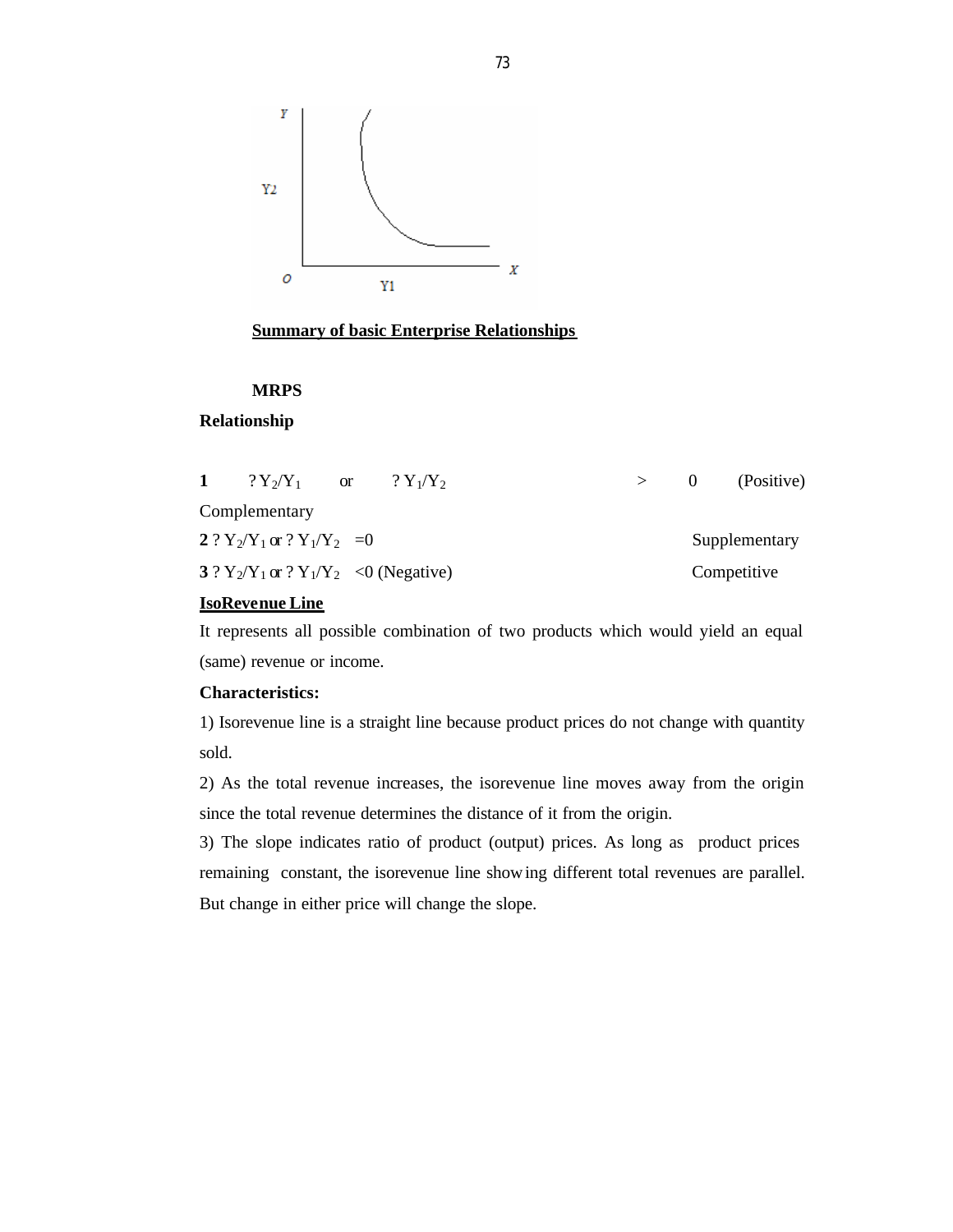### **1) Algebraic Method:**

 There are three steps to determine the optimum product combination through algebraic method.

a) Compute Marginal Rate of Product Substitution

MRPS =Number of units of replaced products/Number of units of added product

 $MRPS<sub>Y1Y2</sub> = ? Y<sub>2</sub>/? Y<sub>1</sub>$ 

 $MRPS<sub>YZY1</sub> = ? Y<sub>1</sub>/? Y<sub>2</sub>$ 

b) Workout price ratio (PR)

 Price Ratio (PR) = Price per unit of added product/Price per unit of replaced product

 $PR = P_{y1}/P_{y2}$  if it is  $MRS_{Y1Y2}$ 

 $P_{y2}$   $P_{y1}$  if it is MRS  $_{Y2Y1}$ 

c) Optimum combination of enterprises is at where MRS=PR

| Number of units replaced product | $=$ | Price per unit of added product    |
|----------------------------------|-----|------------------------------------|
| Number of units of added product |     | Price per unit of replaced product |

? 
$$
Y_2
$$
 ?  $Y_1 = P_{y1}/P_{y2}$ 

Or

?  $Y_1$ /?  $Y_2 = P_{y2}$ / $P_{y1}$ 

For profit maximization, a rational producer should operate in the range where two products are competitive and within the range, the choice of products should depend upon the MRS and PR.

### **2) Graphic Method:**

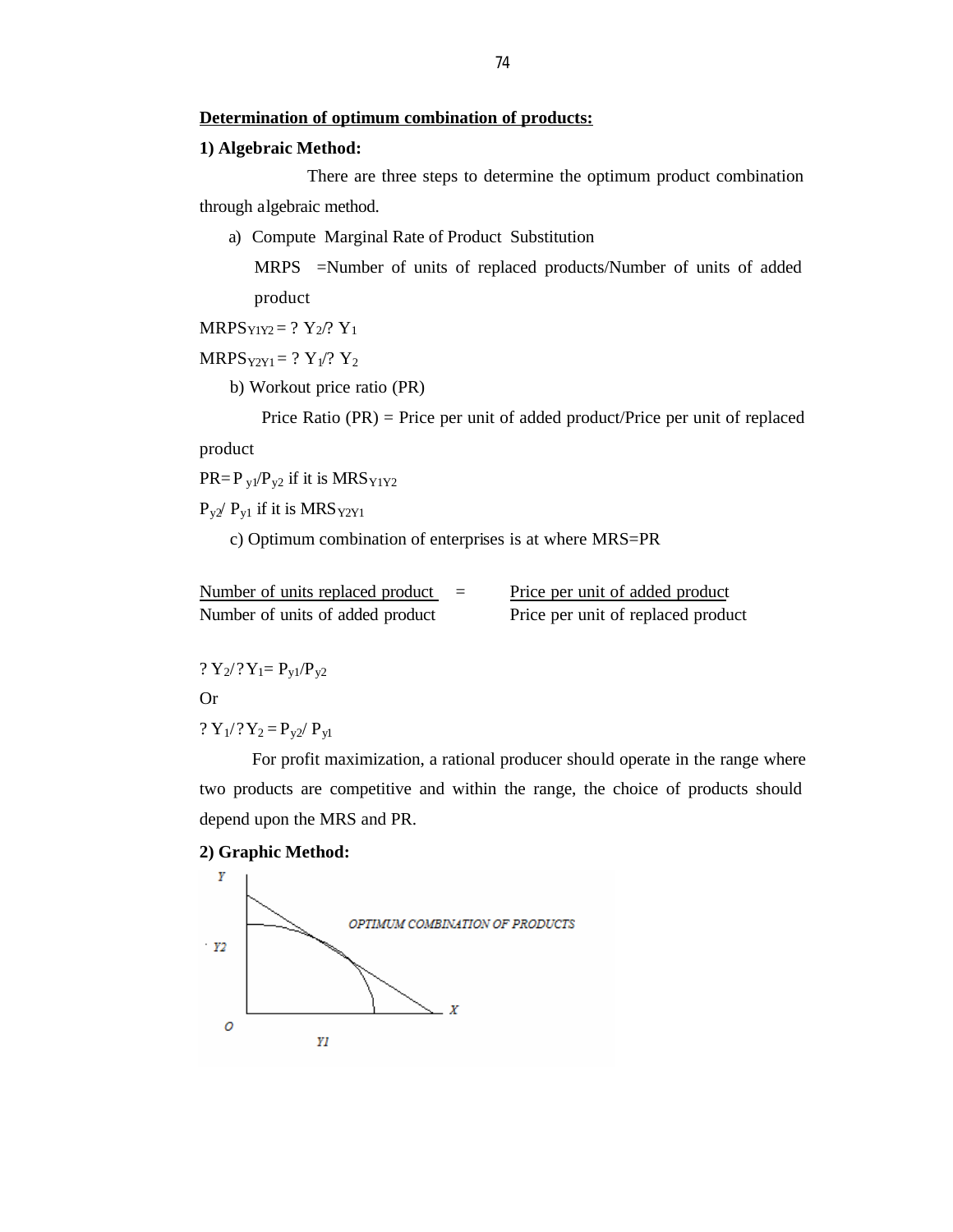Draw production possibility curve and isorevenue line on one graph. Slope of production possibility curve indicates MRPS and the slope of isorevenue line indicates price ratio of products. The point of optimum combination of products is at where the isorevenue line is tangent to the production possibility curve. At this point, slope of the isorevenue line and the slope of the production possibility curve will be the same. In other words, the MRPS=PR.

#### **3) Tabular Method:**

Compute total revenue for each possible output combination and then select that combination of outputs which yields maximum total revenue. This method is useful only when we have few combinations.

| $Y_1$        | ${\rm Y}_2$ | $P_{y1}$ @Rs.50 | $P_{y2}$ @Rs.80 | Total revenue |
|--------------|-------------|-----------------|-----------------|---------------|
| 8            | 2           | 400             | 160             | 560           |
|              | 3           | 350             | 240             | 490           |
| <sub>0</sub> |             | 300             | 320             | 620           |
|              |             | 200             | 400             | 600           |
|              |             | 150             | 560             | 710           |

3 units of  $Y_1$  and 7 units of  $Y_2$  yield maximum revenue

**Expansion path in Product-Product relationship**



Several isorevenue lines are shown each indicating a different level of revenue. Prices are assumed constant and hence the slope of isorevenue lines remains the same. All the isorevenue lines are tangent to the production possibility curve at different points m,and n. The line connecting the points of optimum combination of the products is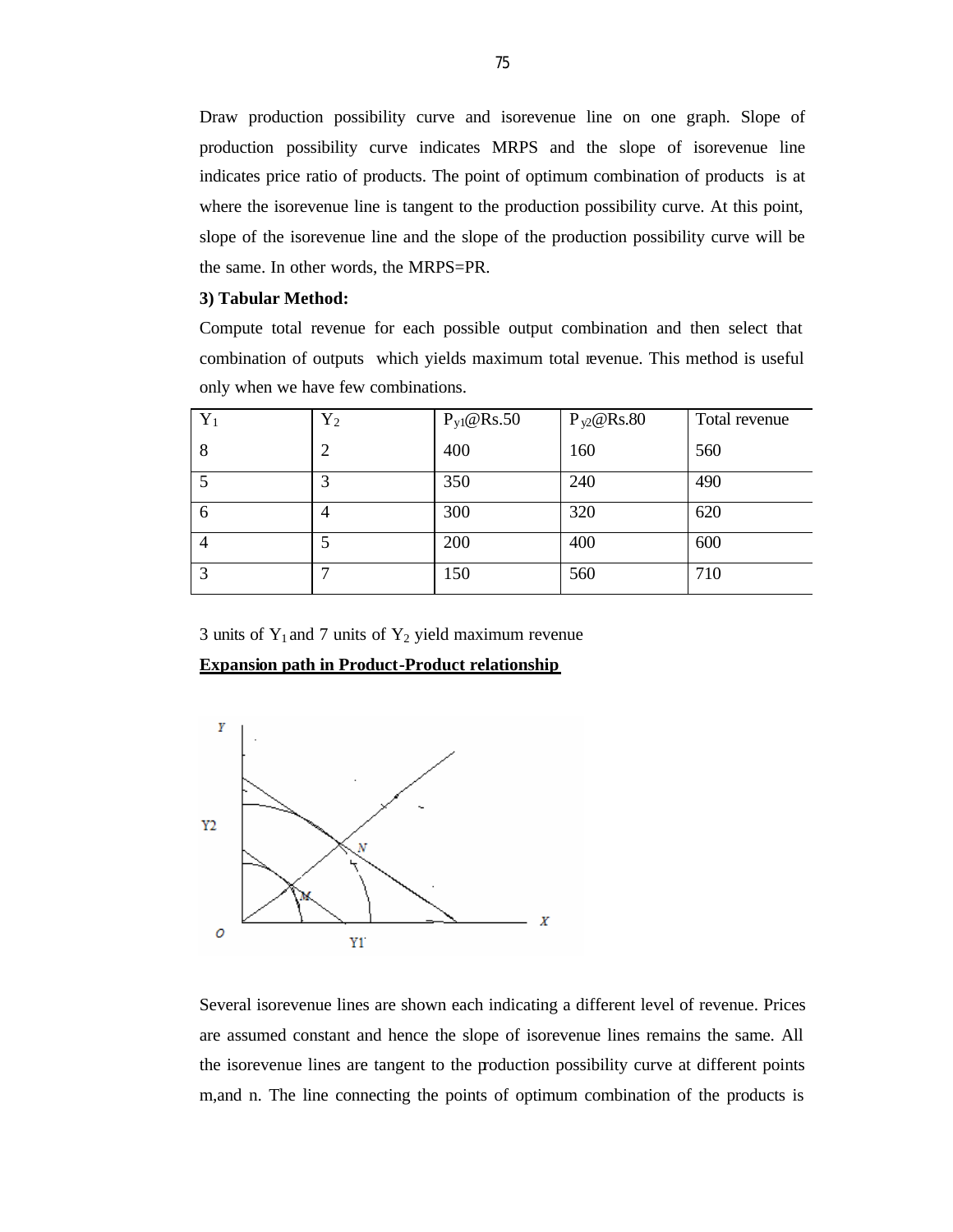called expansion path. The points of tangency specify the most profitable enterprise combination for different possibility cur ves with the prices indicated by isorevenue line.

### **Ridge lines or border lines**

Line OA intersects the each production possibility curve where the production possibility curve is horizontal. Line OB intersects each production possibility curve where it is vertical. The portions of production possibility curve falling within the ridge lines have negative slope indicating competition (MRS< 0). Portions of production possibility curve outside ridge line have positive slope indicating Complementarity (MRS> 0). On the ridge lines MRS is zero. Therefore ridge lines are used to separate ranges of product competition from ranges of product complementarity.



**Summary of basic production relationships**

| Factor – Product           | Factor – Factor            | Product – Product            |
|----------------------------|----------------------------|------------------------------|
| Deals with resource<br>use | with<br>Deals<br>resource  | Deals<br>with<br>resource    |
| efficiency                 | combination and resource   | allocation<br>among          |
|                            | substitution               | enterprises                  |
| Optimization<br>of<br>the  | Cost minimization is the   | Profit optimization is the   |
| production is the goal     | goal                       | goal.                        |
| How much to produce        | How to produce             | What to produce              |
| Considers single variable  | Inputs or resources varied | Output<br>of products<br>are |
| production function        | keeping<br>the<br>output   | the<br>varied<br>keeping     |
|                            | constant                   | resource constant            |
| in<br>Guides<br>the        | with<br>the<br>Concerned   | Helps in the determination   |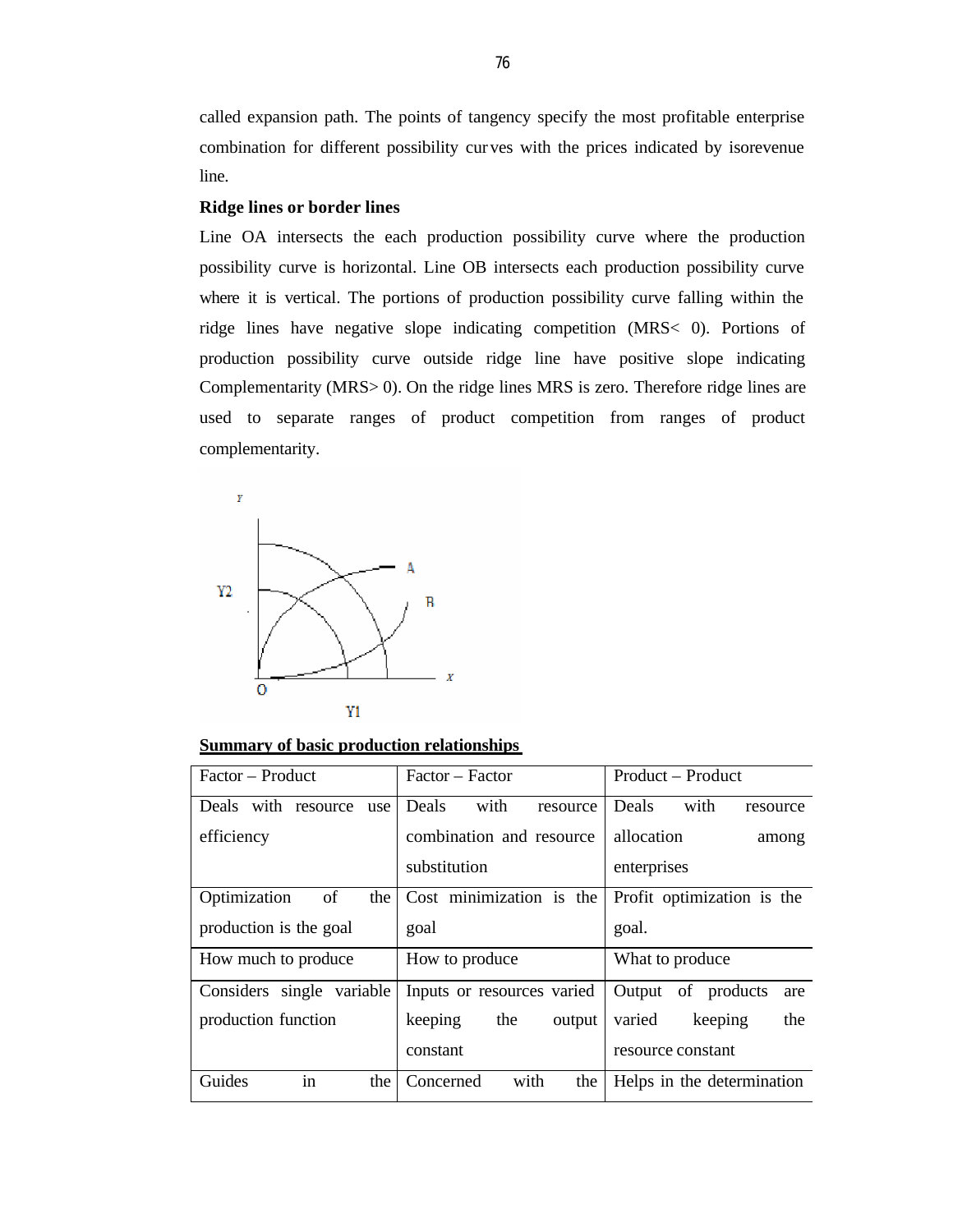| determination of optimum                 | determination of Least cost      | of optimum combination         |
|------------------------------------------|----------------------------------|--------------------------------|
| input to use and optimum                 | combination of resources         | of products                    |
| output to produce                        |                                  |                                |
| choice<br>Price<br>ratios<br>are         | Substitution<br>and<br>ratio     | Substitution ratio and price   |
| indicator                                | choice ratio are the choice      | ratios are choice indicators   |
|                                          | indicators.                      |                                |
| Explained by the law of $\vert$          | Explained by the principle       | Explained by the principle     |
| diminishing returns                      | of factor substitution           | of product substitution and    |
|                                          |                                  | law of equimarginal            |
|                                          |                                  | returns.                       |
| $Y = f(X_1   X_2, X_3 \dots \dots \dots$ | $Y = f(X_1 \ X_2 / X_3 \ X_4 \ $ | $Y1 = f(Y_2 Y_3, \ldots, Y_n)$ |
| $X_n$ )                                  | $X_n$ )                          |                                |
|                                          |                                  |                                |

#### **Returns To Scale**

 By returns to scale, it is meant the behaviour of production when all factors (inputs) are increased or decreased simultaneously in the same proportion.

 Scale relationship refers to simultaneous change in all the resources in the same proportion. In other words, in returns to scale, we analyze the effect of doubling, trebling and so on of all inputs on the output.

 In returns to scale, all the necessary factors of production are increased or decreased to the same extent so that what ever the scale of production, the proportion among the inputs remain the same.

 When all inputs are increased, in unchanged proportions, the scale of production is expanded, the effect on output shows three stages:

Firstly, returns to scale increase because the increase in total output is more than proportional to increase in all inputs.

Secondly, returns to scale become constant as the increase in total product is an exact proportion to the increase in inputs.

Lastly, returns to scale diminish because the increase in output is less than proportionate to increase in inputs.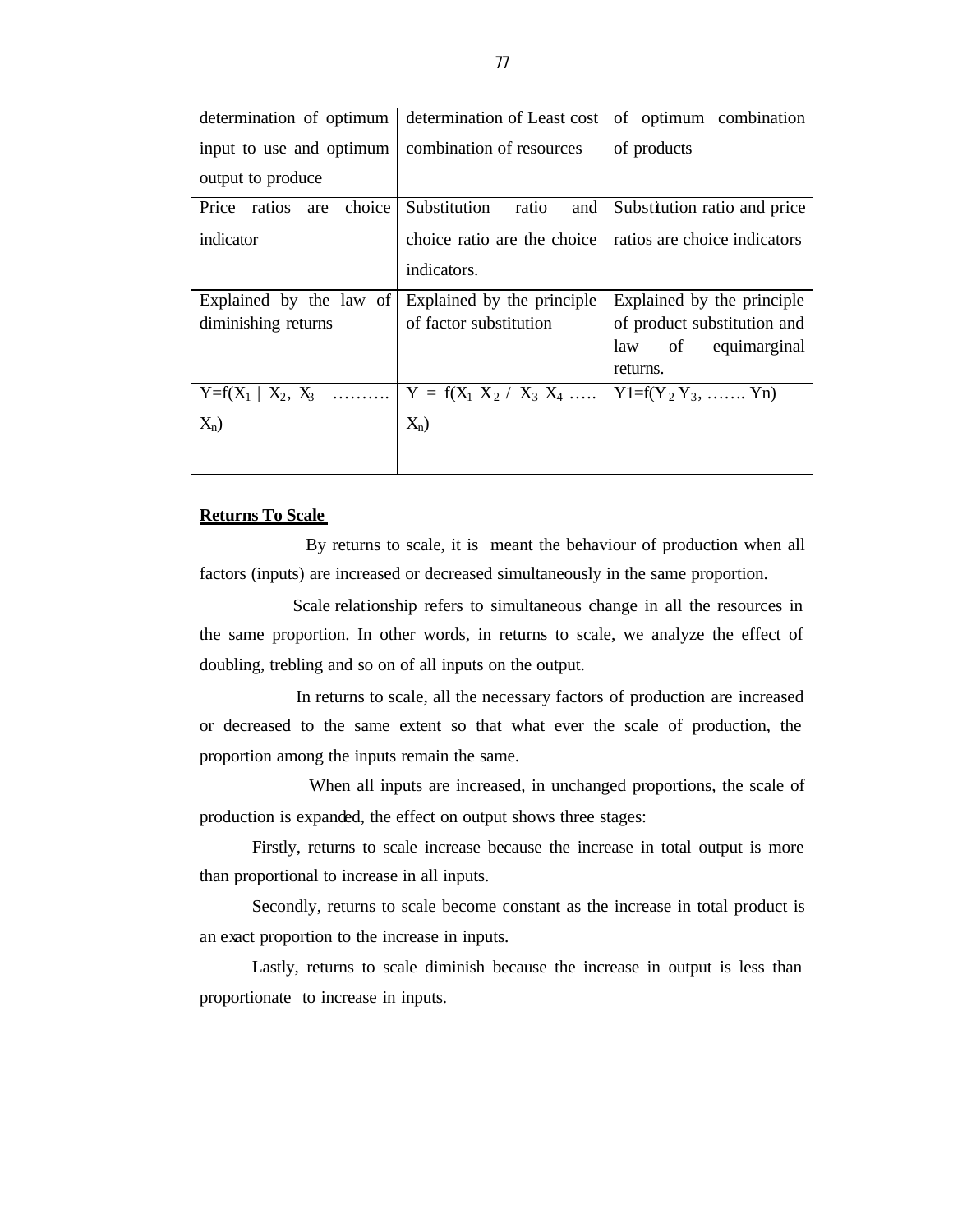

# **Returns to scale -Example**

| <b>SNO</b>     | Scale of inputs             | Total Physical   Marginal |                | Remarks    |
|----------------|-----------------------------|---------------------------|----------------|------------|
|                |                             | Product<br>in             | Physical       |            |
|                |                             | Quintals                  | Product<br>in  |            |
|                |                             |                           | Quintals       |            |
| $\mathbf{1}$   | Worker+3<br>$\mathbf{1}$    | $\overline{2}$            | $\overline{2}$ |            |
|                | acres                       |                           |                |            |
| $\overline{2}$ | Workers+6<br>$\overline{2}$ | $\overline{5}$            | $\overline{3}$ |            |
|                | acres                       |                           |                | Increasing |
| $\overline{3}$ | $\overline{3}$<br>Workers+9 | 9                         | $\overline{4}$ | Returns    |
|                | acres                       |                           |                |            |
| $\overline{4}$ | 4 Workers+12                | 14                        | 5              |            |
|                | acres                       |                           |                |            |
| $\overline{5}$ | 5 Workers+15                | 19                        | $\overline{5}$ |            |
|                | acres                       |                           |                |            |
| 6              | 6 Workers+18                | $\overline{24}$           | $\overline{5}$ | Constant   |
|                | acres                       |                           |                | Returns    |
| $\overline{7}$ | 7 Workers+21                | $\overline{28}$           | $\overline{4}$ |            |
|                | acres                       |                           |                |            |
| 8              | 8 Workers+24                | 31                        | $\overline{3}$ | Decreasing |
|                | acres                       |                           |                | Returns    |
| 9              | 9 Workers+27                | 33                        | $\overline{2}$ |            |
|                | acres                       |                           |                |            |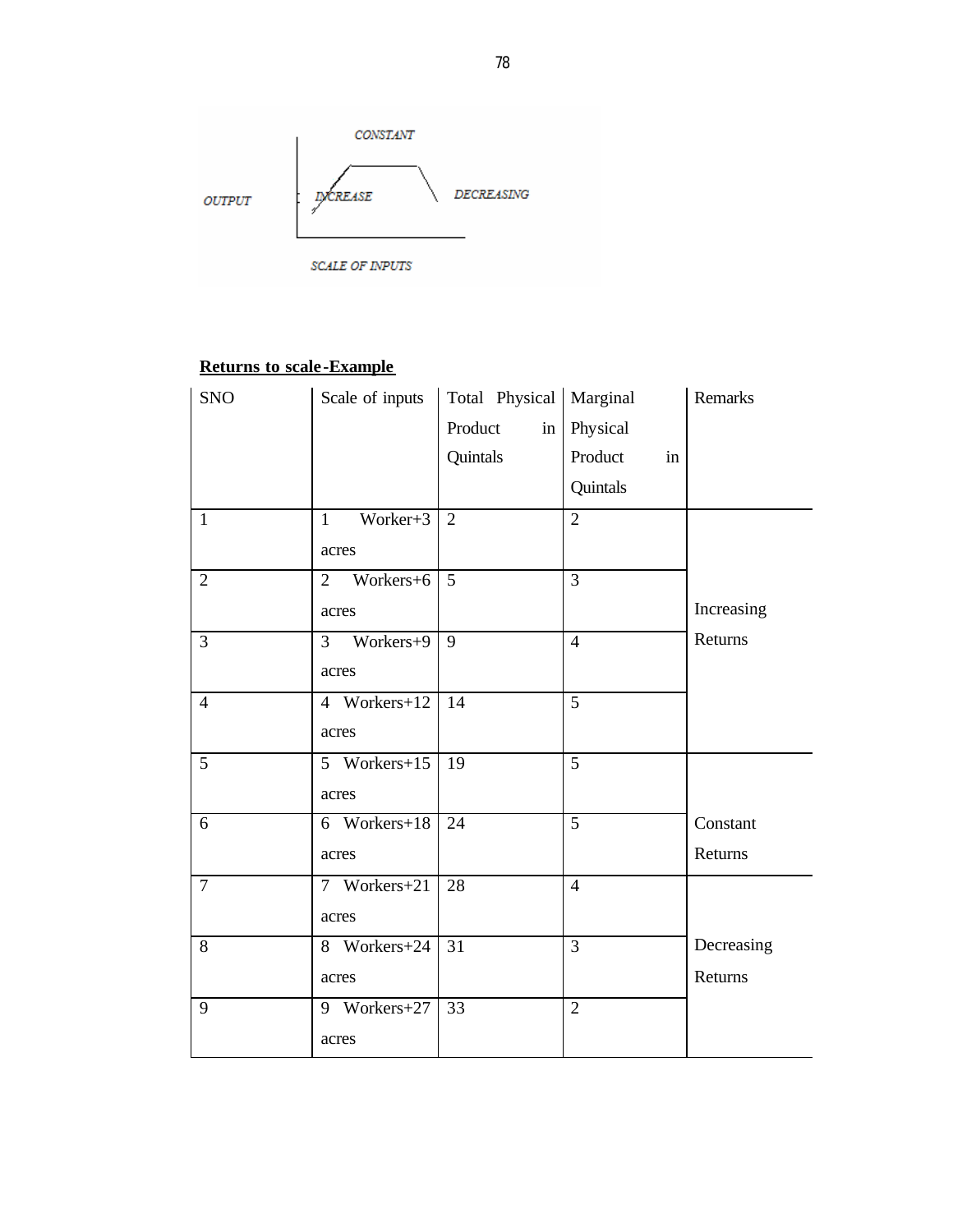In the above example, we see that when we employ one worker on three acres of land, the total product is 2 quintals. Now to increase the output, we double the scale, but the total product increases to more than double (5 quintals instead of 4 quintals). When the scale is trebled, the total product increases from 5 quintals to 9 quintals- the increase this time being 4 quintals as against 3 quintals. In other words, returns to scale have been increasing. If the scale of production is further increased, the Marginal Physical Product remains constant up to certain point and beyond it starts diminishing.

 Returns to scale are more theoretical interest than being relevant to actual practice. In practice, it is the law of variable proportions which has universal applications.

Returns to scale can also be explained by using the knowledge of scale line and that of isoquant map. In the case of constant returns to scale , the distance between successive isoquants is constant i.e.,  $AB = BC = CD$  (Fig-A). The distance goes on widening between the successive isoquants and diminishing returns operate i.e.,  $AB < BC < CD$  (Fig-B). Finally, in the case of increasing returns to scale, the distance between the successive isoquants becomes smaller and smaller as we move away from the origin on the isoquant map i.e., AB> BC> CD .(Fig -C)

 Returns to scale is frequently measured by fitting the least square Cobb-Douglas production function and then adding the exponents which are production elasticities of the inputs.

 $Y = a x_1<sup>b</sup>1 x_2<sup>b2</sup> x_3<sup>b3</sup> ... ... ... x_n<sup>bn</sup>$ 

Where  $Y = Total$  output

 $X_1, X_2, X_3, \ldots$  Xn: variable inputs

 $b_1, b_2, b_3, \ldots, b_n$ : elasticity coefficients

Returns to scale from this production function are given by the summation of individual elasticities of coefficients.

Returns to scale: ?  $b_i$  where i=1 to n

n ?  $b_i$  < 1 Decreasing returns to scale  $i=1$ n ?  $b_i = 1$  Constant returns to scale  $i=1$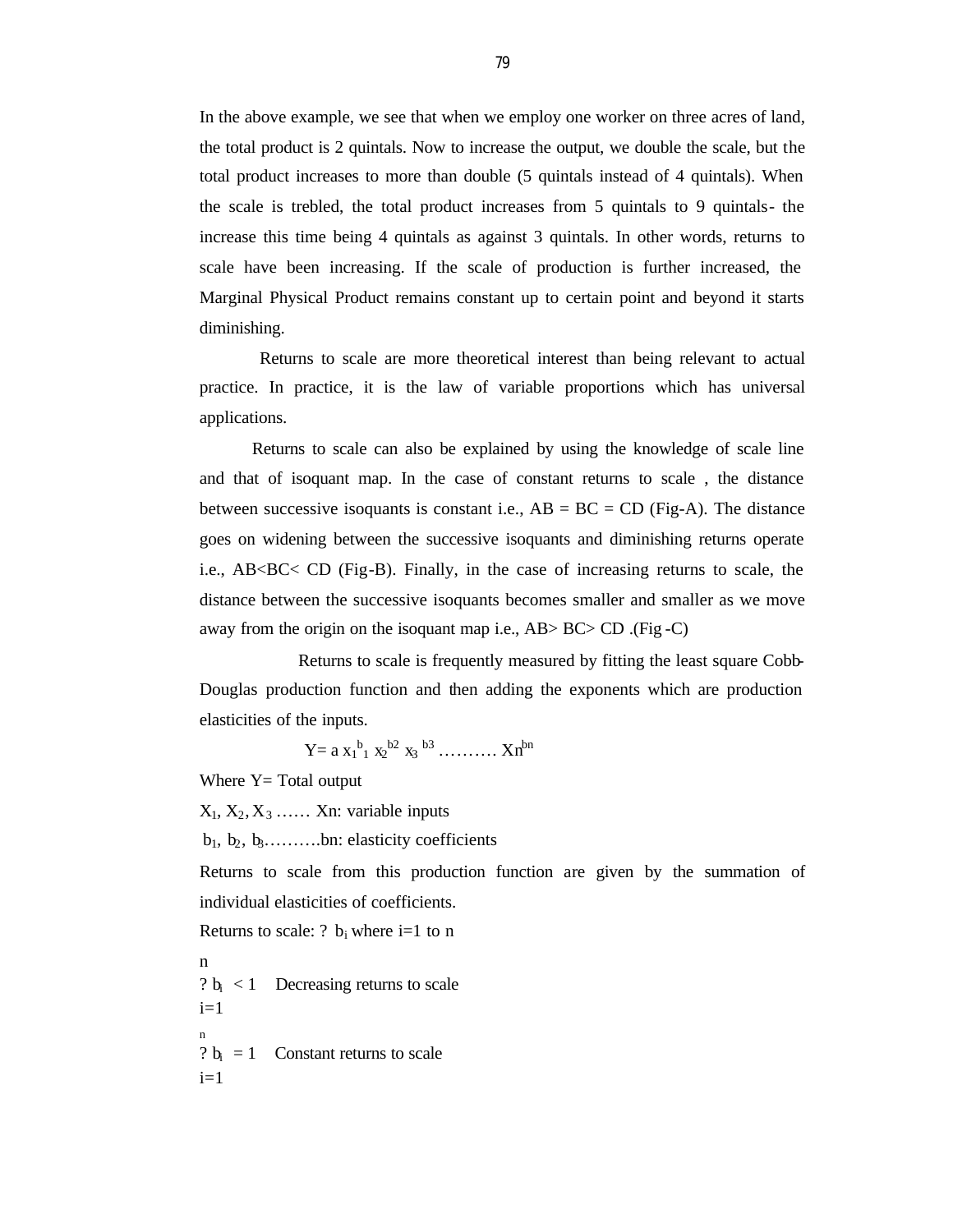n ?  $b_i > 1$  increasing returns to scale  $i=1$ 

# **Differences between Law of variable Proportion and Returns to scale**

| Law of Variable Proportion                    | <b>Returns to Scale</b>                    |
|-----------------------------------------------|--------------------------------------------|
| Describes the response in output when a       | Examines the response in output when all   |
| single input is varied                        | inputs are varied in equal proportions     |
| At least one factor is kept constant or       | All factors are varied                     |
| fixed                                         |                                            |
| combined<br>in<br>different<br>Factors<br>are | Proportion among factors remains the       |
| proportions                                   | same                                       |
| Short run production function                 | Long run production function               |
| $Y = f(X_1   X_2, X_3 \dots   X_n)$           | $Y = f(X1, X2, X3, \ldots, Xn)$            |
| Output exhibits three stages: increasing,     | Output exhibits three stages: increasing,  |
| constant, diminishing                         | constant and diminishing returns to scale. |
| Increasing returns are due to better use of   | Increasing returns are due to the          |
| fixed factors                                 | appearance of internal economics           |
| Maximum output is due to the best             | Maximum output is due to the optimum       |
| proportion between fixed and variable         | size of production.                        |
| factors                                       |                                            |
| Diminishing returns<br>due<br>are<br>to       | Diminishing returns to scale are due to    |
| inefficiency arising out of over utilization  | internal dis economies of scale.           |
| of fixed factors beyond the optimum           |                                            |
| point.                                        |                                            |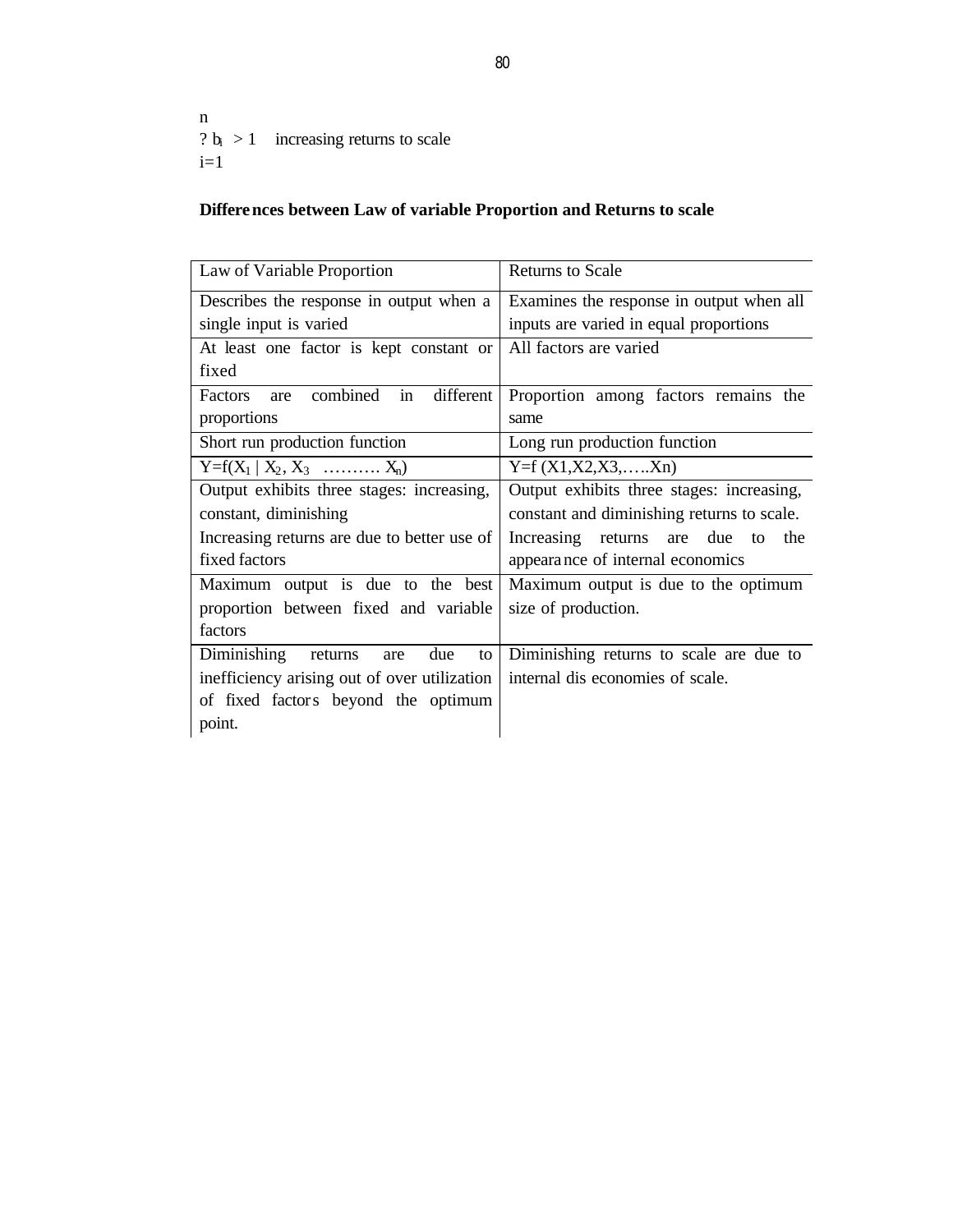# **Formulae**

1. **Production function:**  $y = f(x_1, x_2, x_3, \ldots, x_N)$ 

where *y* is output of a crop,  $x_1$ ,  $x_2$ ,  $x_3$ ,  $\ldots$ ,  $x_N$  are inputs, *f* denotes function of

2. **Linear production function**  $y = a + bx$ 

where *y* is dependent variable (output),  $a$  is constant,  $b$  is coefficient,  $x$  is independent variable (input)

3. **Cobb-douglas** (non linear production function)  $y = ax^b$ 

where  $y =$  dependent variable, *a* constant, *b* coefficient, *x* independent variable

4. **Quadratic function**  $y = a + bx - cx^2$ 

where  $y =$  output or yield dependent variable, *a* constant, *c* & *b* coefficient, *x* input (independent variable)

5. Law of increasing returns: 
$$
\frac{?Y_1}{?X_1} < \frac{?Y_2}{?X_2} < \cdots < \frac{?Y_n}{?X_n}
$$
\n6. Law of constant returns:  $\frac{?Y_1}{?X_1} = \frac{?Y_2}{?X_2} = \cdots = \frac{?Y_n}{?X_n}$ \n7. Law decreasing returns:  $\frac{?Y_1}{?X_1} > \frac{?Y_2}{?X_2} > \cdots > \frac{?Y_n}{?X_n}$ 

### 8. **Marginal physical product (MPP)**

$$
MPP = \frac{Change in total physical product}{Change in input level}
$$

$$
MPP = \frac{?TPP}{?X} = \frac{?Y}{?X}
$$

9. **Average products (AP)** = Quantity of input  $\frac{T}{T}$ otal output<br>antity of input *y*

# 10. **Marginal value product (MVP)**

$$
MVP = \frac{Change in total value product}{Change in input level}
$$

$$
\text{MPP} = \frac{?T \cdot P_{y}}{?X}
$$

11. **Marginal fac tor cost (MFC) or marginal input cost (MIC)**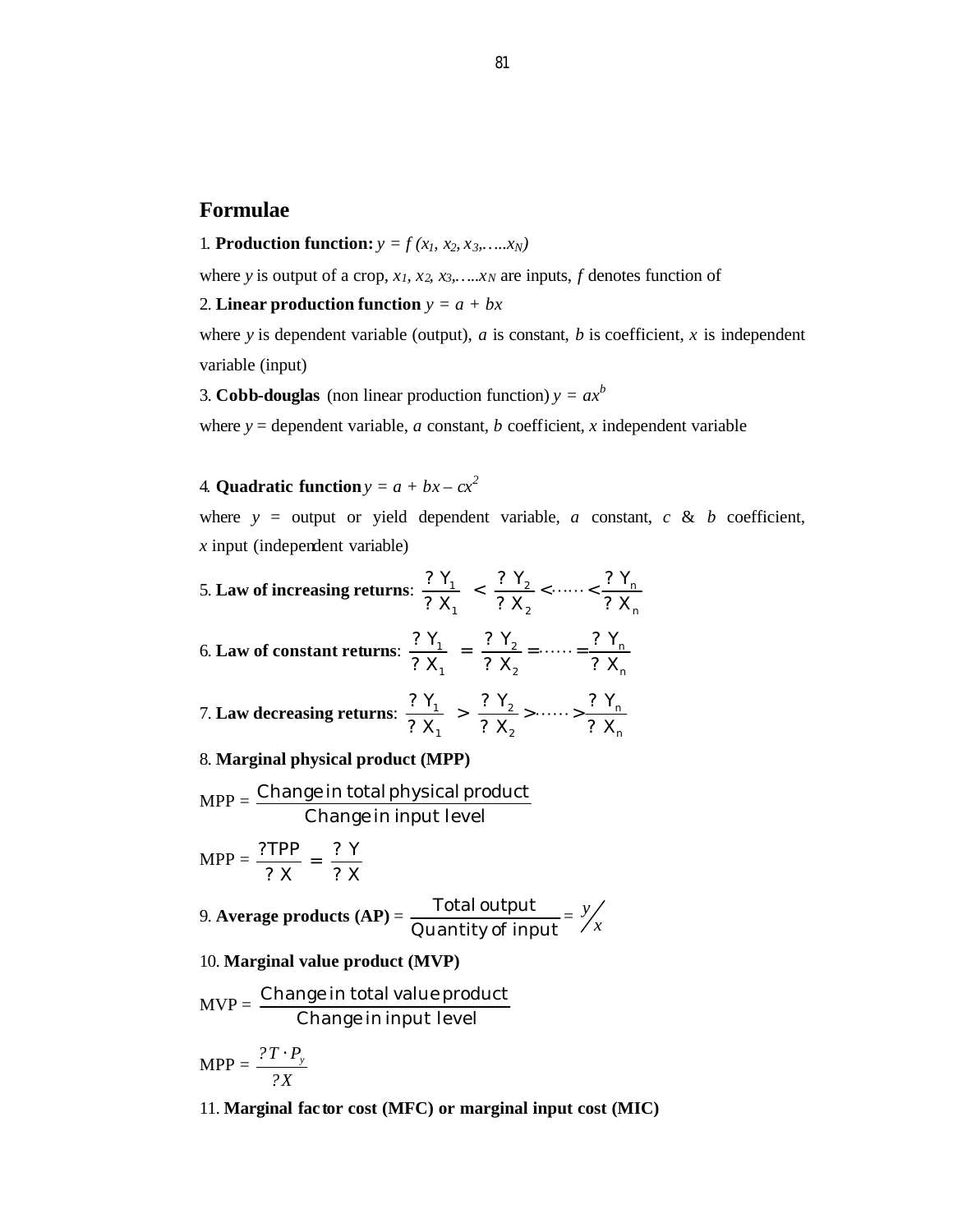$$
MVP = \frac{Change\ in\ total\ input\ cost}{Change\ in\ input\ level} = \frac{?X \cdot P_X}{?X} = P_X
$$

### 12. **Marginal Revenue (MR)**

MR = Change in total revenue = 
$$
\frac{?Y}{?Y}P_y = P_y
$$
  
Change in output level =  $\frac{?Y}{?Y}P_y = P_y$ 

### 13. **Marginal Cost (MC)**

$$
MC = \frac{Change\ in\ total\ cost}{Change\ in\ output\ level} = \frac{?X \cdot P_X}{?y}
$$

# 14. **Marginal Rate of technical substitution (MRTS) or**

### **Marginal Rate of substitution (MRS)**

$$
MRS = \frac{Number of units of replaced resonance}{Number of units of added resource}
$$

$$
MRS_{x_1x_2} = \frac{?X_2}{?X_1}
$$

$$
MRS_{x_2x_1} = \frac{?X_1}{?X_2}
$$

# 15**. Marginal Rate of product substitution (MRPS) or**

# **Marginal Rate of substitution (MRS)**

$$
MRPS = \frac{Number of units of replaced product}{Number of units of added product}
$$
  

$$
MRS_{y_1y_2} = \frac{?Y_2}{?Y_1}
$$
  

$$
MRS_{y_2y_1} = \frac{?Y_1}{?Y_2}
$$

# 16. **Price ratio of factor (PR)**

$$
PR = \frac{Price per unit of added resource}{Price per unit of replaced product}
$$

$$
PR = \frac{P X_2}{P X_1}
$$
 or  $\frac{P X_1}{P X_2}$ 

# 17. **Product price ratio (PR)**

$$
PR = \frac{Price\ per\ unit\ of\ added\ product}{Price\ per\ unit\ of\ replaced\ product}
$$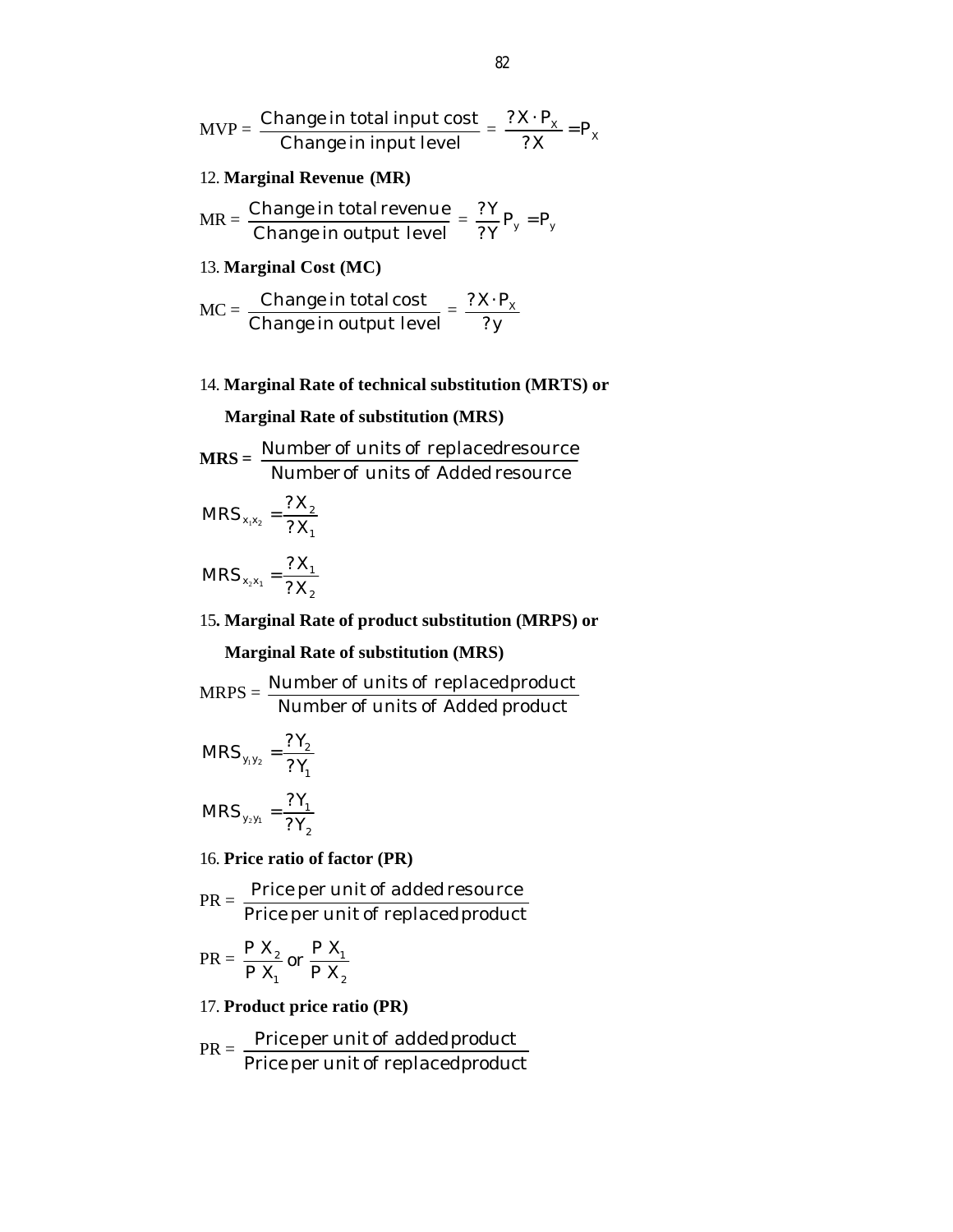$$
PR = \frac{P Y_2}{P Y_1} \text{ or } \frac{P Y_1}{P Y_2}
$$

### 18. **Constant rate of factor substation**

$$
\frac{?_{1} X_{2}}{?_{1} X_{1}} = \frac{?_{2} X_{2}}{?_{2} X_{1}} = \cdots = \frac{?_{n} X_{2}}{?_{n} X_{1}}
$$

### 19. **Decreasing rate of factor substitution**

$$
\frac{?_{1} X_{2}}{?_{1} X_{1}} > \frac{?_{2} X_{2}}{?_{2} X_{1}} > \cdots \cdots > \frac{?_{n} X_{2}}{?_{n} X_{1}}
$$

### 20. **Increasing rate of product substitution**

$$
\frac{?_{1} Y_{2}}{?_{1} Y_{1}} \leq \frac{?_{2} Y_{2}}{?_{2} Y_{1}} \leq \dots \leq \frac{?_{n} Y_{2}}{?_{n} Y_{1}}
$$

### 21. **Constant rate of product substitution**

$$
\frac{?_{1} Y_{2}}{?_{1} Y_{1}} = \frac{?_{2} Y_{2}}{?_{2} Y_{1}} = \cdots = \frac{?_{n} Y_{2}}{?_{n} Y_{1}}
$$

### 22. **Decreasing rate of product substitution**

$$
\frac{?_{1} Y_{2}}{?_{1} Y_{1}} > \frac{?_{2} Y_{2}}{?_{2} Y_{1}} > \cdots \cdots > \frac{?_{n} Y_{2}}{?_{n} Y_{1}}
$$

- 23. **Short run production function**  $\mathbf{y} = f(x_1/x_2, x_3, \dots, x_n)$
- 24. Long run production function  $y = f(x_1, x_2, x_3, \ldots, x_n)$

# 25. **Least cost combination of resources.**

Number of units of added resource — Price per unit of replacedresources Number of units of replacedresource  $=$   $\frac{\text{Price per unit of added resource}}{\text{True factor}}$ 

$$
LCC = \frac{? X_2}{? X_1} = \frac{P X_1}{P X_2} \text{ or } \frac{? X_1}{? X_2} = \frac{P X_2}{P X_1}
$$

### 26. **Optimum combination of products**

| Number of units of replaced product | Price per unit of added product    |
|-------------------------------------|------------------------------------|
| Number of units of added product    | Price per unit of replaced product |

$$
\frac{? Y_1}{? Y_2} = \frac{P Y_2}{P Y_1} \text{ or } ? Y_2 / ? Y_1 = PY1 / PY_2
$$

## 27. **Optimum input or profit maximizing level of input**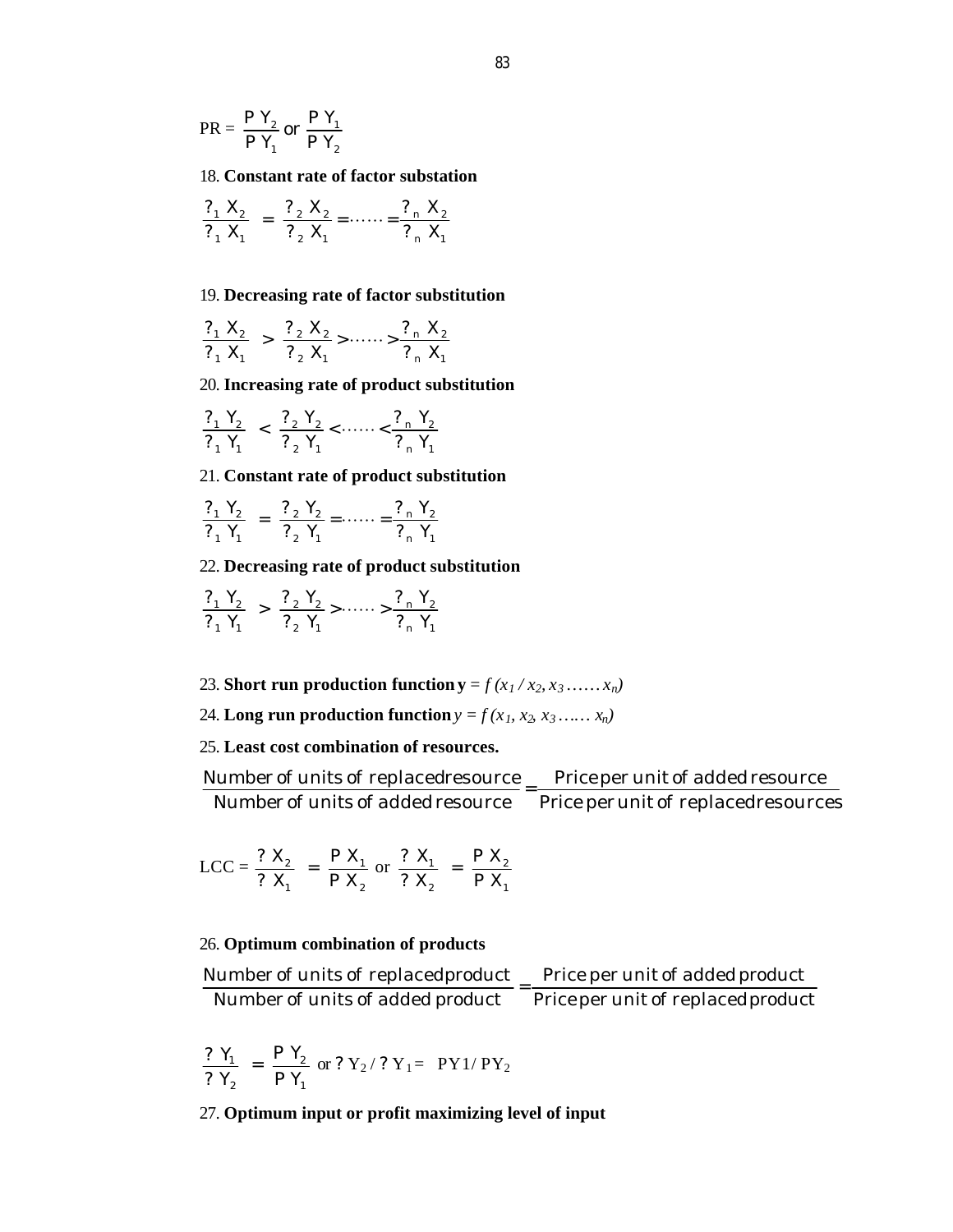Marginal value product  $(MVP)$  = Marginal factor cost  $(MFC)$ 

$$
\frac{?Y}{?X}P_y = \frac{?X}{?X}P_x \text{ or } \frac{?Y}{?X} = \frac{P_x}{P_y}
$$

## 28. **Optimum output or profit maximizing level of output**

Marginal Revenue  $(MR)$  = Marginal cost

$$
\frac{?Y}{?Y}P_{y} = \frac{?X}{?Y}P_{x}
$$

$$
P_{y} = \frac{?X.P_{x}}{?Y}
$$

 $\Delta$ Y.P<sub>y</sub> =  $\Delta$ X.P<sub>x</sub>

### 29. **Future value of present sum (compounding)**

$$
FV = P (1 + i)^n
$$

FV: Future value; P: present sum (original investment); i : rate of interest; n : number of years.

#### 30. **Present value of Future sum (Discounting)**

$$
PV = \frac{P}{(1+i)^n}
$$

where PV: Present value; P: sum to be received in future);  $i$  : rate of interest; n : number of years.

31. **Variable cost**  $(TVC) = P_{x1} \cdot X_1$ 

 $Px_1$  = price per unti of  $X_1$ ,  $X_1$  = Quantity of  $X_1$  input

32. Total fixed cost (TFC) = 
$$
\sum_{j=1}^{n} P_{x_j} X_j
$$
 (j = 2, 3, ... w)

33. **Total cost** ( $TC$ ) = Total variable cost + Total fixed cost

 $TC = TVC + TFC$ 

34. **Average variable cost (AVC)** = output Total variable cost

$$
AVC = \frac{TVC}{Y}
$$

35. **Average fixed cost (AFC)** = output Totalfixed cost

$$
AVC = \frac{TFC}{Y}
$$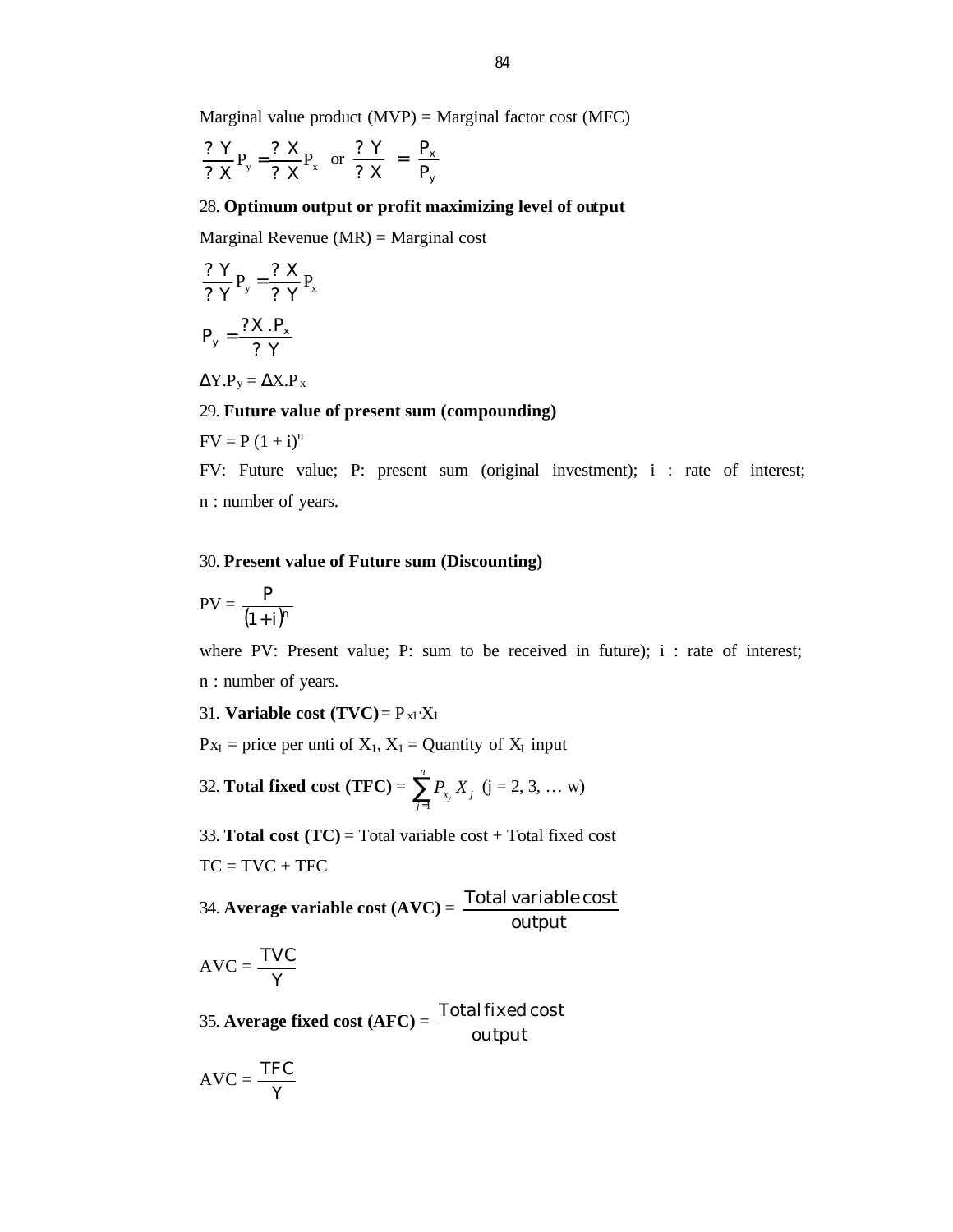36. **Average total cost (ATC)** = output Total cost

or

Average total cost  $(ATC)$  = Average variable cost + Average fixed cost

? TC = AVC + ATC or 
$$
\frac{TC}{Y}
$$

37. **Cost A**<sub>2</sub> = Cost A<sub>1</sub> + Rent on leased in land

38. **Cost B** = Cost  $A_1 / A_2$  + Rent on owned land + Interest on owned fixed capital

39. **Cost C** = Cost B + Value of family labour

40. **Farm business income** = Gross income  $-$  Cost A<sub>1</sub> / A<sub>2</sub>

41. **Family labour income** = Gross income – Cost B

42. **Net income** = Gross income – Cost C

43. **Farm investment income** = (Gross income – Cost C) + (Cost B – Cost A)

44. **Net cash income** = Total cash income – Total cash operating expenses

45. **Net Farm income** = Net cash income + Change in inventory and depreciation

46. **Farm earning**  $=$  Net farm income  $+$  Value of farm products consumed in home

47. **Family labour earnings** =Farm earnings – Interest on capital

48**. Returns to management** = Family labour earnings - Value of family labour

| 49. <b>Operating cost ration (OCR)</b> = $\frac{\text{Operating expenses}}{\text{Gross income}}$                                        |  |
|-----------------------------------------------------------------------------------------------------------------------------------------|--|
| 50. Fixed cost ratio $(\text{FCR}) = \frac{\text{Total fixed costs}}{\text{Gross income}}$                                              |  |
|                                                                                                                                         |  |
| 51. Gross cost ratio (GCR) = $\frac{\text{Total costs}}{\text{Gross income}}$                                                           |  |
|                                                                                                                                         |  |
| 52. Rate of capital turnover = $\frac{Gross\ income}{Total\ capital\ invested}$                                                         |  |
|                                                                                                                                         |  |
|                                                                                                                                         |  |
| 53. Net capital ratio $(NCR) = \frac{\text{Total assets}}{\text{Total liabilities}}$                                                    |  |
|                                                                                                                                         |  |
| 54. Working ratio (WR)= $\frac{\text{Current assets} + \text{Working assets}}{\text{Current liabilities} + \text{Working liabilities}}$ |  |
|                                                                                                                                         |  |
| 55. Current ratio $(CR) = \frac{Current \, assets}{Current \, liabilities}$                                                             |  |
| 56. Debt/equity ratio $=$ $\frac{\text{Total liabilities}}{\text{Owner's equity or net woth}}$                                          |  |
|                                                                                                                                         |  |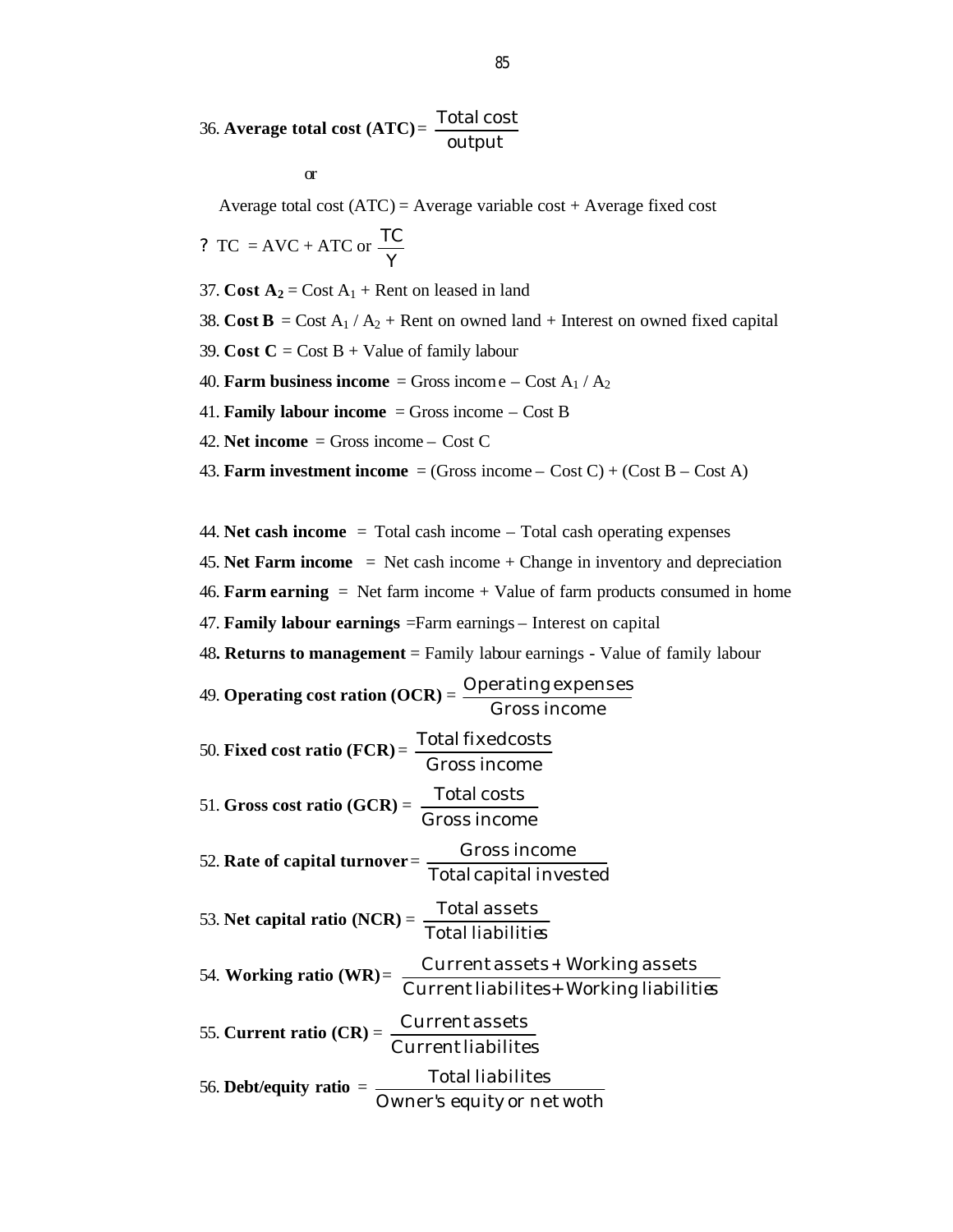### 57. **Production efficiency** =

 x 100 Average yieldof the same crop inthe locality Yieldof a crop on the farm

58. **Cropping intensity** =  $\frac{0.0055 \text{ ctopp} - 0.00000000000000000000000000}{x}$ Net sown area Gross cropped area

# 59. **Productive man work units per mar equivalent**

Number of man equivalents Total productive man work units

60. **Straight line method** = Originalcost - Junk value Useful life

61. **Diminishing balance method** = (Book value at the biginning) x R

where R is rate of depreciation

62. Sum of the years digits method = (Original cost – Junk value) X 
$$
\frac{RL}{SoYD}
$$

RL : Remaining years of useful life

SoYD : Sum of the years digits

```
63. Income capitalization V = R / r
```
where V = capitalized value, R = Net income per unit of land per annum,  $r =$  rate of interest

 $\overline{\phantom{a}}$ 

| 64. | <b>Break-even</b> | output | $\overline{\phantom{a}}$<br>= |
|-----|-------------------|--------|-------------------------------|
|     | TotalFixedosts    |        |                               |

Seeling price per unit – Variable costs per unit (AVC)

### **ABBREVIATIONS**

| 1.  | PF          |                | <b>Production Function</b>    |
|-----|-------------|----------------|-------------------------------|
| 2   | EP          | $\ddot{\cdot}$ | Elasticity of production      |
| 3.  | <b>SRPF</b> |                | Short run production function |
| 4.  | LRPF        | ÷              | Long run production function  |
| 5.  | TP          |                | <b>Total Product</b>          |
| 6.  | <b>MP</b>   |                | Marginal product              |
| 7.  | AP          | $\ddot{\cdot}$ | <b>Average Product</b>        |
| 8.  | <b>TPP</b>  | $\ddot{\cdot}$ | Total physical product        |
| 9.  | APP         |                | Average physical product      |
| 10. | <b>MPP</b>  |                | Marginal physical product     |
| 11. | <b>TVP</b>  | $\ddot{\cdot}$ | Total value product           |
| 12. | <b>AVP</b>  |                | Average value product         |
| 13. | <b>MVP</b>  | $\ddot{\cdot}$ | Marginal value product        |
| 14. | <b>MFC</b>  |                | Marginal factor cost          |